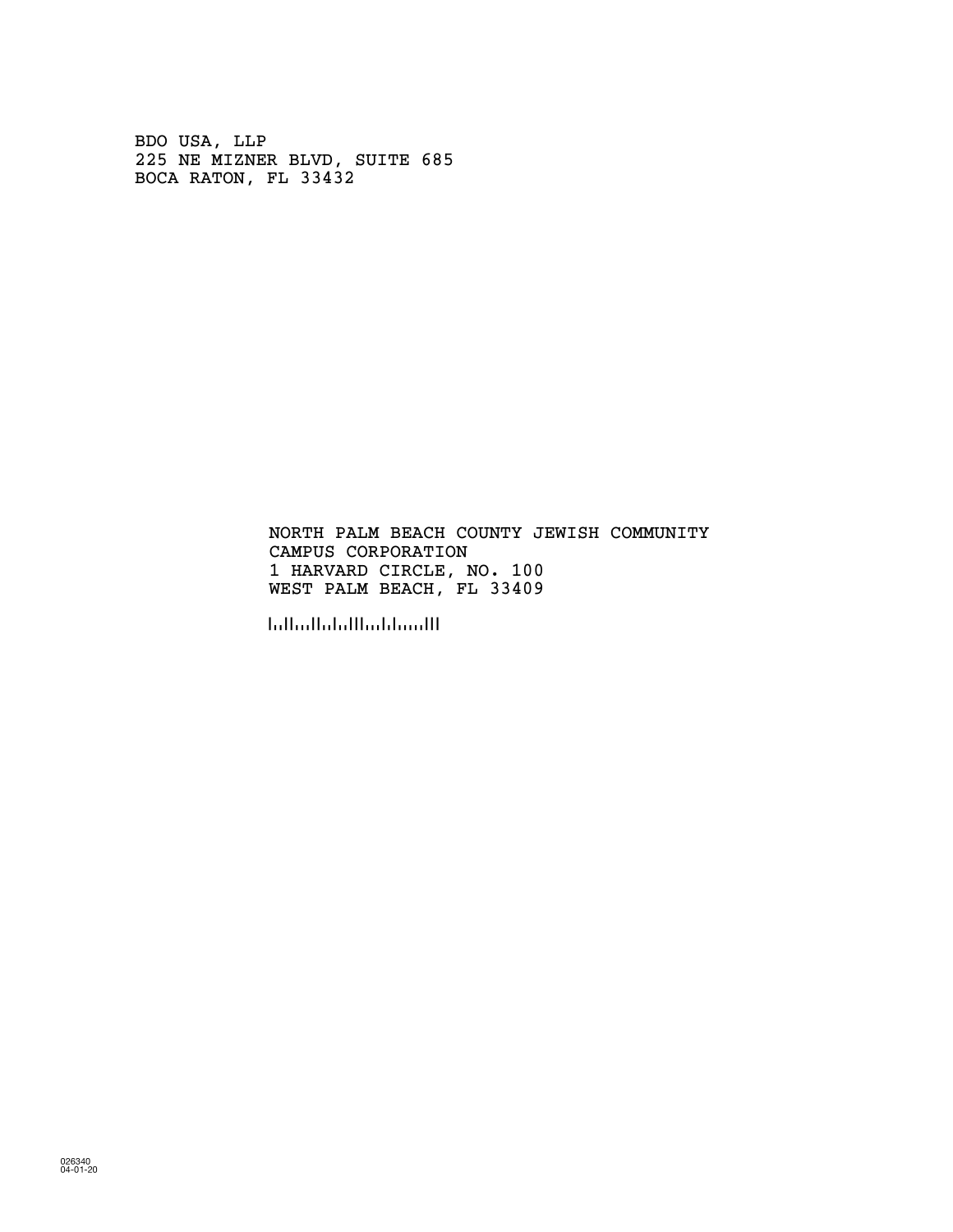Caution: Forms printed from within Adobe Acrobat products may not meet IRS or state taxing agency specifications. When using Acrobat, select the "Actual Size" in the Adobe "Print" dialog.

CLIENT'S COPY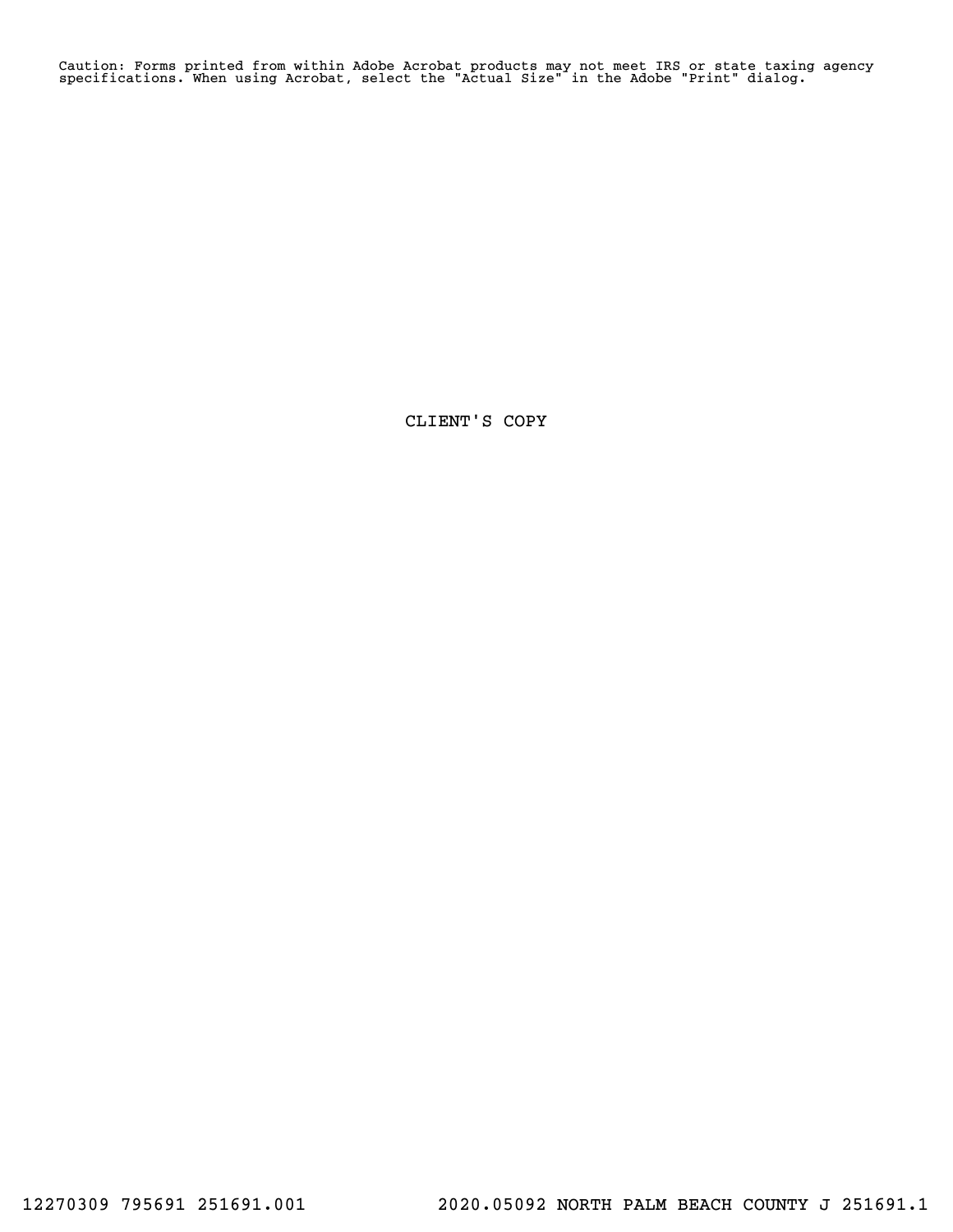BDO USA, LLP 301 E Las Olas Blvd, 4th Floor Fort Lauderdale, FL 33301 (954) 760-9000 561-909-2100

March 9, 2022

NORTH PALM BEACH COUNTY JEWISH COMMUNITY CAMPUS CORPORATION 1 HARVARD CIRCLE No. 100 WEST PALM BEACH, FL 33409

Dear Michael Hoffman, CEO

We will be preparing a 2020 Form 8868 on behalf of the organization. Form 8868 extends the due date of the organization's Form 990 return until May 16, 2022.

Specific filing instructions are as follows.

FORM 8868 FOR FORM 990 RETURN:

The extension for Form 990 has qualified for electronic filing. Form 8868 extends the due date of the organization's Form 990 return until May 16, 2022. The extension has been transmitted electronically to the IRS and no further action is required.

No payment is due with Form 8868.

We will include a copy of the 2020 extension form with the completed return.

We will notify you upon completion of the organization's tax return. If information pertinent to the return becomes available, please forward it to us as soon as possible. If you have questions, please do not hesitate to contact our office.

Very truly yours,

BDO USA, LLP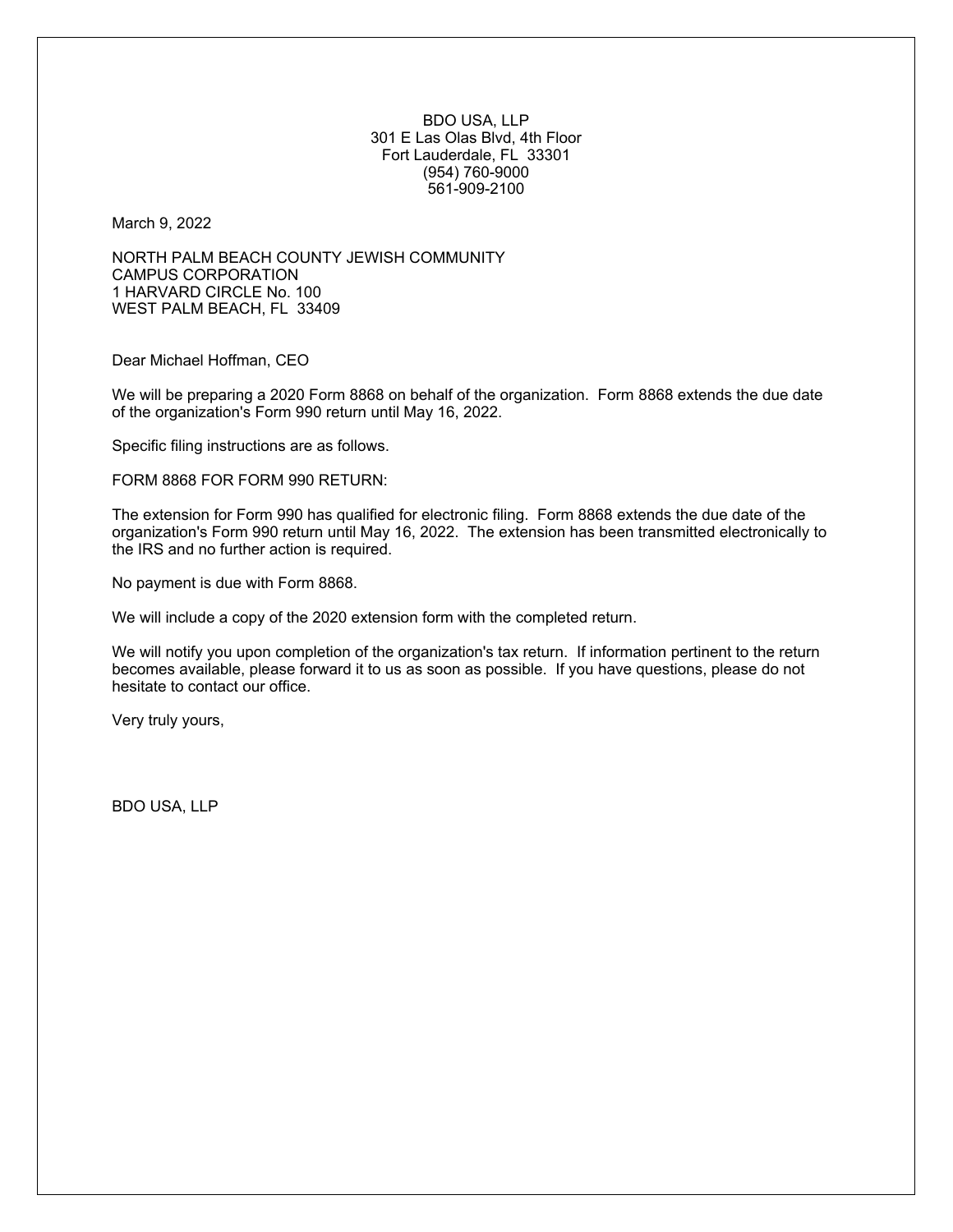# **Filing Instructions**

| <b>Prepared for:</b>                                                                                                | Prepared by:                                                                 |
|---------------------------------------------------------------------------------------------------------------------|------------------------------------------------------------------------------|
| NORTH PALM BEACH COUNTY JEWISH COMMU<br>CAMPUS CORPORATION<br>1 HARVARD CIRCLE No. 100<br>WEST PALM BEACH, FL 33409 | <b>BDO USA, LLP</b><br>225 NE MIZNER BLVD, SUITE 685<br>BOCA RATON, FL 33432 |

2020 FORM 990

Electronic Filing:

 This return has qualified for electronic filing. After you have reviewed the return for completeness and accuracy, please sign, date and return Form 8879-EO to our office. We will transmit the return electronically to the IRS and no further action is required. Return Form 8879-EO to us by May 16, 2022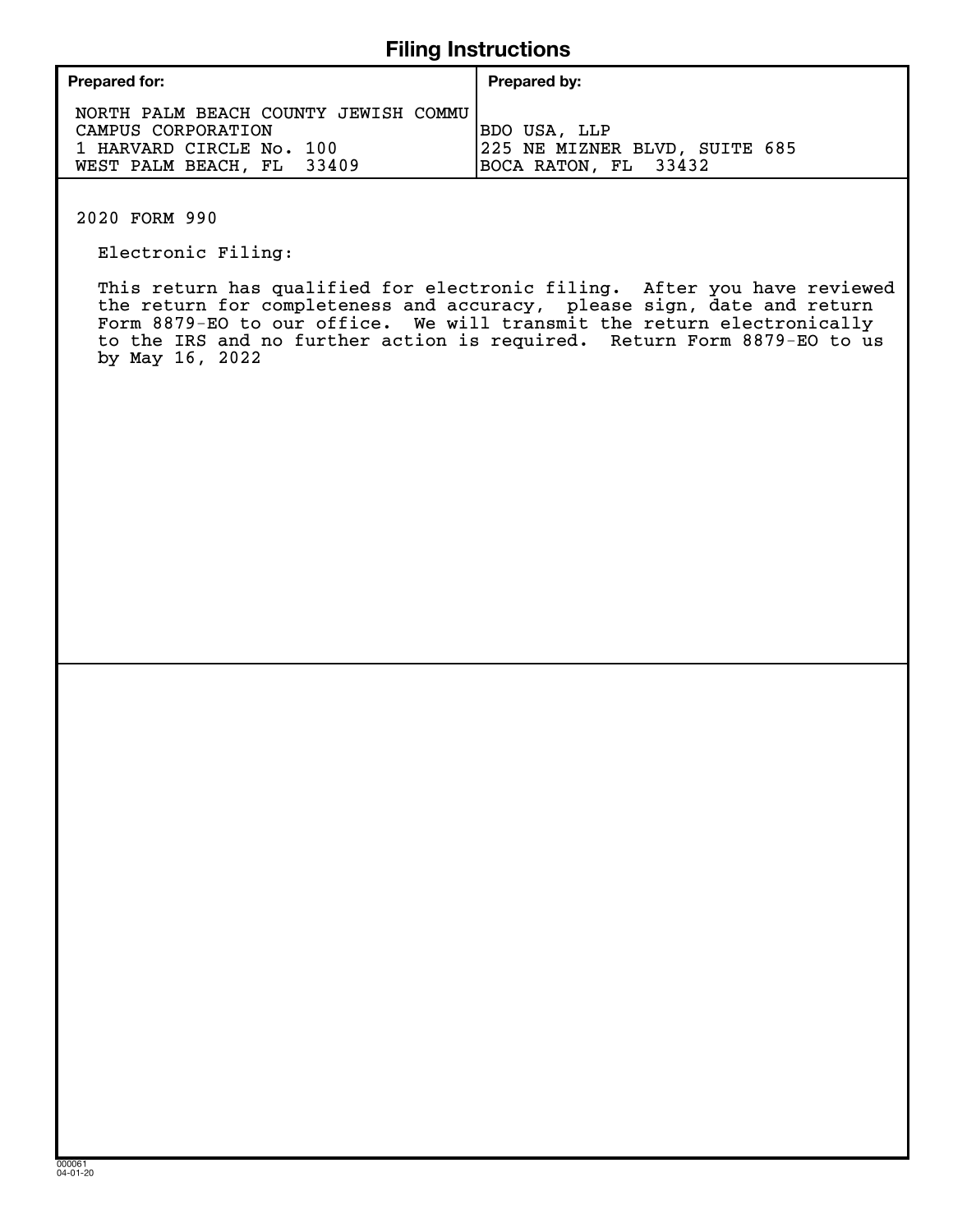| Form 8879-EO                                                            | <b>IRS e-file Signature Authorization<br/>for an Exempt Organization</b>                                                                                                                                                                                                                                                                                                                                                                                                                                                                                                                                                                                                                                                                                  |                            | OMB No. 1545-0047              |
|-------------------------------------------------------------------------|-----------------------------------------------------------------------------------------------------------------------------------------------------------------------------------------------------------------------------------------------------------------------------------------------------------------------------------------------------------------------------------------------------------------------------------------------------------------------------------------------------------------------------------------------------------------------------------------------------------------------------------------------------------------------------------------------------------------------------------------------------------|----------------------------|--------------------------------|
|                                                                         | For calendar year 2020, or fiscal year beginning $JUL$ 1 , 2020, and ending $JUN$ 30 , 20 21                                                                                                                                                                                                                                                                                                                                                                                                                                                                                                                                                                                                                                                              |                            |                                |
| Department of the Treasury<br>Internal Revenue Service                  | Do not send to the IRS. Keep for your records.<br>Go to www.irs.gov/Form8879EO for the latest information.                                                                                                                                                                                                                                                                                                                                                                                                                                                                                                                                                                                                                                                |                            | 2021                           |
| Name of exempt organization or person subject to tax                    |                                                                                                                                                                                                                                                                                                                                                                                                                                                                                                                                                                                                                                                                                                                                                           |                            | Taxpayer identification number |
|                                                                         | NORTH PALM BEACH COUNTY JEWISH COMMUNITY                                                                                                                                                                                                                                                                                                                                                                                                                                                                                                                                                                                                                                                                                                                  |                            |                                |
| CAMPUS CORPORATION                                                      |                                                                                                                                                                                                                                                                                                                                                                                                                                                                                                                                                                                                                                                                                                                                                           | 46-1245509                 |                                |
| Name and title of officer or person subject to tax<br>MICHAEL HOFFMAN   |                                                                                                                                                                                                                                                                                                                                                                                                                                                                                                                                                                                                                                                                                                                                                           |                            |                                |
| CHIEF EXECUTIVE OFFICER                                                 |                                                                                                                                                                                                                                                                                                                                                                                                                                                                                                                                                                                                                                                                                                                                                           |                            |                                |
| <b>Part I</b>                                                           | Type of Return and Return Information (Whole Dollars Only)                                                                                                                                                                                                                                                                                                                                                                                                                                                                                                                                                                                                                                                                                                |                            |                                |
|                                                                         | Check the box for the return for which you are using this Form 8879-EO and enter the applicable amount, if any, from the return. If you<br>check the box on line 1a, 2a, 3a, 4a, 5a, 6a, or 7a below, and the amount on that line for the return being filed with this form was<br>blank, then leave line 1b, 2b, 3b, 4b, 5b, 6b, or 7b, whichever is applicable, blank (do not enter -0-). But, if you entered -0- on the<br>return, then enter -0- on the applicable line below. Do not complete more than one line in Part I.                                                                                                                                                                                                                          |                            |                                |
| 1a Form 990 check here $\blacktriangleright \lceil \overline{X} \rceil$ | <b>b</b> Total revenue, if any (Form 990, Part VIII, column (A), line 12) $\ldots$ 1b $\ldots$ 1b $\ldots$ 217, 062.                                                                                                                                                                                                                                                                                                                                                                                                                                                                                                                                                                                                                                      |                            |                                |
| 2a Form 990-EZ check here $\blacktriangleright$                         |                                                                                                                                                                                                                                                                                                                                                                                                                                                                                                                                                                                                                                                                                                                                                           |                            |                                |
| 3a Form 1120-POL check here                                             |                                                                                                                                                                                                                                                                                                                                                                                                                                                                                                                                                                                                                                                                                                                                                           |                            |                                |
| 4a Form 990-PF check here<br>5a Form 8868 check here                    | b Tax based on investment income (Form 990-PF, Part VI, line 5)  4b __________________                                                                                                                                                                                                                                                                                                                                                                                                                                                                                                                                                                                                                                                                    |                            |                                |
| 6a Form 990-T check here                                                |                                                                                                                                                                                                                                                                                                                                                                                                                                                                                                                                                                                                                                                                                                                                                           |                            |                                |
| 7a Form 4720 check here                                                 | ▶                                                                                                                                                                                                                                                                                                                                                                                                                                                                                                                                                                                                                                                                                                                                                         |                            |                                |
| Part II                                                                 | Declaration and Signature Authorization of Officer or Person Subject to Tax                                                                                                                                                                                                                                                                                                                                                                                                                                                                                                                                                                                                                                                                               |                            |                                |
|                                                                         | Under penalties of perjury, I declare that $\boxed{\mathbf{X}}$ I am an officer of the above organization or $\boxed{\phantom{\mathbf{X}}}$ I am a person subject to tax with respect to<br>(name of organization) and that I have examined a copy of the state of the state of the state of organization)                                                                                                                                                                                                                                                                                                                                                                                                                                                |                            |                                |
| PIN: check one box only                                                 | software for payment of the federal taxes owed on this return, and the financial institution to debit the entry to this account. To revoke<br>a payment, I must contact the U.S. Treasury Financial Agent at 1-888-353-4537 no later than 2 business days prior to the payment<br>(settlement) date. I also authorize the financial institutions involved in the processing of the electronic payment of taxes to receive<br>confidential information necessary to answer inquiries and resolve issues related to the payment. I have selected a personal<br>identification number (PIN) as my signature for the electronic return and, if applicable, the consent to electronic funds withdrawal.                                                        |                            |                                |
| $\boxed{\text{X}}$   authorize BDO USA, LLP                             | <b>Example 20 Your Contract Contract Contract Contract Contract Contract Contract Contract Contract Contract Contract Contract Contract Contract Contract Contract Contract Contract Contract Contract Contract Contract Contrac</b>                                                                                                                                                                                                                                                                                                                                                                                                                                                                                                                      |                            | 45509                          |
|                                                                         | ERO firm name                                                                                                                                                                                                                                                                                                                                                                                                                                                                                                                                                                                                                                                                                                                                             |                            | Enter five numbers, but        |
|                                                                         | as my signature on the tax year 2020 electronically filed return. If I have indicated within this return that a copy of the return is being filed with<br>a state agency(ies) regulating charities as part of the IRS Fed/State program, I also authorize the aforementioned ERO to enter my<br>PIN on the return's disclosure consent screen.<br>As an officer or person subject to tax with respect to the organization, I will enter my PIN as my signature on the tax year 2020<br>electronically filed return. If I have indicated within this return that a copy of the return is being filed with a state agency(ies)<br>regulating charities as part of the IRS Fed/State program, I will enter my PIN on the return's disclosure consent screen. |                            | do not enter all zeros         |
|                                                                         |                                                                                                                                                                                                                                                                                                                                                                                                                                                                                                                                                                                                                                                                                                                                                           | Date $\blacktriangleright$ |                                |
| Signature of officer or person subject to tax<br>Part III               | <b>Certification and Authentication</b>                                                                                                                                                                                                                                                                                                                                                                                                                                                                                                                                                                                                                                                                                                                   |                            |                                |
|                                                                         | <b>ERO's EFIN/PIN.</b> Enter your six-digit electronic filing identification                                                                                                                                                                                                                                                                                                                                                                                                                                                                                                                                                                                                                                                                              |                            |                                |
|                                                                         | 65584581590<br>number (EFIN) followed by your five-digit self-selected PIN.<br>Do not enter all zeros                                                                                                                                                                                                                                                                                                                                                                                                                                                                                                                                                                                                                                                     |                            |                                |
| IRS e-file Providers for Business Returns.                              | I certify that the above numeric entry is my PIN, which is my signature on the 2020 electronically filed return indicated above. I confirm<br>that I am submitting this return in accordance with the requirements of Pub. 4163, Modernized e-File (MeF) Information for Authorized                                                                                                                                                                                                                                                                                                                                                                                                                                                                       |                            |                                |
| ERO's signature $\blacktriangleright$                                   | Date $\blacktriangleright$                                                                                                                                                                                                                                                                                                                                                                                                                                                                                                                                                                                                                                                                                                                                |                            |                                |
|                                                                         | <b>ERO Must Retain This Form - See Instructions</b><br>Do Not Submit This Form to the IRS Unless Requested To Do So                                                                                                                                                                                                                                                                                                                                                                                                                                                                                                                                                                                                                                       |                            |                                |
|                                                                         | LHA For Paperwork Reduction Act Notice, see instructions.                                                                                                                                                                                                                                                                                                                                                                                                                                                                                                                                                                                                                                                                                                 |                            | Form 8879-EO (2020)            |
| 023051 11-03-20                                                         |                                                                                                                                                                                                                                                                                                                                                                                                                                                                                                                                                                                                                                                                                                                                                           |                            |                                |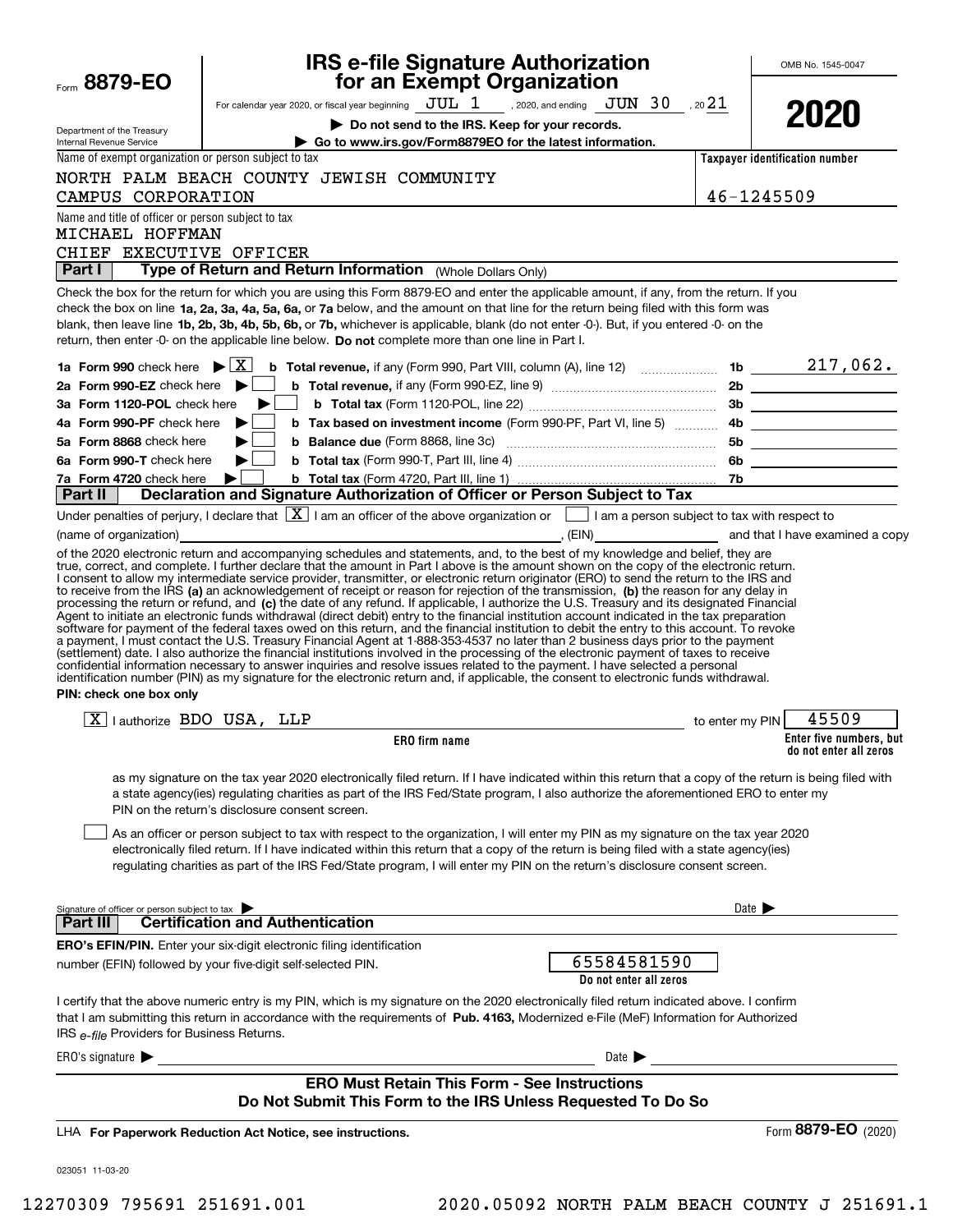(Rev. January 2020)

# **Application for Automatic Extension of Time To File an Exempt Organization Return**

Department of the Treasury Internal Revenue Service

**| File a separate application for each return.**

**| Go to www.irs.gov/Form8868 for the latest information.**

**Electronic filing (e-file).**  You can electronically file Form 8868 to request a 6-month automatic extension of time to file any of the filing of this form, visit www.irs.gov/e-file-providers/e-file-for-charities-and-non-profits. forms listed below with the exception of Form 8870, Information Return for Transfers Associated With Certain Personal Benefit Contracts, for which an extension request must be sent to the IRS in paper format (see instructions). For more details on the electronic

## **Automatic 6-Month Extension of Time.** Only submit original (no copies needed).

All corporations required to file an income tax return other than Form 990-T (including 1120-C filers), partnerships, REMICs, and trusts must use Form 7004 to request an extension of time to file income tax returns.

| Name of exempt organization or other filer, see instructions.<br>Taxpayer identification number (TIN)<br>Type or<br>NORTH PALM BEACH COUNTY JEWISH COMMUNITY<br>print<br>46-1245509<br>CAMPUS CORPORATION |                                                                                                                                                                                                                                                                                                                                                                                                                                                                                                                                                                                                                                                                                                                                                  |        |                                                                                                                                                                                  |                |    |                                              |
|-----------------------------------------------------------------------------------------------------------------------------------------------------------------------------------------------------------|--------------------------------------------------------------------------------------------------------------------------------------------------------------------------------------------------------------------------------------------------------------------------------------------------------------------------------------------------------------------------------------------------------------------------------------------------------------------------------------------------------------------------------------------------------------------------------------------------------------------------------------------------------------------------------------------------------------------------------------------------|--------|----------------------------------------------------------------------------------------------------------------------------------------------------------------------------------|----------------|----|----------------------------------------------|
| File by the<br>due date for<br>filing your<br>return. See                                                                                                                                                 | Number, street, and room or suite no. If a P.O. box, see instructions.<br>1 HARVARD CIRCLE, NO. 100                                                                                                                                                                                                                                                                                                                                                                                                                                                                                                                                                                                                                                              |        |                                                                                                                                                                                  |                |    |                                              |
| instructions.                                                                                                                                                                                             | City, town or post office, state, and ZIP code. For a foreign address, see instructions.<br>33409<br>WEST PALM BEACH, FL                                                                                                                                                                                                                                                                                                                                                                                                                                                                                                                                                                                                                         |        |                                                                                                                                                                                  |                |    |                                              |
|                                                                                                                                                                                                           | Enter the Return Code for the return that this application is for (file a separate application for each return)                                                                                                                                                                                                                                                                                                                                                                                                                                                                                                                                                                                                                                  |        |                                                                                                                                                                                  |                |    | 0 <sup>1</sup><br>$\mathbf{1}$               |
| <b>Application</b>                                                                                                                                                                                        |                                                                                                                                                                                                                                                                                                                                                                                                                                                                                                                                                                                                                                                                                                                                                  | Return | Application                                                                                                                                                                      |                |    | Return                                       |
| <b>Is For</b>                                                                                                                                                                                             |                                                                                                                                                                                                                                                                                                                                                                                                                                                                                                                                                                                                                                                                                                                                                  | Code   | <b>Is For</b>                                                                                                                                                                    |                |    | Code                                         |
|                                                                                                                                                                                                           | Form 990 or Form 990-EZ                                                                                                                                                                                                                                                                                                                                                                                                                                                                                                                                                                                                                                                                                                                          | 01     | Form 990-T (corporation)                                                                                                                                                         |                |    | 07                                           |
| Form 990-BL                                                                                                                                                                                               |                                                                                                                                                                                                                                                                                                                                                                                                                                                                                                                                                                                                                                                                                                                                                  | 02     | Form 1041-A                                                                                                                                                                      |                |    | 08                                           |
|                                                                                                                                                                                                           | Form 4720 (individual)                                                                                                                                                                                                                                                                                                                                                                                                                                                                                                                                                                                                                                                                                                                           | 03     | Form 4720 (other than individual)                                                                                                                                                |                |    | 09                                           |
| Form 990-PF                                                                                                                                                                                               |                                                                                                                                                                                                                                                                                                                                                                                                                                                                                                                                                                                                                                                                                                                                                  | 04     | Form 5227                                                                                                                                                                        |                |    | 10                                           |
|                                                                                                                                                                                                           | Form 990-T (sec. 401(a) or 408(a) trust)                                                                                                                                                                                                                                                                                                                                                                                                                                                                                                                                                                                                                                                                                                         | 05     | Form 6069                                                                                                                                                                        |                |    | 11                                           |
|                                                                                                                                                                                                           | Form 990-T (trust other than above)<br>KATHY SIGALL, CFO                                                                                                                                                                                                                                                                                                                                                                                                                                                                                                                                                                                                                                                                                         | 06     | Form 8870                                                                                                                                                                        |                |    | 12                                           |
| $box \blacktriangleright$<br>1<br>2                                                                                                                                                                       | • The books are in the care of $\blacktriangleright$ 1 HARVARD CIRCLE, SUITE 100 - WEST PALM BEACH, FL 33409<br>Telephone No. $\triangleright$ 561-478-0700<br>If this is for a Group Return, enter the organization's four digit Group Exemption Number (GEN) [If this is for the whole group, check this<br>. If it is for part of the group, check this box $\blacktriangleright$<br>I request an automatic 6-month extension of time until<br>the organization named above. The extension is for the organization's return for:<br>calendar year or<br>$\blacktriangleright$ $\boxed{\text{X}}$ tax year beginning JUL 1, 2020<br>If the tax year entered in line 1 is for less than 12 months, check reason:<br>Change in accounting period |        | Fax No. $\blacktriangleright$<br>and attach a list with the names and TINs of all members the extension is for.<br>MAY 16, 2022<br>, and ending $JUN$ 30, 2021<br>Initial return | Final return   |    | , to file the exempt organization return for |
| За                                                                                                                                                                                                        | If this application is for Forms 990-BL, 990-PF, 990-T, 4720, or 6069, enter the tentative tax, less<br>any nonrefundable credits. See instructions.                                                                                                                                                                                                                                                                                                                                                                                                                                                                                                                                                                                             |        |                                                                                                                                                                                  | За             | \$ | $0$ .                                        |
| b                                                                                                                                                                                                         | If this application is for Forms 990-PF, 990-T, 4720, or 6069, enter any refundable credits and                                                                                                                                                                                                                                                                                                                                                                                                                                                                                                                                                                                                                                                  |        |                                                                                                                                                                                  |                |    |                                              |
|                                                                                                                                                                                                           | estimated tax payments made. Include any prior year overpayment allowed as a credit.                                                                                                                                                                                                                                                                                                                                                                                                                                                                                                                                                                                                                                                             |        |                                                                                                                                                                                  | 3b             | \$ | Ο.                                           |
|                                                                                                                                                                                                           | <b>Balance due.</b> Subtract line 3b from line 3a. Include your payment with this form, if required, by                                                                                                                                                                                                                                                                                                                                                                                                                                                                                                                                                                                                                                          |        |                                                                                                                                                                                  |                |    | 0.                                           |
| instructions.<br>LHA                                                                                                                                                                                      | using EFTPS (Electronic Federal Tax Payment System). See instructions.<br>Caution: If you are going to make an electronic funds withdrawal (direct debit) with this Form 8868, see Form 8453-EO and Form 8879-EO for payment<br>For Privacy Act and Paperwork Reduction Act Notice, see instructions.                                                                                                                                                                                                                                                                                                                                                                                                                                            |        |                                                                                                                                                                                  | 3 <sub>c</sub> |    | Form 8868 (Rev. 1-2020)                      |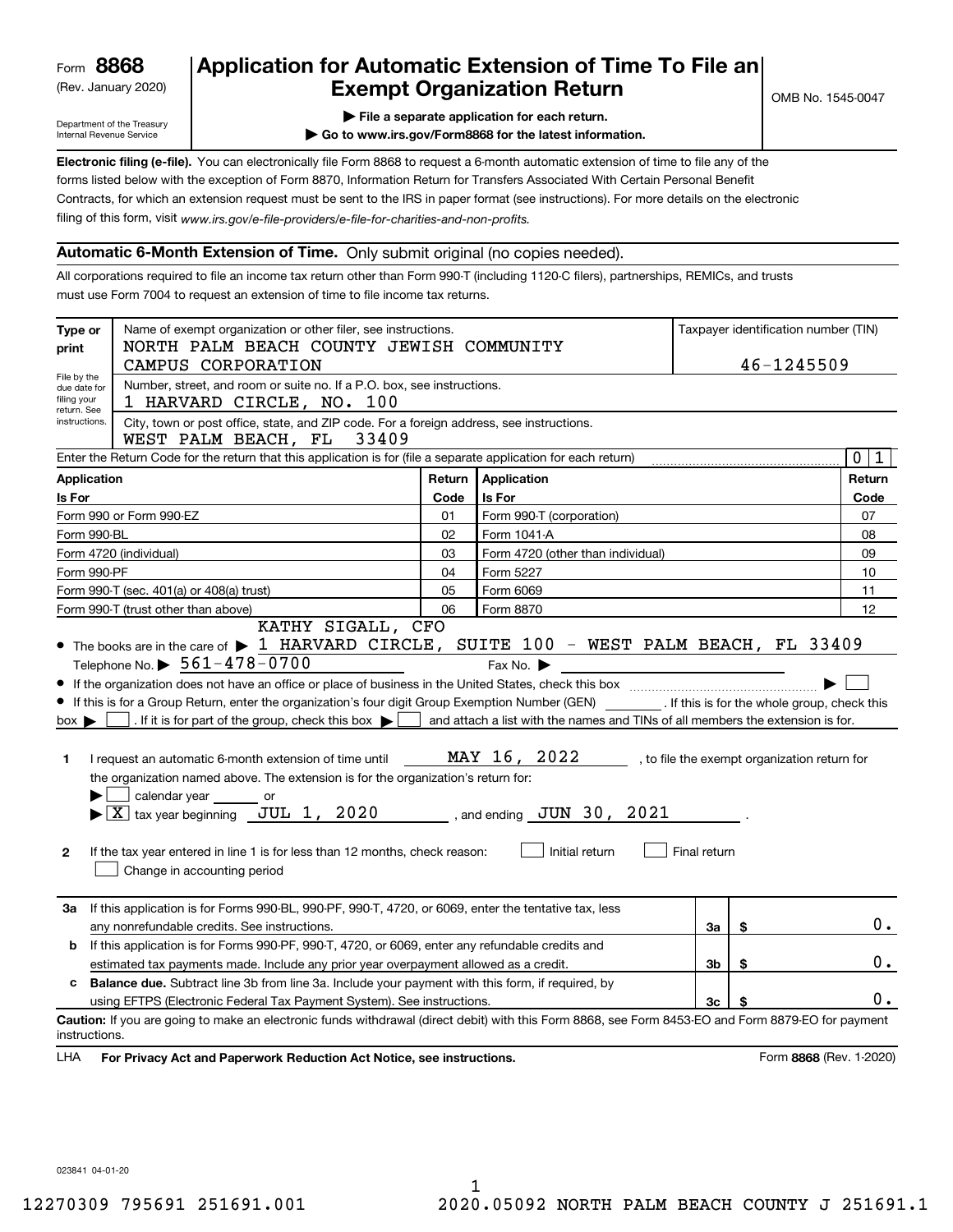|                               |                                                   | EXTENDED TO MAY 16, 2022                                                           |                                                                                                                                                                                                                                                                                                                                                                                                                                                                                                                                                                                                                                                                                                                                                                                                                                                                                                                                                                                                                                                                                                                                                                                                                                                                                                                                                                                                                                                                                                                                                                                                                                                                                                                                                                                                                                                                                                         |                                                                                                                                                                                                                                                                                                          |
|-------------------------------|---------------------------------------------------|------------------------------------------------------------------------------------|---------------------------------------------------------------------------------------------------------------------------------------------------------------------------------------------------------------------------------------------------------------------------------------------------------------------------------------------------------------------------------------------------------------------------------------------------------------------------------------------------------------------------------------------------------------------------------------------------------------------------------------------------------------------------------------------------------------------------------------------------------------------------------------------------------------------------------------------------------------------------------------------------------------------------------------------------------------------------------------------------------------------------------------------------------------------------------------------------------------------------------------------------------------------------------------------------------------------------------------------------------------------------------------------------------------------------------------------------------------------------------------------------------------------------------------------------------------------------------------------------------------------------------------------------------------------------------------------------------------------------------------------------------------------------------------------------------------------------------------------------------------------------------------------------------------------------------------------------------------------------------------------------------|----------------------------------------------------------------------------------------------------------------------------------------------------------------------------------------------------------------------------------------------------------------------------------------------------------|
| Form 990                      |                                                   |                                                                                    |                                                                                                                                                                                                                                                                                                                                                                                                                                                                                                                                                                                                                                                                                                                                                                                                                                                                                                                                                                                                                                                                                                                                                                                                                                                                                                                                                                                                                                                                                                                                                                                                                                                                                                                                                                                                                                                                                                         |                                                                                                                                                                                                                                                                                                          |
|                               |                                                   |                                                                                    |                                                                                                                                                                                                                                                                                                                                                                                                                                                                                                                                                                                                                                                                                                                                                                                                                                                                                                                                                                                                                                                                                                                                                                                                                                                                                                                                                                                                                                                                                                                                                                                                                                                                                                                                                                                                                                                                                                         |                                                                                                                                                                                                                                                                                                          |
| Department of the Treasury    |                                                   |                                                                                    |                                                                                                                                                                                                                                                                                                                                                                                                                                                                                                                                                                                                                                                                                                                                                                                                                                                                                                                                                                                                                                                                                                                                                                                                                                                                                                                                                                                                                                                                                                                                                                                                                                                                                                                                                                                                                                                                                                         | <b>Open to Public</b>                                                                                                                                                                                                                                                                                    |
| Internal Revenue Service      |                                                   |                                                                                    |                                                                                                                                                                                                                                                                                                                                                                                                                                                                                                                                                                                                                                                                                                                                                                                                                                                                                                                                                                                                                                                                                                                                                                                                                                                                                                                                                                                                                                                                                                                                                                                                                                                                                                                                                                                                                                                                                                         |                                                                                                                                                                                                                                                                                                          |
| <b>B</b> Check if             |                                                   | C Name of organization                                                             |                                                                                                                                                                                                                                                                                                                                                                                                                                                                                                                                                                                                                                                                                                                                                                                                                                                                                                                                                                                                                                                                                                                                                                                                                                                                                                                                                                                                                                                                                                                                                                                                                                                                                                                                                                                                                                                                                                         |                                                                                                                                                                                                                                                                                                          |
| applicable:                   |                                                   | NORTH PALM BEACH COUNTY JEWISH COMMUNITY                                           |                                                                                                                                                                                                                                                                                                                                                                                                                                                                                                                                                                                                                                                                                                                                                                                                                                                                                                                                                                                                                                                                                                                                                                                                                                                                                                                                                                                                                                                                                                                                                                                                                                                                                                                                                                                                                                                                                                         |                                                                                                                                                                                                                                                                                                          |
| Address<br>change             |                                                   | CAMPUS CORPORATION                                                                 |                                                                                                                                                                                                                                                                                                                                                                                                                                                                                                                                                                                                                                                                                                                                                                                                                                                                                                                                                                                                                                                                                                                                                                                                                                                                                                                                                                                                                                                                                                                                                                                                                                                                                                                                                                                                                                                                                                         |                                                                                                                                                                                                                                                                                                          |
| Name<br>change                | Doing business as                                 |                                                                                    |                                                                                                                                                                                                                                                                                                                                                                                                                                                                                                                                                                                                                                                                                                                                                                                                                                                                                                                                                                                                                                                                                                                                                                                                                                                                                                                                                                                                                                                                                                                                                                                                                                                                                                                                                                                                                                                                                                         |                                                                                                                                                                                                                                                                                                          |
| Initial<br>return             |                                                   | Number and street (or P.O. box if mail is not delivered to street address)         |                                                                                                                                                                                                                                                                                                                                                                                                                                                                                                                                                                                                                                                                                                                                                                                                                                                                                                                                                                                                                                                                                                                                                                                                                                                                                                                                                                                                                                                                                                                                                                                                                                                                                                                                                                                                                                                                                                         |                                                                                                                                                                                                                                                                                                          |
| Final<br>return/              |                                                   | 1 HARVARD CIRCLE                                                                   |                                                                                                                                                                                                                                                                                                                                                                                                                                                                                                                                                                                                                                                                                                                                                                                                                                                                                                                                                                                                                                                                                                                                                                                                                                                                                                                                                                                                                                                                                                                                                                                                                                                                                                                                                                                                                                                                                                         |                                                                                                                                                                                                                                                                                                          |
| termin-<br>ated               |                                                   | City or town, state or province, country, and ZIP or foreign postal code           | G Gross receipts \$                                                                                                                                                                                                                                                                                                                                                                                                                                                                                                                                                                                                                                                                                                                                                                                                                                                                                                                                                                                                                                                                                                                                                                                                                                                                                                                                                                                                                                                                                                                                                                                                                                                                                                                                                                                                                                                                                     |                                                                                                                                                                                                                                                                                                          |
| Amended<br>return             |                                                   | WEST PALM BEACH, FL 33409                                                          | OMB No. 1545-0047<br><b>Return of Organization Exempt From Income Tax</b><br>Under section 501(c), 527, or 4947(a)(1) of the Internal Revenue Code (except private foundations)<br>Do not enter social security numbers on this form as it may be made public.<br>Inspection<br>Go to www.irs.gov/Form990 for instructions and the latest information.<br>A For the 2020 calendar year, or tax year beginning JUL 1, 2020<br>2021<br>and ending $JUN$ 30,<br>D Employer identification number<br>46-1245509<br>Room/suite<br>E Telephone number<br>100<br>$561 - 478 - 0700$<br>H(a) Is this a group return<br>for subordinates?<br>lΥes⊦<br>$H(b)$ Are all subordinates included?<br>$501(c)$ (<br>$\mathcal{L}$ (insert no.)<br>$4947(a)(1)$ or<br>527<br>If "No," attach a list. See instructions<br>$H(c)$ Group exemption number $\blacktriangleright$<br>L Year of formation: 2012 M State of legal domicile: FL<br>Association<br>Other $\blacktriangleright$<br>Trust<br>Briefly describe the organization's mission or most significant activities: PLEASE REFER TO SCHEDULE O<br>Check this box $\blacktriangleright$ $\Box$ if the organization discontinued its operations or disposed of more than 25% of its net assets.<br>3<br>$\overline{\mathbf{4}}$<br>5<br>6<br>7a<br>7b<br><b>Current Year</b><br><b>Prior Year</b><br>35,517.<br>Ο.<br>0.<br>145,000.<br>180,517.<br>0.<br>$\mathbf 0$ .<br>$153,825$ .<br>Ο.<br>$0 \cdot$<br>34,866.<br>188,691.<br>$-8, 174.$<br><b>Beginning of Current Year</b><br><b>End of Year</b><br>23,280.<br>Ο.<br>23,280.<br>Under penalties of perjury, I declare that I have examined this return, including accompanying schedules and statements, and to the best of my knowledge and belief, it is<br>true, correct, and complete. Declaration of preparer (other than officer) is based on all information of which preparer has any knowledge. |                                                                                                                                                                                                                                                                                                          |
| Applica-<br>tion              |                                                   | F Name and address of principal officer: MICHAEL HOFFMAN                           |                                                                                                                                                                                                                                                                                                                                                                                                                                                                                                                                                                                                                                                                                                                                                                                                                                                                                                                                                                                                                                                                                                                                                                                                                                                                                                                                                                                                                                                                                                                                                                                                                                                                                                                                                                                                                                                                                                         |                                                                                                                                                                                                                                                                                                          |
| pending                       |                                                   | 1 HARVARD CICLE, SUITE 100, WEST PALM BEACH,                                       |                                                                                                                                                                                                                                                                                                                                                                                                                                                                                                                                                                                                                                                                                                                                                                                                                                                                                                                                                                                                                                                                                                                                                                                                                                                                                                                                                                                                                                                                                                                                                                                                                                                                                                                                                                                                                                                                                                         |                                                                                                                                                                                                                                                                                                          |
|                               | Tax-exempt status: $\boxed{\mathbf{X}}$ 501(c)(3) |                                                                                    |                                                                                                                                                                                                                                                                                                                                                                                                                                                                                                                                                                                                                                                                                                                                                                                                                                                                                                                                                                                                                                                                                                                                                                                                                                                                                                                                                                                                                                                                                                                                                                                                                                                                                                                                                                                                                                                                                                         |                                                                                                                                                                                                                                                                                                          |
|                               |                                                   | J Website: JEWISHPALMBEACH.ORG                                                     |                                                                                                                                                                                                                                                                                                                                                                                                                                                                                                                                                                                                                                                                                                                                                                                                                                                                                                                                                                                                                                                                                                                                                                                                                                                                                                                                                                                                                                                                                                                                                                                                                                                                                                                                                                                                                                                                                                         |                                                                                                                                                                                                                                                                                                          |
|                               |                                                   | K Form of organization: X Corporation                                              |                                                                                                                                                                                                                                                                                                                                                                                                                                                                                                                                                                                                                                                                                                                                                                                                                                                                                                                                                                                                                                                                                                                                                                                                                                                                                                                                                                                                                                                                                                                                                                                                                                                                                                                                                                                                                                                                                                         |                                                                                                                                                                                                                                                                                                          |
| Part I                        | Summary                                           |                                                                                    |                                                                                                                                                                                                                                                                                                                                                                                                                                                                                                                                                                                                                                                                                                                                                                                                                                                                                                                                                                                                                                                                                                                                                                                                                                                                                                                                                                                                                                                                                                                                                                                                                                                                                                                                                                                                                                                                                                         |                                                                                                                                                                                                                                                                                                          |
| 1.                            |                                                   |                                                                                    |                                                                                                                                                                                                                                                                                                                                                                                                                                                                                                                                                                                                                                                                                                                                                                                                                                                                                                                                                                                                                                                                                                                                                                                                                                                                                                                                                                                                                                                                                                                                                                                                                                                                                                                                                                                                                                                                                                         |                                                                                                                                                                                                                                                                                                          |
| Governance                    |                                                   |                                                                                    |                                                                                                                                                                                                                                                                                                                                                                                                                                                                                                                                                                                                                                                                                                                                                                                                                                                                                                                                                                                                                                                                                                                                                                                                                                                                                                                                                                                                                                                                                                                                                                                                                                                                                                                                                                                                                                                                                                         |                                                                                                                                                                                                                                                                                                          |
| 2                             |                                                   |                                                                                    |                                                                                                                                                                                                                                                                                                                                                                                                                                                                                                                                                                                                                                                                                                                                                                                                                                                                                                                                                                                                                                                                                                                                                                                                                                                                                                                                                                                                                                                                                                                                                                                                                                                                                                                                                                                                                                                                                                         |                                                                                                                                                                                                                                                                                                          |
| з                             |                                                   | Number of voting members of the governing body (Part VI, line 1a)                  |                                                                                                                                                                                                                                                                                                                                                                                                                                                                                                                                                                                                                                                                                                                                                                                                                                                                                                                                                                                                                                                                                                                                                                                                                                                                                                                                                                                                                                                                                                                                                                                                                                                                                                                                                                                                                                                                                                         |                                                                                                                                                                                                                                                                                                          |
| 4                             |                                                   |                                                                                    |                                                                                                                                                                                                                                                                                                                                                                                                                                                                                                                                                                                                                                                                                                                                                                                                                                                                                                                                                                                                                                                                                                                                                                                                                                                                                                                                                                                                                                                                                                                                                                                                                                                                                                                                                                                                                                                                                                         |                                                                                                                                                                                                                                                                                                          |
| 5                             |                                                   |                                                                                    |                                                                                                                                                                                                                                                                                                                                                                                                                                                                                                                                                                                                                                                                                                                                                                                                                                                                                                                                                                                                                                                                                                                                                                                                                                                                                                                                                                                                                                                                                                                                                                                                                                                                                                                                                                                                                                                                                                         |                                                                                                                                                                                                                                                                                                          |
| <b>Activities &amp;</b><br>6  |                                                   |                                                                                    |                                                                                                                                                                                                                                                                                                                                                                                                                                                                                                                                                                                                                                                                                                                                                                                                                                                                                                                                                                                                                                                                                                                                                                                                                                                                                                                                                                                                                                                                                                                                                                                                                                                                                                                                                                                                                                                                                                         |                                                                                                                                                                                                                                                                                                          |
|                               |                                                   | 7 a Total unrelated business revenue from Part VIII, column (C), line 12           |                                                                                                                                                                                                                                                                                                                                                                                                                                                                                                                                                                                                                                                                                                                                                                                                                                                                                                                                                                                                                                                                                                                                                                                                                                                                                                                                                                                                                                                                                                                                                                                                                                                                                                                                                                                                                                                                                                         |                                                                                                                                                                                                                                                                                                          |
|                               |                                                   |                                                                                    |                                                                                                                                                                                                                                                                                                                                                                                                                                                                                                                                                                                                                                                                                                                                                                                                                                                                                                                                                                                                                                                                                                                                                                                                                                                                                                                                                                                                                                                                                                                                                                                                                                                                                                                                                                                                                                                                                                         |                                                                                                                                                                                                                                                                                                          |
|                               |                                                   |                                                                                    |                                                                                                                                                                                                                                                                                                                                                                                                                                                                                                                                                                                                                                                                                                                                                                                                                                                                                                                                                                                                                                                                                                                                                                                                                                                                                                                                                                                                                                                                                                                                                                                                                                                                                                                                                                                                                                                                                                         |                                                                                                                                                                                                                                                                                                          |
| 8                             |                                                   | Contributions and grants (Part VIII, line 1h)                                      |                                                                                                                                                                                                                                                                                                                                                                                                                                                                                                                                                                                                                                                                                                                                                                                                                                                                                                                                                                                                                                                                                                                                                                                                                                                                                                                                                                                                                                                                                                                                                                                                                                                                                                                                                                                                                                                                                                         |                                                                                                                                                                                                                                                                                                          |
| Revenue<br>9                  |                                                   | Program service revenue (Part VIII, line 2g)                                       |                                                                                                                                                                                                                                                                                                                                                                                                                                                                                                                                                                                                                                                                                                                                                                                                                                                                                                                                                                                                                                                                                                                                                                                                                                                                                                                                                                                                                                                                                                                                                                                                                                                                                                                                                                                                                                                                                                         |                                                                                                                                                                                                                                                                                                          |
| 10                            |                                                   |                                                                                    |                                                                                                                                                                                                                                                                                                                                                                                                                                                                                                                                                                                                                                                                                                                                                                                                                                                                                                                                                                                                                                                                                                                                                                                                                                                                                                                                                                                                                                                                                                                                                                                                                                                                                                                                                                                                                                                                                                         |                                                                                                                                                                                                                                                                                                          |
| 11                            |                                                   | Other revenue (Part VIII, column (A), lines 5, 6d, 8c, 9c, 10c, and 11e)           |                                                                                                                                                                                                                                                                                                                                                                                                                                                                                                                                                                                                                                                                                                                                                                                                                                                                                                                                                                                                                                                                                                                                                                                                                                                                                                                                                                                                                                                                                                                                                                                                                                                                                                                                                                                                                                                                                                         |                                                                                                                                                                                                                                                                                                          |
| 12                            |                                                   | Total revenue - add lines 8 through 11 (must equal Part VIII, column (A), line 12) |                                                                                                                                                                                                                                                                                                                                                                                                                                                                                                                                                                                                                                                                                                                                                                                                                                                                                                                                                                                                                                                                                                                                                                                                                                                                                                                                                                                                                                                                                                                                                                                                                                                                                                                                                                                                                                                                                                         |                                                                                                                                                                                                                                                                                                          |
| 13                            |                                                   | Grants and similar amounts paid (Part IX, column (A), lines 1-3)                   |                                                                                                                                                                                                                                                                                                                                                                                                                                                                                                                                                                                                                                                                                                                                                                                                                                                                                                                                                                                                                                                                                                                                                                                                                                                                                                                                                                                                                                                                                                                                                                                                                                                                                                                                                                                                                                                                                                         |                                                                                                                                                                                                                                                                                                          |
| 14                            |                                                   | Benefits paid to or for members (Part IX, column (A), line 4)                      |                                                                                                                                                                                                                                                                                                                                                                                                                                                                                                                                                                                                                                                                                                                                                                                                                                                                                                                                                                                                                                                                                                                                                                                                                                                                                                                                                                                                                                                                                                                                                                                                                                                                                                                                                                                                                                                                                                         |                                                                                                                                                                                                                                                                                                          |
| 15                            |                                                   | Salaries, other compensation, employee benefits (Part IX, column (A), lines 5-10)  |                                                                                                                                                                                                                                                                                                                                                                                                                                                                                                                                                                                                                                                                                                                                                                                                                                                                                                                                                                                                                                                                                                                                                                                                                                                                                                                                                                                                                                                                                                                                                                                                                                                                                                                                                                                                                                                                                                         |                                                                                                                                                                                                                                                                                                          |
| Expenses                      |                                                   |                                                                                    |                                                                                                                                                                                                                                                                                                                                                                                                                                                                                                                                                                                                                                                                                                                                                                                                                                                                                                                                                                                                                                                                                                                                                                                                                                                                                                                                                                                                                                                                                                                                                                                                                                                                                                                                                                                                                                                                                                         |                                                                                                                                                                                                                                                                                                          |
|                               |                                                   | <b>b</b> Total fundraising expenses (Part IX, column (D), line 25)                 |                                                                                                                                                                                                                                                                                                                                                                                                                                                                                                                                                                                                                                                                                                                                                                                                                                                                                                                                                                                                                                                                                                                                                                                                                                                                                                                                                                                                                                                                                                                                                                                                                                                                                                                                                                                                                                                                                                         |                                                                                                                                                                                                                                                                                                          |
| 17                            |                                                   | Other expenses (Part IX, column (A), lines 11a-11d, 11f-24e)                       |                                                                                                                                                                                                                                                                                                                                                                                                                                                                                                                                                                                                                                                                                                                                                                                                                                                                                                                                                                                                                                                                                                                                                                                                                                                                                                                                                                                                                                                                                                                                                                                                                                                                                                                                                                                                                                                                                                         |                                                                                                                                                                                                                                                                                                          |
| 18                            |                                                   | Total expenses. Add lines 13-17 (must equal Part IX, column (A), line 25) [        |                                                                                                                                                                                                                                                                                                                                                                                                                                                                                                                                                                                                                                                                                                                                                                                                                                                                                                                                                                                                                                                                                                                                                                                                                                                                                                                                                                                                                                                                                                                                                                                                                                                                                                                                                                                                                                                                                                         |                                                                                                                                                                                                                                                                                                          |
| 19                            |                                                   |                                                                                    |                                                                                                                                                                                                                                                                                                                                                                                                                                                                                                                                                                                                                                                                                                                                                                                                                                                                                                                                                                                                                                                                                                                                                                                                                                                                                                                                                                                                                                                                                                                                                                                                                                                                                                                                                                                                                                                                                                         |                                                                                                                                                                                                                                                                                                          |
|                               |                                                   |                                                                                    |                                                                                                                                                                                                                                                                                                                                                                                                                                                                                                                                                                                                                                                                                                                                                                                                                                                                                                                                                                                                                                                                                                                                                                                                                                                                                                                                                                                                                                                                                                                                                                                                                                                                                                                                                                                                                                                                                                         |                                                                                                                                                                                                                                                                                                          |
| Assets or<br>d Balances<br>20 | Total assets (Part X, line 16)                    |                                                                                    |                                                                                                                                                                                                                                                                                                                                                                                                                                                                                                                                                                                                                                                                                                                                                                                                                                                                                                                                                                                                                                                                                                                                                                                                                                                                                                                                                                                                                                                                                                                                                                                                                                                                                                                                                                                                                                                                                                         | 217,062.<br>$\sqrt{}$ Yes $\sqrt{}$ $\overline{\rm X}$ $\sqrt{}$ No<br><b>No</b><br>4<br>4<br>0<br>$\overline{0}$<br>0.<br>$\overline{0}$ .<br>117,062.<br>0.<br>0.<br>100,000.<br>217,062.<br>0.<br>$\overline{0}$ .<br>0.<br>0.<br>162,820.<br>162,820.<br>54,242.<br>77,522.<br>0.<br>77,522.<br>Date |
| 21                            |                                                   | Total liabilities (Part X, line 26)                                                |                                                                                                                                                                                                                                                                                                                                                                                                                                                                                                                                                                                                                                                                                                                                                                                                                                                                                                                                                                                                                                                                                                                                                                                                                                                                                                                                                                                                                                                                                                                                                                                                                                                                                                                                                                                                                                                                                                         |                                                                                                                                                                                                                                                                                                          |
| 22<br>Part II                 | <b>Signature Block</b>                            |                                                                                    |                                                                                                                                                                                                                                                                                                                                                                                                                                                                                                                                                                                                                                                                                                                                                                                                                                                                                                                                                                                                                                                                                                                                                                                                                                                                                                                                                                                                                                                                                                                                                                                                                                                                                                                                                                                                                                                                                                         |                                                                                                                                                                                                                                                                                                          |
|                               |                                                   |                                                                                    |                                                                                                                                                                                                                                                                                                                                                                                                                                                                                                                                                                                                                                                                                                                                                                                                                                                                                                                                                                                                                                                                                                                                                                                                                                                                                                                                                                                                                                                                                                                                                                                                                                                                                                                                                                                                                                                                                                         |                                                                                                                                                                                                                                                                                                          |
|                               |                                                   |                                                                                    |                                                                                                                                                                                                                                                                                                                                                                                                                                                                                                                                                                                                                                                                                                                                                                                                                                                                                                                                                                                                                                                                                                                                                                                                                                                                                                                                                                                                                                                                                                                                                                                                                                                                                                                                                                                                                                                                                                         |                                                                                                                                                                                                                                                                                                          |
|                               |                                                   | <i>МІСИАЕС НОНМАН</i><br>lichael Hoffman (Apr 11, 2022 13:51 EDT                   |                                                                                                                                                                                                                                                                                                                                                                                                                                                                                                                                                                                                                                                                                                                                                                                                                                                                                                                                                                                                                                                                                                                                                                                                                                                                                                                                                                                                                                                                                                                                                                                                                                                                                                                                                                                                                                                                                                         |                                                                                                                                                                                                                                                                                                          |
|                               | Signature of officer                              |                                                                                    |                                                                                                                                                                                                                                                                                                                                                                                                                                                                                                                                                                                                                                                                                                                                                                                                                                                                                                                                                                                                                                                                                                                                                                                                                                                                                                                                                                                                                                                                                                                                                                                                                                                                                                                                                                                                                                                                                                         |                                                                                                                                                                                                                                                                                                          |
| Sign                          |                                                   | MICHAEL HOFFMAN, CHIEF EXECUTIVE OFFICER                                           |                                                                                                                                                                                                                                                                                                                                                                                                                                                                                                                                                                                                                                                                                                                                                                                                                                                                                                                                                                                                                                                                                                                                                                                                                                                                                                                                                                                                                                                                                                                                                                                                                                                                                                                                                                                                                                                                                                         |                                                                                                                                                                                                                                                                                                          |

| Here     | MICHAEL HOFFMAN, CHIEF EXECUTIVE OFFICER                                                                        |                      |      |                                     |
|----------|-----------------------------------------------------------------------------------------------------------------|----------------------|------|-------------------------------------|
|          | Type or print name and title                                                                                    |                      |      |                                     |
|          | Print/Type preparer's name                                                                                      | Preparer's signature | Date | <b>PTIN</b><br>Check                |
| Paid     | DAVID HOLLANDER                                                                                                 |                      |      | P00646430<br>self-employed          |
| Preparer | Firm's name BDO USA, LLP                                                                                        |                      |      | $15 - 5381590$                      |
| Use Only | Firm's address 225 NE MIZNER BLVD, SUITE 685                                                                    |                      |      |                                     |
|          | BOCA RATON, FL 33432                                                                                            |                      |      | I Phone no. $561 - 909 - 2100$      |
|          | May the IRS discuss this return with the preparer shown above? See instructions                                 |                      |      | x.<br><b>No</b><br>Yes              |
|          | according to the Library Demonstration Dealerships and National and the expense included in the property of the |                      |      | $F_{\text{c}} = 990 \text{ (2020)}$ |

032001 12-23-20 LHA **For Paperwork Reduction Act Notice, see the separate instructions.** Form 990 (2020) SEE SCHEDULE O FOR ORGANIZATION MISSION STATEMENT CONTINUATION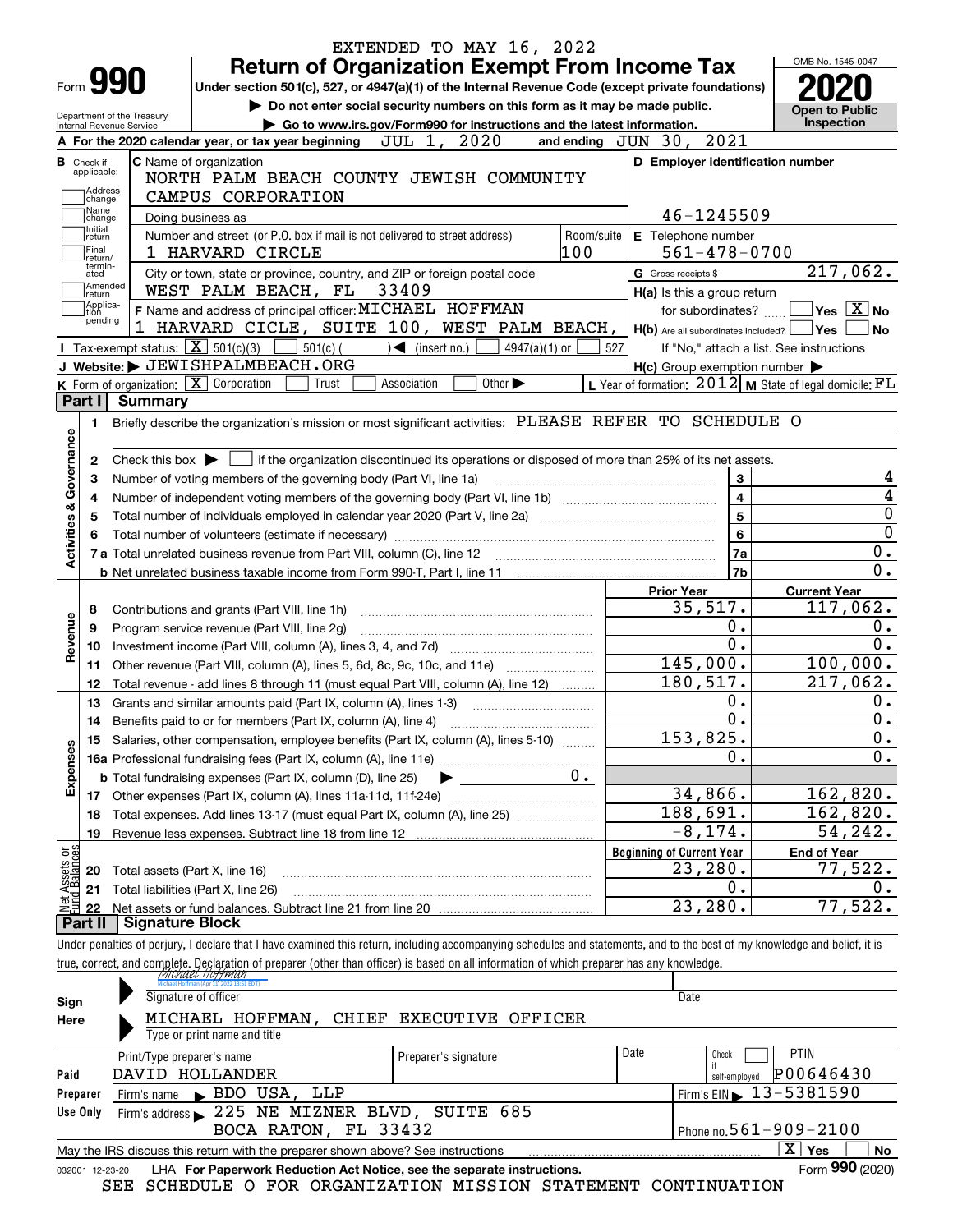|              | NORTH PALM BEACH COUNTY JEWISH COMMUNITY                                                                                                               |  |
|--------------|--------------------------------------------------------------------------------------------------------------------------------------------------------|--|
|              | 46-1245509<br>CAMPUS CORPORATION<br>Page 2<br>Form 990 (2020)                                                                                          |  |
|              | <b>Statement of Program Service Accomplishments</b><br>Part III                                                                                        |  |
|              |                                                                                                                                                        |  |
| 1            | Briefly describe the organization's mission:                                                                                                           |  |
|              | THE NORTH PALM BEACH COUNTY JEWISH COMMUNITY CAMPUS CORPORATION                                                                                        |  |
|              | MAINTAINS PROPERTY FOR THE PURPOSE OF PROVIDING EDUCATIONAL, CULTURAL,                                                                                 |  |
|              | RECREATIONAL, AND SOCIAL WELFARE PROGRAMMING FOR THE LOCAL COMMUNITY.                                                                                  |  |
|              |                                                                                                                                                        |  |
| $\mathbf{2}$ | Did the organization undertake any significant program services during the year which were not listed on the                                           |  |
|              | $\sqrt{\ }$ Yes $\sqrt{\ \text{X}}$ No<br>prior Form 990 or 990-EZ?                                                                                    |  |
|              | If "Yes," describe these new services on Schedule O.                                                                                                   |  |
| 3            | $\sqrt{}$ Yes $\sqrt{}$ X $\sqrt{}$ No<br>Did the organization cease conducting, or make significant changes in how it conducts, any program services? |  |
|              | If "Yes," describe these changes on Schedule O.                                                                                                        |  |
| 4            | Describe the organization's program service accomplishments for each of its three largest program services, as measured by expenses.                   |  |
|              | Section 501(c)(3) and 501(c)(4) organizations are required to report the amount of grants and allocations to others, the total expenses, and           |  |
|              | revenue, if any, for each program service reported.                                                                                                    |  |
| 4a           | 100,000.<br>(Code: $($ ) (Expenses \$ $162, 820$ $\cdot$ including grants of \$ $\cdot$<br>) (Revenue \$                                               |  |
|              | THE NORTH PALM BEACH COUNTY JEWISH COMMUNITY CAMPUS CORPORATION                                                                                        |  |
|              | MAINTAINS PROPERTY FOR THE PURPOSE OF PROVIDING EDUCATIONAL, CULTURAL,                                                                                 |  |
|              | RECREATIONAL, AND SOCIAL WELFARE PROGRAMMING FOR THE LOCAL COMMUNITY.                                                                                  |  |
|              |                                                                                                                                                        |  |
|              |                                                                                                                                                        |  |
|              |                                                                                                                                                        |  |
|              |                                                                                                                                                        |  |
|              |                                                                                                                                                        |  |
|              |                                                                                                                                                        |  |
|              |                                                                                                                                                        |  |
|              |                                                                                                                                                        |  |
|              |                                                                                                                                                        |  |
|              |                                                                                                                                                        |  |
| 4b           |                                                                                                                                                        |  |
|              |                                                                                                                                                        |  |
|              |                                                                                                                                                        |  |
|              |                                                                                                                                                        |  |
|              |                                                                                                                                                        |  |
|              |                                                                                                                                                        |  |
|              |                                                                                                                                                        |  |
|              |                                                                                                                                                        |  |
|              |                                                                                                                                                        |  |
|              |                                                                                                                                                        |  |
|              |                                                                                                                                                        |  |
|              |                                                                                                                                                        |  |
|              |                                                                                                                                                        |  |
| 4c           | ) (Revenue \$<br>$\left(\text{Code:}\right)$ $\left(\text{Expenses $}\right)$<br>including grants of \$                                                |  |
|              |                                                                                                                                                        |  |
|              |                                                                                                                                                        |  |
|              |                                                                                                                                                        |  |
|              |                                                                                                                                                        |  |
|              |                                                                                                                                                        |  |
|              |                                                                                                                                                        |  |
|              |                                                                                                                                                        |  |
|              |                                                                                                                                                        |  |
|              |                                                                                                                                                        |  |
|              |                                                                                                                                                        |  |
|              |                                                                                                                                                        |  |
|              |                                                                                                                                                        |  |
| 4d           | Other program services (Describe on Schedule O.)                                                                                                       |  |
|              | (Expenses \$<br>(Revenue \$<br>including grants of \$                                                                                                  |  |
|              | 162,820.<br>4e Total program service expenses                                                                                                          |  |
|              | Form 990 (2020)                                                                                                                                        |  |
|              | 032002 12-23-20                                                                                                                                        |  |
|              | 3                                                                                                                                                      |  |

12270309 795691 251691.001 2020.05092 NORTH PALM BEACH COUNTY J 251691.1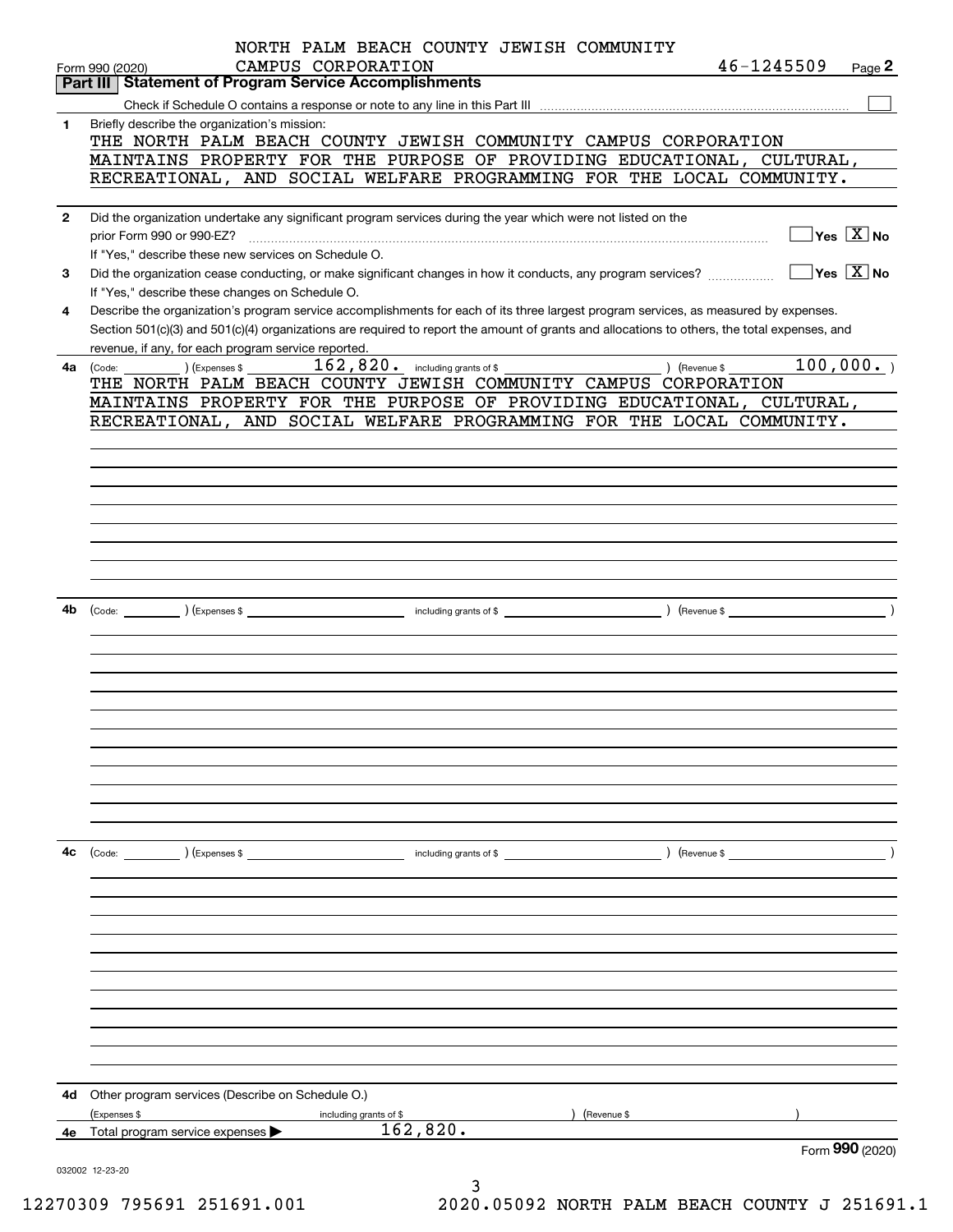|     |                                                                                                                                       |                 | Yes                   | No                    |
|-----|---------------------------------------------------------------------------------------------------------------------------------------|-----------------|-----------------------|-----------------------|
| 1.  | Is the organization described in section $501(c)(3)$ or $4947(a)(1)$ (other than a private foundation)?                               |                 |                       |                       |
|     |                                                                                                                                       | 1.              | х                     |                       |
| 2   |                                                                                                                                       | $\mathbf 2$     | $\overline{\text{x}}$ |                       |
| 3   | Did the organization engage in direct or indirect political campaign activities on behalf of or in opposition to candidates for       |                 |                       |                       |
|     |                                                                                                                                       | 3               |                       | x                     |
| 4   | Section 501(c)(3) organizations. Did the organization engage in lobbying activities, or have a section 501(h) election in effect      |                 |                       |                       |
|     |                                                                                                                                       | 4               |                       | x                     |
| 5   | Is the organization a section 501(c)(4), 501(c)(5), or 501(c)(6) organization that receives membership dues, assessments, or          |                 |                       |                       |
|     |                                                                                                                                       | 5               |                       | x                     |
| 6   | Did the organization maintain any donor advised funds or any similar funds or accounts for which donors have the right to             |                 |                       | x                     |
| 7   | provide advice on the distribution or investment of amounts in such funds or accounts? If "Yes," complete Schedule D, Part I          | 6               |                       |                       |
|     | Did the organization receive or hold a conservation easement, including easements to preserve open space,                             | $\overline{7}$  |                       | x                     |
| 8   | Did the organization maintain collections of works of art, historical treasures, or other similar assets? If "Yes," complete          |                 |                       |                       |
|     |                                                                                                                                       | 8               |                       | x                     |
| 9   | Did the organization report an amount in Part X, line 21, for escrow or custodial account liability, serve as a custodian for         |                 |                       |                       |
|     | amounts not listed in Part X; or provide credit counseling, debt management, credit repair, or debt negotiation services?             |                 |                       |                       |
|     |                                                                                                                                       | 9               |                       | x                     |
| 10  | Did the organization, directly or through a related organization, hold assets in donor-restricted endowments                          |                 |                       |                       |
|     |                                                                                                                                       | 10              |                       | х                     |
| 11  | If the organization's answer to any of the following questions is "Yes," then complete Schedule D, Parts VI, VII, VIII, IX, or X      |                 |                       |                       |
|     | as applicable.                                                                                                                        |                 |                       |                       |
|     | a Did the organization report an amount for land, buildings, and equipment in Part X, line 10? If "Yes," complete Schedule D,         |                 |                       |                       |
|     |                                                                                                                                       | 11a             |                       | x                     |
|     | <b>b</b> Did the organization report an amount for investments - other securities in Part X, line 12, that is 5% or more of its total |                 |                       |                       |
|     |                                                                                                                                       | 11b             |                       | x                     |
|     | c Did the organization report an amount for investments - program related in Part X, line 13, that is 5% or more of its total         |                 |                       |                       |
|     |                                                                                                                                       | 11c             |                       | x                     |
|     | d Did the organization report an amount for other assets in Part X, line 15, that is 5% or more of its total assets reported in       | 11d             | х                     |                       |
|     | e Did the organization report an amount for other liabilities in Part X, line 25? If "Yes," complete Schedule D, Part X               | <b>11e</b>      |                       | X                     |
| f   | Did the organization's separate or consolidated financial statements for the tax year include a footnote that addresses               |                 |                       |                       |
|     | the organization's liability for uncertain tax positions under FIN 48 (ASC 740)? If "Yes," complete Schedule D, Part X                | 11f             | х                     |                       |
|     | 12a Did the organization obtain separate, independent audited financial statements for the tax year? If "Yes," complete               |                 |                       |                       |
|     |                                                                                                                                       | 12a             |                       | X                     |
|     | <b>b</b> Was the organization included in consolidated, independent audited financial statements for the tax year?                    |                 |                       |                       |
|     | If "Yes," and if the organization answered "No" to line 12a, then completing Schedule D, Parts XI and XII is optional                 | 12b             | x                     |                       |
| 13  |                                                                                                                                       | 13              |                       | $\mathbf{X}$          |
| 14a | Did the organization maintain an office, employees, or agents outside of the United States?                                           | 14a             |                       | $\overline{\text{x}}$ |
|     | b Did the organization have aggregate revenues or expenses of more than \$10,000 from grantmaking, fundraising, business,             |                 |                       |                       |
|     | investment, and program service activities outside the United States, or aggregate foreign investments valued at \$100,000            |                 |                       |                       |
|     |                                                                                                                                       | 14b             |                       | x                     |
| 15  | Did the organization report on Part IX, column (A), line 3, more than \$5,000 of grants or other assistance to or for any             |                 |                       |                       |
|     |                                                                                                                                       | 15              |                       | X                     |
| 16  | Did the organization report on Part IX, column (A), line 3, more than \$5,000 of aggregate grants or other assistance to              | 16              |                       | X                     |
| 17  | Did the organization report a total of more than \$15,000 of expenses for professional fundraising services on Part IX,               |                 |                       |                       |
|     |                                                                                                                                       | 17              |                       | X                     |
| 18  | Did the organization report more than \$15,000 total of fundraising event gross income and contributions on Part VIII, lines          |                 |                       |                       |
|     |                                                                                                                                       | 18              |                       | x                     |
| 19  | Did the organization report more than \$15,000 of gross income from gaming activities on Part VIII, line 9a? If "Yes."                |                 |                       |                       |
|     |                                                                                                                                       | 19              |                       | x                     |
|     |                                                                                                                                       | 20a             |                       | $\mathbf X$           |
|     | b If "Yes" to line 20a, did the organization attach a copy of its audited financial statements to this return?                        | 20 <sub>b</sub> |                       |                       |
| 21  | Did the organization report more than \$5,000 of grants or other assistance to any domestic organization or                           |                 |                       |                       |
|     |                                                                                                                                       | 21              |                       | x                     |
|     | 032003 12-23-20                                                                                                                       |                 | Form 990 (2020)       |                       |

032003 12-23-20

4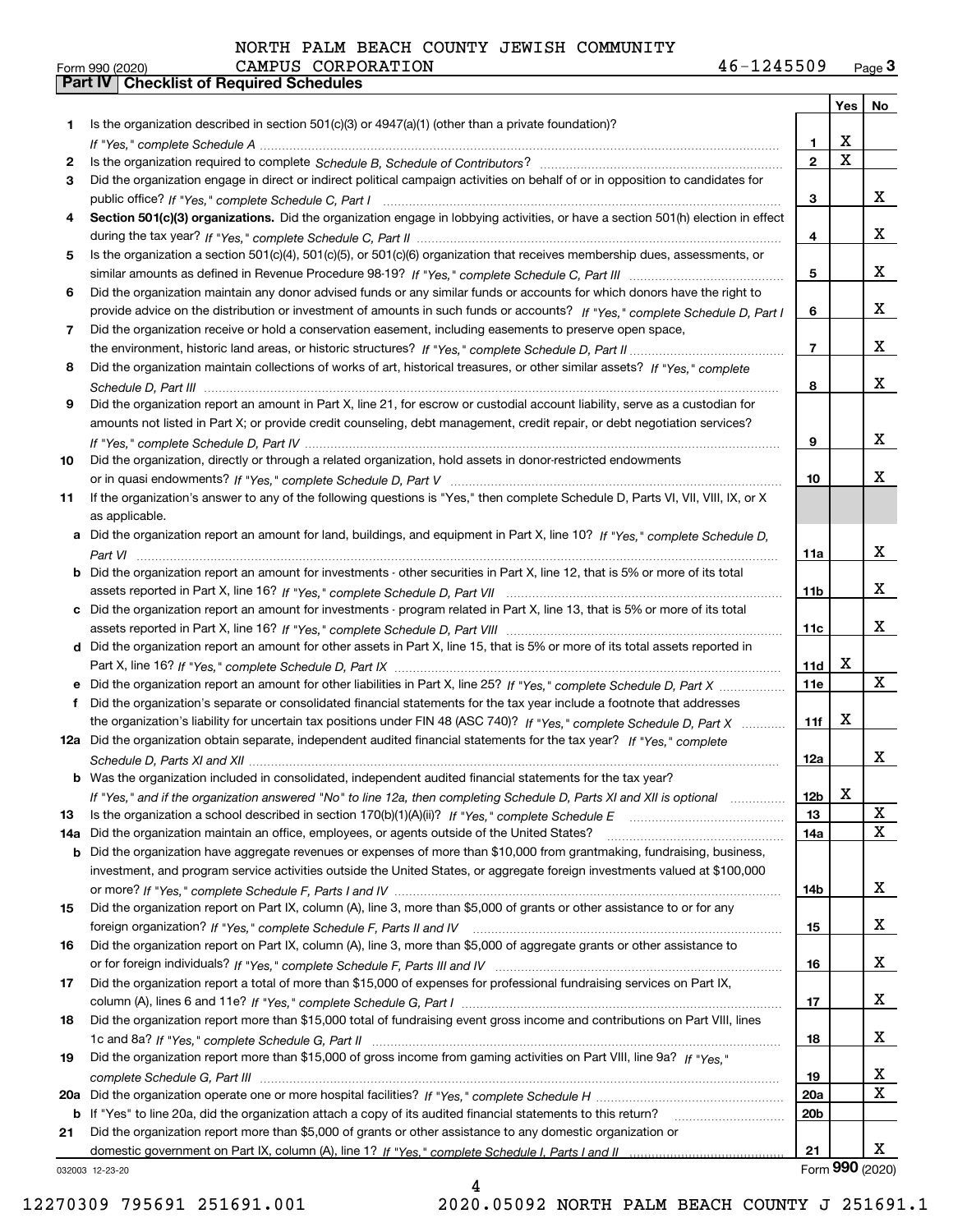*(continued)*

|        |                                                                                                                              |                 | Yes | No                      |
|--------|------------------------------------------------------------------------------------------------------------------------------|-----------------|-----|-------------------------|
| 22     | Did the organization report more than \$5,000 of grants or other assistance to or for domestic individuals on                |                 |     |                         |
|        |                                                                                                                              | 22              |     | x                       |
| 23     | Did the organization answer "Yes" to Part VII, Section A, line 3, 4, or 5 about compensation of the organization's current   |                 |     |                         |
|        | and former officers, directors, trustees, key employees, and highest compensated employees? If "Yes," complete               |                 |     |                         |
|        |                                                                                                                              | 23              | x   |                         |
|        | 24a Did the organization have a tax-exempt bond issue with an outstanding principal amount of more than \$100,000 as of the  |                 |     |                         |
|        | last day of the year, that was issued after December 31, 2002? If "Yes," answer lines 24b through 24d and complete           |                 |     |                         |
|        |                                                                                                                              | 24a             |     | X.                      |
|        | <b>b</b> Did the organization invest any proceeds of tax-exempt bonds beyond a temporary period exception?                   | 24 <sub>b</sub> |     |                         |
|        | c Did the organization maintain an escrow account other than a refunding escrow at any time during the year to defease       |                 |     |                         |
|        |                                                                                                                              | 24c             |     |                         |
|        |                                                                                                                              | 24d             |     |                         |
|        | 25a Section 501(c)(3), 501(c)(4), and 501(c)(29) organizations. Did the organization engage in an excess benefit             |                 |     |                         |
|        |                                                                                                                              | 25a             |     | x                       |
|        | b Is the organization aware that it engaged in an excess benefit transaction with a disqualified person in a prior year, and |                 |     |                         |
|        | that the transaction has not been reported on any of the organization's prior Forms 990 or 990-EZ? If "Yes," complete        |                 |     |                         |
|        | Schedule L. Part I                                                                                                           | 25b             |     | x                       |
| 26     | Did the organization report any amount on Part X, line 5 or 22, for receivables from or payables to any current              |                 |     |                         |
|        | or former officer, director, trustee, key employee, creator or founder, substantial contributor, or 35%                      |                 |     |                         |
|        | controlled entity or family member of any of these persons? If "Yes," complete Schedule L, Part II                           | 26              |     | x                       |
| 27     | Did the organization provide a grant or other assistance to any current or former officer, director, trustee, key employee,  |                 |     |                         |
|        | creator or founder, substantial contributor or employee thereof, a grant selection committee member, or to a 35% controlled  |                 |     |                         |
|        | entity (including an employee thereof) or family member of any of these persons? If "Yes," complete Schedule L, Part III     | 27              |     | x                       |
| 28     | Was the organization a party to a business transaction with one of the following parties (see Schedule L, Part IV            |                 |     |                         |
|        | instructions, for applicable filing thresholds, conditions, and exceptions):                                                 |                 |     |                         |
|        | a A current or former officer, director, trustee, key employee, creator or founder, or substantial contributor? If           |                 |     |                         |
|        |                                                                                                                              | 28a             |     | x                       |
|        |                                                                                                                              | 28 <sub>b</sub> |     | X                       |
|        | c A 35% controlled entity of one or more individuals and/or organizations described in lines 28a or 28b? If                  |                 |     |                         |
|        | "Yes," complete Schedule L, Part IV …………………………………………………………………                                                                | 28c             |     | х                       |
| 29     |                                                                                                                              | 29              |     | $\overline{\mathbf{x}}$ |
| 30     | Did the organization receive contributions of art, historical treasures, or other similar assets, or qualified conservation  |                 |     |                         |
|        |                                                                                                                              | 30              |     | x                       |
| 31     | Did the organization liquidate, terminate, or dissolve and cease operations? If "Yes," complete Schedule N, Part I           | 31              |     | $\mathbf X$             |
| 32     | Did the organization sell, exchange, dispose of, or transfer more than 25% of its net assets? If "Yes," complete             |                 |     |                         |
|        |                                                                                                                              | 32              |     | х                       |
| 33     | Did the organization own 100% of an entity disregarded as separate from the organization under Regulations                   |                 |     |                         |
|        |                                                                                                                              | 33              |     | x                       |
| 34     | Was the organization related to any tax-exempt or taxable entity? If "Yes," complete Schedule R, Part II, III, or IV, and    |                 |     |                         |
|        |                                                                                                                              | 34              | х   | X                       |
|        | 35a Did the organization have a controlled entity within the meaning of section 512(b)(13)?                                  | <b>35a</b>      |     |                         |
|        | b If "Yes" to line 35a, did the organization receive any payment from or engage in any transaction with a controlled entity  |                 |     |                         |
|        |                                                                                                                              | 35b             |     |                         |
| 36     | Section 501(c)(3) organizations. Did the organization make any transfers to an exempt non-charitable related organization?   | 36              |     | x                       |
| 37     | Did the organization conduct more than 5% of its activities through an entity that is not a related organization             |                 |     |                         |
|        |                                                                                                                              | 37              |     | x                       |
| 38     | Did the organization complete Schedule O and provide explanations in Schedule O for Part VI, lines 11b and 19?               |                 |     |                         |
|        | Note: All Form 990 filers are required to complete Schedule O                                                                | 38              | х   |                         |
| Part V | <b>Statements Regarding Other IRS Filings and Tax Compliance</b>                                                             |                 |     |                         |
|        | Check if Schedule O contains a response or note to any line in this Part V                                                   |                 |     |                         |
|        |                                                                                                                              |                 | Yes | No                      |
|        | 1a Enter the number reported in Box 3 of Form 1096. Enter -0- if not applicable<br>1a                                        |                 |     |                         |
| b      | 0<br>Enter the number of Forms W-2G included in line 1a. Enter -0- if not applicable<br>1b                                   |                 |     |                         |
| с      | Did the organization comply with backup withholding rules for reportable payments to vendors and reportable gaming           |                 |     |                         |
|        | (gambling) winnings to prize winners?                                                                                        | 1c              |     |                         |
|        | 032004 12-23-20                                                                                                              |                 |     | Form 990 (2020)         |
|        | 5                                                                                                                            |                 |     |                         |

12270309 795691 251691.001 2020.05092 NORTH PALM BEACH COUNTY J 251691.1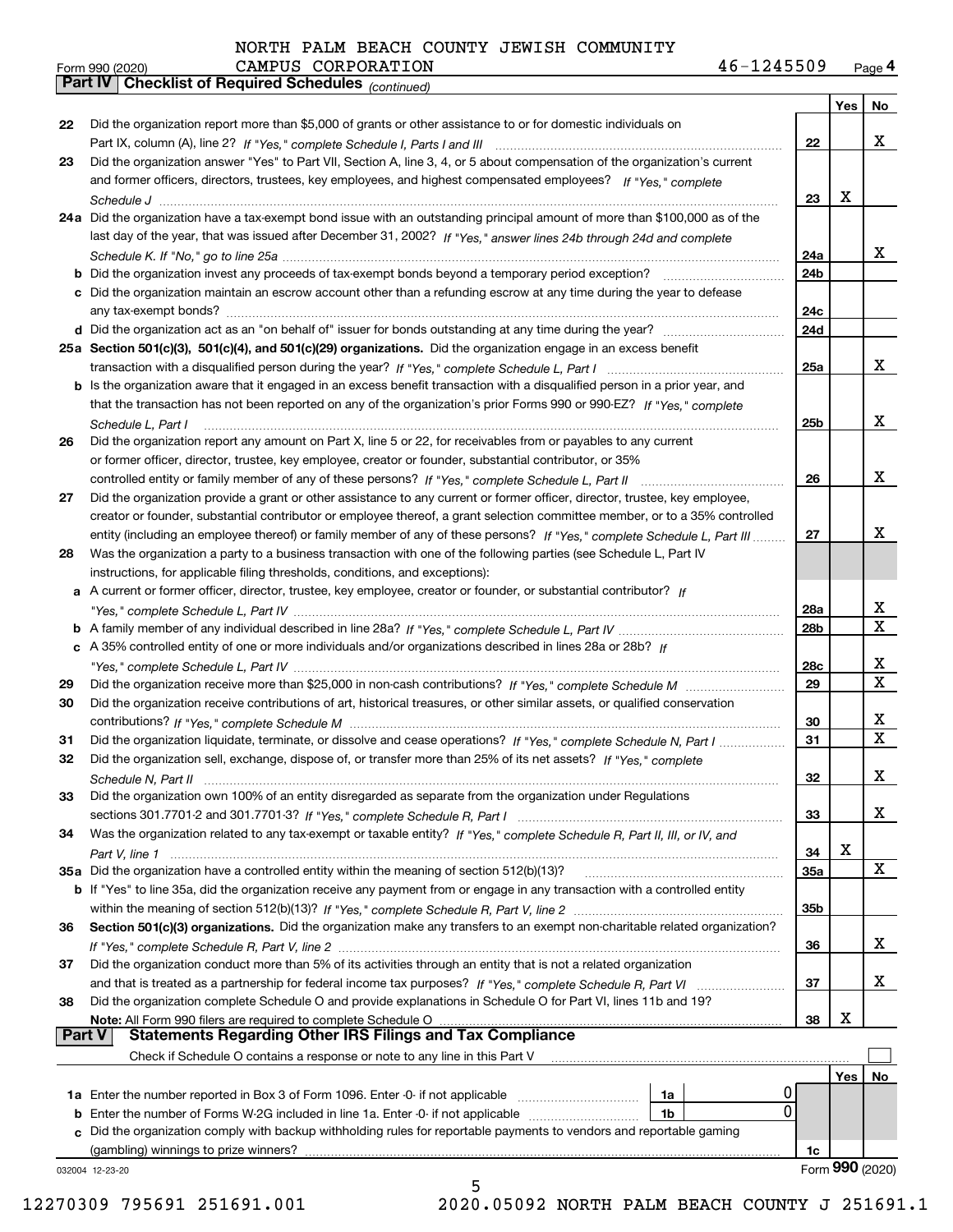| 46-1245509<br>Page $5$ |  |
|------------------------|--|
|------------------------|--|

|               | 46-1245509<br>CAMPUS CORPORATION<br>Form 990 (2020)                                                                                                                                                                                  |                |     | $_{\text{Page}}$ 5    |
|---------------|--------------------------------------------------------------------------------------------------------------------------------------------------------------------------------------------------------------------------------------|----------------|-----|-----------------------|
| <b>Part V</b> | Statements Regarding Other IRS Filings and Tax Compliance (continued)                                                                                                                                                                |                |     |                       |
|               |                                                                                                                                                                                                                                      |                | Yes | No                    |
|               | 2a Enter the number of employees reported on Form W-3, Transmittal of Wage and Tax Statements,                                                                                                                                       |                |     |                       |
|               | filed for the calendar year ending with or within the year covered by this return <i>manumumumum</i><br>2a                                                                                                                           | 0              |     |                       |
| b             |                                                                                                                                                                                                                                      | 2b             |     |                       |
|               |                                                                                                                                                                                                                                      |                |     |                       |
|               | 3a Did the organization have unrelated business gross income of \$1,000 or more during the year?                                                                                                                                     | 3a             |     | х                     |
|               |                                                                                                                                                                                                                                      | 3 <sub>b</sub> |     |                       |
|               | 4a At any time during the calendar year, did the organization have an interest in, or a signature or other authority over, a                                                                                                         |                |     |                       |
|               |                                                                                                                                                                                                                                      | 4a             |     | x                     |
|               | <b>b</b> If "Yes," enter the name of the foreign country $\blacktriangleright$                                                                                                                                                       |                |     |                       |
|               |                                                                                                                                                                                                                                      |                |     |                       |
|               | See instructions for filing requirements for FinCEN Form 114, Report of Foreign Bank and Financial Accounts (FBAR).                                                                                                                  |                |     | х                     |
| 5а            | Was the organization a party to a prohibited tax shelter transaction at any time during the tax year?                                                                                                                                | 5a             |     | X                     |
| b             |                                                                                                                                                                                                                                      | 5b             |     |                       |
| c             |                                                                                                                                                                                                                                      | 5c             |     |                       |
|               | 6a Does the organization have annual gross receipts that are normally greater than \$100,000, and did the organization solicit                                                                                                       |                |     |                       |
|               | any contributions that were not tax deductible as charitable contributions?                                                                                                                                                          | 6a             |     | x                     |
|               | <b>b</b> If "Yes," did the organization include with every solicitation an express statement that such contributions or gifts                                                                                                        |                |     |                       |
|               | were not tax deductible?                                                                                                                                                                                                             | 6b             |     |                       |
| 7             | Organizations that may receive deductible contributions under section 170(c).                                                                                                                                                        |                |     |                       |
| а             | Did the organization receive a payment in excess of \$75 made partly as a contribution and partly for goods and services provided to the payor?                                                                                      | 7a             |     | х                     |
| b             | If "Yes," did the organization notify the donor of the value of the goods or services provided?                                                                                                                                      | 7b             |     |                       |
| с             | Did the organization sell, exchange, or otherwise dispose of tangible personal property for which it was required                                                                                                                    |                |     |                       |
|               |                                                                                                                                                                                                                                      | 7c             |     | х                     |
|               | 7d<br>d If "Yes," indicate the number of Forms 8282 filed during the year manufactured in the second of the second structure of Forms 8282 filed during the year manufactured in the Second Structure of the Second Structure of the |                |     |                       |
| е             | Did the organization receive any funds, directly or indirectly, to pay premiums on a personal benefit contract?                                                                                                                      | 7e             |     | х                     |
| f             | Did the organization, during the year, pay premiums, directly or indirectly, on a personal benefit contract?                                                                                                                         | 7f             |     | х                     |
| g             | If the organization received a contribution of qualified intellectual property, did the organization file Form 8899 as required?                                                                                                     | 7g             |     |                       |
| h.            | If the organization received a contribution of cars, boats, airplanes, or other vehicles, did the organization file a Form 1098-C?                                                                                                   | 7h             |     |                       |
| 8             | Sponsoring organizations maintaining donor advised funds. Did a donor advised fund maintained by the                                                                                                                                 |                |     |                       |
|               | sponsoring organization have excess business holdings at any time during the year?                                                                                                                                                   | 8              |     |                       |
|               |                                                                                                                                                                                                                                      |                |     |                       |
| 9             | Sponsoring organizations maintaining donor advised funds.                                                                                                                                                                            |                |     |                       |
| а             | Did the sponsoring organization make any taxable distributions under section 4966?                                                                                                                                                   | 9а             |     |                       |
| b             | Did the sponsoring organization make a distribution to a donor, donor advisor, or related person?                                                                                                                                    | 9b             |     |                       |
| 10            | Section 501(c)(7) organizations. Enter:                                                                                                                                                                                              |                |     |                       |
|               | 10a                                                                                                                                                                                                                                  |                |     |                       |
|               | 10 <sub>b</sub><br>Gross receipts, included on Form 990, Part VIII, line 12, for public use of club facilities                                                                                                                       |                |     |                       |
| 11            | Section 501(c)(12) organizations. Enter:                                                                                                                                                                                             |                |     |                       |
| а             | Gross income from members or shareholders<br>11a                                                                                                                                                                                     |                |     |                       |
| b             | Gross income from other sources (Do not net amounts due or paid to other sources against                                                                                                                                             |                |     |                       |
|               | 11b                                                                                                                                                                                                                                  |                |     |                       |
|               | 12a Section 4947(a)(1) non-exempt charitable trusts. Is the organization filing Form 990 in lieu of Form 1041?                                                                                                                       | 12a            |     |                       |
|               | 12b<br><b>b</b> If "Yes," enter the amount of tax-exempt interest received or accrued during the year                                                                                                                                |                |     |                       |
| 13            | Section 501(c)(29) qualified nonprofit health insurance issuers.                                                                                                                                                                     |                |     |                       |
|               | a Is the organization licensed to issue qualified health plans in more than one state?                                                                                                                                               | 13a            |     |                       |
|               | Note: See the instructions for additional information the organization must report on Schedule O.                                                                                                                                    |                |     |                       |
| b             | Enter the amount of reserves the organization is required to maintain by the states in which the                                                                                                                                     |                |     |                       |
|               | 13 <sub>b</sub>                                                                                                                                                                                                                      |                |     |                       |
| c             | 13c                                                                                                                                                                                                                                  |                |     |                       |
| 14a           | Did the organization receive any payments for indoor tanning services during the tax year?                                                                                                                                           | 14a            |     | X                     |
|               | <b>b</b> If "Yes," has it filed a Form 720 to report these payments? If "No," provide an explanation on Schedule O                                                                                                                   | 14b            |     |                       |
|               | Is the organization subject to the section 4960 tax on payment(s) of more than \$1,000,000 in remuneration or                                                                                                                        |                |     |                       |
| 15            |                                                                                                                                                                                                                                      |                |     | х                     |
|               | excess parachute payment(s) during the year?                                                                                                                                                                                         | 15             |     |                       |
|               | If "Yes," see instructions and file Form 4720, Schedule N.                                                                                                                                                                           |                |     |                       |
| 16            | Is the organization an educational institution subject to the section 4968 excise tax on net investment income?                                                                                                                      | 16             |     | х                     |
|               | If "Yes," complete Form 4720, Schedule O.                                                                                                                                                                                            |                |     | $000 \; \text{const}$ |

Form (2020) **990**

032005 12-23-20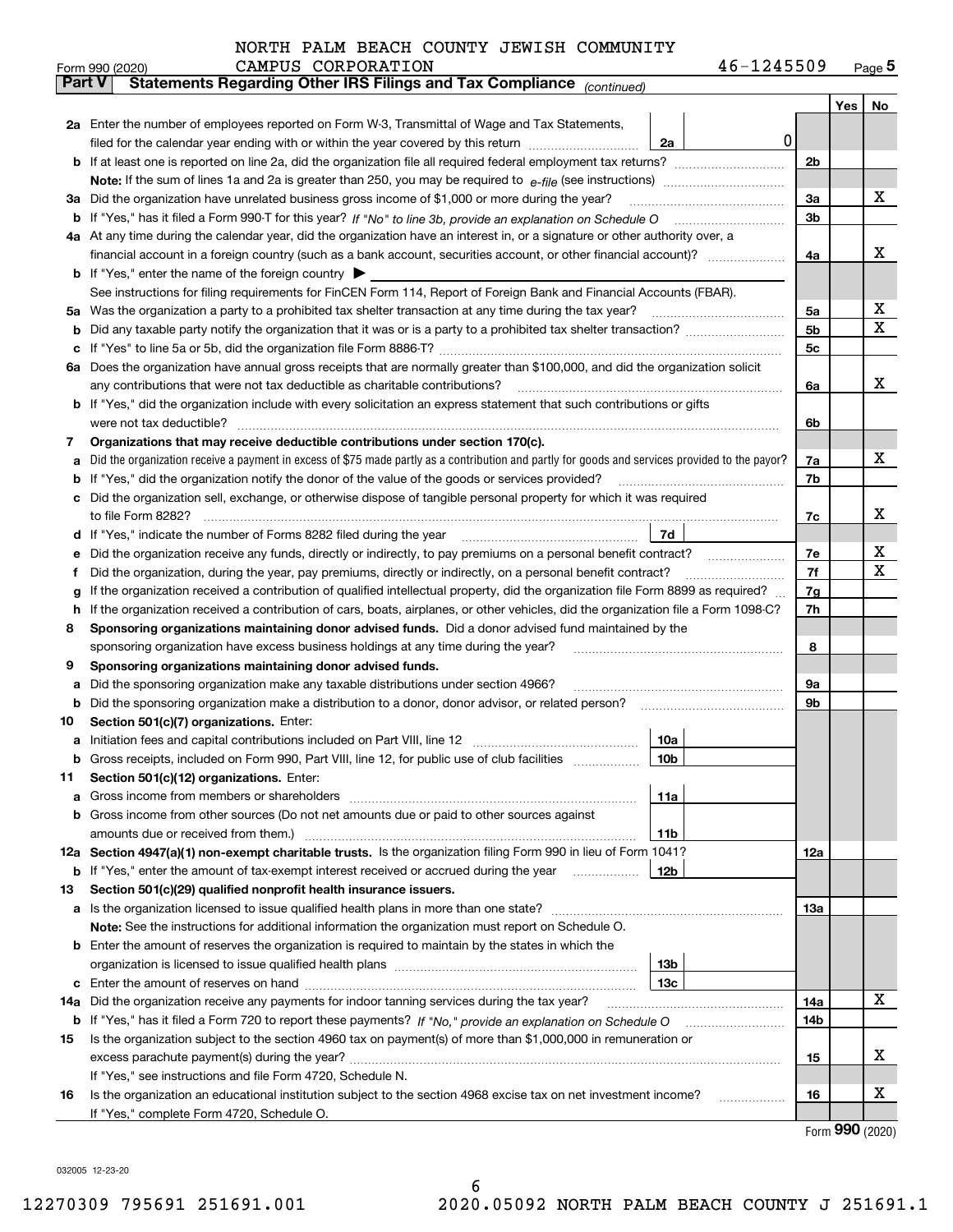| Form 990 (2020) | CAMPUS CORPORATION                                                                                               | 46-1245509                                                                                                                    | $P$ age $6$             |
|-----------------|------------------------------------------------------------------------------------------------------------------|-------------------------------------------------------------------------------------------------------------------------------|-------------------------|
|                 |                                                                                                                  | Part VI   Governance, Management, and Disclosure For each "Yes" response to lines 2 through 7b below, and for a "No" response |                         |
|                 | to line 8a, 8b, or 10b below, describe the circumstances, processes, or changes on Schedule O. See instructions. |                                                                                                                               |                         |
|                 | Check if Schedule O contains a response or note to any line in this Part VI                                      |                                                                                                                               | $\overline{\mathbf{X}}$ |

|    |                                                                                                                                                                                                                               |                               | 4 |              | Yes | No                      |
|----|-------------------------------------------------------------------------------------------------------------------------------------------------------------------------------------------------------------------------------|-------------------------------|---|--------------|-----|-------------------------|
|    | <b>1a</b> Enter the number of voting members of the governing body at the end of the tax year<br>.<br>If there are material differences in voting rights among members of the governing body, or if the governing             | 1a                            |   |              |     |                         |
|    | body delegated broad authority to an executive committee or similar committee, explain on Schedule O.                                                                                                                         |                               |   |              |     |                         |
|    | Enter the number of voting members included on line 1a, above, who are independent <i>manumum</i>                                                                                                                             | 1b                            | 4 |              |     |                         |
| 2  | Did any officer, director, trustee, or key employee have a family relationship or a business relationship with any other                                                                                                      |                               |   |              |     |                         |
|    |                                                                                                                                                                                                                               |                               |   |              |     | х                       |
|    | officer, director, trustee, or key employee?                                                                                                                                                                                  |                               |   | $\mathbf{2}$ |     |                         |
| 3  | Did the organization delegate control over management duties customarily performed by or under the direct supervision<br>of officers, directors, trustees, or key employees to a management company or other person?          |                               |   |              |     | X                       |
|    | Did the organization make any significant changes to its governing documents since the prior Form 990 was filed?                                                                                                              |                               |   | 3<br>4       |     | $\overline{\textbf{X}}$ |
| 4  |                                                                                                                                                                                                                               |                               |   | 5            |     | $\mathbf X$             |
| 5  |                                                                                                                                                                                                                               |                               |   | 6            | X   |                         |
| 6  | Did the organization have members or stockholders?                                                                                                                                                                            |                               |   |              |     |                         |
| 7a | Did the organization have members, stockholders, or other persons who had the power to elect or appoint one or                                                                                                                |                               |   |              | x   |                         |
|    |                                                                                                                                                                                                                               |                               |   | 7a           |     |                         |
|    | <b>b</b> Are any governance decisions of the organization reserved to (or subject to approval by) members, stockholders, or                                                                                                   |                               |   |              | X   |                         |
|    | persons other than the governing body?                                                                                                                                                                                        |                               |   | 7b           |     |                         |
| 8  | Did the organization contemporaneously document the meetings held or written actions undertaken during the year by the following:                                                                                             |                               |   |              |     |                         |
| a  |                                                                                                                                                                                                                               |                               |   | 8a           | х   |                         |
| b  |                                                                                                                                                                                                                               |                               |   | 8b           | X   |                         |
| 9  | Is there any officer, director, trustee, or key employee listed in Part VII, Section A, who cannot be reached at the                                                                                                          |                               |   |              |     |                         |
|    |                                                                                                                                                                                                                               |                               |   | 9            |     | x                       |
|    | Section B. Policies (This Section B requests information about policies not required by the Internal Revenue Code.)                                                                                                           |                               |   |              |     |                         |
|    |                                                                                                                                                                                                                               |                               |   |              | Yes | No<br>X                 |
|    |                                                                                                                                                                                                                               |                               |   | 10a          |     |                         |
|    | b If "Yes," did the organization have written policies and procedures governing the activities of such chapters, affiliates,                                                                                                  |                               |   |              |     |                         |
|    | and branches to ensure their operations are consistent with the organization's exempt purposes?                                                                                                                               |                               |   | 10b          |     |                         |
|    | 11a Has the organization provided a complete copy of this Form 990 to all members of its governing body before filing the form?                                                                                               |                               |   | 11a          | X   |                         |
|    | <b>b</b> Describe in Schedule O the process, if any, used by the organization to review this Form 990.                                                                                                                        |                               |   |              |     |                         |
|    |                                                                                                                                                                                                                               |                               |   | 12a          | X   |                         |
| b  |                                                                                                                                                                                                                               |                               |   | 12b          | X   |                         |
| c  | Did the organization regularly and consistently monitor and enforce compliance with the policy? If "Yes," describe                                                                                                            |                               |   |              |     |                         |
|    | in Schedule O how this was done with the continuum control to the control of the control of the control of the                                                                                                                |                               |   | 12c          | X   |                         |
| 13 |                                                                                                                                                                                                                               |                               |   | 13           | X   |                         |
| 14 | Did the organization have a written document retention and destruction policy? manufactured and the organization have a written document retention and destruction policy?                                                    |                               |   | 14           | X   |                         |
| 15 | Did the process for determining compensation of the following persons include a review and approval by independent                                                                                                            |                               |   |              |     |                         |
|    | persons, comparability data, and contemporaneous substantiation of the deliberation and decision?                                                                                                                             |                               |   |              |     |                         |
|    | a The organization's CEO, Executive Director, or top management official [111] [11] manument manument contains the organization's CEO, Executive Director, or top management official [11] manument contains the organization |                               |   | 15a          |     | х                       |
|    | <b>b</b> Other officers or key employees of the organization                                                                                                                                                                  |                               |   | 15b          |     | $\mathbf X$             |
|    | If "Yes" to line 15a or 15b, describe the process in Schedule O (see instructions).                                                                                                                                           |                               |   |              |     |                         |
|    | 16a Did the organization invest in, contribute assets to, or participate in a joint venture or similar arrangement with a                                                                                                     |                               |   |              |     |                         |
|    | taxable entity during the year?                                                                                                                                                                                               |                               |   | 16a          |     | х                       |
|    | b If "Yes," did the organization follow a written policy or procedure requiring the organization to evaluate its participation                                                                                                |                               |   |              |     |                         |
|    | in joint venture arrangements under applicable federal tax law, and take steps to safequard the organization's                                                                                                                |                               |   |              |     |                         |
|    |                                                                                                                                                                                                                               |                               |   | 16b          |     |                         |
|    | <b>Section C. Disclosure</b>                                                                                                                                                                                                  |                               |   |              |     |                         |
| 17 | List the states with which a copy of this Form 990 is required to be filed $\blacktriangleright$ $\underline{FL}$                                                                                                             |                               |   |              |     |                         |
| 18 | Section 6104 requires an organization to make its Forms 1023 (1024 or 1024-A, if applicable), 990, and 990-T (Section 501(c)(3)s only) available                                                                              |                               |   |              |     |                         |
|    | for public inspection. Indicate how you made these available. Check all that apply.                                                                                                                                           |                               |   |              |     |                         |
|    | $\mid$ $\rm X \mid$ Own website<br>$\lfloor x \rfloor$ Upon request<br>Another's website                                                                                                                                      | Other (explain on Schedule O) |   |              |     |                         |
| 19 | Describe on Schedule O whether (and if so, how) the organization made its governing documents, conflict of interest policy, and financial                                                                                     |                               |   |              |     |                         |
|    | statements available to the public during the tax year.                                                                                                                                                                       |                               |   |              |     |                         |
| 20 | State the name, address, and telephone number of the person who possesses the organization's books and records                                                                                                                |                               |   |              |     |                         |
|    | KATHY SIGALL, CFO - 561-478-0700                                                                                                                                                                                              |                               |   |              |     |                         |
|    | 1 HARVARD CIRCLE, SUITE 100, WEST PALM BEACH,<br>FL                                                                                                                                                                           | 33409                         |   |              |     |                         |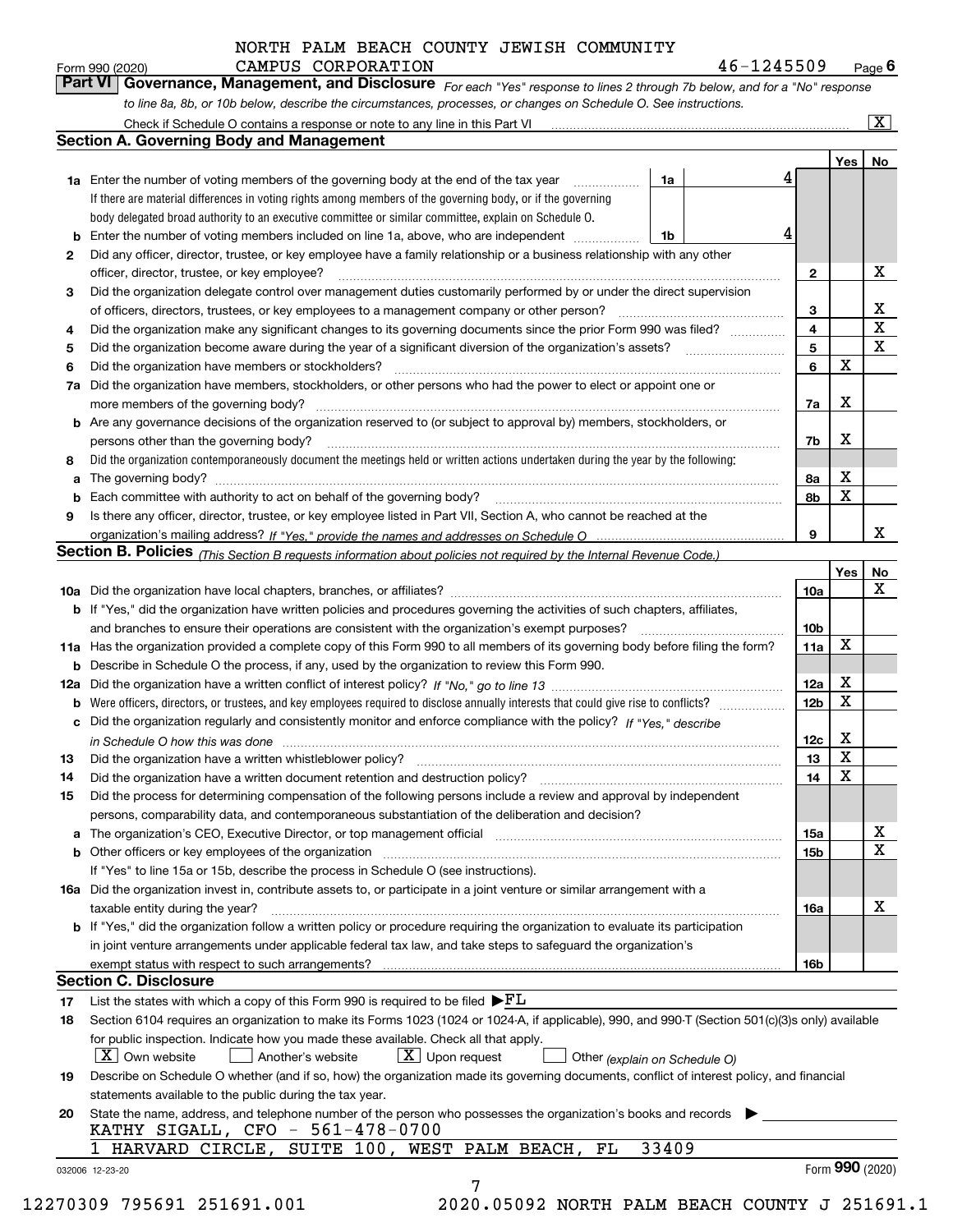| NORTH PALM BEACH COUNTY JEWISH COMMUNITY |  |
|------------------------------------------|--|
|------------------------------------------|--|

 $\mathcal{L}^{\text{max}}$ 

| Form 990 (2020) |                                               | CAMPUS CORPORATION | 46-1245509                                                                                 | Page 7 |
|-----------------|-----------------------------------------------|--------------------|--------------------------------------------------------------------------------------------|--------|
|                 |                                               |                    | Part VII Compensation of Officers, Directors, Trustees, Key Employees, Highest Compensated |        |
|                 | <b>Employees, and Independent Contractors</b> |                    |                                                                                            |        |

Check if Schedule O contains a response or note to any line in this Part VII

**Section A. Officers, Directors, Trustees, Key Employees, and Highest Compensated Employees**

**1a**  Complete this table for all persons required to be listed. Report compensation for the calendar year ending with or within the organization's tax year. **•** List all of the organization's current officers, directors, trustees (whether individuals or organizations), regardless of amount of compensation.

Enter -0- in columns (D), (E), and (F) if no compensation was paid.

 $\bullet$  List all of the organization's  $\,$ current key employees, if any. See instructions for definition of "key employee."

**•** List the organization's five current highest compensated employees (other than an officer, director, trustee, or key employee) who received reportable compensation (Box 5 of Form W-2 and/or Box 7 of Form 1099-MISC) of more than \$100,000 from the organization and any related organizations.

**•** List all of the organization's former officers, key employees, and highest compensated employees who received more than \$100,000 of reportable compensation from the organization and any related organizations.

**former directors or trustees**  ¥ List all of the organization's that received, in the capacity as a former director or trustee of the organization, more than \$10,000 of reportable compensation from the organization and any related organizations.

See instructions for the order in which to list the persons above.

Check this box if neither the organization nor any related organization compensated any current officer, director, or trustee.  $\mathcal{L}^{\text{max}}$ 

| (A)                       | (C)<br>(B)        |                               |                                                                                                 |             |              |                                   |           | (D)             | (E)             | (F)           |
|---------------------------|-------------------|-------------------------------|-------------------------------------------------------------------------------------------------|-------------|--------------|-----------------------------------|-----------|-----------------|-----------------|---------------|
| Name and title            | Average           |                               |                                                                                                 | Position    |              |                                   |           | Reportable      | Reportable      | Estimated     |
|                           | hours per         |                               | (do not check more than one<br>box, unless person is both an<br>officer and a director/trustee) |             | compensation | compensation                      | amount of |                 |                 |               |
|                           | week              |                               |                                                                                                 |             |              |                                   |           | from            | from related    | other         |
|                           | (list any         |                               |                                                                                                 |             |              |                                   |           | the             | organizations   | compensation  |
|                           | hours for         |                               |                                                                                                 |             |              |                                   |           | organization    | (W-2/1099-MISC) | from the      |
|                           | related           |                               |                                                                                                 |             |              |                                   |           | (W-2/1099-MISC) |                 | organization  |
|                           | organizations     |                               |                                                                                                 |             |              |                                   |           |                 |                 | and related   |
|                           | below<br>line)    | ndividual trustee or director | nstitutional trustee                                                                            | Officer     | key employee | Highest compensated<br>  employee | Former    |                 |                 | organizations |
| MICHAEL HOFFMAN<br>(1)    | 2.00              |                               |                                                                                                 |             |              |                                   |           |                 |                 |               |
| CHIEF EXECUTIVE OFFICER   | 53.00             |                               |                                                                                                 | $\mathbf X$ |              |                                   |           | $0$ .           | 313,701.        | 47,731.       |
| MATTHEW KERNKRAUT<br>(2)  | 1.00              |                               |                                                                                                 |             |              |                                   |           |                 |                 |               |
| CHIEF DEVELOPMENT OFFICER | 44.00             |                               |                                                                                                 |             |              | X                                 |           | $0$ .           | 257,957.        | 44,101.       |
| KATHY SIGALL<br>(3)       | 1.00              |                               |                                                                                                 |             |              |                                   |           |                 |                 |               |
| CHIEF FINANCIAL OFFICER   | 44.00             |                               |                                                                                                 | X           |              |                                   |           | 0.              | 191,223.        | 24,308.       |
| MINDY HANKEN<br>(4)       | 1.00              |                               |                                                                                                 |             |              |                                   |           |                 |                 |               |
| CHIEF PROGRAM OFFICER     | 44.00             |                               |                                                                                                 |             |              | $\overline{\textbf{X}}$           |           | 0.              | 171,787.        | 23,141.       |
| SARAH ROGERS<br>(5)       | 1.00              |                               |                                                                                                 |             |              |                                   |           |                 |                 |               |
| SENIOR VP OF DEVELOPMENT  | 44.00             |                               |                                                                                                 |             |              | $\overline{\textbf{X}}$           |           | $0$ .           | 161,380.        | 25,988.       |
| LISBETH ROCK<br>(6)       | 1.00              |                               |                                                                                                 |             |              |                                   |           |                 |                 |               |
| EXECUTIVE DIRECTOR, JCF   | 44.00             |                               |                                                                                                 |             |              | X                                 |           | 0.              | 157,933.        | 16,577.       |
| ILAN HURVITZ<br>(7)       | 1.00              |                               |                                                                                                 |             |              |                                   |           |                 |                 |               |
| CHIEF PLANNING OFFICER    | 44.00             |                               |                                                                                                 |             |              | $\overline{\textbf{X}}$           |           | $0$ .           | 154,183.        | 13,148.       |
| IRA GERSTEIN<br>(8)       | 2.00              |                               |                                                                                                 |             |              |                                   |           |                 |                 |               |
| IMMEDIATE PAST PRESIDENT  | 4.00              | $\mathbf X$                   |                                                                                                 | X           |              |                                   |           | 0.              | 0.              | 0.            |
| (9) ROBERT GORDON         | 2.00              |                               |                                                                                                 |             |              |                                   |           |                 |                 |               |
| <b>TREASURER</b>          | 4.00              | $\mathbf X$                   |                                                                                                 | X           |              |                                   |           | 0.              | 0.              | $\mathbf 0$ . |
| (10) HOPE SILVERMAN       | $\overline{2.00}$ |                               |                                                                                                 |             |              |                                   |           |                 |                 |               |
| PRESIDENT                 | 12.00             | $\mathbf X$                   |                                                                                                 | X           |              |                                   |           | 0.              | 0.              | $\mathbf 0$ . |
| (11) ARTHUR LORING        | 2.00              |                               |                                                                                                 |             |              |                                   |           |                 |                 |               |
| <b>SECRETARY</b>          | 4.00              | $\mathbf X$                   |                                                                                                 | X           |              |                                   |           | 0.              | 0.              | 0.            |
|                           |                   |                               |                                                                                                 |             |              |                                   |           |                 |                 |               |
|                           |                   |                               |                                                                                                 |             |              |                                   |           |                 |                 |               |
|                           |                   |                               |                                                                                                 |             |              |                                   |           |                 |                 |               |
|                           |                   |                               |                                                                                                 |             |              |                                   |           |                 |                 |               |
|                           |                   |                               |                                                                                                 |             |              |                                   |           |                 |                 |               |
|                           |                   |                               |                                                                                                 |             |              |                                   |           |                 |                 |               |
|                           |                   |                               |                                                                                                 |             |              |                                   |           |                 |                 |               |
|                           |                   |                               |                                                                                                 |             |              |                                   |           |                 |                 |               |
|                           |                   |                               |                                                                                                 |             |              |                                   |           |                 |                 |               |
|                           |                   |                               |                                                                                                 |             |              |                                   |           |                 |                 |               |

032007 12-23-20

Form (2020) **990**

12270309 795691 251691.001 2020.05092 NORTH PALM BEACH COUNTY J 251691.1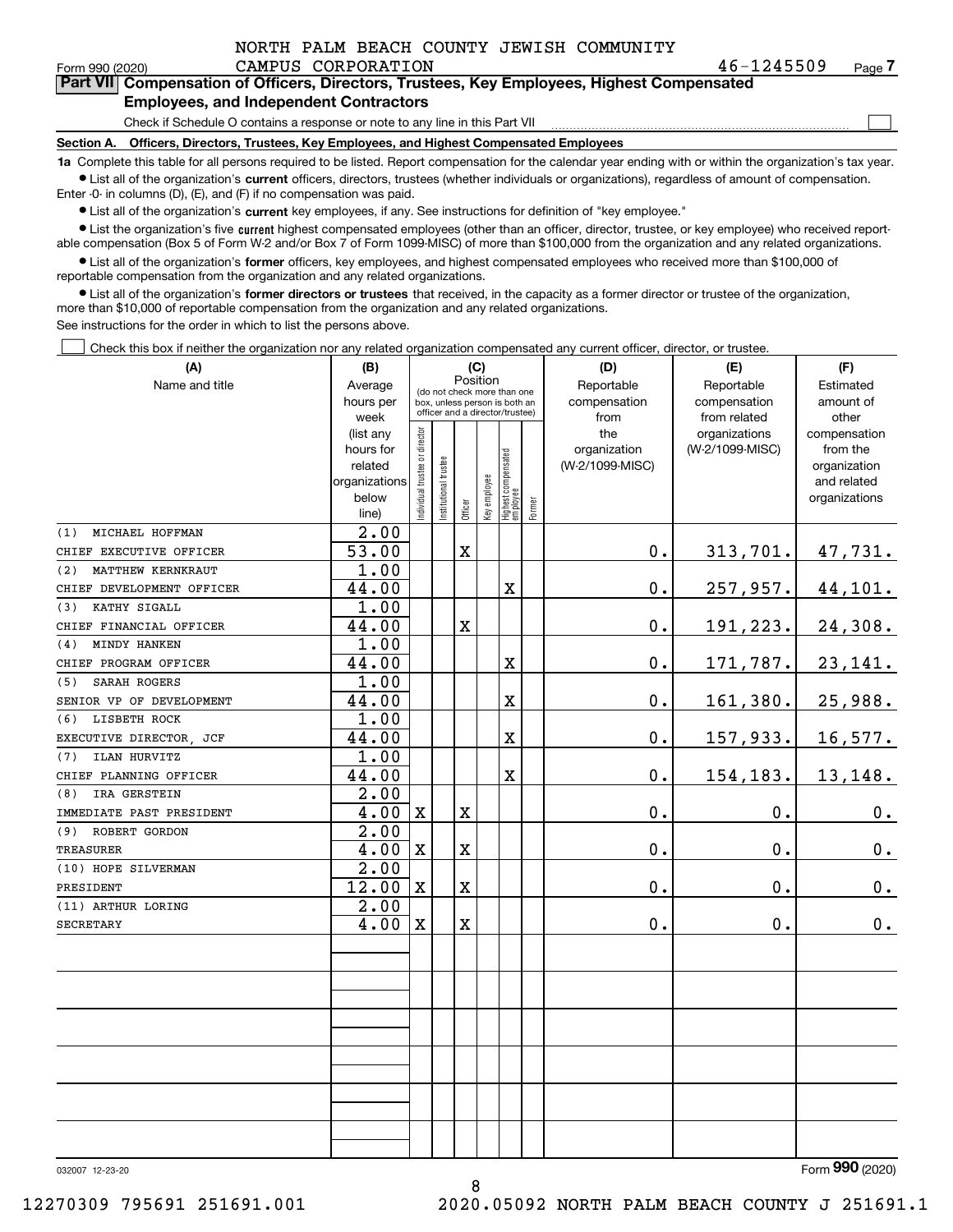|                    |  |  | NORTH PALM BEACH COUNTY JEWISH COMMUNITY |  |
|--------------------|--|--|------------------------------------------|--|
| CAMPUS CORPORATION |  |  |                                          |  |

**8**46-1245509

|              | CAMPUS CORPORATION<br>Form 990 (2020)                                                                                                                |                        |                                |                                 |         |              |                                  |        |                         | $46 - 1245509$  |              |               | Page <b>ö</b> |
|--------------|------------------------------------------------------------------------------------------------------------------------------------------------------|------------------------|--------------------------------|---------------------------------|---------|--------------|----------------------------------|--------|-------------------------|-----------------|--------------|---------------|---------------|
|              | <b>Part VII</b><br>Section A. Officers, Directors, Trustees, Key Employees, and Highest Compensated Employees (continued)                            |                        |                                |                                 |         |              |                                  |        |                         |                 |              |               |               |
|              | (A)                                                                                                                                                  | (B)                    |                                |                                 | (C)     |              |                                  |        | (D)                     | (E)             |              | (F)           |               |
|              | Name and title                                                                                                                                       | Average                |                                | (do not check more than one     |         | Position     |                                  |        | Reportable              | Reportable      |              | Estimated     |               |
|              |                                                                                                                                                      | hours per              |                                | box, unless person is both an   |         |              |                                  |        | compensation            | compensation    |              | amount of     |               |
|              |                                                                                                                                                      | week                   |                                | officer and a director/trustee) |         |              |                                  |        | from                    | from related    |              | other         |               |
|              |                                                                                                                                                      | (list any              | Individual trustee or director |                                 |         |              |                                  |        | the                     | organizations   |              |               | compensation  |
|              |                                                                                                                                                      | hours for              |                                |                                 |         |              |                                  |        | organization            | (W-2/1099-MISC) |              | from the      |               |
|              |                                                                                                                                                      | related                |                                |                                 |         |              |                                  |        | (W-2/1099-MISC)         |                 |              | organization  |               |
|              |                                                                                                                                                      | organizations<br>below |                                |                                 |         |              |                                  |        |                         |                 |              | and related   |               |
|              |                                                                                                                                                      | line)                  |                                | Institutional trustee           | Officer | Key employee | Highest compensated<br> employee | Former |                         |                 |              | organizations |               |
|              |                                                                                                                                                      |                        |                                |                                 |         |              |                                  |        |                         |                 |              |               |               |
|              |                                                                                                                                                      |                        |                                |                                 |         |              |                                  |        |                         |                 |              |               |               |
|              |                                                                                                                                                      |                        |                                |                                 |         |              |                                  |        |                         |                 |              |               |               |
|              |                                                                                                                                                      |                        |                                |                                 |         |              |                                  |        |                         |                 |              |               |               |
|              |                                                                                                                                                      |                        |                                |                                 |         |              |                                  |        |                         |                 |              |               |               |
|              |                                                                                                                                                      |                        |                                |                                 |         |              |                                  |        |                         |                 |              |               |               |
|              |                                                                                                                                                      |                        |                                |                                 |         |              |                                  |        |                         |                 |              |               |               |
|              |                                                                                                                                                      |                        |                                |                                 |         |              |                                  |        |                         |                 |              |               |               |
|              |                                                                                                                                                      |                        |                                |                                 |         |              |                                  |        |                         |                 |              |               |               |
|              |                                                                                                                                                      |                        |                                |                                 |         |              |                                  |        |                         |                 |              |               |               |
|              |                                                                                                                                                      |                        |                                |                                 |         |              |                                  |        |                         |                 |              |               |               |
|              |                                                                                                                                                      |                        |                                |                                 |         |              |                                  |        |                         |                 |              |               |               |
|              |                                                                                                                                                      |                        |                                |                                 |         |              |                                  |        |                         |                 |              |               |               |
|              |                                                                                                                                                      |                        |                                |                                 |         |              |                                  |        |                         |                 |              |               |               |
|              |                                                                                                                                                      |                        |                                |                                 |         |              |                                  |        |                         |                 |              |               |               |
|              |                                                                                                                                                      |                        |                                |                                 |         |              |                                  |        |                         |                 |              |               |               |
|              |                                                                                                                                                      |                        |                                |                                 |         |              |                                  |        |                         |                 |              |               |               |
|              |                                                                                                                                                      |                        |                                |                                 |         |              |                                  |        |                         |                 |              |               |               |
|              |                                                                                                                                                      |                        |                                |                                 |         |              |                                  |        |                         |                 |              |               |               |
|              |                                                                                                                                                      |                        |                                |                                 |         |              |                                  |        |                         |                 |              |               |               |
|              |                                                                                                                                                      |                        |                                |                                 |         |              |                                  |        | $0$ .                   | 1,408,164.      |              |               | 194,994.      |
| c            |                                                                                                                                                      |                        |                                |                                 |         |              |                                  |        | 0.                      |                 | 0.           |               | 0.            |
|              | 0.<br>1,408,164.<br>d                                                                                                                                |                        |                                |                                 |         |              |                                  |        |                         |                 |              | 194,994.      |               |
| $\mathbf{2}$ | Total number of individuals (including but not limited to those listed above) who received more than \$100,000 of reportable                         |                        |                                |                                 |         |              |                                  |        |                         |                 |              |               |               |
|              | compensation from the organization $\blacktriangleright$                                                                                             |                        |                                |                                 |         |              |                                  |        |                         |                 |              |               | 0             |
|              |                                                                                                                                                      |                        |                                |                                 |         |              |                                  |        |                         |                 |              | Yes           | No            |
| 3            | Did the organization list any former officer, director, trustee, key employee, or highest compensated employee on                                    |                        |                                |                                 |         |              |                                  |        |                         |                 |              |               |               |
|              | line 1a? If "Yes," complete Schedule J for such individual manufactured contained and the line 1a? If "Yes," complete Schedule J for such individual |                        |                                |                                 |         |              |                                  |        |                         |                 | 3            |               | х             |
| 4            | For any individual listed on line 1a, is the sum of reportable compensation and other compensation from the organization                             |                        |                                |                                 |         |              |                                  |        |                         |                 |              |               |               |
|              |                                                                                                                                                      |                        |                                |                                 |         |              |                                  |        |                         |                 | 4            | Χ             |               |
|              |                                                                                                                                                      |                        |                                |                                 |         |              |                                  |        |                         |                 |              |               |               |
| 5            | Did any person listed on line 1a receive or accrue compensation from any unrelated organization or individual for services                           |                        |                                |                                 |         |              |                                  |        |                         |                 |              |               |               |
|              |                                                                                                                                                      |                        |                                |                                 |         |              |                                  |        |                         |                 | 5            |               | х             |
|              | <b>Section B. Independent Contractors</b>                                                                                                            |                        |                                |                                 |         |              |                                  |        |                         |                 |              |               |               |
| 1            | Complete this table for your five highest compensated independent contractors that received more than \$100,000 of compensation from                 |                        |                                |                                 |         |              |                                  |        |                         |                 |              |               |               |
|              | the organization. Report compensation for the calendar year ending with or within the organization's tax year.                                       |                        |                                |                                 |         |              |                                  |        |                         |                 |              |               |               |
|              | (A)                                                                                                                                                  |                        |                                |                                 |         |              |                                  |        | (B)                     |                 |              | (C)           |               |
|              | Name and business address                                                                                                                            |                        |                                | <b>NONE</b>                     |         |              |                                  |        | Description of services |                 | Compensation |               |               |
|              |                                                                                                                                                      |                        |                                |                                 |         |              |                                  |        |                         |                 |              |               |               |
|              |                                                                                                                                                      |                        |                                |                                 |         |              |                                  |        |                         |                 |              |               |               |
|              |                                                                                                                                                      |                        |                                |                                 |         |              |                                  |        |                         |                 |              |               |               |
|              |                                                                                                                                                      |                        |                                |                                 |         |              |                                  |        |                         |                 |              |               |               |
|              |                                                                                                                                                      |                        |                                |                                 |         |              |                                  |        |                         |                 |              |               |               |
|              |                                                                                                                                                      |                        |                                |                                 |         |              |                                  |        |                         |                 |              |               |               |
|              |                                                                                                                                                      |                        |                                |                                 |         |              |                                  |        |                         |                 |              |               |               |
|              |                                                                                                                                                      |                        |                                |                                 |         |              |                                  |        |                         |                 |              |               |               |
|              |                                                                                                                                                      |                        |                                |                                 |         |              |                                  |        |                         |                 |              |               |               |
|              |                                                                                                                                                      |                        |                                |                                 |         |              |                                  |        |                         |                 |              |               |               |
|              |                                                                                                                                                      |                        |                                |                                 |         |              |                                  |        |                         |                 |              |               |               |
| 2            | Total number of independent contractors (including but not limited to those listed above) who received more than                                     |                        |                                |                                 |         | 0            |                                  |        |                         |                 |              |               |               |
|              | \$100,000 of compensation from the organization                                                                                                      |                        |                                |                                 |         |              |                                  |        |                         |                 |              |               |               |

Form (2020) **990**

032008 12-23-20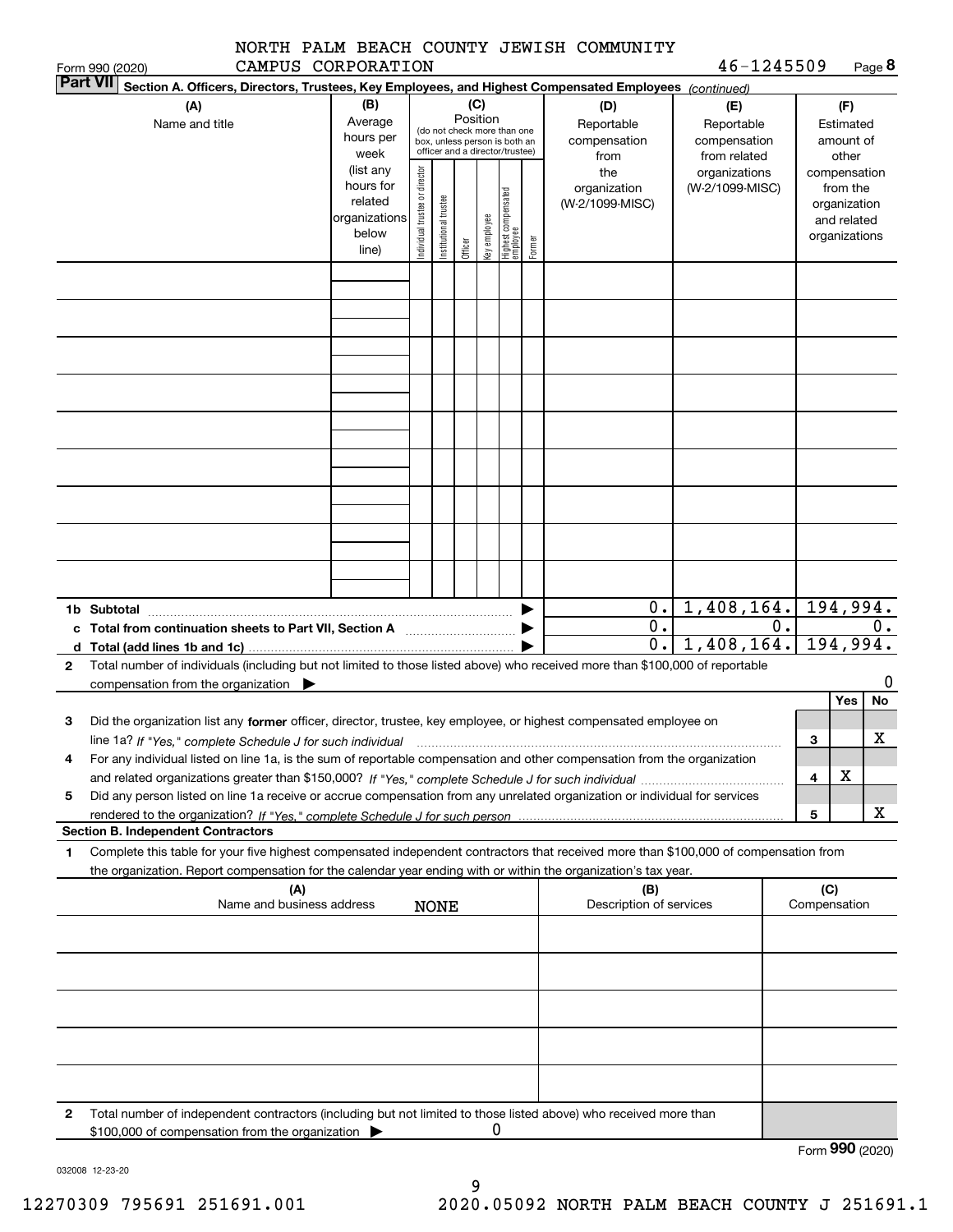|  |                    |  | NORTH PALM BEACH COUNTY JEWISH COMMUNITY |            |
|--|--------------------|--|------------------------------------------|------------|
|  | CAMPUS CORPORATION |  |                                          | 46-1245509 |

Form 990 (2020) CAMPUS CORPORATION 4 6-I 2 4 5 5 0 9 Page **9**

| <b>Part VIII</b>                                          |    |     | <b>Statement of Revenue</b>                                                                                          |    |                    |                      |                      |                                                           |                                                 |                                                                 |
|-----------------------------------------------------------|----|-----|----------------------------------------------------------------------------------------------------------------------|----|--------------------|----------------------|----------------------|-----------------------------------------------------------|-------------------------------------------------|-----------------------------------------------------------------|
|                                                           |    |     | Check if Schedule O contains a response or note to any line in this Part VIII                                        |    |                    |                      |                      |                                                           |                                                 |                                                                 |
|                                                           |    |     |                                                                                                                      |    |                    |                      | (A)<br>Total revenue | $\overline{(B)}$<br>Related or exempt<br>function revenue | $\overline{C}$<br>Unrelated<br>business revenue | (D)<br>Revenue excluded<br>from tax under<br>sections 512 - 514 |
|                                                           |    |     | <b>1 a</b> Federated campaigns                                                                                       | .  | 1a                 |                      |                      |                                                           |                                                 |                                                                 |
| Contributions, Gifts, Grants<br>and Other Similar Amounts |    |     | <b>b</b> Membership dues                                                                                             |    | 1 <sub>b</sub>     |                      |                      |                                                           |                                                 |                                                                 |
|                                                           |    |     | c Fundraising events                                                                                                 |    | 1 <sub>c</sub>     |                      |                      |                                                           |                                                 |                                                                 |
|                                                           |    |     | d Related organizations                                                                                              | .  | 1 <sub>d</sub>     | 117,062.             |                      |                                                           |                                                 |                                                                 |
|                                                           |    |     | e Government grants (contributions)                                                                                  |    | 1e                 |                      |                      |                                                           |                                                 |                                                                 |
|                                                           |    |     | f All other contributions, gifts, grants, and                                                                        |    |                    |                      |                      |                                                           |                                                 |                                                                 |
|                                                           |    |     | similar amounts not included above                                                                                   |    | 1f                 |                      |                      |                                                           |                                                 |                                                                 |
|                                                           |    |     | Noncash contributions included in lines 1a-1f                                                                        |    | $1g$ $\frac{1}{3}$ |                      |                      |                                                           |                                                 |                                                                 |
|                                                           |    | h.  |                                                                                                                      |    |                    |                      | 117,062.             |                                                           |                                                 |                                                                 |
|                                                           |    |     |                                                                                                                      |    |                    | <b>Business Code</b> |                      |                                                           |                                                 |                                                                 |
|                                                           |    | 2 a | <u> 1980 - Johann Barn, amerikansk politiker (</u>                                                                   |    |                    |                      |                      |                                                           |                                                 |                                                                 |
| Program Service<br>Revenue                                |    | b   | <u> 1989 - Johann Barbara, martin amerikan basar dan berasal dalam basa dalam basar dalam basar dalam basar dala</u> |    |                    |                      |                      |                                                           |                                                 |                                                                 |
|                                                           |    | с   | the contract of the contract of the contract of the contract of the contract of                                      |    |                    |                      |                      |                                                           |                                                 |                                                                 |
|                                                           |    | d   | <u> 1989 - Johann Stein, mars an deus an deus Amerikaanse komme</u>                                                  |    |                    |                      |                      |                                                           |                                                 |                                                                 |
|                                                           |    | е   |                                                                                                                      |    |                    |                      |                      |                                                           |                                                 |                                                                 |
|                                                           |    |     | f All other program service revenue                                                                                  |    |                    |                      |                      |                                                           |                                                 |                                                                 |
|                                                           |    |     |                                                                                                                      |    |                    | ▶                    |                      |                                                           |                                                 |                                                                 |
|                                                           | З  |     | Investment income (including dividends, interest, and                                                                |    |                    |                      |                      |                                                           |                                                 |                                                                 |
|                                                           |    |     |                                                                                                                      |    |                    |                      |                      |                                                           |                                                 |                                                                 |
|                                                           | 4  |     | Income from investment of tax-exempt bond proceeds                                                                   |    |                    |                      |                      |                                                           |                                                 |                                                                 |
|                                                           | 5  |     |                                                                                                                      |    |                    |                      |                      |                                                           |                                                 |                                                                 |
|                                                           |    |     |                                                                                                                      |    | (i) Real           | (ii) Personal        |                      |                                                           |                                                 |                                                                 |
|                                                           |    | 6а  | Gross rents<br>.                                                                                                     | 6а |                    |                      |                      |                                                           |                                                 |                                                                 |
|                                                           |    | b   | Less: rental expenses                                                                                                | 6b |                    |                      |                      |                                                           |                                                 |                                                                 |
|                                                           |    | c   | Rental income or (loss)                                                                                              | 6c |                    |                      |                      |                                                           |                                                 |                                                                 |
|                                                           |    |     | d Net rental income or (loss)                                                                                        |    |                    |                      |                      |                                                           |                                                 |                                                                 |
|                                                           |    |     | 7 a Gross amount from sales of                                                                                       |    | (i) Securities     | (ii) Other           |                      |                                                           |                                                 |                                                                 |
|                                                           |    |     | assets other than inventory                                                                                          | 7a |                    |                      |                      |                                                           |                                                 |                                                                 |
|                                                           |    |     | <b>b</b> Less: cost or other basis                                                                                   |    |                    |                      |                      |                                                           |                                                 |                                                                 |
|                                                           |    |     | and sales expenses                                                                                                   | 7b |                    |                      |                      |                                                           |                                                 |                                                                 |
| Revenue                                                   |    |     | c Gain or (loss)                                                                                                     | 7c |                    |                      |                      |                                                           |                                                 |                                                                 |
|                                                           |    |     |                                                                                                                      |    |                    | ▶                    |                      |                                                           |                                                 |                                                                 |
| ⊾<br>Othe                                                 |    |     | 8 a Gross income from fundraising events (not                                                                        |    |                    |                      |                      |                                                           |                                                 |                                                                 |
|                                                           |    |     | including \$                                                                                                         |    |                    |                      |                      |                                                           |                                                 |                                                                 |
|                                                           |    |     | contributions reported on line 1c). See                                                                              |    |                    |                      |                      |                                                           |                                                 |                                                                 |
|                                                           |    |     |                                                                                                                      |    | 8a                 |                      |                      |                                                           |                                                 |                                                                 |
|                                                           |    |     | <b>b</b> Less: direct expenses                                                                                       |    | 8b                 |                      |                      |                                                           |                                                 |                                                                 |
|                                                           |    |     | c Net income or (loss) from fundraising events                                                                       |    |                    |                      |                      |                                                           |                                                 |                                                                 |
|                                                           |    |     | 9 a Gross income from gaming activities. See                                                                         |    |                    |                      |                      |                                                           |                                                 |                                                                 |
|                                                           |    |     |                                                                                                                      |    | 9a                 |                      |                      |                                                           |                                                 |                                                                 |
|                                                           |    |     |                                                                                                                      |    | 9 <sub>b</sub>     |                      |                      |                                                           |                                                 |                                                                 |
|                                                           |    |     | c Net income or (loss) from gaming activities                                                                        |    |                    |                      |                      |                                                           |                                                 |                                                                 |
|                                                           |    |     | 10 a Gross sales of inventory, less returns                                                                          |    |                    |                      |                      |                                                           |                                                 |                                                                 |
|                                                           |    |     |                                                                                                                      |    | 10a<br>10bl        |                      |                      |                                                           |                                                 |                                                                 |
|                                                           |    |     | <b>b</b> Less: cost of goods sold                                                                                    |    |                    |                      |                      |                                                           |                                                 |                                                                 |
|                                                           |    |     | c Net income or (loss) from sales of inventory                                                                       |    |                    | <b>Business Code</b> |                      |                                                           |                                                 |                                                                 |
|                                                           |    |     | 11 a MISCELLANEOUS INCOME                                                                                            |    |                    | 900099               | 100,000.             | 100,000.                                                  |                                                 |                                                                 |
|                                                           |    | b   |                                                                                                                      |    |                    |                      |                      |                                                           |                                                 |                                                                 |
|                                                           |    |     |                                                                                                                      |    |                    |                      |                      |                                                           |                                                 |                                                                 |
| Miscellaneous<br>Revenue                                  |    | c   |                                                                                                                      |    |                    |                      |                      |                                                           |                                                 |                                                                 |
|                                                           |    |     |                                                                                                                      |    |                    | ▶                    | 100,000.             |                                                           |                                                 |                                                                 |
|                                                           | 12 |     |                                                                                                                      |    |                    |                      | 217,062.             | 100,000.                                                  | 0.                                              | 0.                                                              |
| 032009 12-23-20                                           |    |     |                                                                                                                      |    |                    |                      |                      |                                                           |                                                 | Form 990 (2020)                                                 |

10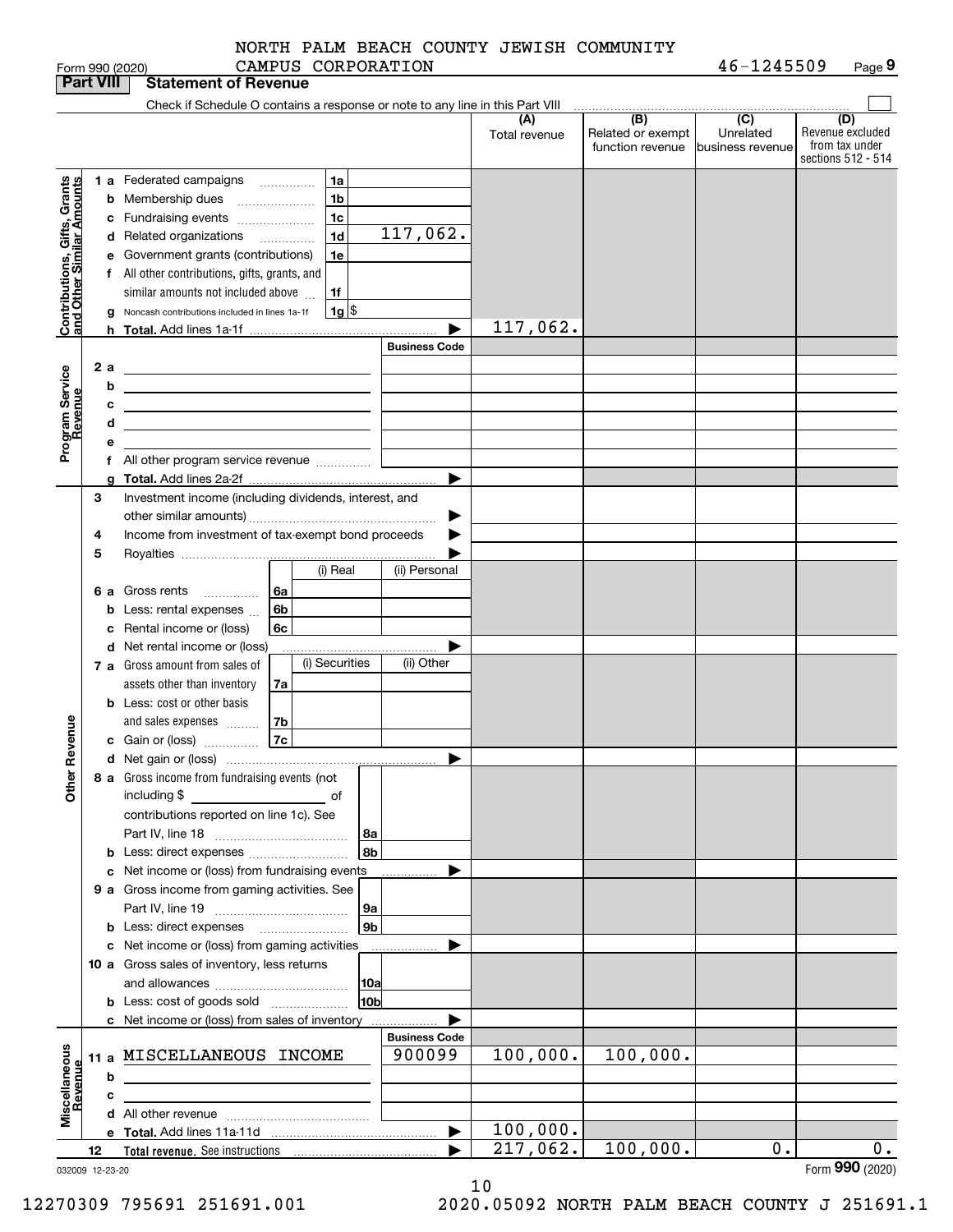# Form 990 (2020) CAMPUS CORPORATION 4 6-1 2 4 5 5 0 9 <sub>Page</sub> NORTH PALM BEACH COUNTY JEWISH COMMUNITY

|              | <b>Part IX   Statement of Functional Expenses</b>                                                                          |                       |                                    |                                           |                                |
|--------------|----------------------------------------------------------------------------------------------------------------------------|-----------------------|------------------------------------|-------------------------------------------|--------------------------------|
|              | Section 501(c)(3) and 501(c)(4) organizations must complete all columns. All other organizations must complete column (A). |                       |                                    |                                           |                                |
|              | Check if Schedule O contains a response or note to any line in this Part IX.                                               |                       |                                    |                                           |                                |
|              | Do not include amounts reported on lines 6b,<br>7b, 8b, 9b, and 10b of Part VIII.                                          | (A)<br>Total expenses | (B)<br>Program service<br>expenses | (C)<br>Management and<br>general expenses | (D)<br>Fundraising<br>expenses |
| 1.           | Grants and other assistance to domestic organizations                                                                      |                       |                                    |                                           |                                |
|              | and domestic governments. See Part IV, line 21                                                                             |                       |                                    |                                           |                                |
| $\mathbf{2}$ | Grants and other assistance to domestic                                                                                    |                       |                                    |                                           |                                |
|              | individuals. See Part IV, line 22<br>$\overline{\phantom{a}}$                                                              |                       |                                    |                                           |                                |
| 3            | Grants and other assistance to foreign                                                                                     |                       |                                    |                                           |                                |
|              | organizations, foreign governments, and foreign                                                                            |                       |                                    |                                           |                                |
|              | individuals. See Part IV, lines 15 and 16                                                                                  |                       |                                    |                                           |                                |
| 4            | Benefits paid to or for members                                                                                            |                       |                                    |                                           |                                |
| 5            | Compensation of current officers, directors,                                                                               |                       |                                    |                                           |                                |
|              | trustees, and key employees                                                                                                |                       |                                    |                                           |                                |
| 6            | Compensation not included above to disqualified                                                                            |                       |                                    |                                           |                                |
|              | persons (as defined under section 4958(f)(1)) and                                                                          |                       |                                    |                                           |                                |
|              | persons described in section $4958(c)(3)(B)$                                                                               |                       |                                    |                                           |                                |
| 7            |                                                                                                                            |                       |                                    |                                           |                                |
| 8            | Pension plan accruals and contributions (include                                                                           |                       |                                    |                                           |                                |
|              | section 401(k) and 403(b) employer contributions)                                                                          |                       |                                    |                                           |                                |
| 9            |                                                                                                                            |                       |                                    |                                           |                                |
| 10           |                                                                                                                            |                       |                                    |                                           |                                |
| 11           | Fees for services (nonemployees):                                                                                          |                       |                                    |                                           |                                |
| а            |                                                                                                                            |                       |                                    |                                           |                                |
| b            |                                                                                                                            |                       |                                    |                                           |                                |
| c            |                                                                                                                            |                       |                                    |                                           |                                |
| d            |                                                                                                                            |                       |                                    |                                           |                                |
|              | Professional fundraising services. See Part IV, line 17                                                                    |                       |                                    |                                           |                                |
| f            | Investment management fees                                                                                                 |                       |                                    |                                           |                                |
| g            | Other. (If line 11g amount exceeds 10% of line 25,                                                                         |                       |                                    |                                           |                                |
|              | column (A) amount, list line 11g expenses on Sch O.)                                                                       |                       |                                    |                                           |                                |
| 12           | Advertising and promotion <i></i>                                                                                          | 1,404.                | 1,404.                             |                                           |                                |
| 13           |                                                                                                                            |                       |                                    |                                           |                                |
| 14           |                                                                                                                            |                       |                                    |                                           |                                |
| 15           |                                                                                                                            |                       |                                    |                                           |                                |
| 16           |                                                                                                                            |                       |                                    |                                           |                                |
| 17           | Travel<br>Payments of travel or entertainment expenses                                                                     |                       |                                    |                                           |                                |
| 18           | for any federal, state, or local public officials                                                                          |                       |                                    |                                           |                                |
| 19           | Conferences, conventions, and meetings                                                                                     | 639.                  | 639.                               |                                           |                                |
| 20           | Interest                                                                                                                   |                       |                                    |                                           |                                |
| 21           |                                                                                                                            |                       |                                    |                                           |                                |
| 22           | Depreciation, depletion, and amortization                                                                                  | 6,270.                | 6,270.                             |                                           |                                |
| 23           | Insurance                                                                                                                  | 11,628.               | 11,628.                            |                                           |                                |
| 24           | Other expenses. Itemize expenses not covered                                                                               |                       |                                    |                                           |                                |
|              | above (List miscellaneous expenses on line 24e. If<br>line 24e amount exceeds 10% of line 25, column (A)                   |                       |                                    |                                           |                                |
| a            | amount, list line 24e expenses on Schedule O.)<br>ALLOCATED WAGES AND BEN                                                  | 124,912.              | 124,912.                           |                                           |                                |
| b            | REPAIRS AND MAINTENANCE                                                                                                    | 10,382.               | 10,382.                            |                                           |                                |
|              | MISCELLANEOUS                                                                                                              | $\overline{5,276}$ .  | $\overline{5,276}$ .               |                                           |                                |
| d            | PROFESSIONAL FEES                                                                                                          | 2,309.                | 2,309.                             |                                           |                                |
|              | e All other expenses                                                                                                       |                       |                                    |                                           |                                |
| 25           | Total functional expenses. Add lines 1 through 24e                                                                         | 162,820.              | 162,820.                           | 0.                                        | 0.                             |
| 26           | Joint costs. Complete this line only if the organization                                                                   |                       |                                    |                                           |                                |
|              | reported in column (B) joint costs from a combined                                                                         |                       |                                    |                                           |                                |
|              | educational campaign and fundraising solicitation.                                                                         |                       |                                    |                                           |                                |

11

032010 12-23-20

Check here

 $\mathcal{L}^{\text{max}}$ 

if following SOP 98-2 (ASC 958-720)

Form (2020) **990**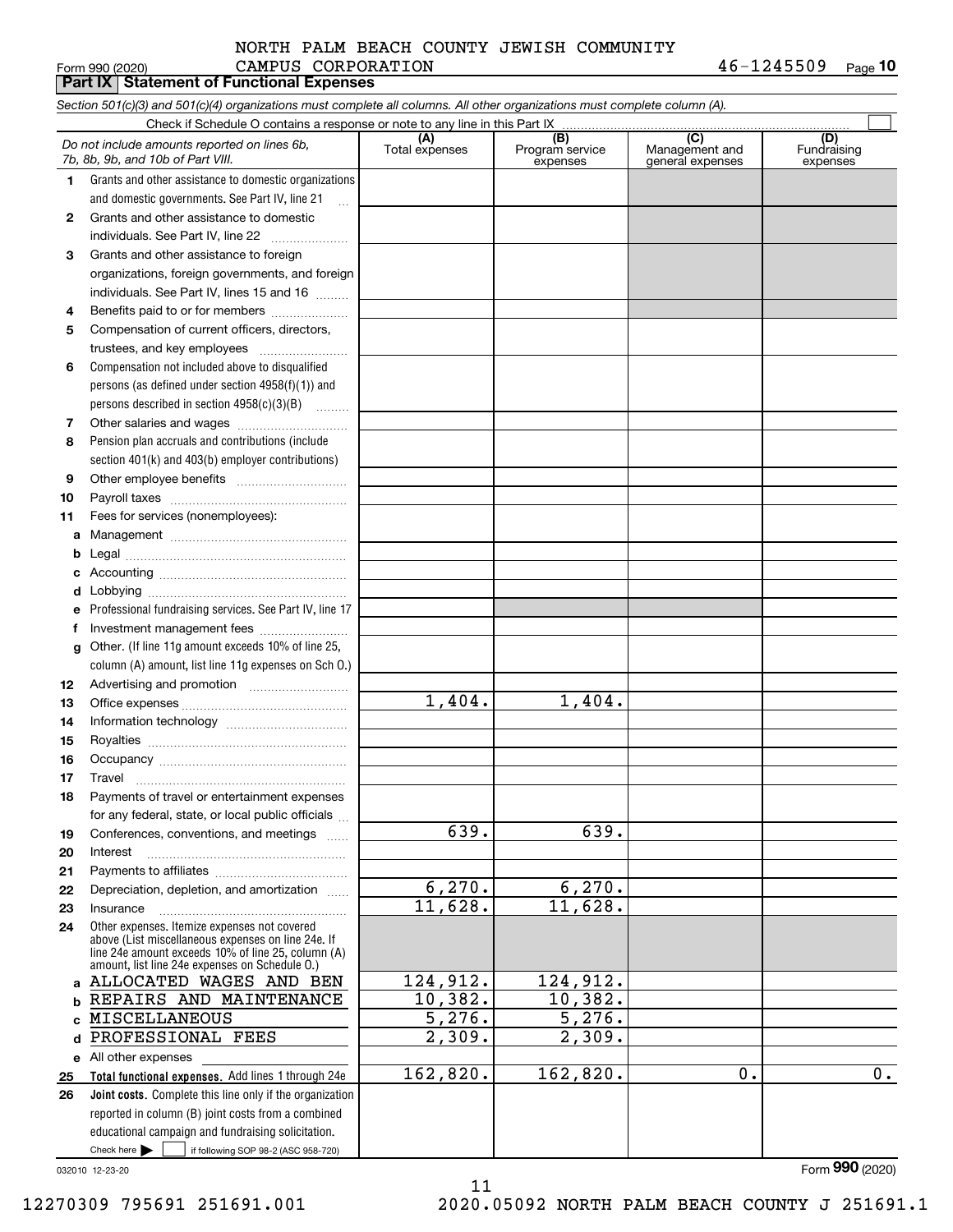# Form 990 (2020) CAMPUS CORPORATION 4 6-1 2 4 5 5 0 9 <sub>Page</sub> NORTH PALM BEACH COUNTY JEWISH COMMUNITY

|                             |          | <b>Part X   Balance Sheet</b>                                                                                                                                                                                                  |                          |                |                           |
|-----------------------------|----------|--------------------------------------------------------------------------------------------------------------------------------------------------------------------------------------------------------------------------------|--------------------------|----------------|---------------------------|
|                             |          |                                                                                                                                                                                                                                |                          |                |                           |
|                             |          |                                                                                                                                                                                                                                | (A)<br>Beginning of year |                | (B)<br>End of year        |
|                             | 1        |                                                                                                                                                                                                                                |                          | 1              |                           |
|                             | 2        |                                                                                                                                                                                                                                |                          | 2              |                           |
|                             | 3        |                                                                                                                                                                                                                                |                          | 3              |                           |
|                             | 4        |                                                                                                                                                                                                                                |                          | 4              |                           |
|                             | 5        | Loans and other receivables from any current or former officer, director,                                                                                                                                                      |                          |                |                           |
|                             |          | trustee, key employee, creator or founder, substantial contributor, or 35%                                                                                                                                                     |                          |                |                           |
|                             |          |                                                                                                                                                                                                                                |                          | 5              |                           |
|                             | 6        | Loans and other receivables from other disqualified persons (as defined                                                                                                                                                        |                          |                |                           |
|                             |          | under section $4958(f)(1)$ , and persons described in section $4958(c)(3)(B)$                                                                                                                                                  | $\ldots$                 | 6              |                           |
|                             | 7        |                                                                                                                                                                                                                                |                          | $\overline{7}$ |                           |
| Assets                      | 8        |                                                                                                                                                                                                                                |                          | 8              |                           |
|                             | 9        | Prepaid expenses and deferred charges [11] matter contracts and the ferred charges [11] matter contracts and the Prepaid expenses and deferred charges [11] matter contracts and the Prepaid experiment of Prepaid experiment  | 4,273.                   | 9              | 5,255.                    |
|                             |          | <b>10a</b> Land, buildings, and equipment: cost or other                                                                                                                                                                       |                          |                |                           |
|                             |          | basis. Complete Part VI of Schedule D    10a                                                                                                                                                                                   |                          |                |                           |
|                             |          | 10 <sub>b</sub>                                                                                                                                                                                                                |                          | 10c            |                           |
|                             | 11       |                                                                                                                                                                                                                                |                          | 11             |                           |
|                             | 12       |                                                                                                                                                                                                                                |                          | 12             |                           |
|                             | 13       |                                                                                                                                                                                                                                |                          | 13             |                           |
|                             | 14       |                                                                                                                                                                                                                                |                          | 14             |                           |
|                             | 15       |                                                                                                                                                                                                                                | 19,007.<br>23,280.       | 15             | <u>72,267.</u><br>77,522. |
|                             | 16       |                                                                                                                                                                                                                                |                          | 16             |                           |
|                             | 17       |                                                                                                                                                                                                                                |                          | 17             |                           |
|                             | 18       |                                                                                                                                                                                                                                |                          | 18<br>19       |                           |
|                             | 19<br>20 | Deferred revenue manual contracts and contracts are all the manual contracts and contracts are contracted and contracts are contracted and contract are contracted and contract are contracted and contract are contracted and |                          | 20             |                           |
|                             | 21       | Escrow or custodial account liability. Complete Part IV of Schedule D                                                                                                                                                          |                          | 21             |                           |
|                             | 22       | Loans and other payables to any current or former officer, director,                                                                                                                                                           |                          |                |                           |
| Liabilities                 |          | trustee, key employee, creator or founder, substantial contributor, or 35%                                                                                                                                                     |                          |                |                           |
|                             |          | controlled entity or family member of any of these persons                                                                                                                                                                     |                          | 22             |                           |
|                             | 23       | Secured mortgages and notes payable to unrelated third parties <i>manufactured</i> mortgages and notes payable to unrelated third parties                                                                                      |                          | 23             |                           |
|                             | 24       |                                                                                                                                                                                                                                |                          | 24             |                           |
|                             | 25       | Other liabilities (including federal income tax, payables to related third                                                                                                                                                     |                          |                |                           |
|                             |          | parties, and other liabilities not included on lines 17-24). Complete Part X                                                                                                                                                   |                          |                |                           |
|                             |          | of Schedule D                                                                                                                                                                                                                  |                          | 25             |                           |
|                             | 26       | Total liabilities. Add lines 17 through 25                                                                                                                                                                                     | 0.                       | 26             | 0.                        |
|                             |          | Organizations that follow FASB ASC 958, check here $\triangleright \lfloor X \rfloor$                                                                                                                                          |                          |                |                           |
|                             |          | and complete lines 27, 28, 32, and 33.                                                                                                                                                                                         |                          |                |                           |
|                             | 27       |                                                                                                                                                                                                                                | 23,280.                  | 27             | 77,522.                   |
|                             | 28       |                                                                                                                                                                                                                                |                          | 28             |                           |
|                             |          | Organizations that do not follow FASB ASC 958, check here $\blacktriangleright$                                                                                                                                                |                          |                |                           |
|                             |          | and complete lines 29 through 33.                                                                                                                                                                                              |                          |                |                           |
|                             | 29       |                                                                                                                                                                                                                                |                          | 29             |                           |
| Net Assets or Fund Balances | 30       | Paid-in or capital surplus, or land, building, or equipment fund                                                                                                                                                               |                          | 30             |                           |
|                             | 31       | Retained earnings, endowment, accumulated income, or other funds                                                                                                                                                               |                          | 31             |                           |
|                             | 32       |                                                                                                                                                                                                                                | 23,280.                  | 32             | 77,522.                   |
|                             | 33       |                                                                                                                                                                                                                                | 23,280.                  | 33             | 77,522.                   |

Form (2020) **990**

032011 12-23-20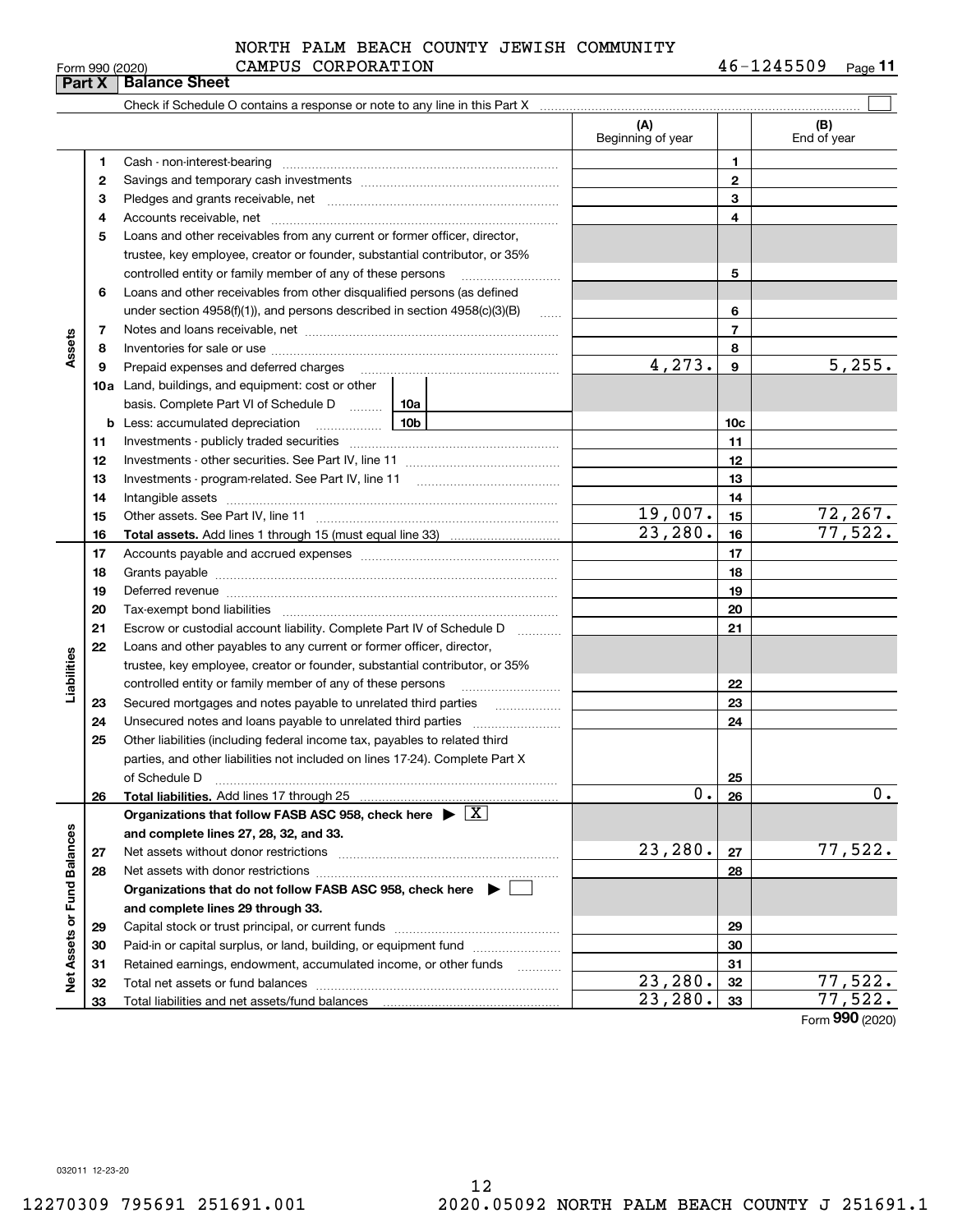|    | NORTH PALM BEACH COUNTY JEWISH COMMUNITY                                                                                                                                                                                       |                         |                |            |           |  |  |  |
|----|--------------------------------------------------------------------------------------------------------------------------------------------------------------------------------------------------------------------------------|-------------------------|----------------|------------|-----------|--|--|--|
|    | CAMPUS CORPORATION<br>Form 990 (2020)                                                                                                                                                                                          | 46-1245509              |                |            | Page $12$ |  |  |  |
|    | <b>Reconciliation of Net Assets</b><br>Part XI                                                                                                                                                                                 |                         |                |            |           |  |  |  |
|    |                                                                                                                                                                                                                                |                         |                |            |           |  |  |  |
|    |                                                                                                                                                                                                                                |                         |                |            |           |  |  |  |
| 1  |                                                                                                                                                                                                                                | $\mathbf{1}$            | 217,062.       |            |           |  |  |  |
| 2  | Total expenses (must equal Part IX, column (A), line 25)                                                                                                                                                                       | $\mathbf{2}$            | 162,820.       | 54, 242.   |           |  |  |  |
| 3  | $\overline{\mathbf{3}}$<br>Revenue less expenses. Subtract line 2 from line 1                                                                                                                                                  |                         |                |            |           |  |  |  |
| 4  |                                                                                                                                                                                                                                | $\overline{\mathbf{4}}$ |                | 23,280.    |           |  |  |  |
| 5  | Net unrealized gains (losses) on investments [11] matter contracts and the state of the state of the state of the state of the state of the state of the state of the state of the state of the state of the state of the stat | 5                       |                |            |           |  |  |  |
| 6  |                                                                                                                                                                                                                                | 6                       |                |            |           |  |  |  |
| 7  | Investment expenses <b>construction and construction of the construction of the construction</b> of the construction of                                                                                                        | $\overline{7}$          |                |            |           |  |  |  |
| 8  | Prior period adjustments                                                                                                                                                                                                       | 8                       |                |            |           |  |  |  |
| 9  | Other changes in net assets or fund balances (explain on Schedule O)                                                                                                                                                           | 9                       |                |            | $0$ .     |  |  |  |
| 10 | Net assets or fund balances at end of year. Combine lines 3 through 9 (must equal Part X, line 32,                                                                                                                             |                         |                |            |           |  |  |  |
|    |                                                                                                                                                                                                                                | 10                      |                | 77,522.    |           |  |  |  |
|    | Part XII Financial Statements and Reporting                                                                                                                                                                                    |                         |                |            |           |  |  |  |
|    |                                                                                                                                                                                                                                |                         |                |            | x         |  |  |  |
|    |                                                                                                                                                                                                                                |                         |                | <b>Yes</b> | <b>No</b> |  |  |  |
| 1. | $\boxed{\text{X}}$ Accrual<br>Accounting method used to prepare the Form 990: <u>II</u> Cash<br>Other                                                                                                                          |                         |                |            |           |  |  |  |
|    | If the organization changed its method of accounting from a prior year or checked "Other," explain in Schedule O.                                                                                                              |                         |                |            |           |  |  |  |
|    | 2a Were the organization's financial statements compiled or reviewed by an independent accountant?                                                                                                                             |                         | 2a             |            | х         |  |  |  |
|    | If "Yes," check a box below to indicate whether the financial statements for the year were compiled or reviewed on a                                                                                                           |                         |                |            |           |  |  |  |
|    | separate basis, consolidated basis, or both:                                                                                                                                                                                   |                         |                |            |           |  |  |  |
|    | Separate basis<br>Consolidated basis<br>Both consolidated and separate basis                                                                                                                                                   |                         |                |            |           |  |  |  |
|    | <b>b</b> Were the organization's financial statements audited by an independent accountant?                                                                                                                                    |                         | 2 <sub>b</sub> | X          |           |  |  |  |
|    | If "Yes," check a box below to indicate whether the financial statements for the year were audited on a separate basis,                                                                                                        |                         |                |            |           |  |  |  |
|    | consolidated basis, or both:                                                                                                                                                                                                   |                         |                |            |           |  |  |  |
|    | $\boxed{\textbf{X}}$ Consolidated basis<br>Both consolidated and separate basis<br>Separate basis                                                                                                                              |                         |                |            |           |  |  |  |
|    | c If "Yes" to line 2a or 2b, does the organization have a committee that assumes responsibility for oversight of the audit,                                                                                                    |                         |                |            |           |  |  |  |
|    |                                                                                                                                                                                                                                |                         | 2c             | Χ          |           |  |  |  |
|    | If the organization changed either its oversight process or selection process during the tax year, explain on Schedule O.                                                                                                      |                         |                |            |           |  |  |  |
|    | 3a As a result of a federal award, was the organization required to undergo an audit or audits as set forth in the Single Audit                                                                                                |                         |                |            |           |  |  |  |
|    |                                                                                                                                                                                                                                |                         |                |            |           |  |  |  |
|    | b If "Yes," did the organization undergo the required audit or audits? If the organization did not undergo the required audit                                                                                                  |                         |                |            |           |  |  |  |
|    |                                                                                                                                                                                                                                |                         | 3b             |            |           |  |  |  |

Form (2020) **990**

032012 12-23-20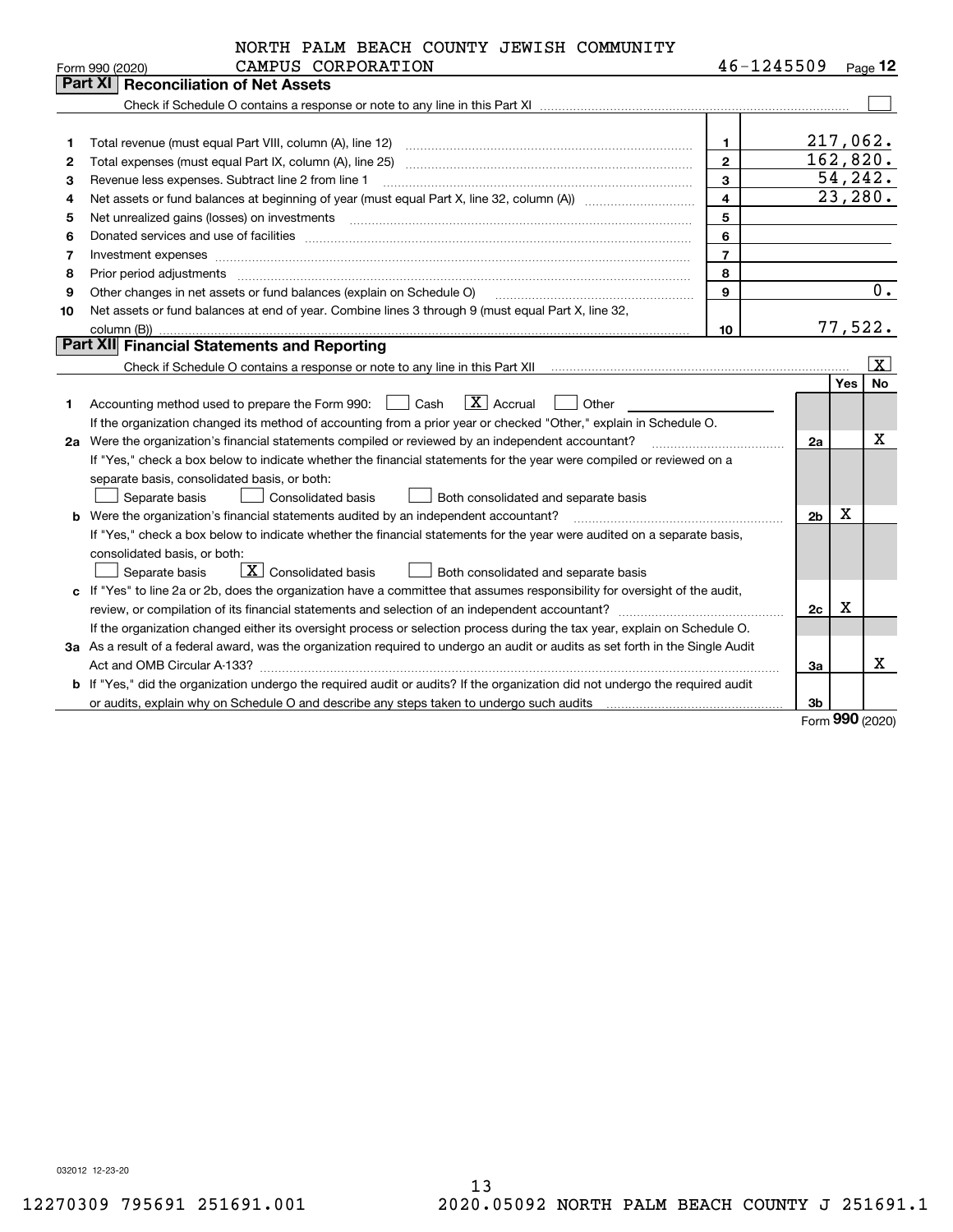| <b>SCHEDULE A</b>                                      |                                                                                                                                                                                                                                                                                          |  |                                                                                                                                  |                                                                                                                                                                                                                                 |     |                                                                |                            |  | OMB No. 1545-0047                     |  |  |  |
|--------------------------------------------------------|------------------------------------------------------------------------------------------------------------------------------------------------------------------------------------------------------------------------------------------------------------------------------------------|--|----------------------------------------------------------------------------------------------------------------------------------|---------------------------------------------------------------------------------------------------------------------------------------------------------------------------------------------------------------------------------|-----|----------------------------------------------------------------|----------------------------|--|---------------------------------------|--|--|--|
| (Form 990 or 990-EZ)                                   |                                                                                                                                                                                                                                                                                          |  | <b>Public Charity Status and Public Support</b><br>Complete if the organization is a section 501(c)(3) organization or a section |                                                                                                                                                                                                                                 |     |                                                                |                            |  |                                       |  |  |  |
|                                                        |                                                                                                                                                                                                                                                                                          |  | 4947(a)(1) nonexempt charitable trust.                                                                                           |                                                                                                                                                                                                                                 |     |                                                                |                            |  |                                       |  |  |  |
| Department of the Treasury<br>Internal Revenue Service |                                                                                                                                                                                                                                                                                          |  |                                                                                                                                  | Attach to Form 990 or Form 990-EZ.                                                                                                                                                                                              |     |                                                                |                            |  | <b>Open to Public</b>                 |  |  |  |
|                                                        |                                                                                                                                                                                                                                                                                          |  |                                                                                                                                  | Go to www.irs.gov/Form990 for instructions and the latest information.                                                                                                                                                          |     |                                                                |                            |  | Inspection                            |  |  |  |
| Name of the organization                               |                                                                                                                                                                                                                                                                                          |  |                                                                                                                                  | NORTH PALM BEACH COUNTY JEWISH COMMUNITY                                                                                                                                                                                        |     |                                                                |                            |  | <b>Employer identification number</b> |  |  |  |
|                                                        |                                                                                                                                                                                                                                                                                          |  | CAMPUS CORPORATION                                                                                                               |                                                                                                                                                                                                                                 |     |                                                                |                            |  | 46-1245509                            |  |  |  |
| Part I                                                 |                                                                                                                                                                                                                                                                                          |  |                                                                                                                                  | Reason for Public Charity Status. (All organizations must complete this part.) See instructions.                                                                                                                                |     |                                                                |                            |  |                                       |  |  |  |
|                                                        |                                                                                                                                                                                                                                                                                          |  |                                                                                                                                  | The organization is not a private foundation because it is: (For lines 1 through 12, check only one box.)                                                                                                                       |     |                                                                |                            |  |                                       |  |  |  |
| 1                                                      |                                                                                                                                                                                                                                                                                          |  |                                                                                                                                  | A church, convention of churches, or association of churches described in section 170(b)(1)(A)(i).                                                                                                                              |     |                                                                |                            |  |                                       |  |  |  |
| 2                                                      |                                                                                                                                                                                                                                                                                          |  |                                                                                                                                  | A school described in section 170(b)(1)(A)(ii). (Attach Schedule E (Form 990 or 990-EZ).)                                                                                                                                       |     |                                                                |                            |  |                                       |  |  |  |
| 3                                                      |                                                                                                                                                                                                                                                                                          |  |                                                                                                                                  | A hospital or a cooperative hospital service organization described in section 170(b)(1)(A)(iii).                                                                                                                               |     |                                                                |                            |  |                                       |  |  |  |
| 4                                                      |                                                                                                                                                                                                                                                                                          |  |                                                                                                                                  | A medical research organization operated in conjunction with a hospital described in section 170(b)(1)(A)(iii). Enter the hospital's name,                                                                                      |     |                                                                |                            |  |                                       |  |  |  |
|                                                        | city, and state:                                                                                                                                                                                                                                                                         |  |                                                                                                                                  | An organization operated for the benefit of a college or university owned or operated by a governmental unit described in                                                                                                       |     |                                                                |                            |  |                                       |  |  |  |
| 5                                                      |                                                                                                                                                                                                                                                                                          |  | section 170(b)(1)(A)(iv). (Complete Part II.)                                                                                    |                                                                                                                                                                                                                                 |     |                                                                |                            |  |                                       |  |  |  |
| 6                                                      |                                                                                                                                                                                                                                                                                          |  |                                                                                                                                  | A federal, state, or local government or governmental unit described in section 170(b)(1)(A)(v).                                                                                                                                |     |                                                                |                            |  |                                       |  |  |  |
| $\lfloor x \rfloor$<br>7                               |                                                                                                                                                                                                                                                                                          |  |                                                                                                                                  | An organization that normally receives a substantial part of its support from a governmental unit or from the general public described in                                                                                       |     |                                                                |                            |  |                                       |  |  |  |
|                                                        |                                                                                                                                                                                                                                                                                          |  | section 170(b)(1)(A)(vi). (Complete Part II.)                                                                                    |                                                                                                                                                                                                                                 |     |                                                                |                            |  |                                       |  |  |  |
| 8                                                      |                                                                                                                                                                                                                                                                                          |  |                                                                                                                                  | A community trust described in section 170(b)(1)(A)(vi). (Complete Part II.)                                                                                                                                                    |     |                                                                |                            |  |                                       |  |  |  |
| 9                                                      |                                                                                                                                                                                                                                                                                          |  |                                                                                                                                  | An agricultural research organization described in section 170(b)(1)(A)(ix) operated in conjunction with a land-grant college                                                                                                   |     |                                                                |                            |  |                                       |  |  |  |
|                                                        |                                                                                                                                                                                                                                                                                          |  |                                                                                                                                  | or university or a non-land-grant college of agriculture (see instructions). Enter the name, city, and state of the college or                                                                                                  |     |                                                                |                            |  |                                       |  |  |  |
|                                                        | university:                                                                                                                                                                                                                                                                              |  |                                                                                                                                  |                                                                                                                                                                                                                                 |     |                                                                |                            |  |                                       |  |  |  |
| 10                                                     |                                                                                                                                                                                                                                                                                          |  |                                                                                                                                  |                                                                                                                                                                                                                                 |     |                                                                |                            |  |                                       |  |  |  |
|                                                        | An organization that normally receives (1) more than 33 1/3% of its support from contributions, membership fees, and gross receipts from<br>activities related to its exempt functions, subject to certain exceptions; and (2) no more than 33 1/3% of its support from gross investment |  |                                                                                                                                  |                                                                                                                                                                                                                                 |     |                                                                |                            |  |                                       |  |  |  |
|                                                        | income and unrelated business taxable income (less section 511 tax) from businesses acquired by the organization after June 30, 1975.                                                                                                                                                    |  |                                                                                                                                  |                                                                                                                                                                                                                                 |     |                                                                |                            |  |                                       |  |  |  |
|                                                        | See section 509(a)(2). (Complete Part III.)                                                                                                                                                                                                                                              |  |                                                                                                                                  |                                                                                                                                                                                                                                 |     |                                                                |                            |  |                                       |  |  |  |
| 11                                                     | An organization organized and operated exclusively to test for public safety. See section 509(a)(4).                                                                                                                                                                                     |  |                                                                                                                                  |                                                                                                                                                                                                                                 |     |                                                                |                            |  |                                       |  |  |  |
| 12                                                     |                                                                                                                                                                                                                                                                                          |  |                                                                                                                                  | An organization organized and operated exclusively for the benefit of, to perform the functions of, or to carry out the purposes of one or                                                                                      |     |                                                                |                            |  |                                       |  |  |  |
|                                                        |                                                                                                                                                                                                                                                                                          |  |                                                                                                                                  | more publicly supported organizations described in section 509(a)(1) or section 509(a)(2). See section 509(a)(3). Check the box in                                                                                              |     |                                                                |                            |  |                                       |  |  |  |
|                                                        |                                                                                                                                                                                                                                                                                          |  |                                                                                                                                  | lines 12a through 12d that describes the type of supporting organization and complete lines 12e, 12f, and 12g.                                                                                                                  |     |                                                                |                            |  |                                       |  |  |  |
| a                                                      |                                                                                                                                                                                                                                                                                          |  |                                                                                                                                  | Type I. A supporting organization operated, supervised, or controlled by its supported organization(s), typically by giving                                                                                                     |     |                                                                |                            |  |                                       |  |  |  |
|                                                        |                                                                                                                                                                                                                                                                                          |  |                                                                                                                                  | the supported organization(s) the power to regularly appoint or elect a majority of the directors or trustees of the supporting                                                                                                 |     |                                                                |                            |  |                                       |  |  |  |
|                                                        |                                                                                                                                                                                                                                                                                          |  | organization. You must complete Part IV, Sections A and B.                                                                       |                                                                                                                                                                                                                                 |     |                                                                |                            |  |                                       |  |  |  |
| b                                                      |                                                                                                                                                                                                                                                                                          |  |                                                                                                                                  | Type II. A supporting organization supervised or controlled in connection with its supported organization(s), by having                                                                                                         |     |                                                                |                            |  |                                       |  |  |  |
|                                                        |                                                                                                                                                                                                                                                                                          |  |                                                                                                                                  | control or management of the supporting organization vested in the same persons that control or manage the supported                                                                                                            |     |                                                                |                            |  |                                       |  |  |  |
|                                                        |                                                                                                                                                                                                                                                                                          |  | organization(s). You must complete Part IV, Sections A and C.                                                                    |                                                                                                                                                                                                                                 |     |                                                                |                            |  |                                       |  |  |  |
| с                                                      |                                                                                                                                                                                                                                                                                          |  |                                                                                                                                  | Type III functionally integrated. A supporting organization operated in connection with, and functionally integrated with,                                                                                                      |     |                                                                |                            |  |                                       |  |  |  |
| d                                                      |                                                                                                                                                                                                                                                                                          |  |                                                                                                                                  | its supported organization(s) (see instructions). You must complete Part IV, Sections A, D, and E.<br>Type III non-functionally integrated. A supporting organization operated in connection with its supported organization(s) |     |                                                                |                            |  |                                       |  |  |  |
|                                                        |                                                                                                                                                                                                                                                                                          |  |                                                                                                                                  | that is not functionally integrated. The organization generally must satisfy a distribution requirement and an attentiveness                                                                                                    |     |                                                                |                            |  |                                       |  |  |  |
|                                                        |                                                                                                                                                                                                                                                                                          |  |                                                                                                                                  | requirement (see instructions). You must complete Part IV, Sections A and D, and Part V.                                                                                                                                        |     |                                                                |                            |  |                                       |  |  |  |
| е                                                      |                                                                                                                                                                                                                                                                                          |  |                                                                                                                                  | Check this box if the organization received a written determination from the IRS that it is a Type I, Type II, Type III                                                                                                         |     |                                                                |                            |  |                                       |  |  |  |
|                                                        |                                                                                                                                                                                                                                                                                          |  |                                                                                                                                  | functionally integrated, or Type III non-functionally integrated supporting organization.                                                                                                                                       |     |                                                                |                            |  |                                       |  |  |  |
|                                                        |                                                                                                                                                                                                                                                                                          |  |                                                                                                                                  |                                                                                                                                                                                                                                 |     |                                                                |                            |  |                                       |  |  |  |
|                                                        |                                                                                                                                                                                                                                                                                          |  | g Provide the following information about the supported organization(s).                                                         |                                                                                                                                                                                                                                 |     |                                                                |                            |  |                                       |  |  |  |
|                                                        | (i) Name of supported                                                                                                                                                                                                                                                                    |  | (ii) EIN                                                                                                                         | (iii) Type of organization<br>(described on lines 1-10                                                                                                                                                                          |     | (iv) Is the organization listed<br>in your governing document? | (v) Amount of monetary     |  | (vi) Amount of other                  |  |  |  |
|                                                        | organization                                                                                                                                                                                                                                                                             |  |                                                                                                                                  | above (see instructions))                                                                                                                                                                                                       | Yes | No                                                             | support (see instructions) |  | support (see instructions)            |  |  |  |
|                                                        |                                                                                                                                                                                                                                                                                          |  |                                                                                                                                  |                                                                                                                                                                                                                                 |     |                                                                |                            |  |                                       |  |  |  |
|                                                        |                                                                                                                                                                                                                                                                                          |  |                                                                                                                                  |                                                                                                                                                                                                                                 |     |                                                                |                            |  |                                       |  |  |  |
|                                                        |                                                                                                                                                                                                                                                                                          |  |                                                                                                                                  |                                                                                                                                                                                                                                 |     |                                                                |                            |  |                                       |  |  |  |
|                                                        |                                                                                                                                                                                                                                                                                          |  |                                                                                                                                  |                                                                                                                                                                                                                                 |     |                                                                |                            |  |                                       |  |  |  |
|                                                        |                                                                                                                                                                                                                                                                                          |  |                                                                                                                                  |                                                                                                                                                                                                                                 |     |                                                                |                            |  |                                       |  |  |  |
|                                                        |                                                                                                                                                                                                                                                                                          |  |                                                                                                                                  |                                                                                                                                                                                                                                 |     |                                                                |                            |  |                                       |  |  |  |
|                                                        |                                                                                                                                                                                                                                                                                          |  |                                                                                                                                  |                                                                                                                                                                                                                                 |     |                                                                |                            |  |                                       |  |  |  |
|                                                        |                                                                                                                                                                                                                                                                                          |  |                                                                                                                                  |                                                                                                                                                                                                                                 |     |                                                                |                            |  |                                       |  |  |  |
|                                                        |                                                                                                                                                                                                                                                                                          |  |                                                                                                                                  |                                                                                                                                                                                                                                 |     |                                                                |                            |  |                                       |  |  |  |
|                                                        |                                                                                                                                                                                                                                                                                          |  |                                                                                                                                  |                                                                                                                                                                                                                                 |     |                                                                |                            |  |                                       |  |  |  |
| Total                                                  |                                                                                                                                                                                                                                                                                          |  |                                                                                                                                  | $\Box$ A Ear Department Poduction Act Notice, see the Instructions for Earm 000 or 000-EZ $\sim$ 00001,01.05.01                                                                                                                 |     |                                                                |                            |  | Schodule A (Form 990 or 990-F7) 2020  |  |  |  |

LHA For Paperwork Reduction Act Notice, see the Instructions for Form 990 or 990-EZ. <sub>032021</sub> o1-25-21 Schedule A (Form 990 or 990-EZ) 2020 14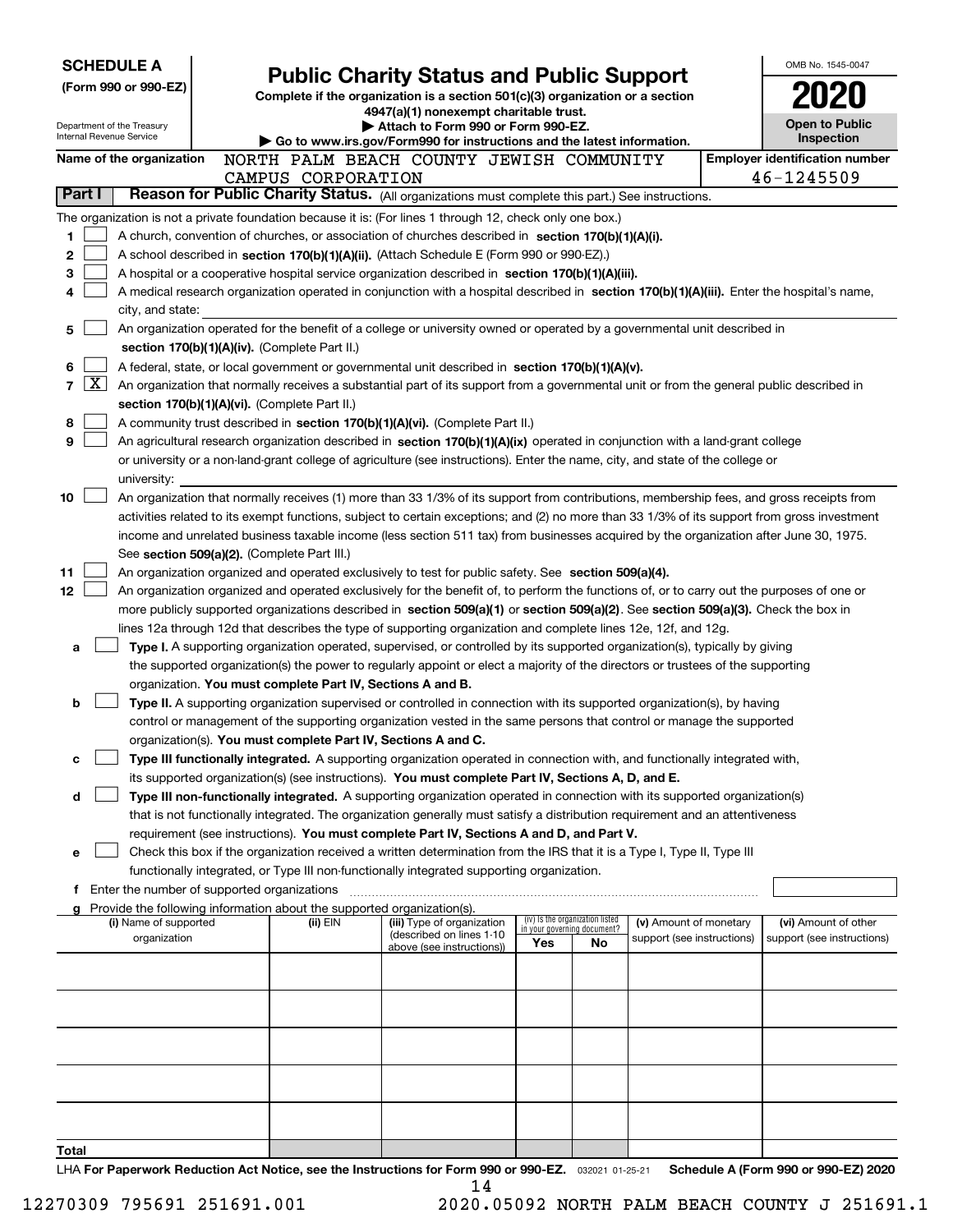## Schedule A (Form 990 or 990-EZ) 2020 Page CAMPUS CORPORATION 46-1245509

**2**

(Complete only if you checked the box on line 5, 7, or 8 of Part I or if the organization failed to qualify under Part III. If the organization **Part II Support Schedule for Organizations Described in Sections 170(b)(1)(A)(iv) and 170(b)(1)(A)(vi)**

|     | Section A. Public Support                                                                                                                                                                                                      |           |                                 |            |                                             |                                      |                                          |
|-----|--------------------------------------------------------------------------------------------------------------------------------------------------------------------------------------------------------------------------------|-----------|---------------------------------|------------|---------------------------------------------|--------------------------------------|------------------------------------------|
|     | Calendar year (or fiscal year beginning in)                                                                                                                                                                                    | (a) 2016  | (b) 2017                        | $(c)$ 2018 | $(d)$ 2019                                  | (e) 2020                             | (f) Total                                |
|     | 1 Gifts, grants, contributions, and                                                                                                                                                                                            |           |                                 |            |                                             |                                      |                                          |
|     | membership fees received. (Do not                                                                                                                                                                                              |           |                                 |            |                                             |                                      |                                          |
|     | include any "unusual grants.")                                                                                                                                                                                                 |           | $196, 512.$ 135, 661. 118, 952. |            | 35,517.                                     | 117,060.                             | 603,702.                                 |
|     | 2 Tax revenues levied for the organ-                                                                                                                                                                                           |           |                                 |            |                                             |                                      |                                          |
|     | ization's benefit and either paid to                                                                                                                                                                                           |           |                                 |            |                                             |                                      |                                          |
|     | or expended on its behalf                                                                                                                                                                                                      |           |                                 |            |                                             |                                      |                                          |
|     | 3 The value of services or facilities                                                                                                                                                                                          |           |                                 |            |                                             |                                      |                                          |
|     | furnished by a governmental unit to                                                                                                                                                                                            |           |                                 |            |                                             |                                      |                                          |
|     | the organization without charge                                                                                                                                                                                                |           |                                 |            |                                             |                                      |                                          |
|     | 4 Total. Add lines 1 through 3                                                                                                                                                                                                 | 196, 512. | 135,661.                        | 118,952.   | 35,517.                                     | 117,060.                             | 603,702.                                 |
|     | 5 The portion of total contributions                                                                                                                                                                                           |           |                                 |            |                                             |                                      |                                          |
|     | by each person (other than a                                                                                                                                                                                                   |           |                                 |            |                                             |                                      |                                          |
|     | governmental unit or publicly                                                                                                                                                                                                  |           |                                 |            |                                             |                                      |                                          |
|     | supported organization) included                                                                                                                                                                                               |           |                                 |            |                                             |                                      |                                          |
|     | on line 1 that exceeds 2% of the                                                                                                                                                                                               |           |                                 |            |                                             |                                      |                                          |
|     | amount shown on line 11,                                                                                                                                                                                                       |           |                                 |            |                                             |                                      |                                          |
|     | column (f)                                                                                                                                                                                                                     |           |                                 |            |                                             |                                      |                                          |
|     | 6 Public support. Subtract line 5 from line 4.                                                                                                                                                                                 |           |                                 |            |                                             |                                      | $\overline{603}$ , 702.                  |
|     | <b>Section B. Total Support</b>                                                                                                                                                                                                |           |                                 |            |                                             |                                      |                                          |
|     | Calendar year (or fiscal year beginning in)                                                                                                                                                                                    | (a) 2016  | (b) 2017                        | $(c)$ 2018 | $(d)$ 2019                                  | (e) 2020                             | (f) Total                                |
|     | 7 Amounts from line 4                                                                                                                                                                                                          | 196,512.  | 135,661.                        | 118,952.   | 35,517.                                     | 117,060.                             | 603,702.                                 |
|     | 8 Gross income from interest,                                                                                                                                                                                                  |           |                                 |            |                                             |                                      |                                          |
|     | dividends, payments received on                                                                                                                                                                                                |           |                                 |            |                                             |                                      |                                          |
|     | securities loans, rents, royalties,                                                                                                                                                                                            |           |                                 |            |                                             |                                      |                                          |
|     | and income from similar sources                                                                                                                                                                                                |           |                                 |            |                                             |                                      |                                          |
|     | <b>9</b> Net income from unrelated business                                                                                                                                                                                    |           |                                 |            |                                             |                                      |                                          |
|     | activities, whether or not the                                                                                                                                                                                                 |           |                                 |            |                                             |                                      |                                          |
|     | business is regularly carried on                                                                                                                                                                                               |           |                                 |            |                                             |                                      |                                          |
|     | 10 Other income. Do not include gain                                                                                                                                                                                           |           |                                 |            |                                             |                                      |                                          |
|     | or loss from the sale of capital                                                                                                                                                                                               |           |                                 |            |                                             |                                      |                                          |
|     | assets (Explain in Part VI.)                                                                                                                                                                                                   |           |                                 |            | $312,072.$   298,319.   145,277.   145,000. | 100,000.                             | 1000668.                                 |
| 11. | <b>Total support.</b> Add lines 7 through 10                                                                                                                                                                                   |           |                                 |            |                                             |                                      | 1604370.                                 |
| 12  | Gross receipts from related activities, etc. (see instructions)                                                                                                                                                                |           |                                 |            |                                             | 12                                   |                                          |
|     | 13 First 5 years. If the Form 990 is for the organization's first, second, third, fourth, or fifth tax year as a section 501(c)(3)                                                                                             |           |                                 |            |                                             |                                      |                                          |
|     | organization, check this box and stop here manufactured and content to the state of the content of the state of the content of the content of the content of the content of the content of the content of the content of the c |           |                                 |            |                                             |                                      |                                          |
|     | Section C. Computation of Public Support Percentage                                                                                                                                                                            |           |                                 |            |                                             |                                      |                                          |
|     |                                                                                                                                                                                                                                |           |                                 |            |                                             | 14                                   | 37.63<br>$\frac{9}{6}$                   |
| 15  |                                                                                                                                                                                                                                |           |                                 |            |                                             | 15                                   | 37.89<br>$\frac{9}{6}$                   |
|     | 16a 33 1/3% support test - 2020. If the organization did not check the box on line 13, and line 14 is 33 1/3% or more, check this box and                                                                                      |           |                                 |            |                                             |                                      |                                          |
|     | stop here. The organization qualifies as a publicly supported organization                                                                                                                                                     |           |                                 |            |                                             |                                      | $\blacktriangleright$ $\boxed{\text{X}}$ |
|     | b 33 1/3% support test - 2019. If the organization did not check a box on line 13 or 16a, and line 15 is 33 1/3% or more, check this box                                                                                       |           |                                 |            |                                             |                                      |                                          |
|     | and stop here. The organization qualifies as a publicly supported organization manufactured content and stop here. The organization qualifies as a publicly supported organization manufactured and an analyze of the stop has |           |                                 |            |                                             |                                      |                                          |
|     | 17a 10% -facts-and-circumstances test - 2020. If the organization did not check a box on line 13, 16a, or 16b, and line 14 is 10% or more,                                                                                     |           |                                 |            |                                             |                                      |                                          |
|     | and if the organization meets the facts-and-circumstances test, check this box and stop here. Explain in Part VI how the organization                                                                                          |           |                                 |            |                                             |                                      |                                          |
|     | meets the facts-and-circumstances test. The organization qualifies as a publicly supported organization                                                                                                                        |           |                                 |            |                                             |                                      |                                          |
|     | <b>b 10% -facts-and-circumstances test - 2019.</b> If the organization did not check a box on line 13, 16a, 16b, or 17a, and line 15 is 10% or                                                                                 |           |                                 |            |                                             |                                      |                                          |
|     | more, and if the organization meets the facts-and-circumstances test, check this box and stop here. Explain in Part VI how the                                                                                                 |           |                                 |            |                                             |                                      |                                          |
|     | organization meets the facts-and-circumstances test. The organization qualifies as a publicly supported organization                                                                                                           |           |                                 |            |                                             |                                      |                                          |
|     | 18 Private foundation. If the organization did not check a box on line 13, 16a, 16b, 17a, or 17b, check this box and see instructions                                                                                          |           |                                 |            |                                             |                                      |                                          |
|     |                                                                                                                                                                                                                                |           |                                 |            |                                             | Schedule A (Form 990 or 990-F7) 2020 |                                          |

**Schedule A (Form 990 or 990-EZ) 2020**

032022 01-25-21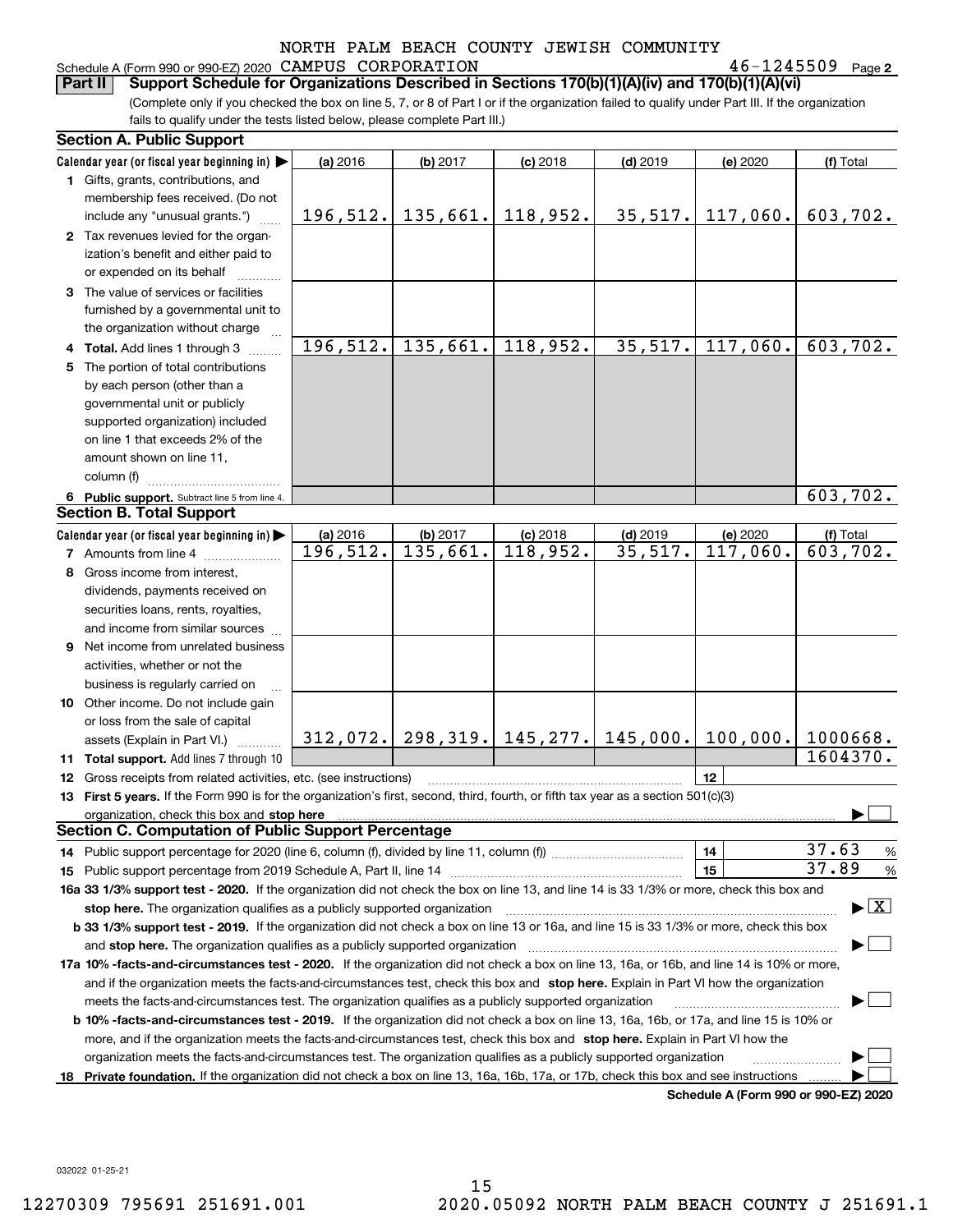|  |  | Schedule A (Form 990 or 990-EZ) 2020 CAMPUS CORPORATION | $46 - 1245509$ Page 3 |  |
|--|--|---------------------------------------------------------|-----------------------|--|
|  |  |                                                         |                       |  |

(Complete only if you checked the box on line 10 of Part I or if the organization failed to qualify under Part II. If the organization fails to **Part III Support Schedule for Organizations Described in Section 509(a)(2)** 

qualify under the tests listed below, please complete Part II.)

|    | <b>Section A. Public Support</b>                                                                                                                                                         |          |          |                 |            |          |                                      |
|----|------------------------------------------------------------------------------------------------------------------------------------------------------------------------------------------|----------|----------|-----------------|------------|----------|--------------------------------------|
|    | Calendar year (or fiscal year beginning in) $\blacktriangleright$                                                                                                                        | (a) 2016 | (b) 2017 | <b>(c)</b> 2018 | $(d)$ 2019 | (e) 2020 | (f) Total                            |
|    | 1 Gifts, grants, contributions, and                                                                                                                                                      |          |          |                 |            |          |                                      |
|    | membership fees received. (Do not                                                                                                                                                        |          |          |                 |            |          |                                      |
|    | include any "unusual grants.")                                                                                                                                                           |          |          |                 |            |          |                                      |
|    | 2 Gross receipts from admissions,<br>merchandise sold or services per-<br>formed, or facilities furnished in<br>any activity that is related to the<br>organization's tax-exempt purpose |          |          |                 |            |          |                                      |
| З  | Gross receipts from activities that                                                                                                                                                      |          |          |                 |            |          |                                      |
|    | are not an unrelated trade or bus-<br>iness under section 513                                                                                                                            |          |          |                 |            |          |                                      |
| 4  | Tax revenues levied for the organ-                                                                                                                                                       |          |          |                 |            |          |                                      |
|    | ization's benefit and either paid to<br>or expended on its behalf<br>.                                                                                                                   |          |          |                 |            |          |                                      |
| 5. | The value of services or facilities                                                                                                                                                      |          |          |                 |            |          |                                      |
|    | furnished by a governmental unit to                                                                                                                                                      |          |          |                 |            |          |                                      |
|    | the organization without charge                                                                                                                                                          |          |          |                 |            |          |                                      |
|    | <b>6 Total.</b> Add lines 1 through 5                                                                                                                                                    |          |          |                 |            |          |                                      |
|    | 7a Amounts included on lines 1, 2, and                                                                                                                                                   |          |          |                 |            |          |                                      |
|    | 3 received from disqualified persons<br><b>b</b> Amounts included on lines 2 and 3 received                                                                                              |          |          |                 |            |          |                                      |
|    | from other than disqualified persons that<br>exceed the greater of \$5,000 or 1% of the<br>amount on line 13 for the year                                                                |          |          |                 |            |          |                                      |
|    | c Add lines 7a and 7b                                                                                                                                                                    |          |          |                 |            |          |                                      |
|    | 8 Public support. (Subtract line 7c from line 6.)                                                                                                                                        |          |          |                 |            |          |                                      |
|    | <b>Section B. Total Support</b>                                                                                                                                                          |          |          |                 |            |          |                                      |
|    | Calendar year (or fiscal year beginning in)                                                                                                                                              | (a) 2016 | (b) 2017 | <b>(c)</b> 2018 | $(d)$ 2019 | (e) 2020 | (f) Total                            |
|    | 9 Amounts from line 6                                                                                                                                                                    |          |          |                 |            |          |                                      |
|    | 10a Gross income from interest,<br>dividends, payments received on<br>securities loans, rents, royalties,<br>and income from similar sources                                             |          |          |                 |            |          |                                      |
|    | <b>b</b> Unrelated business taxable income                                                                                                                                               |          |          |                 |            |          |                                      |
|    | (less section 511 taxes) from businesses<br>acquired after June 30, 1975                                                                                                                 |          |          |                 |            |          |                                      |
|    |                                                                                                                                                                                          |          |          |                 |            |          |                                      |
|    | c Add lines 10a and 10b<br><b>11</b> Net income from unrelated business<br>activities not included in line 10b.<br>whether or not the business is<br>regularly carried on                |          |          |                 |            |          |                                      |
|    | <b>12</b> Other income. Do not include gain<br>or loss from the sale of capital<br>assets (Explain in Part VI.)                                                                          |          |          |                 |            |          |                                      |
|    | <b>13</b> Total support. (Add lines 9, 10c, 11, and 12.)                                                                                                                                 |          |          |                 |            |          |                                      |
|    | 14 First 5 years. If the Form 990 is for the organization's first, second, third, fourth, or fifth tax year as a section 501(c)(3) organization,                                         |          |          |                 |            |          |                                      |
|    | check this box and stop here www.communication.communication.com/                                                                                                                        |          |          |                 |            |          |                                      |
|    | <b>Section C. Computation of Public Support Percentage</b>                                                                                                                               |          |          |                 |            |          |                                      |
|    |                                                                                                                                                                                          |          |          |                 |            | 15       | %                                    |
|    | 16 Public support percentage from 2019 Schedule A, Part III, line 15                                                                                                                     |          |          |                 |            | 16       | %                                    |
|    | Section D. Computation of Investment Income Percentage                                                                                                                                   |          |          |                 |            |          |                                      |
|    |                                                                                                                                                                                          |          |          |                 |            | 17       | %                                    |
|    | 18 Investment income percentage from 2019 Schedule A, Part III, line 17                                                                                                                  |          |          |                 |            | 18       | %                                    |
|    | 19a 33 1/3% support tests - 2020. If the organization did not check the box on line 14, and line 15 is more than 33 1/3%, and line 17 is not                                             |          |          |                 |            |          |                                      |
|    | more than 33 1/3%, check this box and stop here. The organization qualifies as a publicly supported organization                                                                         |          |          |                 |            |          |                                      |
|    | b 33 1/3% support tests - 2019. If the organization did not check a box on line 14 or line 19a, and line 16 is more than 33 1/3%, and                                                    |          |          |                 |            |          |                                      |
|    | line 18 is not more than 33 1/3%, check this box and stop here. The organization qualifies as a publicly supported organization                                                          |          |          |                 |            |          |                                      |
| 20 |                                                                                                                                                                                          |          |          |                 |            |          |                                      |
|    | 032023 01-25-21                                                                                                                                                                          |          | 16       |                 |            |          | Schedule A (Form 990 or 990-EZ) 2020 |

12270309 795691 251691.001 2020.05092 NORTH PALM BEACH COUNTY J 251691.1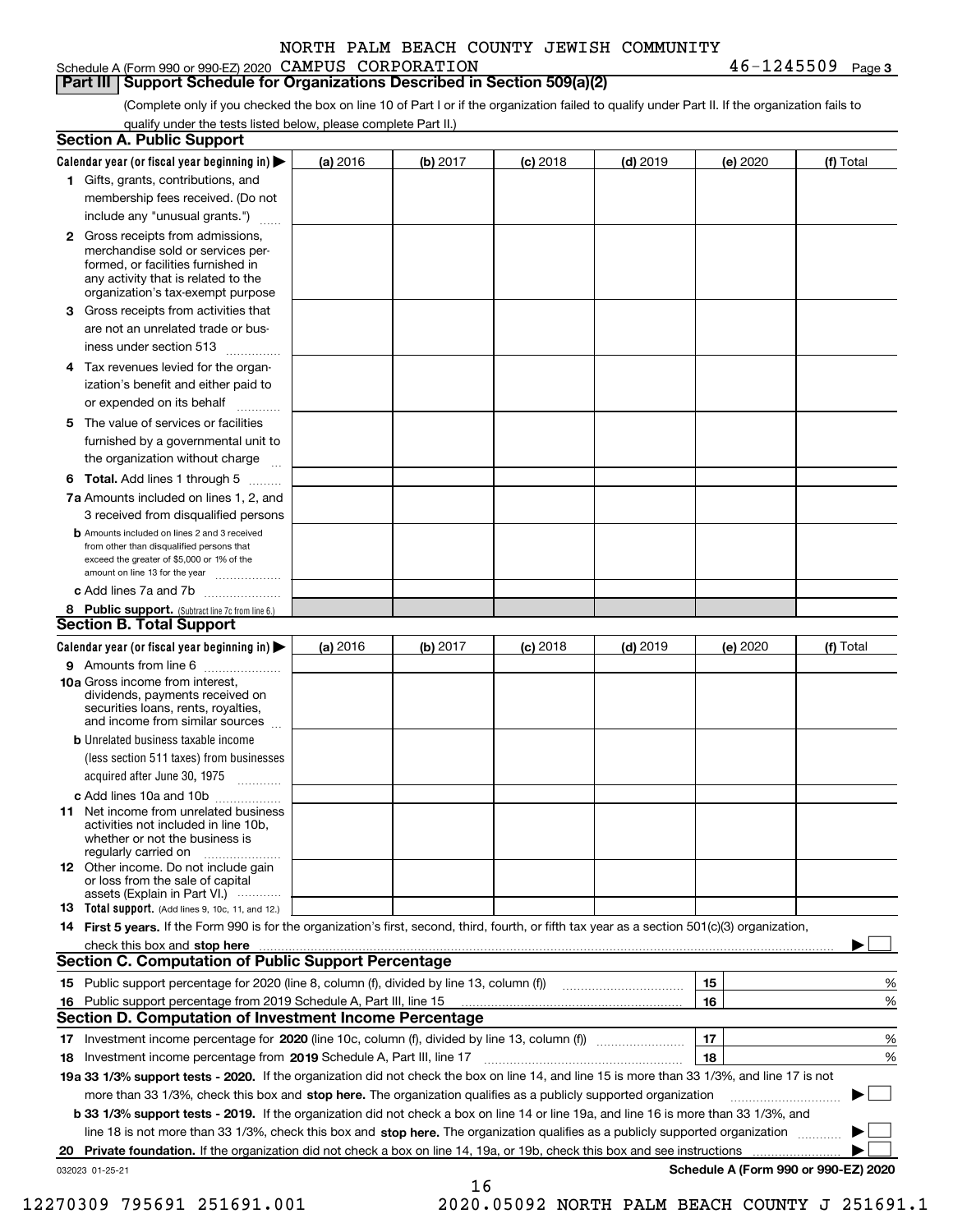# Schedule A (Form 990 or 990-EZ) 2020 Page CAMPUS CORPORATION 46-1245509 **Part IV Supporting Organizations**

(Complete only if you checked a box in line 12 on Part I. If you checked box 12a, Part I, complete Sections A and B. If you checked box 12b, Part I, complete Sections A and C. If you checked box 12c, Part I, complete Sections A, D, and E. If you checked box 12d, Part I, complete Sections A and D, and complete Part V.)

# **Section A. All Supporting Organizations**

- **1** Are all of the organization's supported organizations listed by name in the organization's governing documents? If "No," describe in **Part VI** how the supported organizations are designated. If designated by *class or purpose, describe the designation. If historic and continuing relationship, explain.*
- **2** Did the organization have any supported organization that does not have an IRS determination of status under section 509(a)(1) or (2)? If "Yes," explain in Part VI how the organization determined that the supported *organization was described in section 509(a)(1) or (2).*
- **3a** Did the organization have a supported organization described in section 501(c)(4), (5), or (6)? If "Yes," answer *lines 3b and 3c below.*
- **b** Did the organization confirm that each supported organization qualified under section 501(c)(4), (5), or (6) and satisfied the public support tests under section 509(a)(2)? If "Yes," describe in **Part VI** when and how the *organization made the determination.*
- **c**Did the organization ensure that all support to such organizations was used exclusively for section 170(c)(2)(B) purposes? If "Yes," explain in **Part VI** what controls the organization put in place to ensure such use.
- **4a***If* Was any supported organization not organized in the United States ("foreign supported organization")? *"Yes," and if you checked box 12a or 12b in Part I, answer lines 4b and 4c below.*
- **b** Did the organization have ultimate control and discretion in deciding whether to make grants to the foreign supported organization? If "Yes," describe in **Part VI** how the organization had such control and discretion *despite being controlled or supervised by or in connection with its supported organizations.*
- **c** Did the organization support any foreign supported organization that does not have an IRS determination under sections 501(c)(3) and 509(a)(1) or (2)? If "Yes," explain in **Part VI** what controls the organization used *to ensure that all support to the foreign supported organization was used exclusively for section 170(c)(2)(B) purposes.*
- **5a** Did the organization add, substitute, or remove any supported organizations during the tax year? If "Yes," answer lines 5b and 5c below (if applicable). Also, provide detail in **Part VI,** including (i) the names and EIN *numbers of the supported organizations added, substituted, or removed; (ii) the reasons for each such action; (iii) the authority under the organization's organizing document authorizing such action; and (iv) how the action was accomplished (such as by amendment to the organizing document).*
- **b** Type I or Type II only. Was any added or substituted supported organization part of a class already designated in the organization's organizing document?
- **cSubstitutions only.**  Was the substitution the result of an event beyond the organization's control?
- **6** Did the organization provide support (whether in the form of grants or the provision of services or facilities) to **Part VI.** *If "Yes," provide detail in* support or benefit one or more of the filing organization's supported organizations? anyone other than (i) its supported organizations, (ii) individuals that are part of the charitable class benefited by one or more of its supported organizations, or (iii) other supporting organizations that also
- **7**Did the organization provide a grant, loan, compensation, or other similar payment to a substantial contributor *If "Yes," complete Part I of Schedule L (Form 990 or 990-EZ).* regard to a substantial contributor? (as defined in section 4958(c)(3)(C)), a family member of a substantial contributor, or a 35% controlled entity with
- **8** Did the organization make a loan to a disqualified person (as defined in section 4958) not described in line 7? *If "Yes," complete Part I of Schedule L (Form 990 or 990-EZ).*
- **9a** Was the organization controlled directly or indirectly at any time during the tax year by one or more in section 509(a)(1) or (2))? If "Yes," *provide detail in* <code>Part VI.</code> disqualified persons, as defined in section 4946 (other than foundation managers and organizations described
- **b**the supporting organization had an interest? If "Yes," provide detail in P**art VI**. Did one or more disqualified persons (as defined in line 9a) hold a controlling interest in any entity in which
- **c**Did a disqualified person (as defined in line 9a) have an ownership interest in, or derive any personal benefit from, assets in which the supporting organization also had an interest? If "Yes," provide detail in P**art VI.**
- **10a** Was the organization subject to the excess business holdings rules of section 4943 because of section supporting organizations)? If "Yes," answer line 10b below. 4943(f) (regarding certain Type II supporting organizations, and all Type III non-functionally integrated
- **b** Did the organization have any excess business holdings in the tax year? (Use Schedule C, Form 4720, to *determine whether the organization had excess business holdings.)*

032024 01-25-21

**Schedule A (Form 990 or 990-EZ) 2020**

 $46 - 1245509$  Page 4

**1**

**2**

**3a**

**3b**

**3c**

**4a**

**4b**

**4c**

**5a**

**5b5c**

**6**

**7**

**8**

**9a**

**9b**

**9c**

**10a**

**10b**

**YesNo**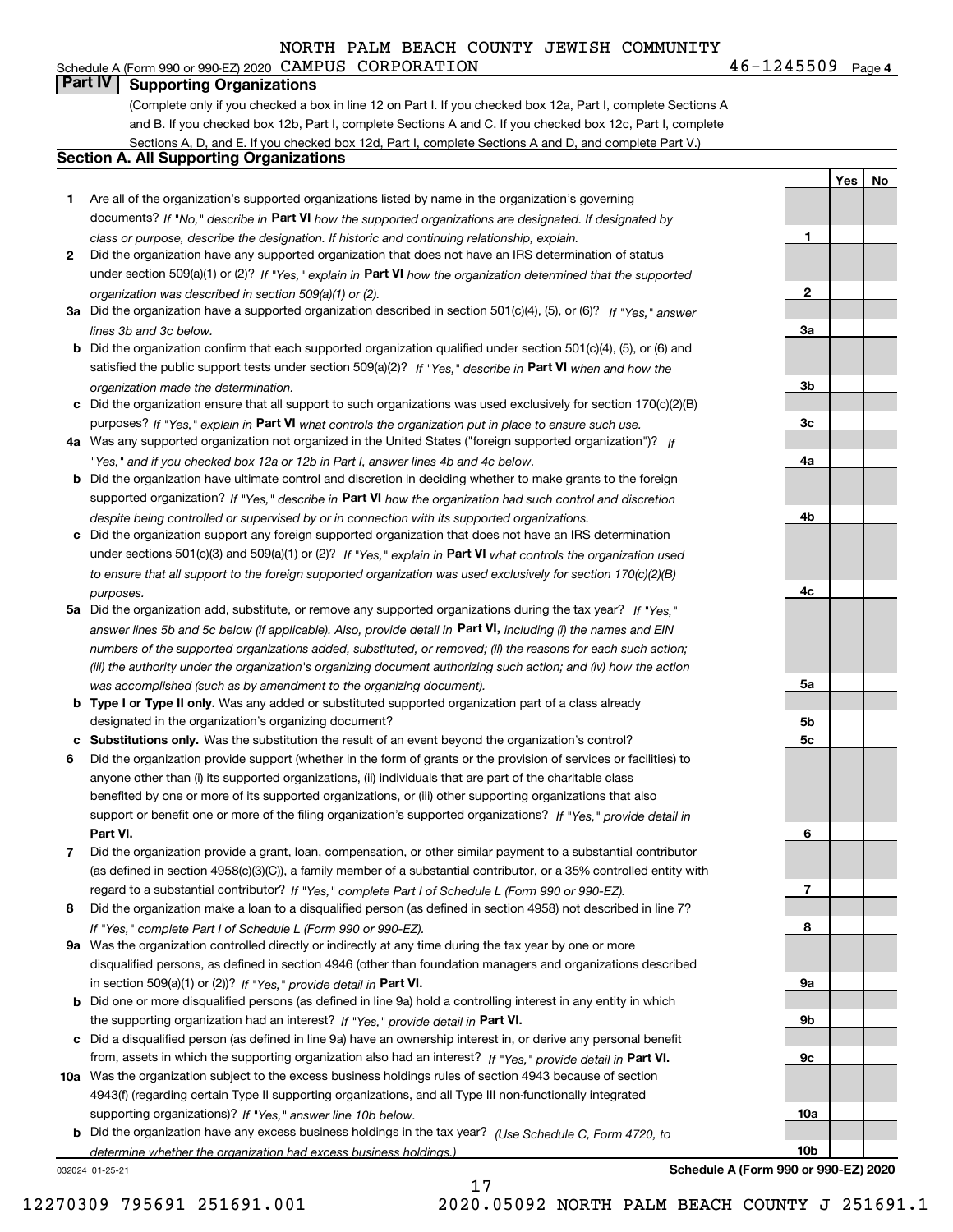Schedule A (Form 990 or 990-EZ) 2020 Page CAMPUS CORPORATION 46-1245509 **Part IV** Supporting Organizations *(continued)* 

**5**

|    |                                                                                                                                                           |              | Yes $ $ | No |
|----|-----------------------------------------------------------------------------------------------------------------------------------------------------------|--------------|---------|----|
| 11 | Has the organization accepted a gift or contribution from any of the following persons?                                                                   |              |         |    |
|    | a A person who directly or indirectly controls, either alone or together with persons described in lines 11b and                                          |              |         |    |
|    | 11c below, the governing body of a supported organization?                                                                                                | 11a          |         |    |
|    | <b>b</b> A family member of a person described in line 11a above?                                                                                         | 11b          |         |    |
|    | c A 35% controlled entity of a person described in line 11a or 11b above? If "Yes" to line 11a, 11b, or 11c, provide                                      |              |         |    |
|    | detail in Part VI.                                                                                                                                        | 11c          |         |    |
|    | <b>Section B. Type I Supporting Organizations</b>                                                                                                         |              |         |    |
|    |                                                                                                                                                           |              | Yes     | No |
|    | Did the governing body, members of the governing body, officers acting in their official capacity, or membership of one or                                |              |         |    |
| 1  | more supported organizations have the power to regularly appoint or elect at least a majority of the organization's officers,                             |              |         |    |
|    | directors, or trustees at all times during the tax year? If "No," describe in Part VI how the supported organization(s)                                   |              |         |    |
|    | effectively operated, supervised, or controlled the organization's activities. If the organization had more than one supported                            |              |         |    |
|    | organization, describe how the powers to appoint and/or remove officers, directors, or trustees were allocated among the                                  |              |         |    |
|    | supported organizations and what conditions or restrictions, if any, applied to such powers during the tax year.                                          | 1            |         |    |
| 2  | Did the organization operate for the benefit of any supported organization other than the supported                                                       |              |         |    |
|    | organization(s) that operated, supervised, or controlled the supporting organization? If "Yes," explain in                                                |              |         |    |
|    | <b>Part VI</b> how providing such benefit carried out the purposes of the supported organization(s) that operated.                                        |              |         |    |
|    | supervised, or controlled the supporting organization.                                                                                                    | 2            |         |    |
|    | <b>Section C. Type II Supporting Organizations</b>                                                                                                        |              |         |    |
|    |                                                                                                                                                           |              | Yes     | No |
| 1  | Were a majority of the organization's directors or trustees during the tax year also a majority of the directors                                          |              |         |    |
|    | or trustees of each of the organization's supported organization(s)? If "No." describe in Part VI how control                                             |              |         |    |
|    | or management of the supporting organization was vested in the same persons that controlled or managed                                                    |              |         |    |
|    | the supported organization(s).                                                                                                                            | 1            |         |    |
|    | Section D. All Type III Supporting Organizations                                                                                                          |              |         |    |
|    |                                                                                                                                                           |              | Yes     | No |
| 1  | Did the organization provide to each of its supported organizations, by the last day of the fifth month of the                                            |              |         |    |
|    | organization's tax year, (i) a written notice describing the type and amount of support provided during the prior tax                                     |              |         |    |
|    | year, (ii) a copy of the Form 990 that was most recently filed as of the date of notification, and (iii) copies of the                                    |              |         |    |
|    |                                                                                                                                                           | 1            |         |    |
|    | organization's governing documents in effect on the date of notification, to the extent not previously provided?                                          |              |         |    |
| 2  | Were any of the organization's officers, directors, or trustees either (i) appointed or elected by the supported                                          |              |         |    |
|    | organization(s) or (ii) serving on the governing body of a supported organization? If "No," explain in Part VI how                                        |              |         |    |
|    | the organization maintained a close and continuous working relationship with the supported organization(s).                                               | $\mathbf{2}$ |         |    |
| 3  | By reason of the relationship described in line 2, above, did the organization's supported organizations have a                                           |              |         |    |
|    | significant voice in the organization's investment policies and in directing the use of the organization's                                                |              |         |    |
|    | income or assets at all times during the tax year? If "Yes," describe in Part VI the role the organization's                                              |              |         |    |
|    | supported organizations played in this regard.                                                                                                            | з            |         |    |
|    | Section E. Type III Functionally Integrated Supporting Organizations                                                                                      |              |         |    |
| 1  | Check the box next to the method that the organization used to satisfy the Integral Part Test during the year (see instructions).                         |              |         |    |
| a  | The organization satisfied the Activities Test. Complete line 2 below.                                                                                    |              |         |    |
| b  | The organization is the parent of each of its supported organizations. Complete line 3 below.                                                             |              |         |    |
| c  | The organization supported a governmental entity. Describe in Part VI how you supported a governmental entity (see instructions).                         |              |         |    |
| 2  | Activities Test. Answer lines 2a and 2b below.                                                                                                            |              | Yes     | No |
| а  | Did substantially all of the organization's activities during the tax year directly further the exempt purposes of                                        |              |         |    |
|    | the supported organization(s) to which the organization was responsive? If "Yes," then in Part VI identify                                                |              |         |    |
|    | those supported organizations and explain how these activities directly furthered their exempt purposes,                                                  |              |         |    |
|    | how the organization was responsive to those supported organizations, and how the organization determined                                                 |              |         |    |
|    | that these activities constituted substantially all of its activities.                                                                                    | 2a           |         |    |
| b  | Did the activities described in line 2a, above, constitute activities that, but for the organization's involvement,                                       |              |         |    |
|    | one or more of the organization's supported organization(s) would have been engaged in? If "Yes," explain in                                              |              |         |    |
|    | Part VI the reasons for the organization's position that its supported organization(s) would have engaged in                                              |              |         |    |
|    | these activities but for the organization's involvement.                                                                                                  | 2b           |         |    |
| з  | Parent of Supported Organizations. Answer lines 3a and 3b below.                                                                                          |              |         |    |
| а  | Did the organization have the power to regularly appoint or elect a majority of the officers, directors, or                                               |              |         |    |
|    | trustees of each of the supported organizations? If "Yes" or "No" provide details in Part VI.                                                             | За           |         |    |
|    | Did the organization exercise a substantial degree of direction over the policies, programs, and activities of each                                       |              |         |    |
| b  |                                                                                                                                                           | 3b           |         |    |
|    | of its supported organizations? If "Yes." describe in Part VI the role played by the organization in this regard.<br>Schedule A (Form 990 or 990-EZ) 2020 |              |         |    |
|    | 032025 01-25-21<br>18                                                                                                                                     |              |         |    |
|    |                                                                                                                                                           |              |         |    |

12270309 795691 251691.001 2020.05092 NORTH PALM BEACH COUNTY J 251691.1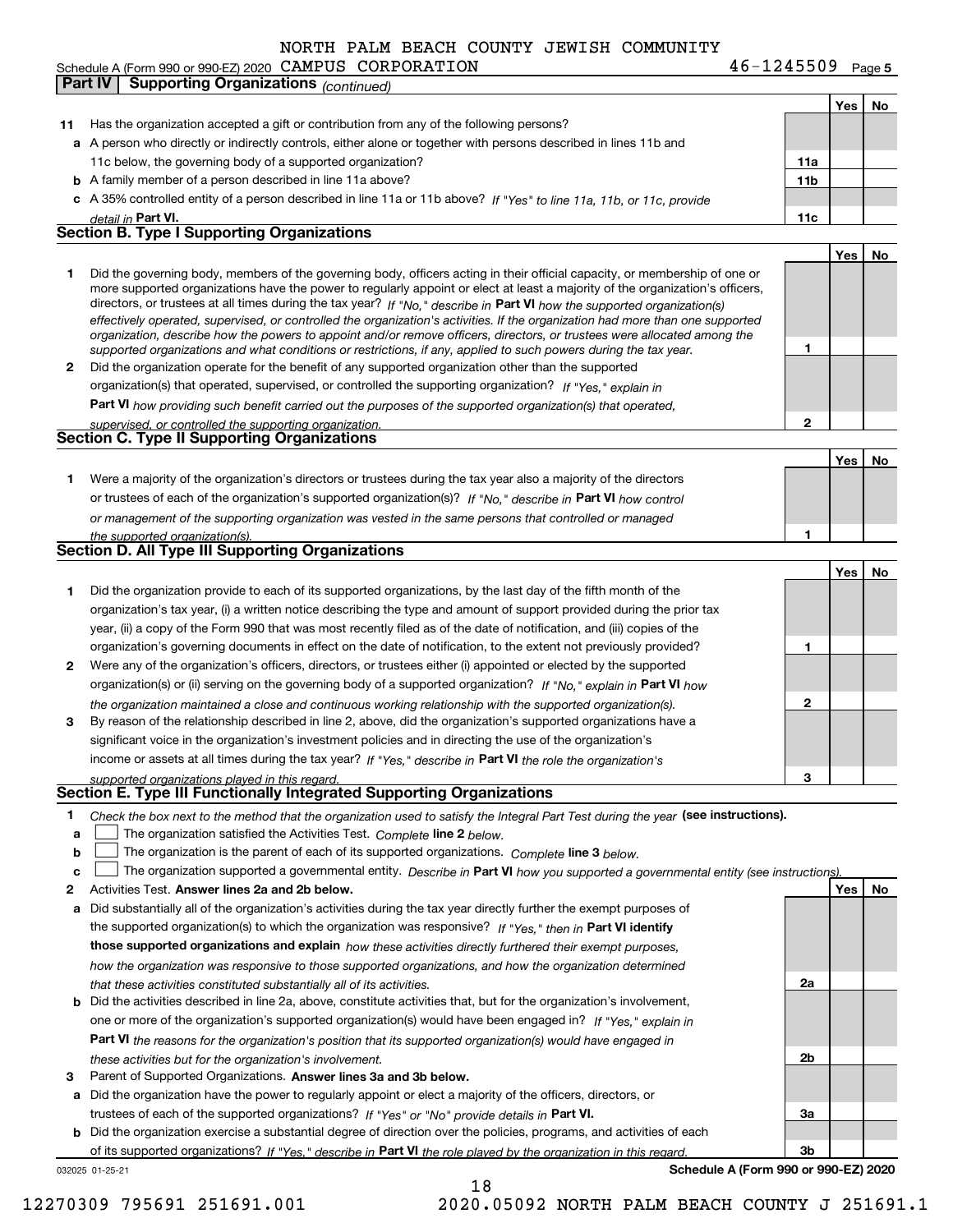|   | Schedule A (Form 990 or 990-EZ) 2020 CAMPUS CORPORATION                                                                                        |                          |                | $46 - 1245509$ Page 6          |
|---|------------------------------------------------------------------------------------------------------------------------------------------------|--------------------------|----------------|--------------------------------|
|   | Type III Non-Functionally Integrated 509(a)(3) Supporting Organizations<br><b>Part V</b>                                                       |                          |                |                                |
| 1 | Check here if the organization satisfied the Integral Part Test as a qualifying trust on Nov. 20, 1970 (explain in Part VI). See instructions. |                          |                |                                |
|   | All other Type III non-functionally integrated supporting organizations must complete Sections A through E.                                    |                          |                |                                |
|   | Section A - Adjusted Net Income                                                                                                                |                          | (A) Prior Year | (B) Current Year<br>(optional) |
| 1 | Net short-term capital gain                                                                                                                    | 1.                       |                |                                |
| 2 | Recoveries of prior-year distributions                                                                                                         | $\overline{\mathbf{c}}$  |                |                                |
| 3 | Other gross income (see instructions)                                                                                                          | 3                        |                |                                |
| 4 | Add lines 1 through 3.                                                                                                                         | 4                        |                |                                |
| 5 | Depreciation and depletion                                                                                                                     | 5                        |                |                                |
| 6 | Portion of operating expenses paid or incurred for production or                                                                               |                          |                |                                |
|   | collection of gross income or for management, conservation, or                                                                                 |                          |                |                                |
|   | maintenance of property held for production of income (see instructions)                                                                       | 6                        |                |                                |
| 7 | Other expenses (see instructions)                                                                                                              | $\overline{7}$           |                |                                |
| 8 | Adjusted Net Income (subtract lines 5, 6, and 7 from line 4)                                                                                   | 8                        |                |                                |
|   | <b>Section B - Minimum Asset Amount</b>                                                                                                        |                          | (A) Prior Year | (B) Current Year<br>(optional) |
| 1 | Aggregate fair market value of all non-exempt-use assets (see                                                                                  |                          |                |                                |
|   | instructions for short tax year or assets held for part of year):                                                                              |                          |                |                                |
|   | a Average monthly value of securities                                                                                                          | 1a                       |                |                                |
|   | <b>b</b> Average monthly cash balances                                                                                                         | 1b                       |                |                                |
|   | c Fair market value of other non-exempt-use assets                                                                                             | 1c                       |                |                                |
|   | d Total (add lines 1a, 1b, and 1c)                                                                                                             | 1d                       |                |                                |
|   | e Discount claimed for blockage or other factors                                                                                               |                          |                |                                |
|   | (explain in detail in Part VI):                                                                                                                |                          |                |                                |
| 2 | Acquisition indebtedness applicable to non-exempt-use assets                                                                                   | $\mathbf 2$              |                |                                |
| 3 | Subtract line 2 from line 1d.                                                                                                                  | 3                        |                |                                |
| 4 | Cash deemed held for exempt use. Enter 0.015 of line 3 (for greater amount,                                                                    |                          |                |                                |
|   | see instructions).                                                                                                                             | 4                        |                |                                |
| 5 | Net value of non-exempt-use assets (subtract line 4 from line 3)                                                                               | 5                        |                |                                |
| 6 | Multiply line 5 by 0.035.                                                                                                                      | 6                        |                |                                |
| 7 | Recoveries of prior-year distributions                                                                                                         | $\overline{\phantom{a}}$ |                |                                |
| 8 | Minimum Asset Amount (add line 7 to line 6)                                                                                                    | 8                        |                |                                |
|   | <b>Section C - Distributable Amount</b>                                                                                                        |                          |                | <b>Current Year</b>            |
| 1 | Adjusted net income for prior year (from Section A, line 8, column A)                                                                          | 1                        |                |                                |
| 2 | Enter 0.85 of line 1.                                                                                                                          | $\overline{2}$           |                |                                |
| 3 | Minimum asset amount for prior year (from Section B, line 8, column A)                                                                         | 3                        |                |                                |
| 4 | Enter greater of line 2 or line 3.                                                                                                             | 4                        |                |                                |
| 5 | Income tax imposed in prior year                                                                                                               | 5                        |                |                                |
| 6 | <b>Distributable Amount.</b> Subtract line 5 from line 4, unless subject to                                                                    |                          |                |                                |
|   | emergency temporary reduction (see instructions).                                                                                              | 6                        |                |                                |

**7** Check here if the current year is the organization's first as a non-functionally integrated Type III supporting organization (see instructions).

**Schedule A (Form 990 or 990-EZ) 2020**

032026 01-25-21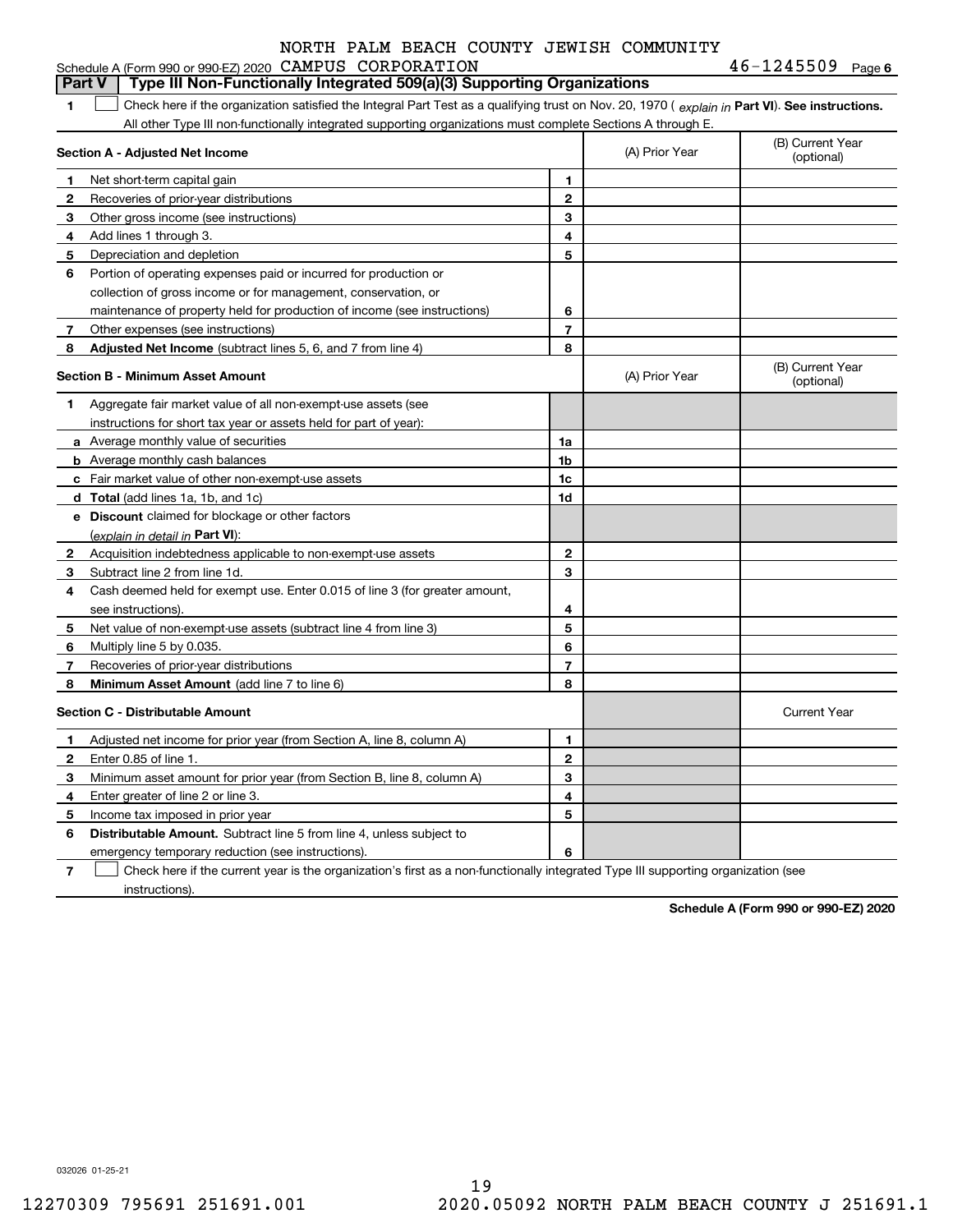|               | Schedule A (Form 990 or 990-EZ) 2020 CAMPUS CORPORATION                                       |                                    |                                               |                | $46 - 1245509$ Page 7                            |
|---------------|-----------------------------------------------------------------------------------------------|------------------------------------|-----------------------------------------------|----------------|--------------------------------------------------|
| <b>Part V</b> | Type III Non-Functionally Integrated 509(a)(3) Supporting Organizations                       |                                    | (continued)                                   |                |                                                  |
|               | <b>Section D - Distributions</b>                                                              |                                    |                                               |                | <b>Current Year</b>                              |
| 1.            | Amounts paid to supported organizations to accomplish exempt purposes                         |                                    |                                               | 1              |                                                  |
| 2             | Amounts paid to perform activity that directly furthers exempt purposes of supported          |                                    |                                               |                |                                                  |
|               | organizations, in excess of income from activity                                              |                                    |                                               | $\mathbf{2}$   |                                                  |
| 3             | Administrative expenses paid to accomplish exempt purposes of supported organizations         |                                    |                                               | 3              |                                                  |
| 4             | Amounts paid to acquire exempt-use assets                                                     |                                    |                                               | 4              |                                                  |
| 5             | Qualified set-aside amounts (prior IRS approval required - <i>provide details in</i> Part VI) |                                    |                                               | 5              |                                                  |
| 6             | Other distributions ( <i>describe in</i> Part VI). See instructions.                          |                                    |                                               | 6              |                                                  |
| 7             | Total annual distributions. Add lines 1 through 6.                                            |                                    |                                               | $\overline{7}$ |                                                  |
| 8             | Distributions to attentive supported organizations to which the organization is responsive    |                                    |                                               |                |                                                  |
|               | (provide details in Part VI). See instructions.                                               |                                    |                                               | 8              |                                                  |
| 9             | Distributable amount for 2020 from Section C, line 6                                          |                                    |                                               | 9              |                                                  |
| 10            | Line 8 amount divided by line 9 amount                                                        |                                    |                                               | 10             |                                                  |
|               | <b>Section E - Distribution Allocations</b> (see instructions)                                | (i)<br><b>Excess Distributions</b> | (ii)<br><b>Underdistributions</b><br>Pre-2020 |                | (iii)<br><b>Distributable</b><br>Amount for 2020 |
| 1             | Distributable amount for 2020 from Section C, line 6                                          |                                    |                                               |                |                                                  |
| 2             | Underdistributions, if any, for years prior to 2020 (reason-                                  |                                    |                                               |                |                                                  |
|               | able cause required $\cdot$ explain in Part VI). See instructions.                            |                                    |                                               |                |                                                  |
| З.            | Excess distributions carryover, if any, to 2020                                               |                                    |                                               |                |                                                  |
|               | <b>a</b> From 2015                                                                            |                                    |                                               |                |                                                  |
|               | $b$ From 2016                                                                                 |                                    |                                               |                |                                                  |
|               | $c$ From 2017                                                                                 |                                    |                                               |                |                                                  |
|               | d From 2018                                                                                   |                                    |                                               |                |                                                  |
|               | e From 2019                                                                                   |                                    |                                               |                |                                                  |
|               | f Total of lines 3a through 3e                                                                |                                    |                                               |                |                                                  |
|               | g Applied to underdistributions of prior years                                                |                                    |                                               |                |                                                  |
|               | <b>h</b> Applied to 2020 distributable amount                                                 |                                    |                                               |                |                                                  |
|               | Carryover from 2015 not applied (see instructions)                                            |                                    |                                               |                |                                                  |
|               | Remainder. Subtract lines 3g, 3h, and 3i from line 3f.                                        |                                    |                                               |                |                                                  |
| 4             | Distributions for 2020 from Section D.                                                        |                                    |                                               |                |                                                  |
|               | \$<br>line $7:$                                                                               |                                    |                                               |                |                                                  |
|               | a Applied to underdistributions of prior years                                                |                                    |                                               |                |                                                  |
|               | <b>b</b> Applied to 2020 distributable amount                                                 |                                    |                                               |                |                                                  |
|               | <b>c</b> Remainder. Subtract lines 4a and 4b from line 4.                                     |                                    |                                               |                |                                                  |
|               | Remaining underdistributions for years prior to 2020, if                                      |                                    |                                               |                |                                                  |
|               | any. Subtract lines 3g and 4a from line 2. For result greater                                 |                                    |                                               |                |                                                  |
|               | than zero, explain in Part VI. See instructions.                                              |                                    |                                               |                |                                                  |
| 6             | Remaining underdistributions for 2020. Subtract lines 3h                                      |                                    |                                               |                |                                                  |
|               | and 4b from line 1. For result greater than zero, explain in                                  |                                    |                                               |                |                                                  |
|               | Part VI. See instructions.                                                                    |                                    |                                               |                |                                                  |
| $7^{\circ}$   | Excess distributions carryover to 2021. Add lines 3j                                          |                                    |                                               |                |                                                  |
|               | and 4c.                                                                                       |                                    |                                               |                |                                                  |
| 8             | Breakdown of line 7:                                                                          |                                    |                                               |                |                                                  |
|               | a Excess from 2016                                                                            |                                    |                                               |                |                                                  |
|               | <b>b</b> Excess from 2017                                                                     |                                    |                                               |                |                                                  |
|               | c Excess from 2018                                                                            |                                    |                                               |                |                                                  |
|               | d Excess from 2019                                                                            |                                    |                                               |                |                                                  |
|               | e Excess from 2020                                                                            |                                    |                                               |                |                                                  |
|               |                                                                                               |                                    |                                               |                |                                                  |

**Schedule A (Form 990 or 990-EZ) 2020**

032027 01-25-21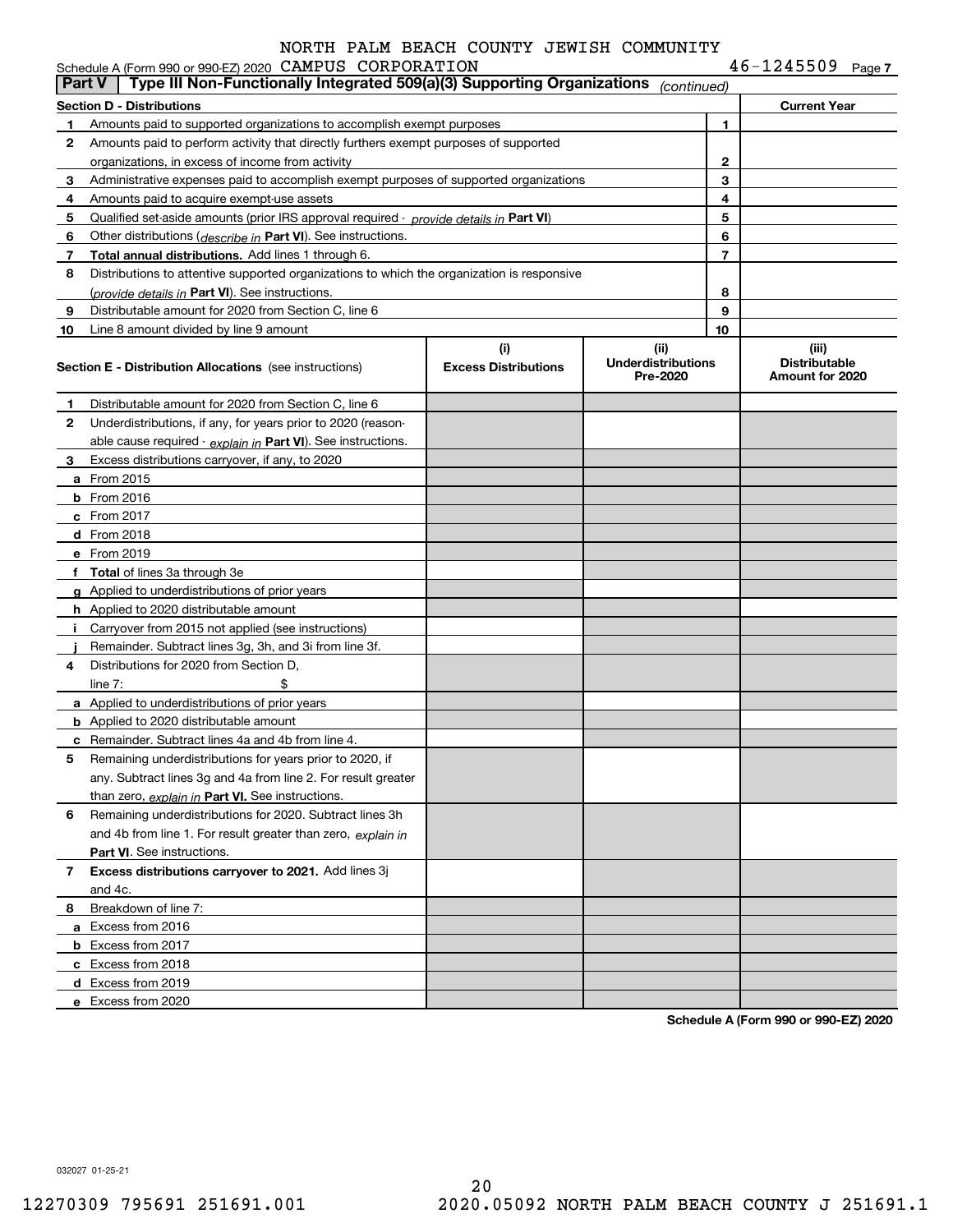|                 |                                                                                                                                                                                                                                                                                                                                          |  |    | NORTH PALM BEACH COUNTY JEWISH COMMUNITY |                                      |  |
|-----------------|------------------------------------------------------------------------------------------------------------------------------------------------------------------------------------------------------------------------------------------------------------------------------------------------------------------------------------------|--|----|------------------------------------------|--------------------------------------|--|
| <b>Part VI</b>  | Schedule A (Form 990 or 990-EZ) 2020 CAMPUS CORPORATION<br>Supplemental Information. Provide the explanations required by Part II, line 10; Part II, line 17a or 17b; Part III, line 12;<br>Part IV, Section A, lines 1, 2, 3b, 3c, 4b, 4c, 5a, 6, 9a, 9b, 9c, 11a, 11b, and 11c; Part IV, Section B, lines 1 and 2; Part IV, Section C, |  |    |                                          | $46 - 1245509$ Page 8                |  |
|                 | line 1; Part IV, Section D, lines 2 and 3; Part IV, Section E, lines 1c, 2a, 2b, 3a, and 3b; Part V, line 1; Part V, Section B, line 1e; Part V,<br>Section D, lines 5, 6, and 8; and Part V, Section E, lines 2, 5, and 6. Also complete this part for any additional information.<br>(See instructions.)                               |  |    |                                          |                                      |  |
|                 |                                                                                                                                                                                                                                                                                                                                          |  |    |                                          |                                      |  |
|                 |                                                                                                                                                                                                                                                                                                                                          |  |    |                                          |                                      |  |
|                 |                                                                                                                                                                                                                                                                                                                                          |  |    |                                          |                                      |  |
|                 |                                                                                                                                                                                                                                                                                                                                          |  |    |                                          |                                      |  |
|                 |                                                                                                                                                                                                                                                                                                                                          |  |    |                                          |                                      |  |
|                 |                                                                                                                                                                                                                                                                                                                                          |  |    |                                          |                                      |  |
|                 |                                                                                                                                                                                                                                                                                                                                          |  |    |                                          |                                      |  |
|                 |                                                                                                                                                                                                                                                                                                                                          |  |    |                                          |                                      |  |
|                 |                                                                                                                                                                                                                                                                                                                                          |  |    |                                          |                                      |  |
|                 |                                                                                                                                                                                                                                                                                                                                          |  |    |                                          |                                      |  |
|                 |                                                                                                                                                                                                                                                                                                                                          |  |    |                                          |                                      |  |
|                 |                                                                                                                                                                                                                                                                                                                                          |  |    |                                          |                                      |  |
|                 |                                                                                                                                                                                                                                                                                                                                          |  |    |                                          |                                      |  |
|                 |                                                                                                                                                                                                                                                                                                                                          |  |    |                                          |                                      |  |
|                 |                                                                                                                                                                                                                                                                                                                                          |  |    |                                          |                                      |  |
|                 |                                                                                                                                                                                                                                                                                                                                          |  |    |                                          |                                      |  |
|                 |                                                                                                                                                                                                                                                                                                                                          |  |    |                                          |                                      |  |
|                 |                                                                                                                                                                                                                                                                                                                                          |  |    |                                          |                                      |  |
|                 |                                                                                                                                                                                                                                                                                                                                          |  |    |                                          |                                      |  |
|                 |                                                                                                                                                                                                                                                                                                                                          |  |    |                                          |                                      |  |
|                 |                                                                                                                                                                                                                                                                                                                                          |  |    |                                          |                                      |  |
|                 |                                                                                                                                                                                                                                                                                                                                          |  |    |                                          |                                      |  |
|                 |                                                                                                                                                                                                                                                                                                                                          |  |    |                                          |                                      |  |
|                 |                                                                                                                                                                                                                                                                                                                                          |  |    |                                          |                                      |  |
| 032028 01-25-21 |                                                                                                                                                                                                                                                                                                                                          |  | 21 |                                          | Schedule A (Form 990 or 990-EZ) 2020 |  |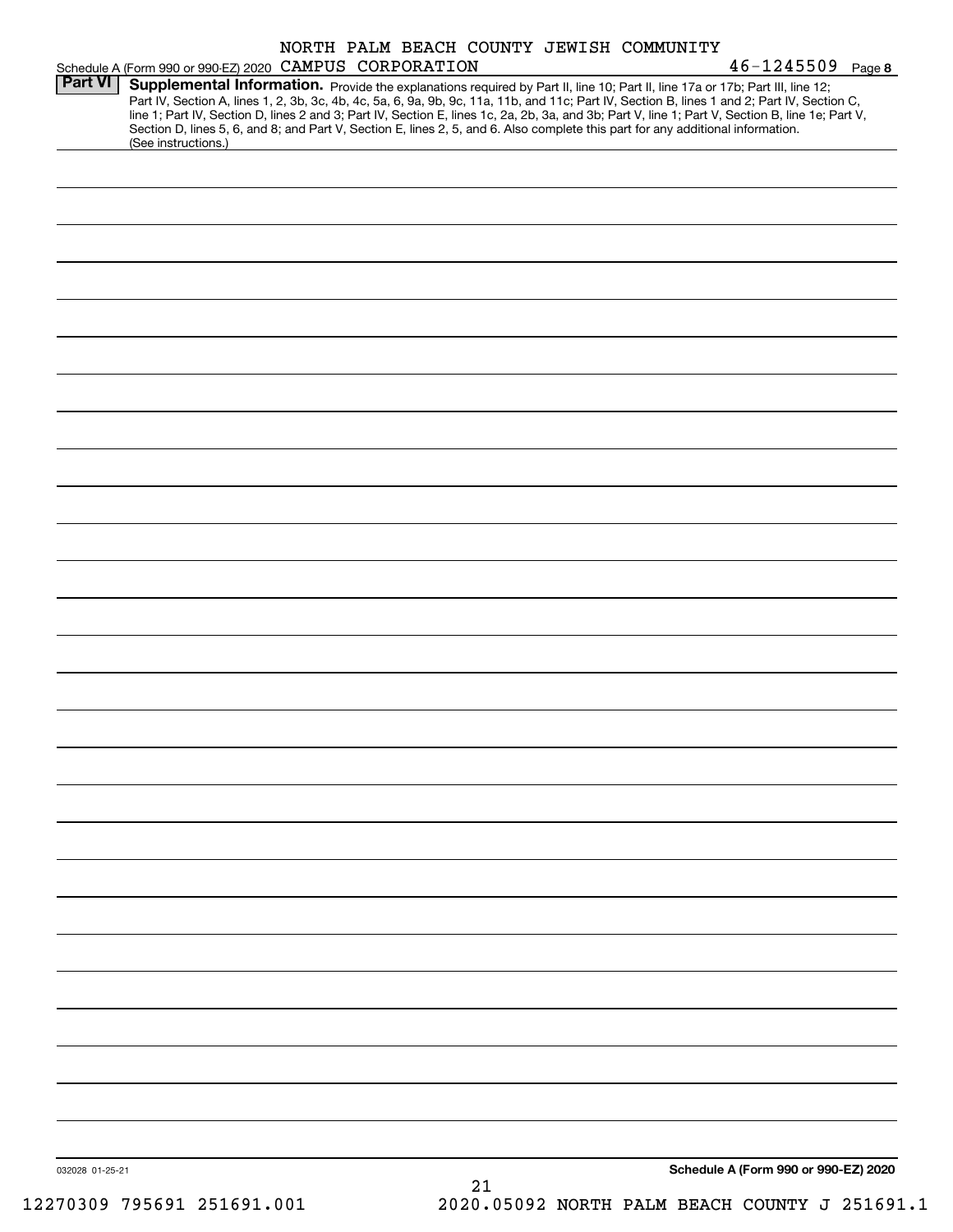Department of the Treasury Internal Revenue Service **(Form 990, 990-EZ, or 990-PF)**

**Organization type** (check one):

# **Schedule B Schedule of Contributors**

**| Attach to Form 990, Form 990-EZ, or Form 990-PF. | Go to www.irs.gov/Form990 for the latest information.** OMB No. 1545-0047

**2020**

**Employer identification number**

| Name of the organization |  |  |                                          |
|--------------------------|--|--|------------------------------------------|
|                          |  |  | NORTH PALM BEACH COUNTY JEWISH COMMUNITY |

CAMPUS CORPORATION 46-1245509

| Filers of:         | Section:                                                                           |
|--------------------|------------------------------------------------------------------------------------|
| Form 990 or 990-EZ | $\lfloor \mathbf{X} \rfloor$ 501(c)( 3) (enter number) organization                |
|                    | $4947(a)(1)$ nonexempt charitable trust <b>not</b> treated as a private foundation |
|                    | 527 political organization                                                         |
| Form 990-PF        | 501(c)(3) exempt private foundation                                                |
|                    | 4947(a)(1) nonexempt charitable trust treated as a private foundation              |
|                    | 501(c)(3) taxable private foundation                                               |

Check if your organization is covered by the **General Rule** or a **Special Rule. Note:**  Only a section 501(c)(7), (8), or (10) organization can check boxes for both the General Rule and a Special Rule. See instructions.

## **General Rule**

 $\mathcal{L}^{\text{max}}$ 

For an organization filing Form 990, 990-EZ, or 990-PF that received, during the year, contributions totaling \$5,000 or more (in money or property) from any one contributor. Complete Parts I and II. See instructions for determining a contributor's total contributions.

### **Special Rules**

any one contributor, during the year, total contributions of the greater of  $\,$  (1) \$5,000; or **(2)** 2% of the amount on (i) Form 990, Part VIII, line 1h;  $\boxed{\textbf{X}}$  For an organization described in section 501(c)(3) filing Form 990 or 990-EZ that met the 33 1/3% support test of the regulations under sections 509(a)(1) and 170(b)(1)(A)(vi), that checked Schedule A (Form 990 or 990-EZ), Part II, line 13, 16a, or 16b, and that received from or (ii) Form 990-EZ, line 1. Complete Parts I and II.

For an organization described in section 501(c)(7), (8), or (10) filing Form 990 or 990-EZ that received from any one contributor, during the year, total contributions of more than \$1,000 exclusively for religious, charitable, scientific, literary, or educational purposes, or for the prevention of cruelty to children or animals. Complete Parts I (entering "N/A" in column (b) instead of the contributor name and address), II, and III.  $\mathcal{L}^{\text{max}}$ 

purpose. Don't complete any of the parts unless the **General Rule** applies to this organization because it received *nonexclusively* year, contributions <sub>exclusively</sub> for religious, charitable, etc., purposes, but no such contributions totaled more than \$1,000. If this box is checked, enter here the total contributions that were received during the year for an  $\;$ exclusively religious, charitable, etc., For an organization described in section 501(c)(7), (8), or (10) filing Form 990 or 990-EZ that received from any one contributor, during the religious, charitable, etc., contributions totaling \$5,000 or more during the year  $\Box$ — $\Box$   $\Box$  $\mathcal{L}^{\text{max}}$ 

**Caution:**  An organization that isn't covered by the General Rule and/or the Special Rules doesn't file Schedule B (Form 990, 990-EZ, or 990-PF),  **must** but it answer "No" on Part IV, line 2, of its Form 990; or check the box on line H of its Form 990-EZ or on its Form 990-PF, Part I, line 2, to certify that it doesn't meet the filing requirements of Schedule B (Form 990, 990-EZ, or 990-PF).

**For Paperwork Reduction Act Notice, see the instructions for Form 990, 990-EZ, or 990-PF. Schedule B (Form 990, 990-EZ, or 990-PF) (2020)** LHA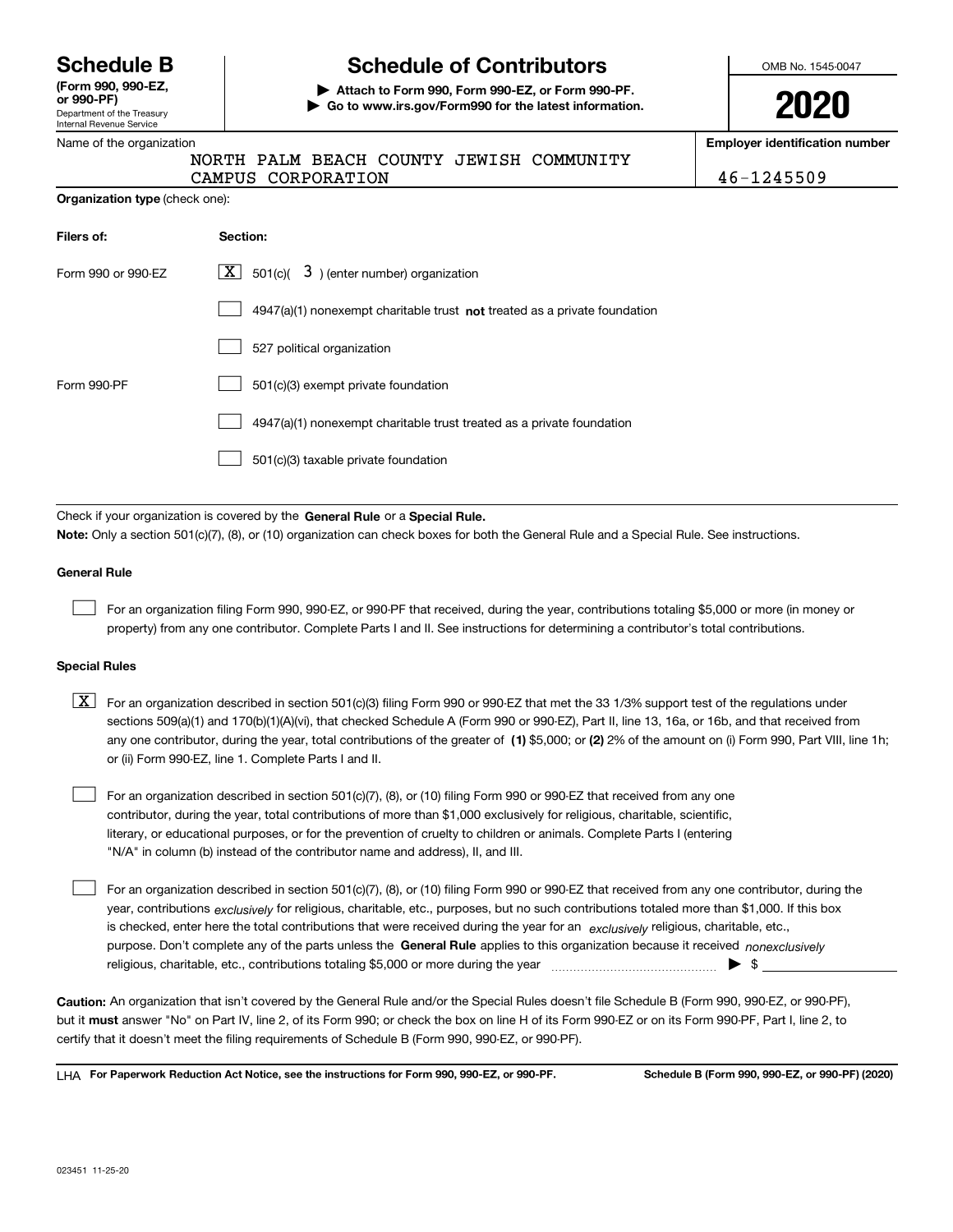# Schedule B (Form 990, 990-EZ, or 990-PF) (2020) **Page 2** Page 2

Name of organization

# Chedule B (Form 990, 990-EZ, or 990-PF) (2020)<br> **2Page 2**<br> **2Part I** PALM BEACH COUNTY JEWISH COMMUNITY<br>
2Part I Contributors (see instructions). Use duplicate copies of Part I if additional space is needed.<br>
2Part I Contr NORTH PALM BEACH COUNTY JEWISH COMMUNITY CAMPUS CORPORATION 46-1245509

### **Employer identification number**

| Part I     | Contributors (see instructions). Use duplicate copies of Part I if additional space is needed.       |                                   |                                                                                                                 |
|------------|------------------------------------------------------------------------------------------------------|-----------------------------------|-----------------------------------------------------------------------------------------------------------------|
| (a)<br>No. | (b)<br>Name, address, and ZIP + 4                                                                    | (c)<br><b>Total contributions</b> | (d)<br>Type of contribution                                                                                     |
| 1          | JEWISH FEDERATION OF PALM BEACH COUNTY<br>ONE HARVARD CIRCLE, SUITE 100<br>WEST PALM BEACH, FL 33409 | 117,062.<br>\$                    | $\boxed{\text{X}}$<br>Person<br>Payroll<br><b>Noncash</b><br>(Complete Part II for<br>noncash contributions.)   |
| (a)<br>No. | (b)<br>Name, address, and ZIP + 4                                                                    | (c)<br><b>Total contributions</b> | (d)<br>Type of contribution                                                                                     |
|            |                                                                                                      | \$                                | Person<br>Payroll<br>Noncash<br>(Complete Part II for<br>noncash contributions.)                                |
| (a)<br>No. | (b)<br>Name, address, and ZIP + 4                                                                    | (c)<br><b>Total contributions</b> | (d)<br>Type of contribution                                                                                     |
|            |                                                                                                      | \$                                | Person<br>Payroll<br><b>Noncash</b><br>(Complete Part II for<br>noncash contributions.)                         |
| (a)        | (b)                                                                                                  | (c)                               | (d)                                                                                                             |
| No.        | Name, address, and ZIP + 4                                                                           | <b>Total contributions</b><br>\$  | Type of contribution<br>Person<br>Payroll<br><b>Noncash</b><br>(Complete Part II for<br>noncash contributions.) |
| (a)<br>No. | (b)<br>Name, address, and ZIP + 4                                                                    | (c)<br><b>Total contributions</b> | (d)<br>Type of contribution                                                                                     |
|            |                                                                                                      | \$                                | Person<br>Payroll<br>Noncash<br>(Complete Part II for<br>noncash contributions.)                                |
| (a)<br>No. | (b)<br>Name, address, and ZIP + 4                                                                    | (c)<br><b>Total contributions</b> | (d)<br>Type of contribution                                                                                     |
|            |                                                                                                      | \$                                | Person<br>Payroll<br>Noncash<br>(Complete Part II for<br>noncash contributions.)                                |

023452 11-25-20 **Schedule B (Form 990, 990-EZ, or 990-PF) (2020)**

23 12270309 795691 251691.001 2020.05092 NORTH PALM BEACH COUNTY J 251691.1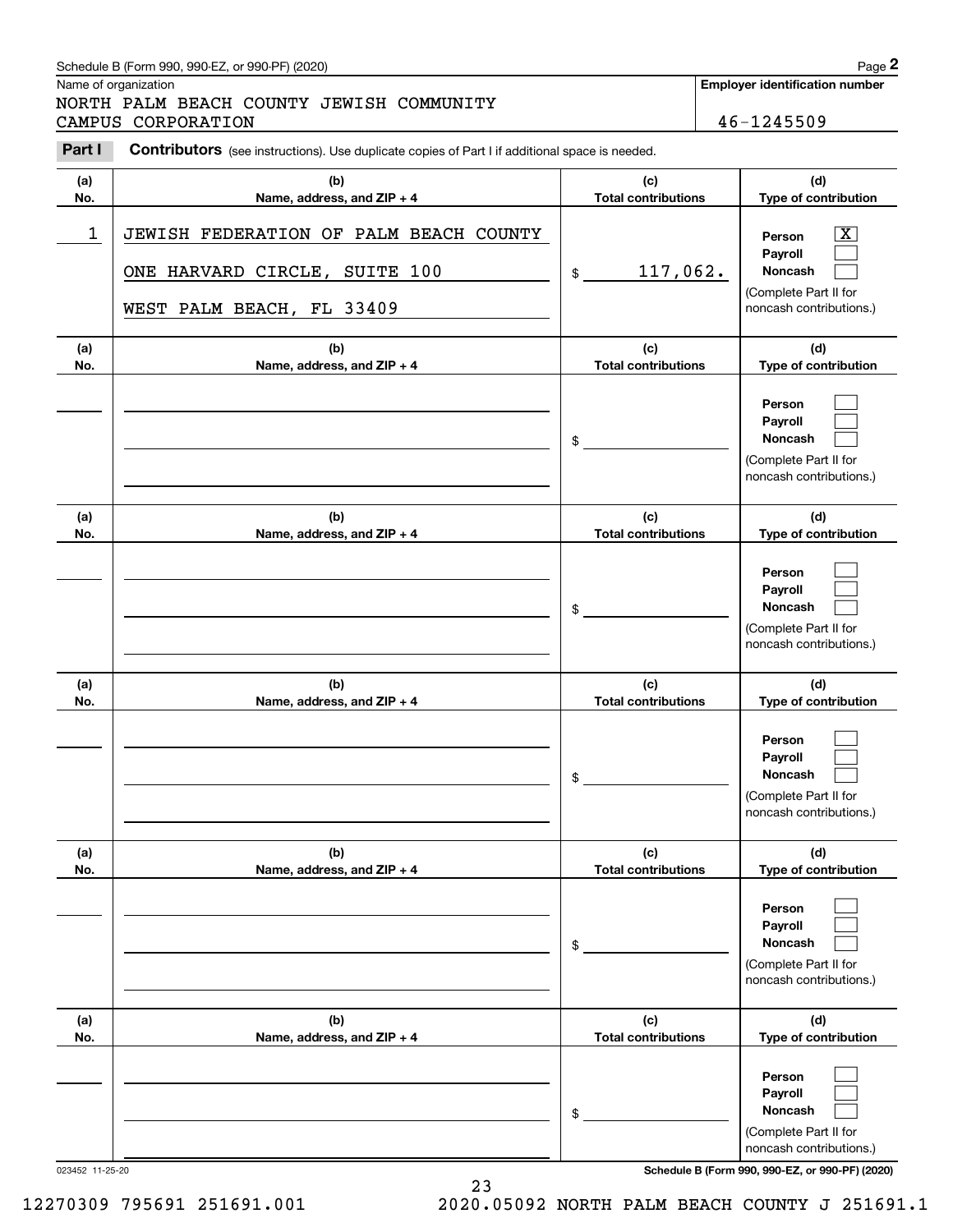|                              | NORTH PALM BEACH COUNTY JEWISH COMMUNITY                                                                                  |                                                 |                      |
|------------------------------|---------------------------------------------------------------------------------------------------------------------------|-------------------------------------------------|----------------------|
| Part II                      | CAMPUS CORPORATION<br>Noncash Property (see instructions). Use duplicate copies of Part II if additional space is needed. |                                                 | 46-1245509           |
|                              |                                                                                                                           |                                                 |                      |
| (a)<br>No.<br>from<br>Part I | (b)<br>Description of noncash property given                                                                              | (c)<br>FMV (or estimate)<br>(See instructions.) | (d)<br>Date received |
|                              |                                                                                                                           |                                                 |                      |
|                              |                                                                                                                           | \$                                              |                      |
| (a)<br>No.<br>from<br>Part I | (b)<br>Description of noncash property given                                                                              | (c)<br>FMV (or estimate)<br>(See instructions.) | (d)<br>Date received |
|                              |                                                                                                                           |                                                 |                      |
|                              |                                                                                                                           | \$                                              |                      |
| (a)<br>No.<br>from<br>Part I | (b)<br>Description of noncash property given                                                                              | (c)<br>FMV (or estimate)<br>(See instructions.) | (d)<br>Date received |
|                              |                                                                                                                           |                                                 |                      |
|                              |                                                                                                                           | \$                                              |                      |
| (a)<br>No.<br>from<br>Part I | (b)<br>Description of noncash property given                                                                              | (c)<br>FMV (or estimate)<br>(See instructions.) | (d)<br>Date received |
|                              |                                                                                                                           |                                                 |                      |
|                              |                                                                                                                           | \$                                              |                      |
| (a)<br>No.<br>from<br>Part I | (b)<br>Description of noncash property given                                                                              | (c)<br>FMV (or estimate)<br>(See instructions.) | (d)<br>Date received |
|                              |                                                                                                                           |                                                 |                      |
|                              |                                                                                                                           | \$                                              |                      |
| (a)<br>No.<br>from<br>Part I | (b)<br>Description of noncash property given                                                                              | (c)<br>FMV (or estimate)<br>(See instructions.) | (d)<br>Date received |
|                              |                                                                                                                           |                                                 |                      |
|                              |                                                                                                                           |                                                 |                      |

Schedule B (Form 990, 990-EZ, or 990-PF) (2020) Page 3

24

12270309 795691 251691.001 2020.05092 NORTH PALM BEACH COUNTY J 251691.1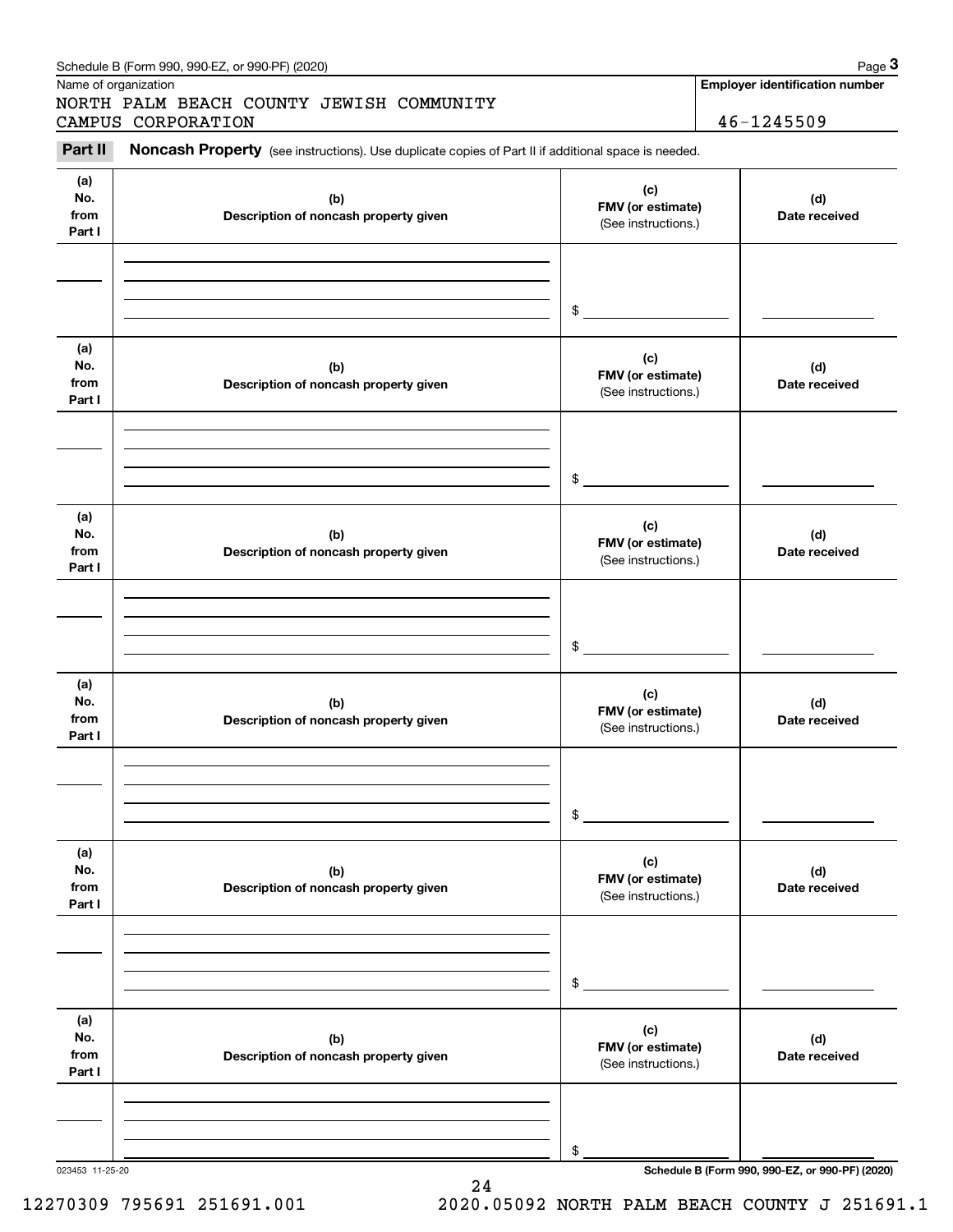| Schedule B (Form 990, 990-EZ, or 990-PF) (2020) | Page |
|-------------------------------------------------|------|
|-------------------------------------------------|------|

|                      | Schedule B (Form 990, 990-EZ, or 990-PF) (2020)                                                                                                                                                                                                 |                      |  |  | Page 4                                          |  |  |  |  |
|----------------------|-------------------------------------------------------------------------------------------------------------------------------------------------------------------------------------------------------------------------------------------------|----------------------|--|--|-------------------------------------------------|--|--|--|--|
| Name of organization |                                                                                                                                                                                                                                                 |                      |  |  | <b>Employer identification number</b>           |  |  |  |  |
|                      | NORTH PALM BEACH COUNTY JEWISH COMMUNITY<br>CAMPUS CORPORATION                                                                                                                                                                                  |                      |  |  | 46-1245509                                      |  |  |  |  |
| Part III             | Exclusively religious, charitable, etc., contributions to organizations described in section 501(c)(7), (8), or (10) that total more than \$1,000 for the year                                                                                  |                      |  |  |                                                 |  |  |  |  |
|                      | from any one contributor. Complete columns (a) through (e) and the following line entry. For organizations                                                                                                                                      |                      |  |  |                                                 |  |  |  |  |
|                      | completing Part III, enter the total of exclusively religious, charitable, etc., contributions of \$1,000 or less for the year. (Enter this info. once.) $\triangleright$ \$<br>Use duplicate copies of Part III if additional space is needed. |                      |  |  |                                                 |  |  |  |  |
| $(a)$ No.<br>from    |                                                                                                                                                                                                                                                 |                      |  |  |                                                 |  |  |  |  |
| Part I               | (b) Purpose of gift                                                                                                                                                                                                                             | (c) Use of gift      |  |  | (d) Description of how gift is held             |  |  |  |  |
|                      |                                                                                                                                                                                                                                                 |                      |  |  |                                                 |  |  |  |  |
|                      |                                                                                                                                                                                                                                                 |                      |  |  |                                                 |  |  |  |  |
|                      |                                                                                                                                                                                                                                                 |                      |  |  |                                                 |  |  |  |  |
|                      |                                                                                                                                                                                                                                                 | (e) Transfer of gift |  |  |                                                 |  |  |  |  |
|                      |                                                                                                                                                                                                                                                 |                      |  |  |                                                 |  |  |  |  |
|                      | Transferee's name, address, and ZIP + 4                                                                                                                                                                                                         |                      |  |  | Relationship of transferor to transferee        |  |  |  |  |
|                      |                                                                                                                                                                                                                                                 |                      |  |  |                                                 |  |  |  |  |
|                      |                                                                                                                                                                                                                                                 |                      |  |  |                                                 |  |  |  |  |
|                      |                                                                                                                                                                                                                                                 |                      |  |  |                                                 |  |  |  |  |
| (a) No.              |                                                                                                                                                                                                                                                 |                      |  |  |                                                 |  |  |  |  |
| from<br>Part I       | (b) Purpose of gift                                                                                                                                                                                                                             | (c) Use of gift      |  |  | (d) Description of how gift is held             |  |  |  |  |
|                      |                                                                                                                                                                                                                                                 |                      |  |  |                                                 |  |  |  |  |
|                      |                                                                                                                                                                                                                                                 |                      |  |  |                                                 |  |  |  |  |
|                      |                                                                                                                                                                                                                                                 |                      |  |  |                                                 |  |  |  |  |
|                      |                                                                                                                                                                                                                                                 |                      |  |  |                                                 |  |  |  |  |
|                      | (e) Transfer of gift                                                                                                                                                                                                                            |                      |  |  |                                                 |  |  |  |  |
|                      | Transferee's name, address, and ZIP + 4                                                                                                                                                                                                         |                      |  |  | Relationship of transferor to transferee        |  |  |  |  |
|                      |                                                                                                                                                                                                                                                 |                      |  |  |                                                 |  |  |  |  |
|                      |                                                                                                                                                                                                                                                 |                      |  |  |                                                 |  |  |  |  |
|                      |                                                                                                                                                                                                                                                 |                      |  |  |                                                 |  |  |  |  |
| (a) No.              |                                                                                                                                                                                                                                                 |                      |  |  |                                                 |  |  |  |  |
| from<br>Part I       | (b) Purpose of gift                                                                                                                                                                                                                             | (c) Use of gift      |  |  | (d) Description of how gift is held             |  |  |  |  |
|                      |                                                                                                                                                                                                                                                 |                      |  |  |                                                 |  |  |  |  |
|                      |                                                                                                                                                                                                                                                 |                      |  |  |                                                 |  |  |  |  |
|                      |                                                                                                                                                                                                                                                 |                      |  |  |                                                 |  |  |  |  |
|                      |                                                                                                                                                                                                                                                 |                      |  |  |                                                 |  |  |  |  |
|                      | (e) Transfer of gift                                                                                                                                                                                                                            |                      |  |  |                                                 |  |  |  |  |
|                      | Transferee's name, address, and ZIP + 4                                                                                                                                                                                                         |                      |  |  | Relationship of transferor to transferee        |  |  |  |  |
|                      |                                                                                                                                                                                                                                                 |                      |  |  |                                                 |  |  |  |  |
|                      |                                                                                                                                                                                                                                                 |                      |  |  |                                                 |  |  |  |  |
|                      |                                                                                                                                                                                                                                                 |                      |  |  |                                                 |  |  |  |  |
|                      |                                                                                                                                                                                                                                                 |                      |  |  |                                                 |  |  |  |  |
| (a) No.<br>from      | (b) Purpose of gift                                                                                                                                                                                                                             | (c) Use of gift      |  |  | (d) Description of how gift is held             |  |  |  |  |
| Part I               |                                                                                                                                                                                                                                                 |                      |  |  |                                                 |  |  |  |  |
|                      |                                                                                                                                                                                                                                                 |                      |  |  |                                                 |  |  |  |  |
|                      |                                                                                                                                                                                                                                                 |                      |  |  |                                                 |  |  |  |  |
|                      |                                                                                                                                                                                                                                                 |                      |  |  |                                                 |  |  |  |  |
|                      |                                                                                                                                                                                                                                                 | (e) Transfer of gift |  |  |                                                 |  |  |  |  |
|                      |                                                                                                                                                                                                                                                 |                      |  |  |                                                 |  |  |  |  |
|                      | Transferee's name, address, and $ZIP + 4$                                                                                                                                                                                                       |                      |  |  | Relationship of transferor to transferee        |  |  |  |  |
|                      |                                                                                                                                                                                                                                                 |                      |  |  |                                                 |  |  |  |  |
|                      |                                                                                                                                                                                                                                                 |                      |  |  |                                                 |  |  |  |  |
|                      |                                                                                                                                                                                                                                                 |                      |  |  |                                                 |  |  |  |  |
| 023454 11-25-20      |                                                                                                                                                                                                                                                 |                      |  |  | Schedule B (Form 990, 990-EZ, or 990-PF) (2020) |  |  |  |  |

25

12270309 795691 251691.001 2020.05092 NORTH PALM BEACH COUNTY J 251691.1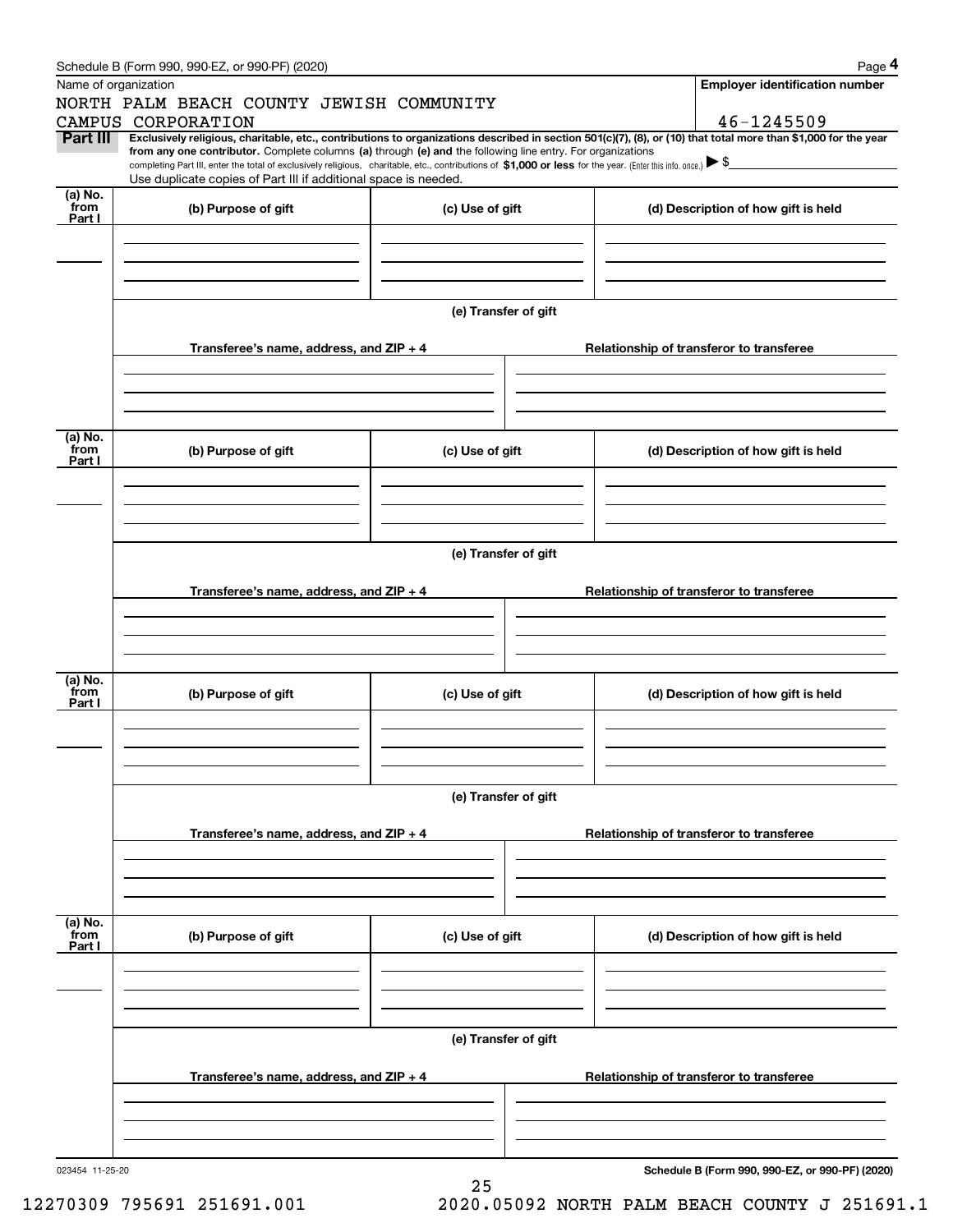|         | <b>SCHEDULE D</b>                                                                                                            |                                                                                                                                                | <b>Supplemental Financial Statements</b>                                                        |                                                    | OMB No. 1545-0047                     |  |  |  |  |
|---------|------------------------------------------------------------------------------------------------------------------------------|------------------------------------------------------------------------------------------------------------------------------------------------|-------------------------------------------------------------------------------------------------|----------------------------------------------------|---------------------------------------|--|--|--|--|
|         | (Form 990)                                                                                                                   |                                                                                                                                                | Complete if the organization answered "Yes" on Form 990,                                        |                                                    |                                       |  |  |  |  |
|         | Department of the Treasury                                                                                                   |                                                                                                                                                | Part IV, line 6, 7, 8, 9, 10, 11a, 11b, 11c, 11d, 11e, 11f, 12a, or 12b.<br>Attach to Form 990. |                                                    | <b>Open to Public</b><br>Inspection   |  |  |  |  |
|         | Go to www.irs.gov/Form990 for instructions and the latest information.<br>Internal Revenue Service                           |                                                                                                                                                |                                                                                                 |                                                    |                                       |  |  |  |  |
|         | Name of the organization                                                                                                     |                                                                                                                                                | NORTH PALM BEACH COUNTY JEWISH COMMUNITY                                                        |                                                    | <b>Employer identification number</b> |  |  |  |  |
|         |                                                                                                                              | CAMPUS CORPORATION<br>Organizations Maintaining Donor Advised Funds or Other Similar Funds or Accounts. Complete if the                        |                                                                                                 |                                                    | 46-1245509                            |  |  |  |  |
| Part I  |                                                                                                                              |                                                                                                                                                |                                                                                                 |                                                    |                                       |  |  |  |  |
|         |                                                                                                                              | organization answered "Yes" on Form 990, Part IV, line 6.                                                                                      | (a) Donor advised funds                                                                         |                                                    | (b) Funds and other accounts          |  |  |  |  |
| 1       |                                                                                                                              |                                                                                                                                                |                                                                                                 |                                                    |                                       |  |  |  |  |
| 2       |                                                                                                                              | Aggregate value of contributions to (during year)                                                                                              |                                                                                                 |                                                    |                                       |  |  |  |  |
| З       |                                                                                                                              |                                                                                                                                                |                                                                                                 |                                                    |                                       |  |  |  |  |
| 4       |                                                                                                                              |                                                                                                                                                |                                                                                                 |                                                    |                                       |  |  |  |  |
| 5       |                                                                                                                              | Did the organization inform all donors and donor advisors in writing that the assets held in donor advised funds                               |                                                                                                 |                                                    |                                       |  |  |  |  |
|         |                                                                                                                              |                                                                                                                                                |                                                                                                 |                                                    | Yes<br>No                             |  |  |  |  |
| 6       |                                                                                                                              | Did the organization inform all grantees, donors, and donor advisors in writing that grant funds can be used only                              |                                                                                                 |                                                    |                                       |  |  |  |  |
|         |                                                                                                                              | for charitable purposes and not for the benefit of the donor or donor advisor, or for any other purpose conferring                             |                                                                                                 |                                                    |                                       |  |  |  |  |
|         | impermissible private benefit?                                                                                               |                                                                                                                                                |                                                                                                 |                                                    | Yes<br>No                             |  |  |  |  |
| Part II |                                                                                                                              | Conservation Easements. Complete if the organization answered "Yes" on Form 990, Part IV, line 7.                                              |                                                                                                 |                                                    |                                       |  |  |  |  |
| 1       |                                                                                                                              | Purpose(s) of conservation easements held by the organization (check all that apply).                                                          |                                                                                                 |                                                    |                                       |  |  |  |  |
|         |                                                                                                                              | Preservation of land for public use (for example, recreation or education)                                                                     |                                                                                                 | Preservation of a historically important land area |                                       |  |  |  |  |
|         |                                                                                                                              | Protection of natural habitat                                                                                                                  |                                                                                                 | Preservation of a certified historic structure     |                                       |  |  |  |  |
|         |                                                                                                                              | Preservation of open space                                                                                                                     |                                                                                                 |                                                    |                                       |  |  |  |  |
| 2       |                                                                                                                              | Complete lines 2a through 2d if the organization held a qualified conservation contribution in the form of a conservation easement on the last |                                                                                                 |                                                    |                                       |  |  |  |  |
|         | day of the tax year.                                                                                                         |                                                                                                                                                |                                                                                                 |                                                    | Held at the End of the Tax Year       |  |  |  |  |
| а       |                                                                                                                              |                                                                                                                                                |                                                                                                 | 2a                                                 |                                       |  |  |  |  |
|         |                                                                                                                              | Total acreage restricted by conservation easements                                                                                             |                                                                                                 | 2 <sub>b</sub>                                     |                                       |  |  |  |  |
|         |                                                                                                                              | Number of conservation easements on a certified historic structure included in (a) manufacture included in (a)                                 |                                                                                                 | 2c                                                 |                                       |  |  |  |  |
|         |                                                                                                                              | d Number of conservation easements included in (c) acquired after 7/25/06, and not on a historic structure                                     |                                                                                                 |                                                    |                                       |  |  |  |  |
|         |                                                                                                                              |                                                                                                                                                |                                                                                                 | 2d                                                 |                                       |  |  |  |  |
| з       |                                                                                                                              | Number of conservation easements modified, transferred, released, extinguished, or terminated by the organization during the tax               |                                                                                                 |                                                    |                                       |  |  |  |  |
|         | year                                                                                                                         |                                                                                                                                                |                                                                                                 |                                                    |                                       |  |  |  |  |
| 4       |                                                                                                                              | Number of states where property subject to conservation easement is located $\blacktriangleright$                                              |                                                                                                 |                                                    |                                       |  |  |  |  |
| 5       |                                                                                                                              | Does the organization have a written policy regarding the periodic monitoring, inspection, handling of                                         |                                                                                                 |                                                    |                                       |  |  |  |  |
|         |                                                                                                                              | violations, and enforcement of the conservation easements it holds?                                                                            |                                                                                                 |                                                    | Yes<br>No                             |  |  |  |  |
| 6       |                                                                                                                              | Staff and volunteer hours devoted to monitoring, inspecting, handling of violations, and enforcing conservation easements during the year      |                                                                                                 |                                                    |                                       |  |  |  |  |
|         |                                                                                                                              |                                                                                                                                                |                                                                                                 |                                                    |                                       |  |  |  |  |
| 7       |                                                                                                                              | Amount of expenses incurred in monitoring, inspecting, handling of violations, and enforcing conservation easements during the year            |                                                                                                 |                                                    |                                       |  |  |  |  |
| 8       | ▶ \$                                                                                                                         | Does each conservation easement reported on line 2(d) above satisfy the requirements of section 170(h)(4)(B)(i)                                |                                                                                                 |                                                    |                                       |  |  |  |  |
|         |                                                                                                                              |                                                                                                                                                |                                                                                                 |                                                    | Yes<br>No                             |  |  |  |  |
| 9       |                                                                                                                              | In Part XIII, describe how the organization reports conservation easements in its revenue and expense statement and                            |                                                                                                 |                                                    |                                       |  |  |  |  |
|         |                                                                                                                              | balance sheet, and include, if applicable, the text of the footnote to the organization's financial statements that describes the              |                                                                                                 |                                                    |                                       |  |  |  |  |
|         |                                                                                                                              | organization's accounting for conservation easements.                                                                                          |                                                                                                 |                                                    |                                       |  |  |  |  |
|         | Part III                                                                                                                     | Organizations Maintaining Collections of Art, Historical Treasures, or Other Similar Assets.                                                   |                                                                                                 |                                                    |                                       |  |  |  |  |
|         |                                                                                                                              | Complete if the organization answered "Yes" on Form 990, Part IV, line 8.                                                                      |                                                                                                 |                                                    |                                       |  |  |  |  |
|         |                                                                                                                              | 1a If the organization elected, as permitted under FASB ASC 958, not to report in its revenue statement and balance sheet works                |                                                                                                 |                                                    |                                       |  |  |  |  |
|         |                                                                                                                              | of art, historical treasures, or other similar assets held for public exhibition, education, or research in furtherance of public              |                                                                                                 |                                                    |                                       |  |  |  |  |
|         |                                                                                                                              | service, provide in Part XIII the text of the footnote to its financial statements that describes these items.                                 |                                                                                                 |                                                    |                                       |  |  |  |  |
|         |                                                                                                                              | <b>b</b> If the organization elected, as permitted under FASB ASC 958, to report in its revenue statement and balance sheet works of           |                                                                                                 |                                                    |                                       |  |  |  |  |
|         |                                                                                                                              | art, historical treasures, or other similar assets held for public exhibition, education, or research in furtherance of public service,        |                                                                                                 |                                                    |                                       |  |  |  |  |
|         |                                                                                                                              | provide the following amounts relating to these items:                                                                                         |                                                                                                 |                                                    |                                       |  |  |  |  |
|         |                                                                                                                              |                                                                                                                                                |                                                                                                 |                                                    |                                       |  |  |  |  |
|         |                                                                                                                              | (ii) Assets included in Form 990, Part X                                                                                                       |                                                                                                 |                                                    |                                       |  |  |  |  |
| 2       | If the organization received or held works of art, historical treasures, or other similar assets for financial gain, provide |                                                                                                                                                |                                                                                                 |                                                    |                                       |  |  |  |  |
|         | the following amounts required to be reported under FASB ASC 958 relating to these items:                                    |                                                                                                                                                |                                                                                                 |                                                    |                                       |  |  |  |  |
| а       |                                                                                                                              |                                                                                                                                                |                                                                                                 | - \$                                               |                                       |  |  |  |  |
| b       |                                                                                                                              | Assets included in Form 990, Part X <i>maching and accountant content in the set</i> sincluded in Form 990, Part X                             |                                                                                                 | $\blacktriangleright$ s                            |                                       |  |  |  |  |
|         |                                                                                                                              | LHA For Paperwork Reduction Act Notice, see the Instructions for Form 990.                                                                     |                                                                                                 |                                                    | Schedule D (Form 990) 2020            |  |  |  |  |
|         | 032051 12-01-20                                                                                                              |                                                                                                                                                |                                                                                                 |                                                    |                                       |  |  |  |  |
|         |                                                                                                                              |                                                                                                                                                | 26                                                                                              |                                                    |                                       |  |  |  |  |

|  | 12270309 795691 251691.00 |  |  |  |
|--|---------------------------|--|--|--|
|--|---------------------------|--|--|--|

|     | 26 |  |              |  |  |  |
|-----|----|--|--------------|--|--|--|
| n n |    |  | <b>OEOOO</b> |  |  |  |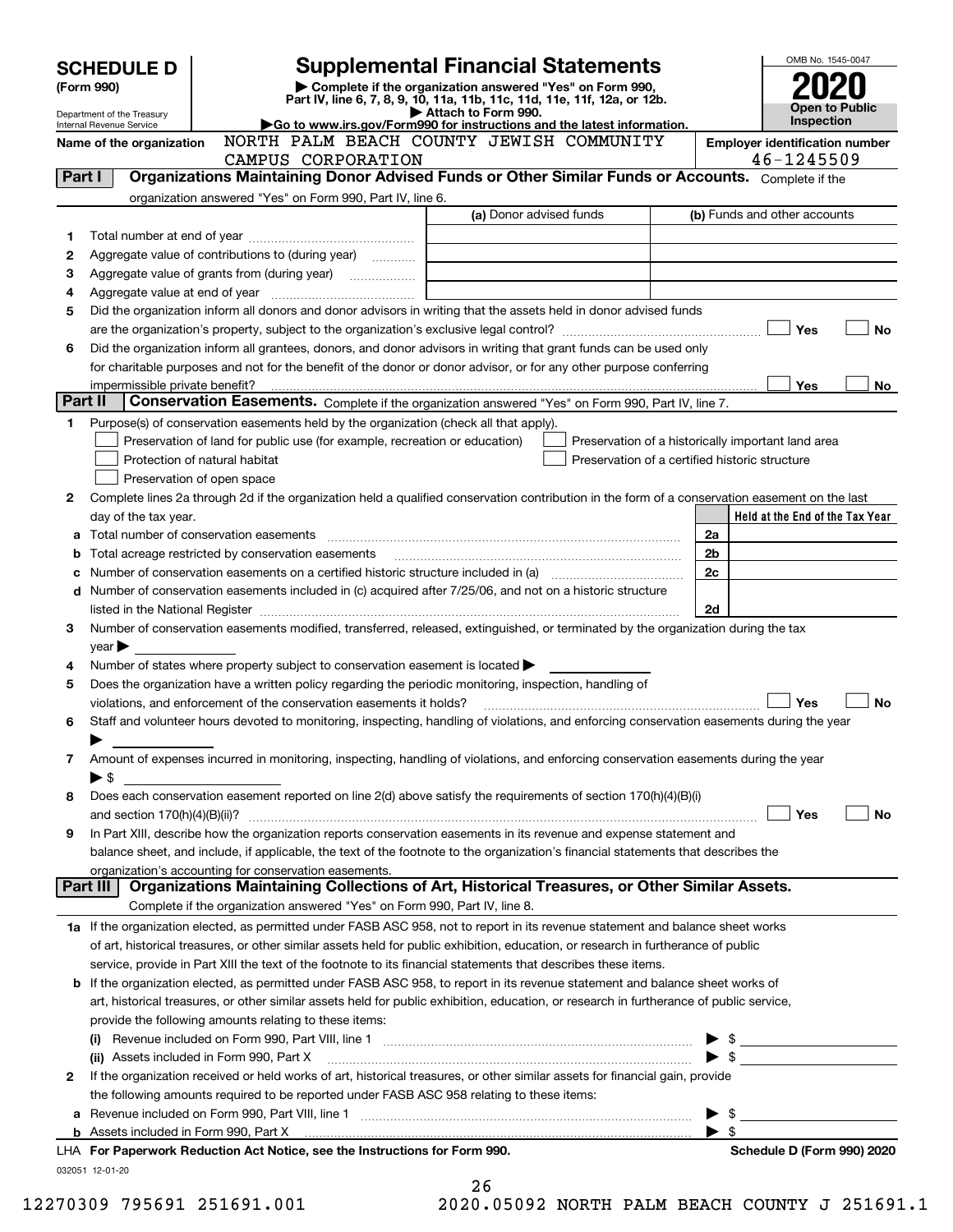|               |                                                                                                                                                                                                                                | NORTH PALM BEACH COUNTY JEWISH COMMUNITY |                |                   |                                                                                                                                                                                                                               |                 |              |                                            |     |    |
|---------------|--------------------------------------------------------------------------------------------------------------------------------------------------------------------------------------------------------------------------------|------------------------------------------|----------------|-------------------|-------------------------------------------------------------------------------------------------------------------------------------------------------------------------------------------------------------------------------|-----------------|--------------|--------------------------------------------|-----|----|
|               | Schedule D (Form 990) 2020                                                                                                                                                                                                     | CAMPUS CORPORATION                       |                |                   |                                                                                                                                                                                                                               |                 |              | $46 - 1245509$ Page 2                      |     |    |
|               | Part III   Organizations Maintaining Collections of Art, Historical Treasures, or Other Similar Assets (continued)                                                                                                             |                                          |                |                   |                                                                                                                                                                                                                               |                 |              |                                            |     |    |
| 3             | Using the organization's acquisition, accession, and other records, check any of the following that make significant use of its<br>collection items (check all that apply):                                                    |                                          |                |                   |                                                                                                                                                                                                                               |                 |              |                                            |     |    |
| a             | Public exhibition                                                                                                                                                                                                              |                                          |                |                   | Loan or exchange program                                                                                                                                                                                                      |                 |              |                                            |     |    |
| b             | Scholarly research                                                                                                                                                                                                             |                                          |                |                   | Other and the contract of the contract of the contract of the contract of the contract of the contract of the contract of the contract of the contract of the contract of the contract of the contract of the contract of the |                 |              |                                            |     |    |
| с             | Preservation for future generations                                                                                                                                                                                            |                                          |                |                   |                                                                                                                                                                                                                               |                 |              |                                            |     |    |
| 4             | Provide a description of the organization's collections and explain how they further the organization's exempt purpose in Part XIII.                                                                                           |                                          |                |                   |                                                                                                                                                                                                                               |                 |              |                                            |     |    |
| 5             | During the year, did the organization solicit or receive donations of art, historical treasures, or other similar assets                                                                                                       |                                          |                |                   |                                                                                                                                                                                                                               |                 |              |                                            |     |    |
|               |                                                                                                                                                                                                                                |                                          |                |                   |                                                                                                                                                                                                                               |                 |              | Yes                                        |     | No |
|               | <b>Part IV</b><br>Escrow and Custodial Arrangements. Complete if the organization answered "Yes" on Form 990, Part IV, line 9, or                                                                                              |                                          |                |                   |                                                                                                                                                                                                                               |                 |              |                                            |     |    |
|               | reported an amount on Form 990, Part X, line 21.                                                                                                                                                                               |                                          |                |                   |                                                                                                                                                                                                                               |                 |              |                                            |     |    |
|               | 1a Is the organization an agent, trustee, custodian or other intermediary for contributions or other assets not included                                                                                                       |                                          |                |                   |                                                                                                                                                                                                                               |                 |              |                                            |     |    |
|               |                                                                                                                                                                                                                                |                                          |                |                   |                                                                                                                                                                                                                               |                 |              | Yes                                        |     | No |
|               | on Form 990, Part X? [11] matter contracts and contracts and contracts are contracted as a form 990, Part X?<br>b If "Yes," explain the arrangement in Part XIII and complete the following table:                             |                                          |                |                   |                                                                                                                                                                                                                               |                 |              |                                            |     |    |
|               |                                                                                                                                                                                                                                |                                          |                |                   |                                                                                                                                                                                                                               |                 |              |                                            |     |    |
|               |                                                                                                                                                                                                                                |                                          |                |                   |                                                                                                                                                                                                                               |                 |              | Amount                                     |     |    |
|               | c Beginning balance measurements and the state of the state of the state of the state of the state of the state of the state of the state of the state of the state of the state of the state of the state of the state of the |                                          |                |                   |                                                                                                                                                                                                                               |                 | 1c           |                                            |     |    |
|               | d Additions during the year measurements are also contained a state of the year measurement of the year measurement of the state of the state of the state of the state of the state of the state of the state of the state of |                                          |                |                   |                                                                                                                                                                                                                               |                 | 1d           |                                            |     |    |
|               | e Distributions during the year manufactured and contained and contained and contained and contained and contained and contained and contained and contained and contained and contained and contained and contained and conta |                                          |                |                   |                                                                                                                                                                                                                               |                 | 1e           |                                            |     |    |
| f.            |                                                                                                                                                                                                                                |                                          |                |                   |                                                                                                                                                                                                                               |                 | 1f           |                                            |     |    |
|               | 2a Did the organization include an amount on Form 990, Part X, line 21, for escrow or custodial account liability?                                                                                                             |                                          |                |                   |                                                                                                                                                                                                                               |                 |              | <b>Yes</b>                                 |     | No |
|               | <b>b</b> If "Yes," explain the arrangement in Part XIII. Check here if the explanation has been provided on Part XIII                                                                                                          |                                          |                |                   |                                                                                                                                                                                                                               |                 |              |                                            |     |    |
| <b>Part V</b> | Endowment Funds. Complete if the organization answered "Yes" on Form 990, Part IV, line 10.                                                                                                                                    |                                          |                |                   |                                                                                                                                                                                                                               |                 |              |                                            |     |    |
|               |                                                                                                                                                                                                                                | (a) Current year                         | (b) Prior year |                   | (c) Two years back                                                                                                                                                                                                            |                 |              | (d) Three years back   (e) Four years back |     |    |
|               | 1a Beginning of year balance                                                                                                                                                                                                   |                                          |                |                   |                                                                                                                                                                                                                               |                 |              |                                            |     |    |
| b             |                                                                                                                                                                                                                                |                                          |                |                   |                                                                                                                                                                                                                               |                 |              |                                            |     |    |
|               | Net investment earnings, gains, and losses                                                                                                                                                                                     |                                          |                |                   |                                                                                                                                                                                                                               |                 |              |                                            |     |    |
|               | d Grants or scholarships <i>manually contained</i>                                                                                                                                                                             |                                          |                |                   |                                                                                                                                                                                                                               |                 |              |                                            |     |    |
|               | e Other expenditures for facilities                                                                                                                                                                                            |                                          |                |                   |                                                                                                                                                                                                                               |                 |              |                                            |     |    |
|               |                                                                                                                                                                                                                                |                                          |                |                   |                                                                                                                                                                                                                               |                 |              |                                            |     |    |
|               | f Administrative expenses <i>manually communicative</i>                                                                                                                                                                        |                                          |                |                   |                                                                                                                                                                                                                               |                 |              |                                            |     |    |
|               | <b>g</b> End of year balance $\ldots$                                                                                                                                                                                          |                                          |                |                   |                                                                                                                                                                                                                               |                 |              |                                            |     |    |
| 2             | Provide the estimated percentage of the current year end balance (line 1g, column (a)) held as:                                                                                                                                |                                          |                |                   |                                                                                                                                                                                                                               |                 |              |                                            |     |    |
|               | a Board designated or quasi-endowment >                                                                                                                                                                                        |                                          | %              |                   |                                                                                                                                                                                                                               |                 |              |                                            |     |    |
|               |                                                                                                                                                                                                                                | %                                        |                |                   |                                                                                                                                                                                                                               |                 |              |                                            |     |    |
|               |                                                                                                                                                                                                                                | %                                        |                |                   |                                                                                                                                                                                                                               |                 |              |                                            |     |    |
|               | $\mathbf c$ Term endowment $\blacktriangleright$                                                                                                                                                                               |                                          |                |                   |                                                                                                                                                                                                                               |                 |              |                                            |     |    |
|               | The percentages on lines 2a, 2b, and 2c should equal 100%.                                                                                                                                                                     |                                          |                |                   |                                                                                                                                                                                                                               |                 |              |                                            |     |    |
|               | 3a Are there endowment funds not in the possession of the organization that are held and administered for the organization                                                                                                     |                                          |                |                   |                                                                                                                                                                                                                               |                 |              |                                            |     |    |
|               | by:                                                                                                                                                                                                                            |                                          |                |                   |                                                                                                                                                                                                                               |                 |              |                                            | Yes | No |
|               | (i)                                                                                                                                                                                                                            |                                          |                |                   |                                                                                                                                                                                                                               |                 |              | 3a(i)                                      |     |    |
|               |                                                                                                                                                                                                                                |                                          |                |                   |                                                                                                                                                                                                                               |                 |              | 3a(ii)                                     |     |    |
|               |                                                                                                                                                                                                                                |                                          |                |                   |                                                                                                                                                                                                                               |                 |              | 3b                                         |     |    |
|               | Describe in Part XIII the intended uses of the organization's endowment funds.                                                                                                                                                 |                                          |                |                   |                                                                                                                                                                                                                               |                 |              |                                            |     |    |
|               | Land, Buildings, and Equipment.<br><b>Part VI</b>                                                                                                                                                                              |                                          |                |                   |                                                                                                                                                                                                                               |                 |              |                                            |     |    |
|               | Complete if the organization answered "Yes" on Form 990, Part IV, line 11a. See Form 990, Part X, line 10.                                                                                                                     |                                          |                |                   |                                                                                                                                                                                                                               |                 |              |                                            |     |    |
|               | Description of property                                                                                                                                                                                                        | (a) Cost or other                        |                | (b) Cost or other |                                                                                                                                                                                                                               | (c) Accumulated |              | (d) Book value                             |     |    |
|               |                                                                                                                                                                                                                                | basis (investment)                       |                | basis (other)     |                                                                                                                                                                                                                               |                 | depreciation |                                            |     |    |
|               |                                                                                                                                                                                                                                |                                          |                |                   |                                                                                                                                                                                                                               |                 |              |                                            |     |    |
|               |                                                                                                                                                                                                                                |                                          |                |                   |                                                                                                                                                                                                                               |                 |              |                                            |     |    |
|               |                                                                                                                                                                                                                                |                                          |                |                   |                                                                                                                                                                                                                               |                 |              |                                            |     |    |
|               |                                                                                                                                                                                                                                |                                          |                |                   |                                                                                                                                                                                                                               |                 |              |                                            |     |    |
|               |                                                                                                                                                                                                                                |                                          |                |                   |                                                                                                                                                                                                                               |                 |              |                                            |     |    |
|               |                                                                                                                                                                                                                                |                                          |                |                   |                                                                                                                                                                                                                               |                 |              |                                            |     | 0. |
|               |                                                                                                                                                                                                                                |                                          |                |                   |                                                                                                                                                                                                                               |                 |              | Schedule D (Form 990) 2020                 |     |    |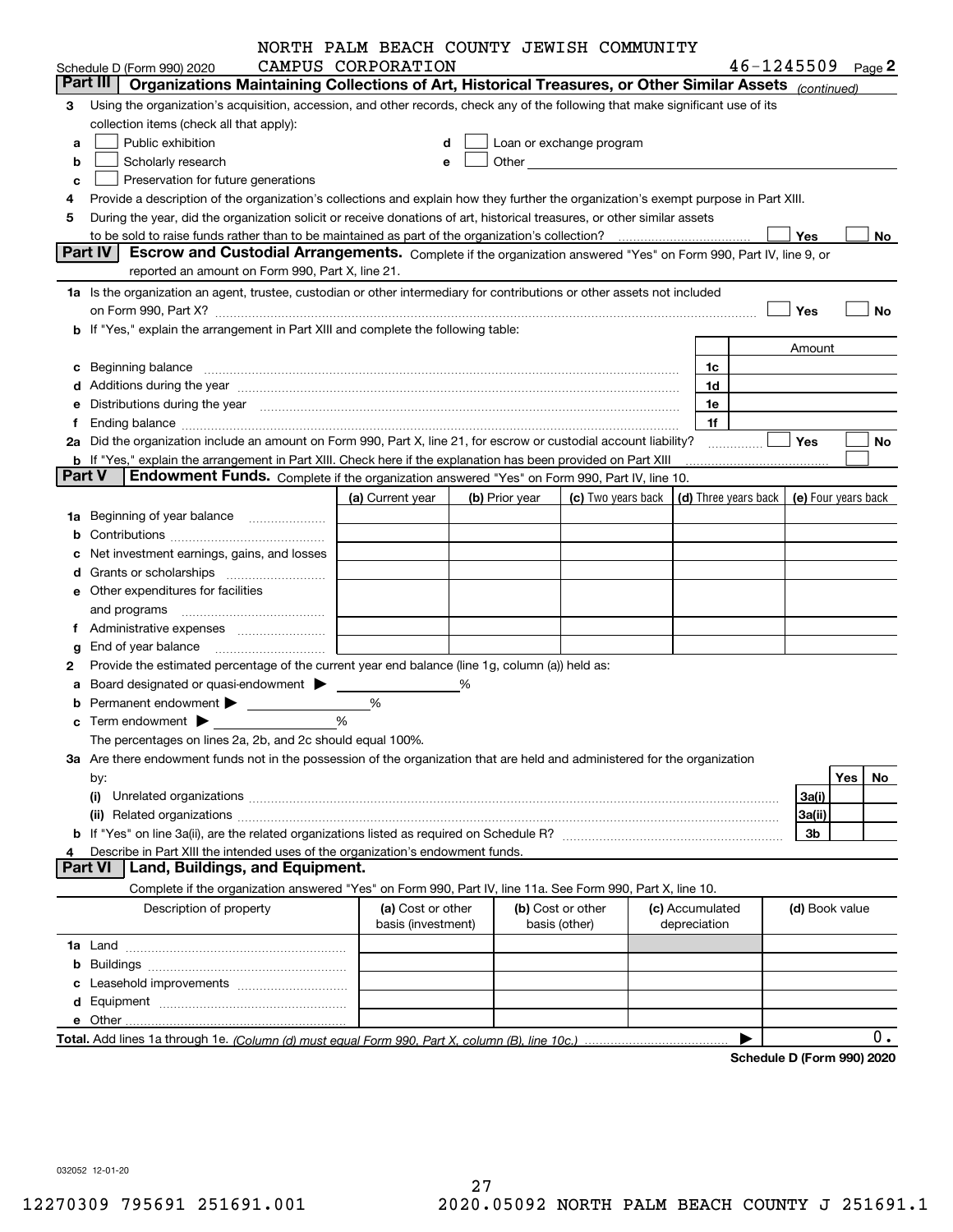| CAMPUS CORPORATION                                                                                         | INDI DUNCH COONII OPMIDII | $46 - 1245509$ Page 3                                     |
|------------------------------------------------------------------------------------------------------------|---------------------------|-----------------------------------------------------------|
| Schedule D (Form 990) 2020<br>Part VII Investments - Other Securities.                                     |                           |                                                           |
|                                                                                                            |                           |                                                           |
| Complete if the organization answered "Yes" on Form 990, Part IV, line 11b. See Form 990, Part X, line 12. |                           |                                                           |
| (a) Description of security or category (including name of security)                                       | (b) Book value            | (c) Method of valuation: Cost or end-of-year market value |
|                                                                                                            |                           |                                                           |
|                                                                                                            |                           |                                                           |
| $(3)$ Other                                                                                                |                           |                                                           |
| (A)                                                                                                        |                           |                                                           |
| (B)                                                                                                        |                           |                                                           |
| (C)                                                                                                        |                           |                                                           |
| (D)                                                                                                        |                           |                                                           |
| (E)                                                                                                        |                           |                                                           |
| (F)                                                                                                        |                           |                                                           |
| (G)                                                                                                        |                           |                                                           |
| (H)                                                                                                        |                           |                                                           |
| <b>Total.</b> (Col. (b) must equal Form 990, Part X, col. (B) line 12.) $\blacktriangleright$              |                           |                                                           |
| Part VIII Investments - Program Related.                                                                   |                           |                                                           |
| Complete if the organization answered "Yes" on Form 990, Part IV, line 11c. See Form 990, Part X, line 13. |                           |                                                           |
| (a) Description of investment                                                                              | (b) Book value            | (c) Method of valuation: Cost or end-of-year market value |
| (1)                                                                                                        |                           |                                                           |
| (2)                                                                                                        |                           |                                                           |
| (3)                                                                                                        |                           |                                                           |
| (4)                                                                                                        |                           |                                                           |
| (5)                                                                                                        |                           |                                                           |
| (6)                                                                                                        |                           |                                                           |
| (7)                                                                                                        |                           |                                                           |
| (8)                                                                                                        |                           |                                                           |
| (9)                                                                                                        |                           |                                                           |
| Total. (Col. (b) must equal Form 990, Part X, col. (B) line 13.)                                           |                           |                                                           |
| Part IX<br><b>Other Assets.</b>                                                                            |                           |                                                           |

Complete if the organization answered "Yes" on Form 990, Part IV, line 11d. See Form 990, Part X, line 15.

| (a) Description                                                                                                   | (b) Book value |
|-------------------------------------------------------------------------------------------------------------------|----------------|
| FROM CAMPUS<br>CORP.<br>DUE<br>(1)                                                                                | 72, 267.       |
| (2)                                                                                                               |                |
| (3)                                                                                                               |                |
| (4)                                                                                                               |                |
| (5)                                                                                                               |                |
| (6)                                                                                                               |                |
| (7)                                                                                                               |                |
| (8)                                                                                                               |                |
| (9)                                                                                                               |                |
|                                                                                                                   | 72, 267.       |
| <b>Other Liabilities.</b><br>Part X                                                                               |                |
| Complete if the organization answered "Yes" on Form 990, Part IV, line 11e or 11f. See Form 990, Part X, line 25. |                |
| (a) Description of liability<br>1.                                                                                | (b) Book value |
| Federal income taxes<br>(1)                                                                                       |                |
| (2)                                                                                                               |                |
| (3)                                                                                                               |                |
| (4)                                                                                                               |                |
| (5)                                                                                                               |                |
| (6)                                                                                                               |                |
| (7)                                                                                                               |                |
| (8)                                                                                                               |                |
| (9)                                                                                                               |                |
|                                                                                                                   |                |

**2.** Liability for uncertain tax positions. In Part XIII, provide the text of the footnote to the organization's financial statements that reports the organization's liability for uncertain tax positions under FASB ASC 740. Check here if the text of the footnote has been provided in Part XIII.

 $\boxed{\text{X}}$ 

**Schedule D (Form 990) 2020**

032053 12-01-20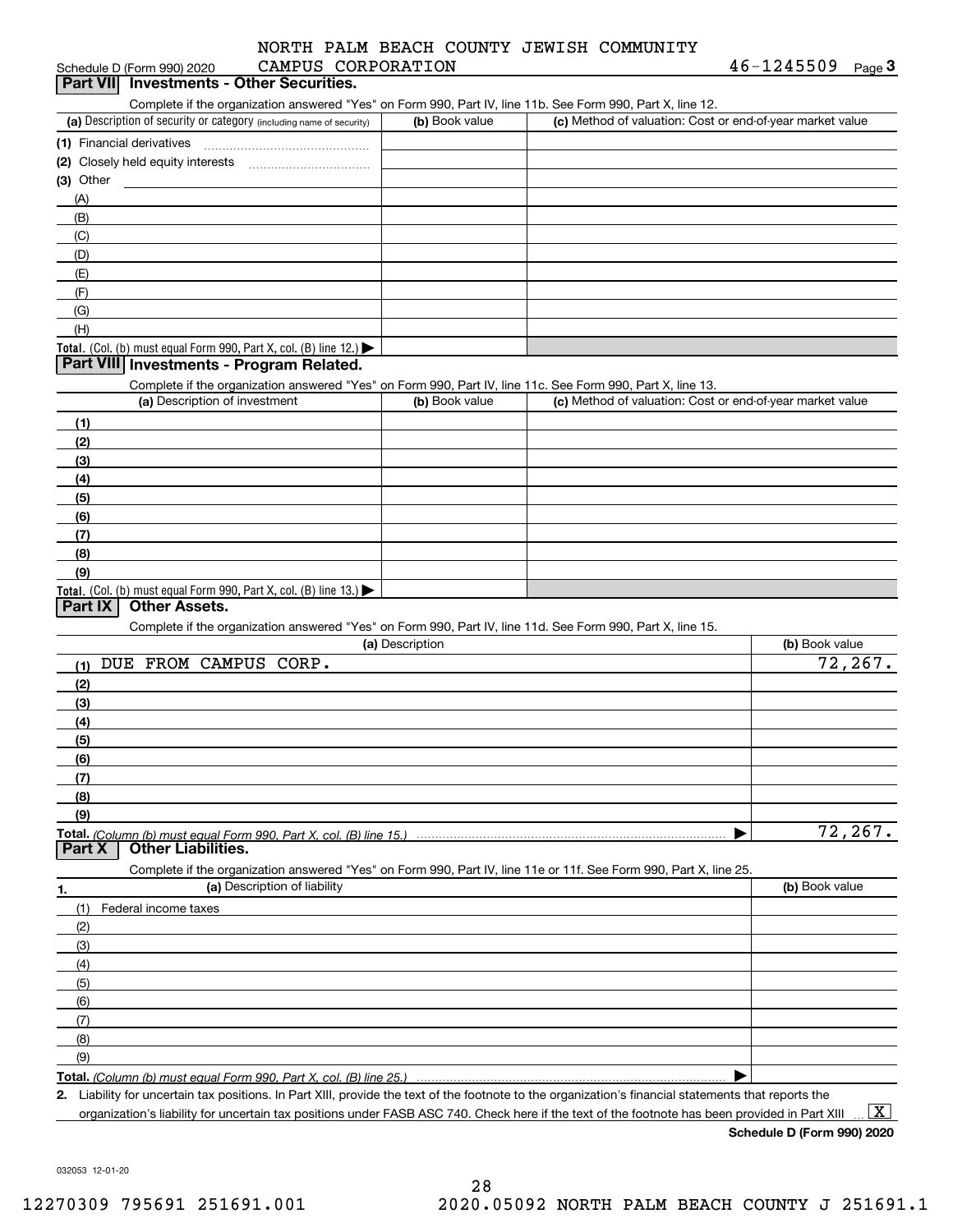### Schedule D (Form 990) 2020 Page CAMPUS CORPORATION NORTH PALM BEACH COUNTY JEWISH COMMUNITY

|    | CAMPUS CORPORATION<br>Schedule D (Form 990) 2020                                                                                                                                                                                    |                | 46-1245509<br>Page 4 |
|----|-------------------------------------------------------------------------------------------------------------------------------------------------------------------------------------------------------------------------------------|----------------|----------------------|
|    | <b>Part XI</b><br>Reconciliation of Revenue per Audited Financial Statements With Revenue per Return.                                                                                                                               |                |                      |
|    | Complete if the organization answered "Yes" on Form 990, Part IV, line 12a.                                                                                                                                                         |                |                      |
| 1  | Total revenue, gains, and other support per audited financial statements                                                                                                                                                            |                | $\blacksquare$       |
| 2  | Amounts included on line 1 but not on Form 990, Part VIII, line 12:                                                                                                                                                                 |                |                      |
| a  |                                                                                                                                                                                                                                     | 2a             |                      |
|    |                                                                                                                                                                                                                                     | 2 <sub>b</sub> |                      |
| c  | Recoveries of prior year grants [11,111] Recoveries of prior year grants [11,111] Recoveries of prior year grants                                                                                                                   | 2c             |                      |
| d  | Other (Describe in Part XIII.) <b>2006</b> 2006 2010 2010 2010 2010 2011 2012 2013 2014 2015 2016 2017 2018 2019 2016 2016 2017 2018 2019 2016 2017 2018 2019 2016 2017 2018 2019 2018 2019 2016 2017 2018 2019 2018 2019 2018 2019 | 2d             |                      |
| е  | Add lines 2a through 2d                                                                                                                                                                                                             |                | 2е                   |
| 3  |                                                                                                                                                                                                                                     |                | 3                    |
| 4  | Amounts included on Form 990, Part VIII, line 12, but not on line 1:                                                                                                                                                                |                |                      |
|    | Investment expenses not included on Form 990, Part VIII, line 7b [111] [11] Investment expenses not included on Form 990, Part VIII, line 7b                                                                                        | 4а             |                      |
| b  |                                                                                                                                                                                                                                     | 4 <sub>b</sub> |                      |
| c. | Add lines 4a and 4b                                                                                                                                                                                                                 |                | 4с                   |
| 5  |                                                                                                                                                                                                                                     |                | 5                    |
|    | Part XII Reconciliation of Expenses per Audited Financial Statements With Expenses per Return.                                                                                                                                      |                |                      |
|    | Complete if the organization answered "Yes" on Form 990, Part IV, line 12a.                                                                                                                                                         |                |                      |
| 1  | Total expenses and losses per audited financial statements [11] [11] Total expenses and losses per audited financial statements [11] [11] Total expenses and losses per audited financial statements                                |                | $\blacksquare$       |
| 2  | Amounts included on line 1 but not on Form 990, Part IX, line 25:                                                                                                                                                                   |                |                      |
| a  |                                                                                                                                                                                                                                     | 2a             |                      |
| b  |                                                                                                                                                                                                                                     | 2 <sub>b</sub> |                      |
|    |                                                                                                                                                                                                                                     | 2c             |                      |
|    |                                                                                                                                                                                                                                     | 2d             |                      |
| e  | Add lines 2a through 2d <b>must be a constructed as the constant of the construction</b> and the state of the state of the state of the state of the state of the state of the state of the state of the state of the state of the  |                | <b>2e</b>            |
| 3  | Subtract line 2e from line 1                                                                                                                                                                                                        |                | 3                    |
| 4  | Amounts included on Form 990, Part IX, line 25, but not on line 1:                                                                                                                                                                  |                |                      |
| a  |                                                                                                                                                                                                                                     | 4a             |                      |
| b  | Other (Describe in Part XIII.) <b>Construction Contract Construction</b> Chern Construction Construction Construction                                                                                                               | 4b             |                      |
|    | Add lines 4a and 4b                                                                                                                                                                                                                 |                | 4c                   |
| 5  |                                                                                                                                                                                                                                     |                | 5                    |
|    | <b>Part XIII Supplemental Information.</b>                                                                                                                                                                                          |                |                      |

Provide the descriptions required for Part II, lines 3, 5, and 9; Part III, lines 1a and 4; Part IV, lines 1b and 2b; Part V, line 4; Part X, line 2; Part XI, lines 2d and 4b; and Part XII, lines 2d and 4b. Also complete this part to provide any additional information.

## PART X, LINE 2:

A NONPROFIT CORPORATION WHOSE REVENUE IS DERIVED FROM CONTRIBUTIONS AND OTHER FUNDRAISING ACTIVITIES. NORTH PALM BEACH COUNTY JEWISH COMMUNITY CAMPUS CORPORATION IS EXEMPT FROM FEDERAL INCOME TAXES UNDER SECTION 501 (C) (3) OF THE INTERNAL REVENUE CODE AND SALES AND USE TAX UNDER THE LAWS OF THE STATE OF FLORIDA. NORTH PALM BEACH COUNTY JEWISH COMMUNITY CAMPUS CORPORATION RECOGNIZES AND

MEASURES TAX POSITIONS BASED ON THEIR TECHNICAL MERIT AND ASSESSES THE

LIKELIHOOD THAT THE POSITIONS WILL BE SUSTAINED UPON EXAMINATION BASED ON

29

THE FACTS, CIRCUMSTANCES AND INFORMATION AVAILABLE AT THE END OF EACH

# PERIOD. INTEREST AND PENALTIES ON TAX LIABILITIES, IF ANY, WOULD BE

**Schedule D (Form 990) 2020**

032054 12-01-20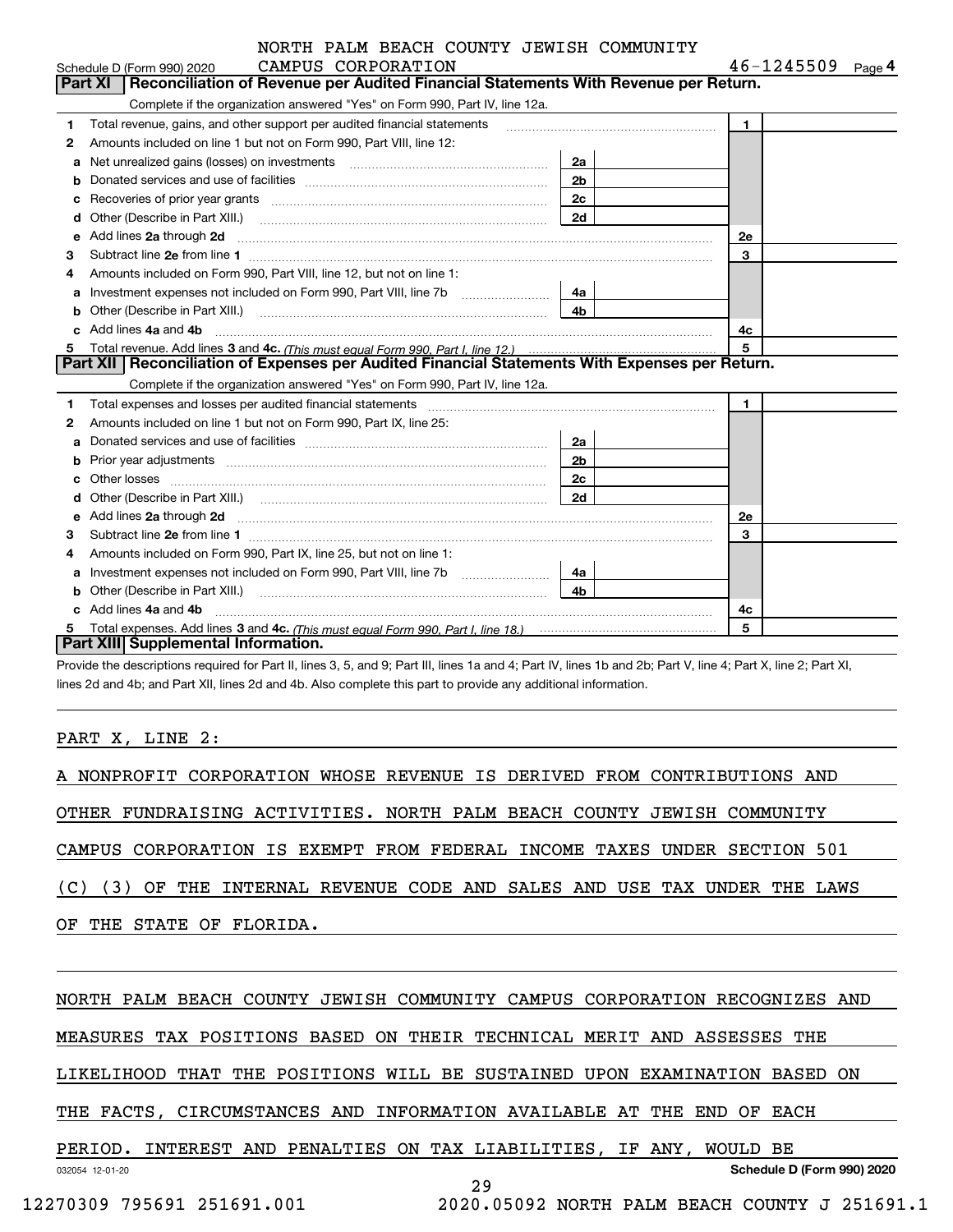| NORTH PALM BEACH COUNTY JEWISH COMMUNITY                                                                               |                            |
|------------------------------------------------------------------------------------------------------------------------|----------------------------|
| CAMPUS CORPORATION<br>Schedule D (Form 990) 2020<br><b>Part XIII   Supplemental Information</b> <sub>(continued)</sub> | $46 - 1245509$ Page 5      |
|                                                                                                                        |                            |
| RECORDED IN INTEREST EXPENSE AND OTHER NON-INTEREST EXPENSE, RESPECTIVELY.                                             |                            |
|                                                                                                                        |                            |
| THE U.S. FEDERAL JURISDICTION IS THE MAJOR TAX JURISDICTIONS WHERE NORTH                                               |                            |
|                                                                                                                        |                            |
| PALM BEACH COUNTY JEWISH COMMUNITY CAMPUS CORPORATION FILES INCOME TAX                                                 |                            |
| RETURNS.                                                                                                               |                            |
|                                                                                                                        |                            |
|                                                                                                                        |                            |
|                                                                                                                        |                            |
|                                                                                                                        |                            |
|                                                                                                                        |                            |
|                                                                                                                        |                            |
|                                                                                                                        |                            |
|                                                                                                                        |                            |
|                                                                                                                        |                            |
|                                                                                                                        |                            |
|                                                                                                                        |                            |
|                                                                                                                        |                            |
|                                                                                                                        |                            |
|                                                                                                                        |                            |
|                                                                                                                        |                            |
|                                                                                                                        |                            |
|                                                                                                                        |                            |
|                                                                                                                        |                            |
|                                                                                                                        |                            |
|                                                                                                                        |                            |
|                                                                                                                        |                            |
|                                                                                                                        |                            |
|                                                                                                                        |                            |
|                                                                                                                        |                            |
|                                                                                                                        |                            |
|                                                                                                                        |                            |
|                                                                                                                        |                            |
|                                                                                                                        |                            |
|                                                                                                                        |                            |
|                                                                                                                        |                            |
|                                                                                                                        |                            |
|                                                                                                                        | Schedule D (Form 990) 2020 |

30

032055 12-01-20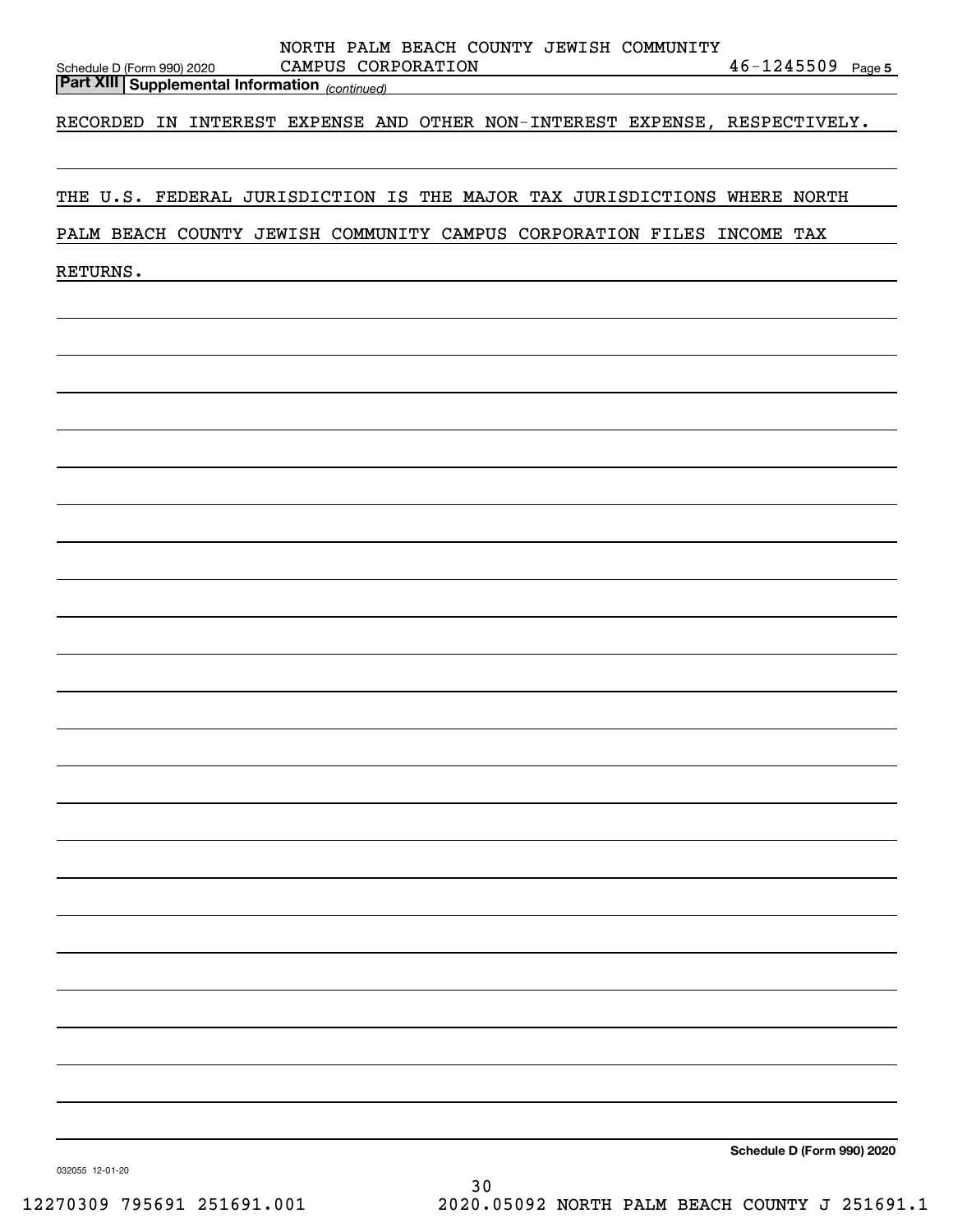|    | <b>Compensation Information</b><br><b>SCHEDULE J</b>                                                                                                                                                 |                                       | OMB No. 1545-0047          |            |                         |  |
|----|------------------------------------------------------------------------------------------------------------------------------------------------------------------------------------------------------|---------------------------------------|----------------------------|------------|-------------------------|--|
|    | (Form 990)<br>For certain Officers, Directors, Trustees, Key Employees, and Highest                                                                                                                  |                                       |                            |            |                         |  |
|    | <b>Compensated Employees</b>                                                                                                                                                                         |                                       | 2020                       |            |                         |  |
|    | Complete if the organization answered "Yes" on Form 990, Part IV, line 23.<br>Attach to Form 990.                                                                                                    |                                       | <b>Open to Public</b>      |            |                         |  |
|    | Department of the Treasury<br>Go to www.irs.gov/Form990 for instructions and the latest information.<br>Internal Revenue Service                                                                     |                                       | Inspection                 |            |                         |  |
|    | NORTH PALM BEACH COUNTY JEWISH COMMUNITY<br>Name of the organization                                                                                                                                 | <b>Employer identification number</b> |                            |            |                         |  |
|    | CAMPUS CORPORATION                                                                                                                                                                                   | 46-1245509                            |                            |            |                         |  |
|    | <b>Questions Regarding Compensation</b><br>Part I                                                                                                                                                    |                                       |                            |            |                         |  |
|    |                                                                                                                                                                                                      |                                       |                            | <b>Yes</b> | No                      |  |
|    | <b>1a</b> Check the appropriate box(es) if the organization provided any of the following to or for a person listed on Form 990,                                                                     |                                       |                            |            |                         |  |
|    | Part VII, Section A, line 1a. Complete Part III to provide any relevant information regarding these items.                                                                                           |                                       |                            |            |                         |  |
|    | First-class or charter travel<br>Housing allowance or residence for personal use                                                                                                                     |                                       |                            |            |                         |  |
|    | Payments for business use of personal residence<br>Travel for companions                                                                                                                             |                                       |                            |            |                         |  |
|    | Tax indemnification and gross-up payments<br>Health or social club dues or initiation fees                                                                                                           |                                       |                            |            |                         |  |
|    | Discretionary spending account<br>Personal services (such as maid, chauffeur, chef)                                                                                                                  |                                       |                            |            |                         |  |
|    |                                                                                                                                                                                                      |                                       |                            |            |                         |  |
|    | <b>b</b> If any of the boxes on line 1a are checked, did the organization follow a written policy regarding payment or                                                                               |                                       |                            |            |                         |  |
|    | reimbursement or provision of all of the expenses described above? If "No," complete Part III to explain                                                                                             |                                       | 1b                         |            |                         |  |
| 2  | Did the organization require substantiation prior to reimbursing or allowing expenses incurred by all directors,                                                                                     |                                       |                            |            |                         |  |
|    |                                                                                                                                                                                                      |                                       | $\mathbf{2}$               |            |                         |  |
|    |                                                                                                                                                                                                      |                                       |                            |            |                         |  |
| З  | Indicate which, if any, of the following the organization used to establish the compensation of the organization's                                                                                   |                                       |                            |            |                         |  |
|    | CEO/Executive Director. Check all that apply. Do not check any boxes for methods used by a related organization to<br>establish compensation of the CEO/Executive Director, but explain in Part III. |                                       |                            |            |                         |  |
|    | Compensation committee<br>Written employment contract                                                                                                                                                |                                       |                            |            |                         |  |
|    | Compensation survey or study<br>Independent compensation consultant                                                                                                                                  |                                       |                            |            |                         |  |
|    | Form 990 of other organizations<br>Approval by the board or compensation committee                                                                                                                   |                                       |                            |            |                         |  |
|    |                                                                                                                                                                                                      |                                       |                            |            |                         |  |
|    | During the year, did any person listed on Form 990, Part VII, Section A, line 1a, with respect to the filing                                                                                         |                                       |                            |            |                         |  |
|    | organization or a related organization:                                                                                                                                                              |                                       |                            |            |                         |  |
| а  | Receive a severance payment or change-of-control payment?                                                                                                                                            |                                       | 4a                         |            | х                       |  |
| b  | Participate in or receive payment from a supplemental nonqualified retirement plan?                                                                                                                  |                                       | 4b                         |            | $\overline{\mathbf{x}}$ |  |
| c  | Participate in or receive payment from an equity-based compensation arrangement?                                                                                                                     |                                       | 4c                         |            | $\overline{\mathbf{x}}$ |  |
|    | If "Yes" to any of lines 4a-c, list the persons and provide the applicable amounts for each item in Part III.                                                                                        |                                       |                            |            |                         |  |
|    |                                                                                                                                                                                                      |                                       |                            |            |                         |  |
|    | Only section 501(c)(3), 501(c)(4), and 501(c)(29) organizations must complete lines 5-9.                                                                                                             |                                       |                            |            |                         |  |
|    | For persons listed on Form 990, Part VII, Section A, line 1a, did the organization pay or accrue any compensation                                                                                    |                                       |                            |            |                         |  |
|    | contingent on the revenues of:                                                                                                                                                                       |                                       |                            |            |                         |  |
|    | a The organization? <b>Entitation</b> and the organization?                                                                                                                                          |                                       | 5a                         |            | x                       |  |
|    |                                                                                                                                                                                                      |                                       | 5b                         |            | $\mathbf x$             |  |
|    | If "Yes" on line 5a or 5b, describe in Part III.                                                                                                                                                     |                                       |                            |            |                         |  |
| 6. | For persons listed on Form 990, Part VII, Section A, line 1a, did the organization pay or accrue any compensation                                                                                    |                                       |                            |            |                         |  |
|    | contingent on the net earnings of:                                                                                                                                                                   |                                       |                            |            |                         |  |
| a  |                                                                                                                                                                                                      |                                       | 6a                         |            | х<br>$\mathbf x$        |  |
|    |                                                                                                                                                                                                      |                                       | 6b                         |            |                         |  |
|    | If "Yes" on line 6a or 6b, describe in Part III.                                                                                                                                                     |                                       |                            |            |                         |  |
|    | 7 For persons listed on Form 990, Part VII, Section A, line 1a, did the organization provide any nonfixed payments                                                                                   |                                       |                            |            | х                       |  |
|    | Were any amounts reported on Form 990, Part VII, paid or accrued pursuant to a contract that was subject to the                                                                                      |                                       | 7                          |            |                         |  |
| 8  | initial contract exception described in Regulations section 53.4958-4(a)(3)? If "Yes," describe in Part III                                                                                          |                                       | 8                          |            | х                       |  |
| 9  | If "Yes" on line 8, did the organization also follow the rebuttable presumption procedure described in                                                                                               |                                       |                            |            |                         |  |
|    | Regulations section 53.4958-6(c)?                                                                                                                                                                    |                                       | 9                          |            |                         |  |
|    | LHA For Paperwork Reduction Act Notice, see the Instructions for Form 990.                                                                                                                           |                                       | Schedule J (Form 990) 2020 |            |                         |  |
|    |                                                                                                                                                                                                      |                                       |                            |            |                         |  |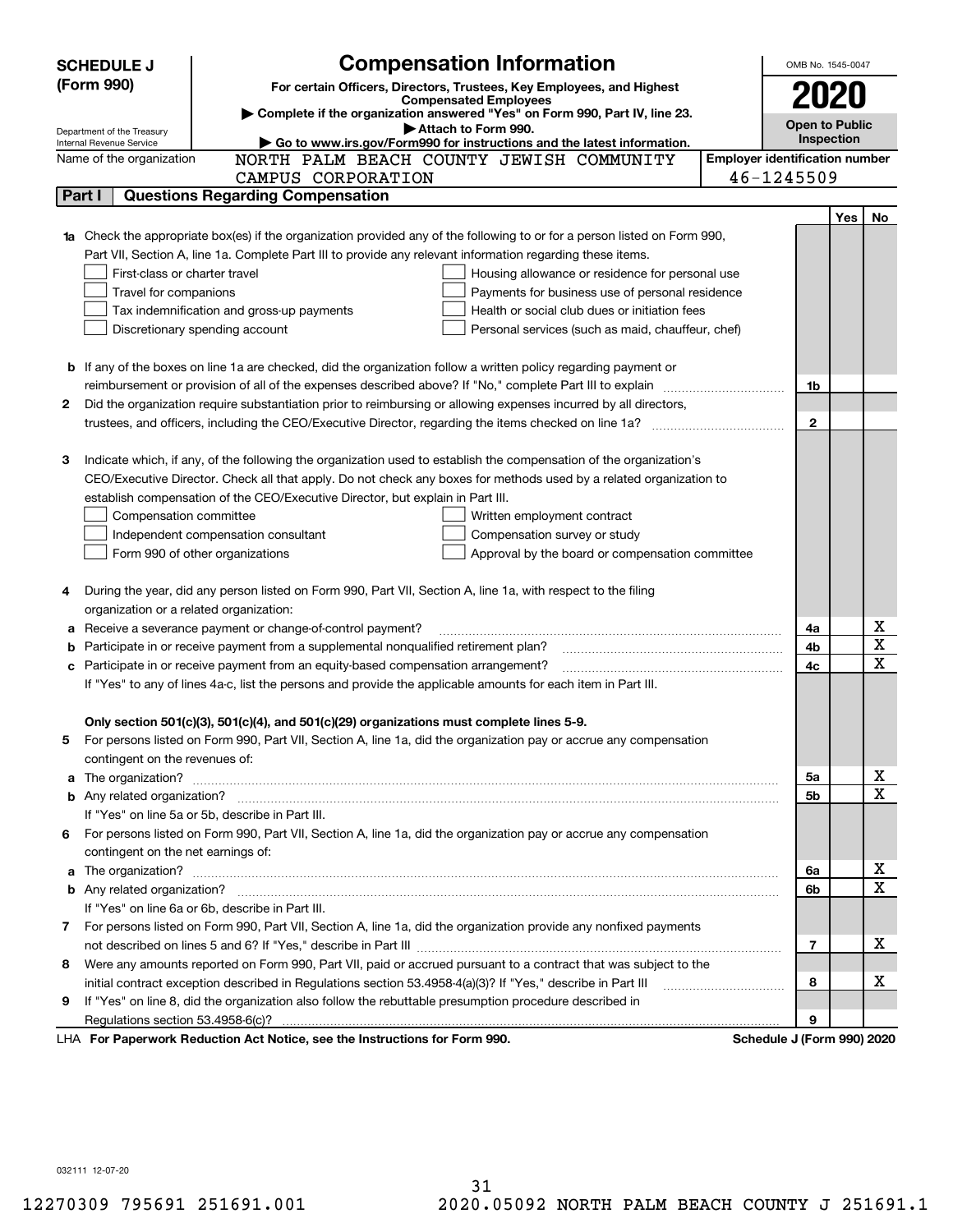## NORTH PALM BEACH COUNTY JEWISH COMMUNITY CAMPUS CORPORATION

46-1245509

**2**

# **Part II Officers, Directors, Trustees, Key Employees, and Highest Compensated Employees.**  Schedule J (Form 990) 2020 Page Use duplicate copies if additional space is needed.

For each individual whose compensation must be reported on Schedule J, report compensation from the organization on row (i) and from related organizations, described in the instructions, on row (ii). Do not list any individuals that aren't listed on Form 990, Part VII.

**Note:**  The sum of columns (B)(i)-(iii) for each listed individual must equal the total amount of Form 990, Part VII, Section A, line 1a, applicable column (D) and (E) amounts for that individual.

| (A) Name and Title        |             | (B) Breakdown of W-2 and/or 1099-MISC compensation |                                           |                                           | (C) Retirement and<br>other deferred | (D) Nontaxable<br>benefits | (E) Total of columns<br>$(B)(i)-(D)$ | (F) Compensation<br>in column (B)         |
|---------------------------|-------------|----------------------------------------------------|-------------------------------------------|-------------------------------------------|--------------------------------------|----------------------------|--------------------------------------|-------------------------------------------|
|                           |             | (i) Base<br>compensation                           | (ii) Bonus &<br>incentive<br>compensation | (iii) Other<br>reportable<br>compensation | compensation                         |                            |                                      | reported as deferred<br>on prior Form 990 |
| MICHAEL HOFFMAN<br>(1)    |             | 0.                                                 | 0.                                        | 0.                                        | 0.                                   | $\mathbf 0$ .              | $\mathbf 0$ .                        | 0.                                        |
| CHIEF EXECUTIVE OFFICER   | (i)<br>(ii) | 304, 701.                                          | 0.                                        | 9,000.                                    | 23,548.                              | 24,183.                    | 361,432.                             | $\overline{0}$ .                          |
| MATTHEW KERNKRAUT<br>(2)  | (i)         | 0.                                                 | 0.                                        | 0.                                        | $\mathbf 0$ .                        | 0.                         | $\mathbf 0$                          | $\overline{0}$ .                          |
| CHIEF DEVELOPMENT OFFICER | (ii)        | 250,960.                                           | $\overline{0}$ .                          | 6,997.                                    | 20,140                               | 23,961.                    | 302,058.                             | $\overline{0}$ .                          |
| KATHY SIGALL<br>(3)       | (i)         | $\mathbf 0$ .                                      | $\overline{0}$ .                          | 0.                                        | $\mathbf 0$                          | 0.                         | $\mathbf 0$                          | $\overline{0}$ .                          |
| CHIEF FINANCIAL OFFICER   | (ii)        | 191,223.                                           | $\overline{0}$ .                          | $\overline{0}$ .                          | 15,200                               | 9,108.                     | 215,531                              | $\overline{0}$ .                          |
| MINDY HANKEN<br>(4)       | (i)         | $\mathbf 0$ .                                      | $\overline{0}$ .                          | 0.                                        | О.                                   | 0.                         | $\mathbf 0$ .                        | $\overline{0}$ .                          |
| CHIEF PROGRAM OFFICER     | (ii)        | 171, 787.                                          | $\mathbf 0$ .                             | 0.                                        | 13,954.                              | 9,187.                     | 194,928                              | $\overline{0}$ .                          |
| SARAH ROGERS<br>(5)       | (i)         | $\mathbf 0$ .                                      | $\mathbf 0$ .                             | 0.                                        | $\mathbf 0$ .                        | 0.                         | $\mathbf 0$ .                        | $\overline{0}$ .                          |
| SENIOR VP OF DEVELOPMENT  | (ii)        | 149,968.                                           | $\mathbf 0$ .                             | 11,412.                                   | 11,416                               | 14,572.                    | 187,368                              | $\overline{0}$ .                          |
| LISBETH ROCK<br>(6)       | (i)         | 0.                                                 | $\mathbf 0$ .                             | $0$ .                                     | $\mathbf 0$ .                        | 0.                         | $\mathbf 0$ .                        | $\overline{0}$ .                          |
| EXECUTIVE DIRECTOR, JCF   | (ii)        | 157,933.                                           | 0.                                        | $0$ .                                     | 7,000.                               | 9,577.                     | 174,510                              | $\overline{0}$ .                          |
| ILAN HURVITZ<br>(7)       | (i)         | 0.                                                 | 0.                                        | $0$ .                                     | 0.                                   | 0.                         | $\mathbf 0$ .                        | $\overline{0}$ .                          |
| CHIEF PLANNING OFFICER    | (ii)        | 154,183.                                           | 0.                                        | 0.                                        | 6,038.                               | 7,110.                     | 167,331.                             | $\overline{0}$ .                          |
|                           | (i)         |                                                    |                                           |                                           |                                      |                            |                                      |                                           |
|                           | (ii)        |                                                    |                                           |                                           |                                      |                            |                                      |                                           |
|                           | (i)         |                                                    |                                           |                                           |                                      |                            |                                      |                                           |
|                           | (ii)        |                                                    |                                           |                                           |                                      |                            |                                      |                                           |
|                           | (i)         |                                                    |                                           |                                           |                                      |                            |                                      |                                           |
|                           | (i)         |                                                    |                                           |                                           |                                      |                            |                                      |                                           |
|                           | (i)         |                                                    |                                           |                                           |                                      |                            |                                      |                                           |
|                           | (i)         |                                                    |                                           |                                           |                                      |                            |                                      |                                           |
|                           | (i)         |                                                    |                                           |                                           |                                      |                            |                                      |                                           |
|                           | (ii)        |                                                    |                                           |                                           |                                      |                            |                                      |                                           |
|                           | (i)         |                                                    |                                           |                                           |                                      |                            |                                      |                                           |
|                           | (i)         |                                                    |                                           |                                           |                                      |                            |                                      |                                           |
|                           | (i)         |                                                    |                                           |                                           |                                      |                            |                                      |                                           |
|                           | (i)         |                                                    |                                           |                                           |                                      |                            |                                      |                                           |
|                           | (i)         |                                                    |                                           |                                           |                                      |                            |                                      |                                           |
|                           | (ii)        |                                                    |                                           |                                           |                                      |                            |                                      |                                           |
|                           | (i)         |                                                    |                                           |                                           |                                      |                            |                                      |                                           |
|                           | (ii)        |                                                    |                                           |                                           |                                      |                            |                                      |                                           |

**Schedule J (Form 990) 2020**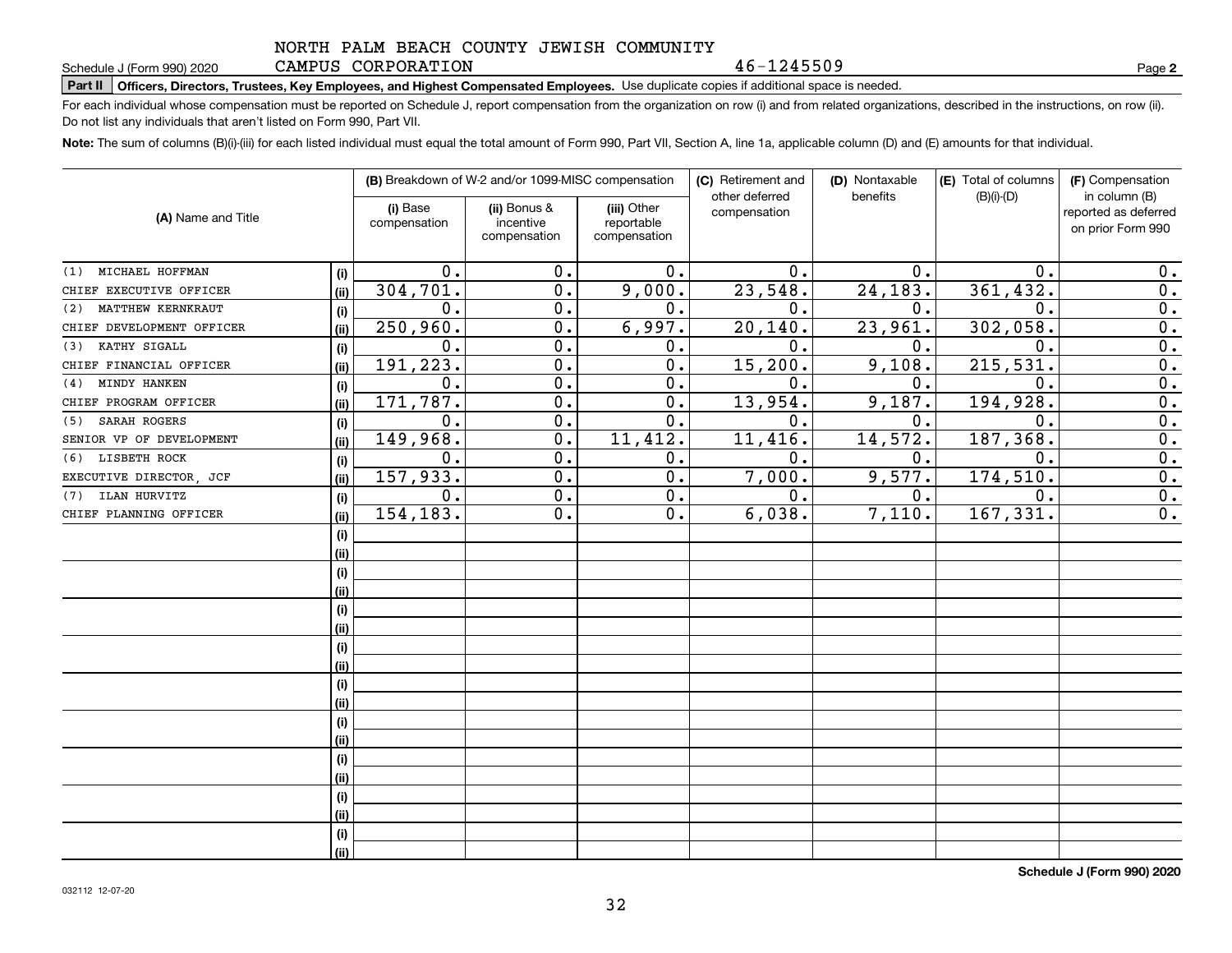### **Part III Supplemental Information**

Schedule J (Form 990) 2020 CAMPUS CORPORATION 46-1245509<br>Part III Supplemental Information<br>Provide the information, explanation, or descriptions required for Part I, lines 1a, 1b, 3, 4a, 4b, 4c, 5a, 5b, 6a, 6b, 7, and 8, a

## PART III, LINE 3

JEWISH FEDERATION OF PALM BEACH COUNTY, INC., A  $501(C)(3)$  AFFILIATE OF

THE REPORTING ORGANIZATION, PAID COMPENSATION TO THE REPORTING

ORGANIZATION'S TOP MANAGEMENT OFFICIAL. JEWISH FEDERATION OF PALM BEACH

COUNTY, INC. HAS ESTABLISHED THE COMPENSATION OF THE TOP MANAGEMENT

OFFICIAL USING COMPENSATION COMMITTEE, COMPENSATION SURVEY OR STUDY,

AND APPROVAL BY THE BOARD OR COMPENSATION COMMITTEE.

**Schedule J (Form 990) 2020**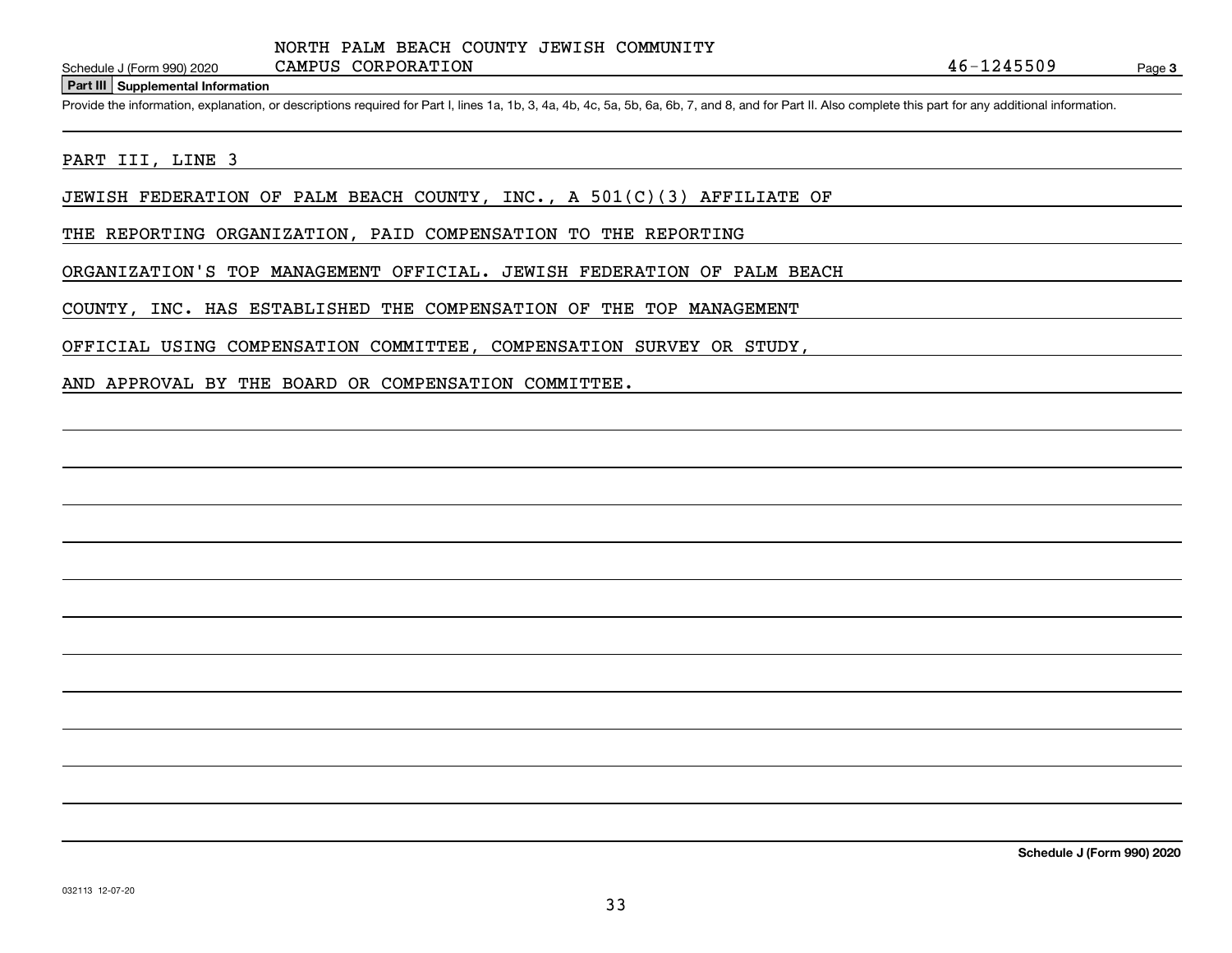**(Form 990 or 990-EZ)**

Department of the Treasury Internal Revenue Service Name of the organization

**SCHEDULE O Supplemental Information to Form 990 or 990-EZ**

**Complete to provide information for responses to specific questions on Form 990 or 990-EZ or to provide any additional information. | Attach to Form 990 or 990-EZ. | Go to www.irs.gov/Form990 for the latest information.**



CAMPUS CORPORATION 46-1245509 NORTH PALM BEACH COUNTY JEWISH COMMUNITY

# FORM 990, PART I, LINE 1, DESCRIPTION OF ORGANIZATION MISSION:

THE NORTH PALM BEACH COUNTY JEWISH COMMUNITY CAMPUS CORPORATION

MAINTAINS PROPERTY FOR THE PURPOSE OF PROVIDING EDUCATION, CULTURAL,

RECREATIONAL, AND SOCIAL WELFARE PROGRAMMING FOR THE LOCAL COMMUNITY.

FORM 990, PART VI, SECTION A, LINE 6:

PER BYLAWS THE JEWISH FEDERATION OF PALM BEACH COUNTY, INC. (FEDERATION) IS

THE SOLE MEMBER OF THE NORTH PALM BEACH COUNTY JEWISH CAMPUS CORPORATION.

FORM 990, PART VI, SECTION A, LINE 7A:

PART VI, SECTION A, LINE 7A

THE SOLE MEMBER OF THE CORPORATION IS THE JEWISH FEDERATION OF PALM BEACH

COUNTY, INC. (FEDERATION). THE BOARD CONSISTS OF 4 MEMBERS APPOINTED BY THE

FEDERATION, AND INCLUDES THE FEDERATION PRESIDENT, CEO, IMMEDIATE

PAST-PRESIDENT, AND TREASURER.

FORM 990, PART VI, SECTION A, LINE 7B:

SAME EXPLANATION AS LINE 7A.

FORM 990, PART VI, SECTION B, LINE 11B:

THE TAX PREPARER PREPARES THE 990 AND IT IS REVIEWED BY THE AUDIT COMMITTEE

OF THE JEWISH FEDERATION OF PALM BEACH COUNTY, INC. THERE IS A SECURE

PORTAL ON THE FEDERATION WEBSITE AVAILABLE ONLY TO THE VOTING MEMBERS OF

THE BOARD OF DIRECTORS. THE COMPLETED FORM 990 IS POSTED ON THIS SECURE

PORTAL AND BOARD MEMBERS ARE NOTIFIED THAT THE COMPLETED FORM 990 IS POSTED

FOR THEIR REVIEW.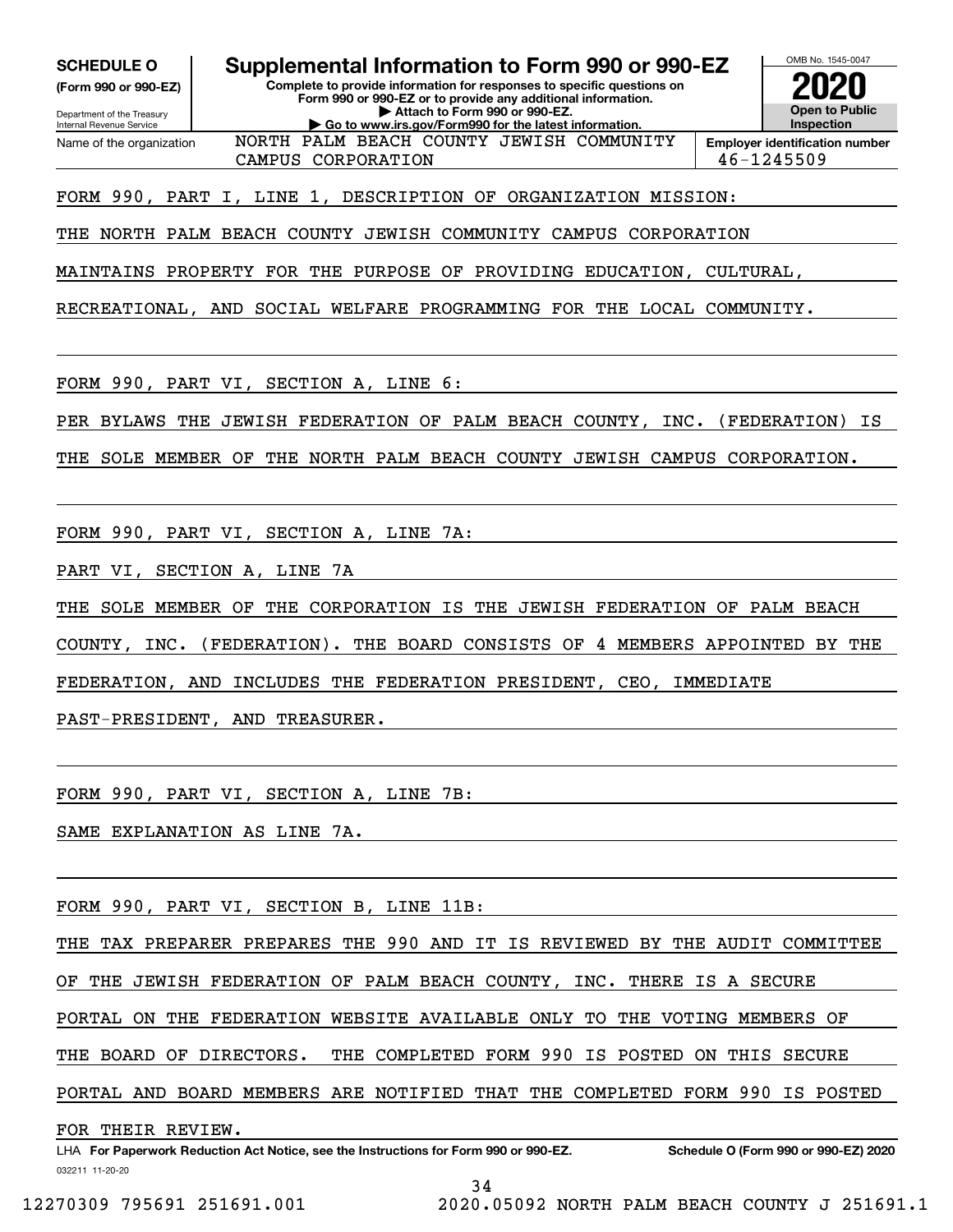| Schedule O (Form 990 or 990-EZ) 2020 |  |                    |  |                                          | Page 2                                                  |
|--------------------------------------|--|--------------------|--|------------------------------------------|---------------------------------------------------------|
| Name of the organization             |  | CAMPUS CORPORATION |  | NORTH PALM BEACH COUNTY JEWISH COMMUNITY | <b>Employer identification number</b><br>$46 - 1245509$ |

FORM 990, PART VI, SECTION B, LINE 12C:

EMPLOYEES ARE GIVEN A COPY OF THE CONFLICT OF INTEREST POLICY AND ASKED TO COMPLETE AND SIGN A CONFLICT OF INTEREST DISCLOSURE FORM WHEN FIRST HIRED AND THEN ANNUALLY AFTER THAT. RETURN OF SIGNED FORMS IS MONITORED AND INDIVIDUAL FOLLOW UP IS DONE FOR 100% COMPLIANCE.

MEMBERS OF THE BOARD OF DIRECTORS ARE GIVEN A COPY OF THE CONFLICT OF INTEREST POLICY AND ASKED TO COMPLETE AND SIGN A CONFLICT OF INTEREST DISCLOSURE FORM ANNUALLY. AT A BOARD MEETING THE BOARD CHAIR REVIEWS WHY IT IS NECESSARY FOR ALL BOARD MEMBERS AND KEY EMPLOYEES TO COMPLETE THE CONFLICT OF INTEREST DISCLOSURE FORM. RETURN OF SIGNED FORMS IS MONITORED AND INDIVIDUAL FOLLOW UP IS DONE BY MAIL AND AT BOARD MEETINGS.

FORM 990, PART VI, SECTION B, LINE 15:

THE ORGANIZATION DOES NOT COMPENSATE ANY OFFICER, DIRECTOR, TRUSTEE OR KEY EMPLOYEE AS INDICATED ON FORM 990 PART VI, SECTION A. THE CEO IS COMPENSATED BY THE JEWISH FEDERATION OF PALM BEACH COUNTY, INC. WHICH IS A MEMBER ORGANIZATION AND LISTED AS A RELATED ORGANIZATION. THE JEWISH FEDERATION'S COMPENSATION COMMITTEE IS PROVIDED WITH COMPARABILITY DATA FOR CEO COMPENSATION COMPILED BY AN INDEPENDENT NATIONAL HR CONSULTING FIRM, INCLUDING DATA FROM THE OTHER LARGE CITY JEWISH FEDERATIONS AND EXTERNAL MARKET DATA FROM BOTH NOT-FOR-PROFIT AND FOR-PROFIT ORGANIZATIONS. THE COMPENSATION COMMITTEE DOCUMENTS ITS DECISIONS IN A LETTER SIGNED BY THE FEDERATION BOARD CHAIR AS CHAIR OF THE COMPENSATION COMMITTEE. THE CEO IS PROVIDED WITH AN EMPLOYMENT CONTRACT, AND THE TERMS ARE REPORTED TO THE FEDERATION EXECUTIVE COMMITTEE IN EXECUTIVE SESSION.

35

032212 11-20-20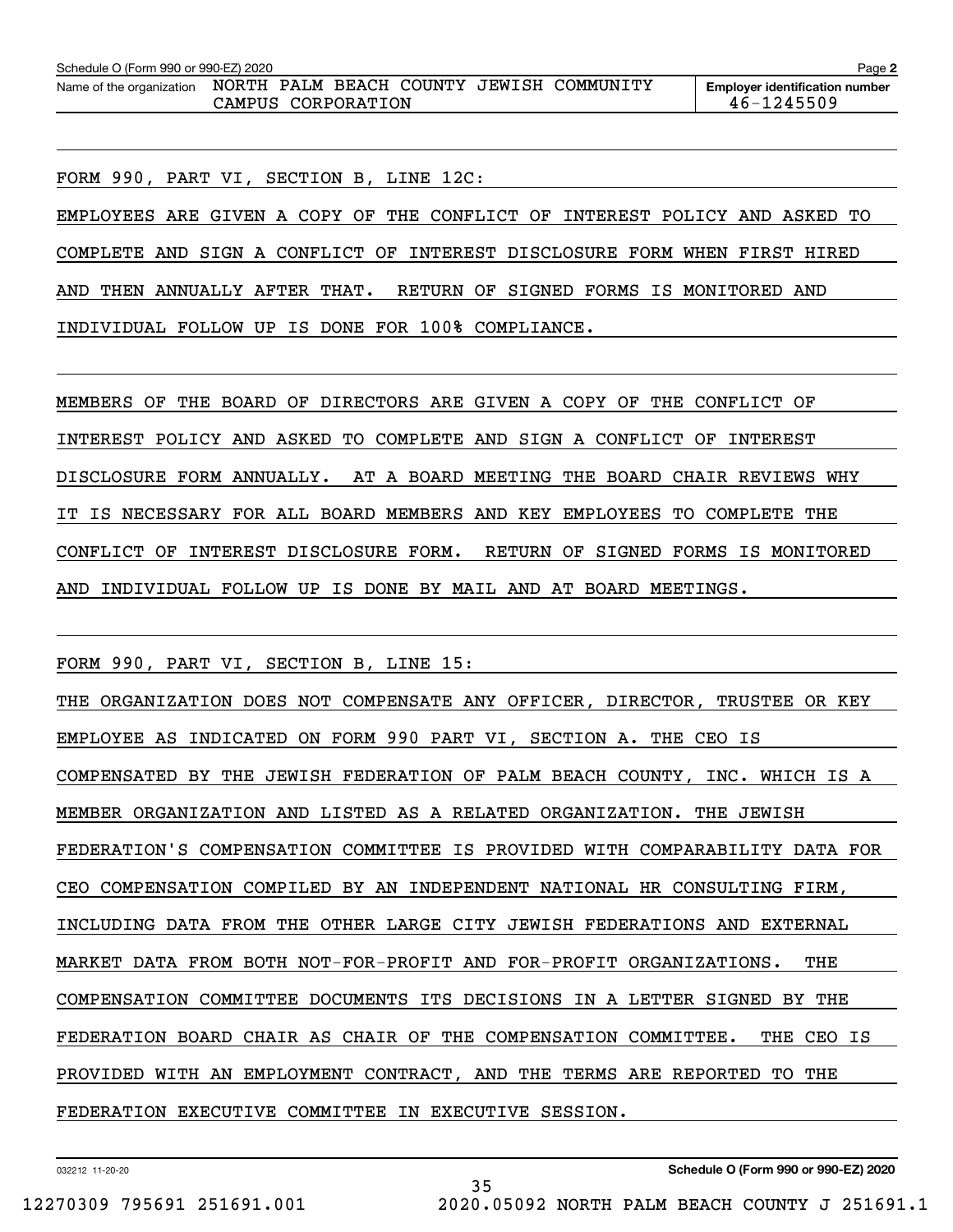|  | Name of the organization NORTH PALM BEACH COUNTY JEWISH COMMUNITY<br>CAMPUS CORPORATION |  | <b>Employer identification number</b><br>46-1245509 |
|--|-----------------------------------------------------------------------------------------|--|-----------------------------------------------------|
|  | FOR OTHER SENIOR MANAGEMENT COMPENSATION DECISIONS, THE COMPENSATION                    |  |                                                     |
|  | COMMITTEE IS PROVIDED WITH COMPARABILITY DATA FROM OTHER JEWISH                         |  |                                                     |

ALL SALARIES AND WAGES REPORTED IN PART I AND IX ARE REPORTED UNDER THE JEWISH FEDERATION OF PALM BEACH COUNTY, INC. EIN NUMBER AS THE ISSUER OF THE ANNUAL W-2'S.

FORM 990, PART VI, SECTION C, LINE 19:

INFORMATION IS AVAILABLE ON THE JEWISH FEDERATION OF PALM BEACH COUNTY,

INC.'S WEBSITE, ON GUIDESTAR AND UPON REQUEST. GOVERNING DOCUMENTS,

CONFLICT OF INTEREST POLICY AND BYLAWS ARE AVAILABLE UPON REQUEST. THE

FINANCIAL STATEMENTS ARE AVAILABLE ON THE JEWISH FEDERATION OF PALM BEACH

COUNTY, INC.'S WEBSITE

FORM 990, PART XII, LINE 2C:

NO CHANGES FROM THE PRIOR YEAR.

032212 11-20-20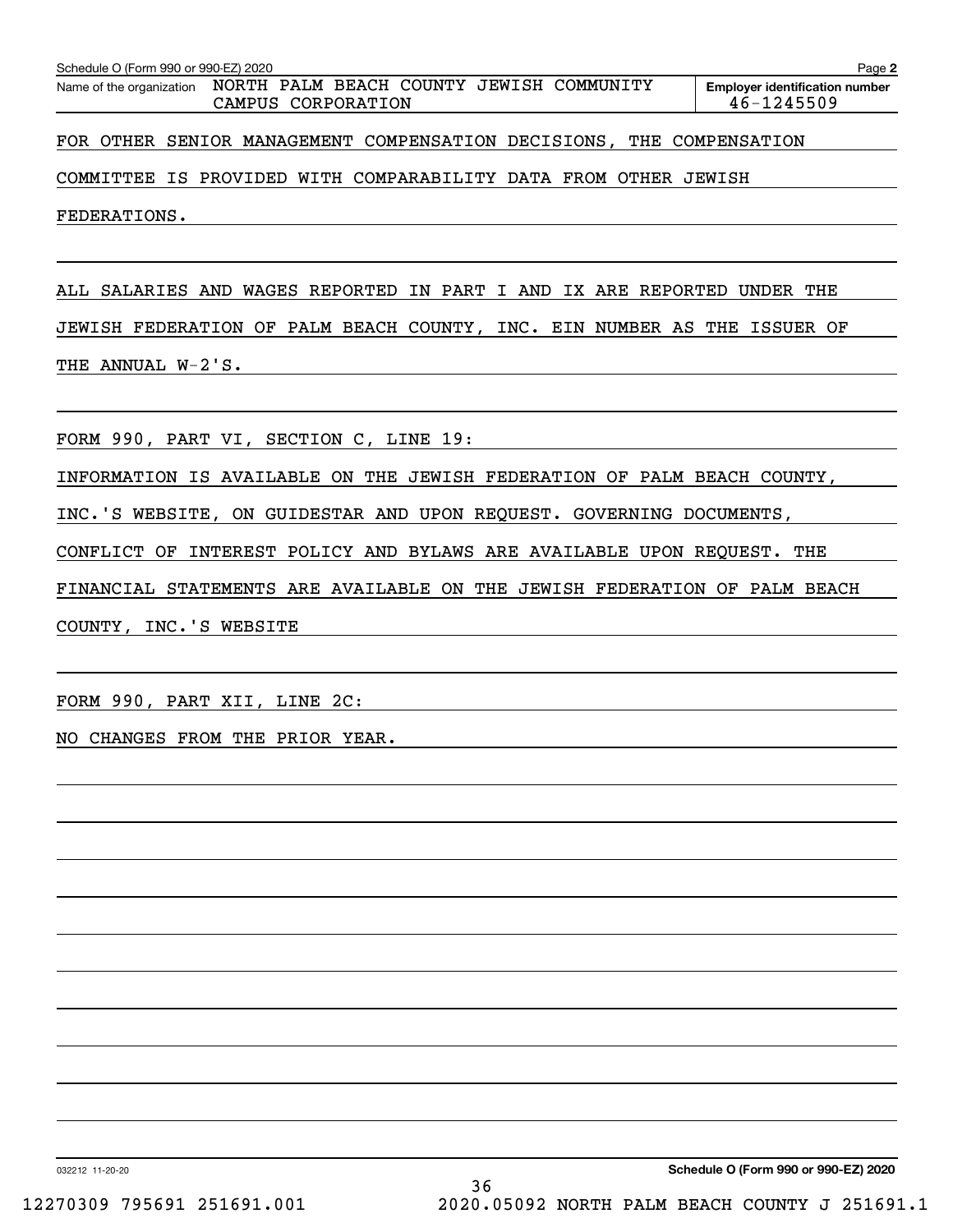| <b>SCHEDULE R</b><br>(Form 990)<br>Department of the Treasury<br>Internal Revenue Service<br>Name of the organization | <b>Related Organizations and Unrelated Partnerships</b><br>Complete if the organization answered "Yes" on Form 990, Part IV, line 33, 34, 35b, 36, or 37.<br>Attach to Form 990.<br>Go to www.irs.gov/Form990 for instructions and the latest information.<br>NORTH PALM BEACH COUNTY JEWISH COMMUNITY<br><b>Employer identification number</b><br>46-1245509<br>CAMPUS CORPORATION<br>Identification of Disregarded Entities. Complete if the organization answered "Yes" on Form 990, Part IV, line 33. |                                                                                         |                                                     |                               |                                                          |                                                    |                                     |                                                            |  |  |  |
|-----------------------------------------------------------------------------------------------------------------------|-----------------------------------------------------------------------------------------------------------------------------------------------------------------------------------------------------------------------------------------------------------------------------------------------------------------------------------------------------------------------------------------------------------------------------------------------------------------------------------------------------------|-----------------------------------------------------------------------------------------|-----------------------------------------------------|-------------------------------|----------------------------------------------------------|----------------------------------------------------|-------------------------------------|------------------------------------------------------------|--|--|--|
| Part I<br>(a)<br>Name, address, and EIN (if applicable)<br>of disregarded entity                                      |                                                                                                                                                                                                                                                                                                                                                                                                                                                                                                           | (b)<br>Primary activity                                                                 | (c)<br>Legal domicile (state or<br>foreign country) | (d)<br>Total income           | (e)<br>End-of-year assets                                |                                                    | (f)<br>Direct controlling<br>entity |                                                            |  |  |  |
|                                                                                                                       |                                                                                                                                                                                                                                                                                                                                                                                                                                                                                                           |                                                                                         |                                                     |                               |                                                          |                                                    |                                     |                                                            |  |  |  |
| Part II                                                                                                               | Identification of Related Tax-Exempt Organizations. Complete if the organization answered "Yes" on Form 990, Part IV, line 34, because it had one or more related tax-exempt<br>organizations during the tax year.<br>(a)<br>Name, address, and EIN<br>of related organization<br>JEWISH FEDERATION OF PALM BEACH COUNTY . INC.<br>59-0948696, ONE HARVARD CIRCLE, WEST PALM                                                                                                                              | (b)<br>Primary activity<br>STRENGTHEN JEWISH IDENTITY<br>AND ENERGIZE THE               | (c)<br>Legal domicile (state or<br>foreign country) | (d)<br>Exempt Code<br>section | (e)<br>Public charity<br>status (if section<br>501(c)(3) | (f)<br>Direct controlling<br>entity                | <b>Yes</b>                          | $(g)$<br>Section 512(b)(13)<br>controlled<br>entity?<br>No |  |  |  |
| BEACH FL 33409                                                                                                        | PALM BEACH JEWISH COMMUNITY CAMPUS<br>CORPORATION - 65-0006250, ONE HARVARD<br>CIRCLE, WEST PALM BEACH, FL 33409                                                                                                                                                                                                                                                                                                                                                                                          | RELATIONSHIP WITH ISRAEL<br>OWNS PROPERTY FOR THE<br>PURPOSE OF PROVIDING<br>EDUCATIONL | FLORIDA<br>FLORIDA                                  | 501(C)(3)<br>501(C)(3)        | LINE 7<br>LINE 7                                         | JEWISH FEDERATION<br>OF PALM BEACH<br>COUNTY, INC. |                                     | x<br>X                                                     |  |  |  |
|                                                                                                                       |                                                                                                                                                                                                                                                                                                                                                                                                                                                                                                           |                                                                                         |                                                     |                               |                                                          |                                                    |                                     |                                                            |  |  |  |

**For Paperwork Reduction Act Notice, see the Instructions for Form 990. Schedule R (Form 990) 2020**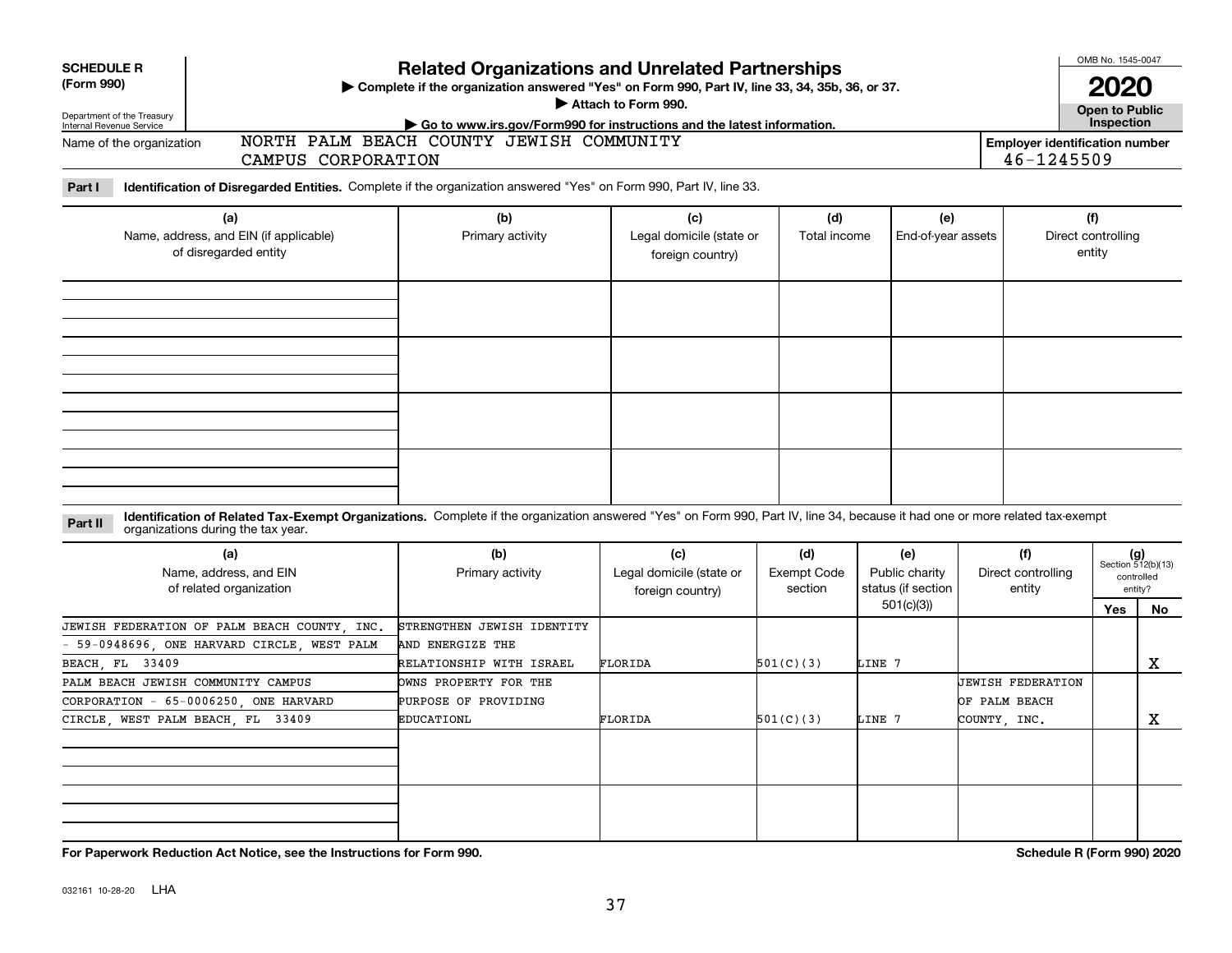### Schedule R (Form 990) 2020 Page CAMPUS CORPORATION 46-1245509

**2**

**Identification of Related Organizations Taxable as a Partnership.** Complete if the organization answered "Yes" on Form 990, Part IV, line 34, because it had one or more related **Part III** organizations treated as a partnership during the tax year.

| (b)              | (c)      | (d)                                       | (e)    | (f)            | (g)                                                                                                  |                       |    | (i)                                                   | (i) | (k)                                                                                                                  |
|------------------|----------|-------------------------------------------|--------|----------------|------------------------------------------------------------------------------------------------------|-----------------------|----|-------------------------------------------------------|-----|----------------------------------------------------------------------------------------------------------------------|
| Primary activity |          | Direct controlling                        |        | Share of total | Share of                                                                                             |                       |    | Code V-UBI                                            |     |                                                                                                                      |
|                  |          |                                           |        |                |                                                                                                      |                       |    |                                                       |     |                                                                                                                      |
|                  | country) |                                           |        |                |                                                                                                      |                       | No |                                                       |     |                                                                                                                      |
|                  |          |                                           |        |                |                                                                                                      |                       |    |                                                       |     |                                                                                                                      |
|                  |          |                                           |        |                |                                                                                                      |                       |    |                                                       |     |                                                                                                                      |
|                  |          |                                           |        |                |                                                                                                      |                       |    |                                                       |     |                                                                                                                      |
|                  |          |                                           |        |                |                                                                                                      |                       |    |                                                       |     |                                                                                                                      |
|                  |          |                                           |        |                |                                                                                                      |                       |    |                                                       |     |                                                                                                                      |
|                  |          |                                           |        |                |                                                                                                      |                       |    |                                                       |     |                                                                                                                      |
|                  |          |                                           |        |                |                                                                                                      |                       |    |                                                       |     |                                                                                                                      |
|                  |          |                                           |        |                |                                                                                                      |                       |    |                                                       |     |                                                                                                                      |
|                  |          |                                           |        |                |                                                                                                      |                       |    |                                                       |     |                                                                                                                      |
|                  |          |                                           |        |                |                                                                                                      |                       |    |                                                       |     |                                                                                                                      |
|                  |          |                                           |        |                |                                                                                                      |                       |    |                                                       |     |                                                                                                                      |
|                  |          |                                           |        |                |                                                                                                      |                       |    |                                                       |     |                                                                                                                      |
|                  |          |                                           |        |                |                                                                                                      |                       |    |                                                       |     |                                                                                                                      |
|                  |          |                                           |        |                |                                                                                                      |                       |    |                                                       |     |                                                                                                                      |
|                  |          |                                           |        |                |                                                                                                      |                       |    |                                                       |     |                                                                                                                      |
|                  |          |                                           |        |                |                                                                                                      |                       |    |                                                       |     |                                                                                                                      |
|                  |          | Legal<br>domicile<br>(state or<br>foreign | entity |                | Predominant income<br>(related, unrelated,<br>excluded from tax under<br>sections 512-514)<br>income | end-of-year<br>assets |    | (h)<br>Disproportionate<br>allocations?<br>$Yes \mid$ |     | General or Percentage<br>managing ownership<br>partner?<br>amount in box<br>20 of Schedule<br>K-1 (Form 1065) Yes No |

**Identification of Related Organizations Taxable as a Corporation or Trust.** Complete if the organization answered "Yes" on Form 990, Part IV, line 34, because it had one or more related **Part IV** organizations treated as a corporation or trust during the tax year.

| (a)<br>Name, address, and EIN<br>of related organization | (b)<br>Primary activity | (c)<br>Legal domicile<br>(state or<br>foreign<br>country) | (d)<br>Direct controlling<br>entity | (e)<br>Type of entity<br>(C corp, S corp,<br>or trust) | (f)<br>Share of total<br>income | (g)<br>Share of<br>end-of-year<br>assets | (h)<br>Percentage<br>ownership | $\begin{array}{c} \textbf{(i)}\\ \text{Section}\\ 512 \text{(b)} \text{(13)}\\ \text{controlled}\\ \text{entity?} \end{array}$ |
|----------------------------------------------------------|-------------------------|-----------------------------------------------------------|-------------------------------------|--------------------------------------------------------|---------------------------------|------------------------------------------|--------------------------------|--------------------------------------------------------------------------------------------------------------------------------|
|                                                          |                         |                                                           |                                     |                                                        |                                 |                                          |                                | Yes No                                                                                                                         |
|                                                          |                         |                                                           |                                     |                                                        |                                 |                                          |                                |                                                                                                                                |
|                                                          |                         |                                                           |                                     |                                                        |                                 |                                          |                                |                                                                                                                                |
|                                                          |                         |                                                           |                                     |                                                        |                                 |                                          |                                |                                                                                                                                |
|                                                          |                         |                                                           |                                     |                                                        |                                 |                                          |                                |                                                                                                                                |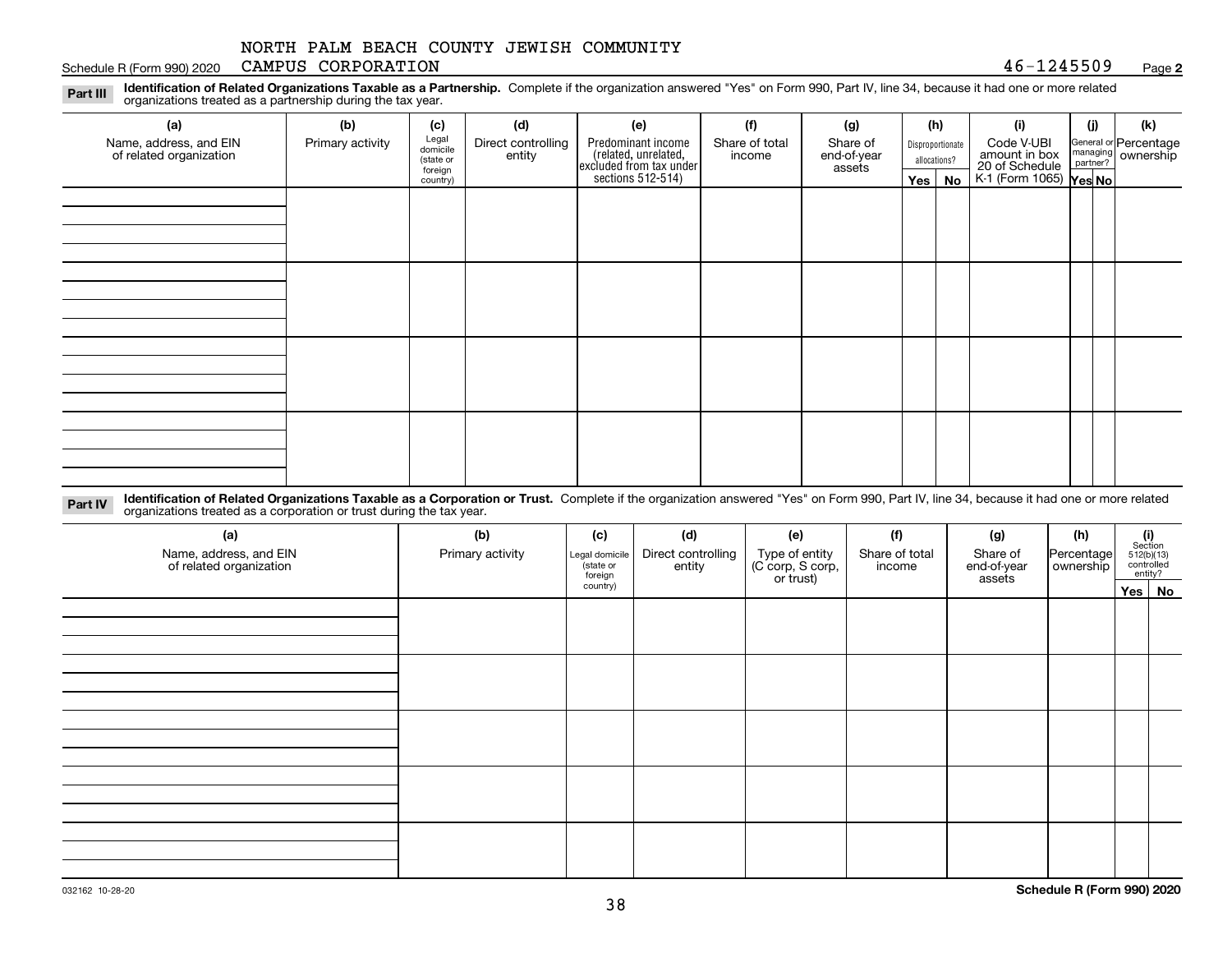| CAMPUS<br>CORPORATION<br>1245509<br>Schedule R (Form 990) 2020<br>46. | Paɑe |  |
|-----------------------------------------------------------------------|------|--|
|-----------------------------------------------------------------------|------|--|

| Part V Transactions With Related Organizations. Complete if the organization answered "Yes" on Form 990, Part IV, line 34, 35b, or 36. |  |
|----------------------------------------------------------------------------------------------------------------------------------------|--|
|                                                                                                                                        |  |

| Note: Complete line 1 if any entity is listed in Parts II, III, or IV of this schedule.                                                                                                                                              |     | <b>Yes</b> | No               |  |  |
|--------------------------------------------------------------------------------------------------------------------------------------------------------------------------------------------------------------------------------------|-----|------------|------------------|--|--|
| During the tax year, did the organization engage in any of the following transactions with one or more related organizations listed in Parts II-IV?                                                                                  |     |            |                  |  |  |
|                                                                                                                                                                                                                                      | 1a  |            | х                |  |  |
| b Gift, grant, or capital contribution to related organization(s) manufactured and contribution to related organization(s)                                                                                                           | 1b  |            | X                |  |  |
| c Gift, grant, or capital contribution from related organization(s)                                                                                                                                                                  | 1c  | х          |                  |  |  |
| 1d<br>d Loans or loan guarantees to or for related organization(s) committion contracts are constructed as a contract or contract or contract or contract or contract or contract or contract or contract or contract or contract or |     |            |                  |  |  |
| e Loans or loan quarantees by related organization(s)                                                                                                                                                                                | 1e  |            | X                |  |  |
|                                                                                                                                                                                                                                      |     |            |                  |  |  |
| f Dividends from related organization(s) manufactured and contract and contract or produced and contract and contract and contract and contract and contract and contract and contract and contract and contract and contract        | 1f  |            | х<br>$\mathbf X$ |  |  |
| g Sale of assets to related organization(s) www.assettion.com/www.assettion.com/www.assettion.com/www.assettion.com/www.assettion.com/www.assettion.com/www.assettion.com/www.assettion.com/www.assettion.com/www.assettion.co<br>1g |     |            |                  |  |  |
| h Purchase of assets from related organization(s) manufactured and content and content and content and content and content and content and content and content and content and content and content and content and content and<br>1h |     |            |                  |  |  |
| Exchange of assets with related organization(s) manufactured and content and content and content and content and content and content and content and content and content and content and content and content and content and c       |     |            |                  |  |  |
|                                                                                                                                                                                                                                      |     |            |                  |  |  |
|                                                                                                                                                                                                                                      |     |            |                  |  |  |
|                                                                                                                                                                                                                                      | 1k. |            | х                |  |  |
| Performance of services or membership or fundraising solicitations for related organization(s)                                                                                                                                       | 11  |            | $\mathbf X$      |  |  |
| m Performance of services or membership or fundraising solicitations by related organization(s)                                                                                                                                      | 1m  |            | $\mathbf X$      |  |  |
|                                                                                                                                                                                                                                      | 1n  |            | $\mathbf X$      |  |  |
| o Sharing of paid employees with related organization(s) manufactured and content to the content of the content of the content of the content of the content of the content of the content of the content of the content of th       | 10  |            | X                |  |  |
|                                                                                                                                                                                                                                      |     |            |                  |  |  |
| p Reimbursement paid to related organization(s) for expenses [111] All and the content of the content of the content of the content of the content of the content of the content of the content of the content of the content        | 1p. |            | х                |  |  |
|                                                                                                                                                                                                                                      | 1q  |            | $\mathbf X$      |  |  |
|                                                                                                                                                                                                                                      |     |            |                  |  |  |
| r Other transfer of cash or property to related organization(s)                                                                                                                                                                      | 1r  |            | х                |  |  |
|                                                                                                                                                                                                                                      | 1s  |            | x                |  |  |

**2**If the answer to any of the above is "Yes," see the instructions for information on who must complete this line, including covered relationships and transaction thresholds.

| (a)<br>Name of related organization            | (b)<br>Transaction<br>type (a-s) | (c)<br>Amount involved | (d)<br>Method of determining amount involved |
|------------------------------------------------|----------------------------------|------------------------|----------------------------------------------|
| (1) THE JEWISH FEDERATION OF PALM BEACH COUNTY | $\mathbf C$                      | $117,060.$ CASH        |                                              |
| (2)                                            |                                  |                        |                                              |
| (3)                                            |                                  |                        |                                              |
| (4)                                            |                                  |                        |                                              |
| (5)                                            |                                  |                        |                                              |
| (6)                                            |                                  |                        |                                              |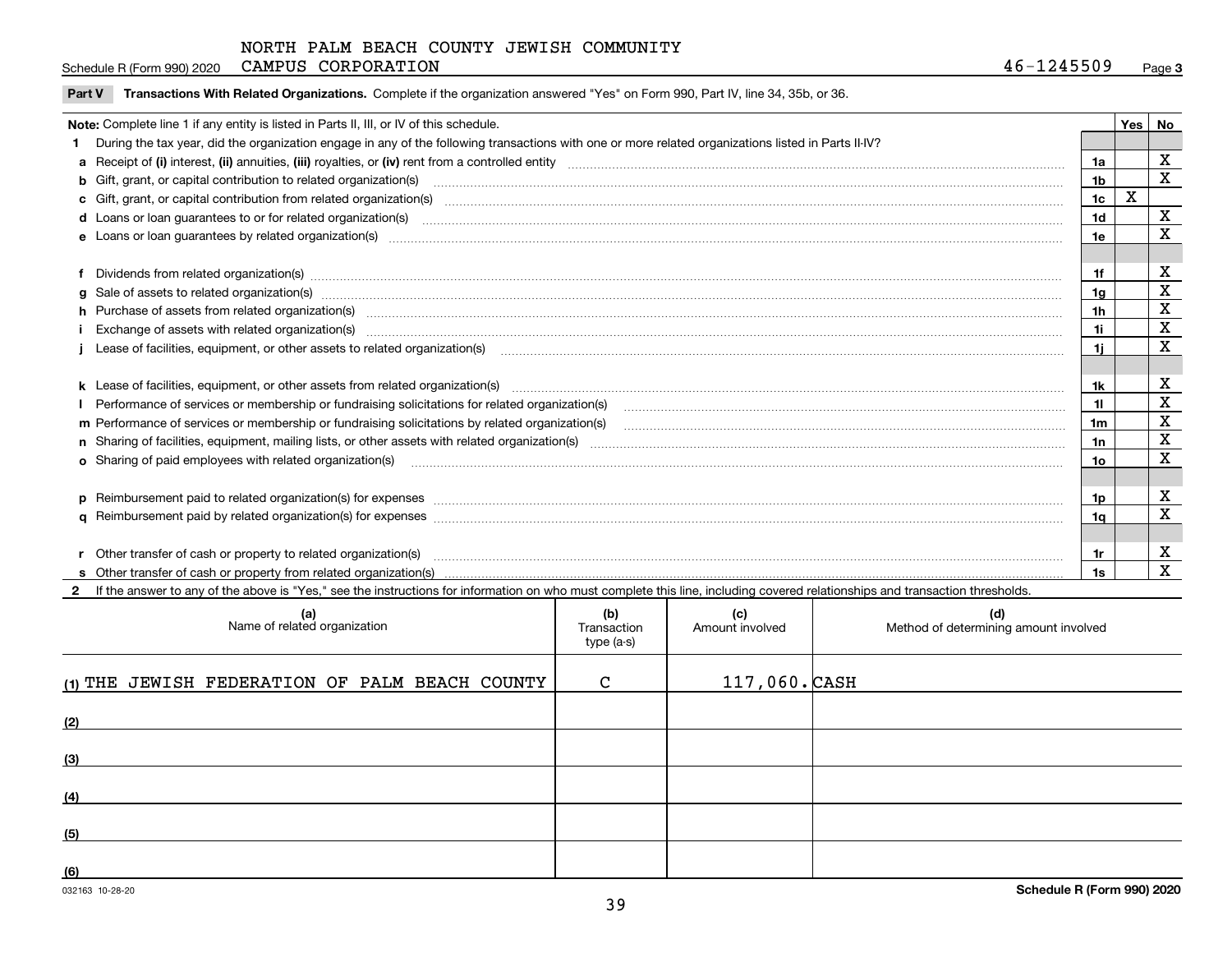Schedule R (Form 990) 2020 Page CAMPUS CORPORATION 46-1245509

**Part VI Unrelated Organizations Taxable as a Partnership. Complete if the organization answered "Yes" on Form 990, Part IV, line 37.** 

Provide the following information for each entity taxed as a partnership through which the organization conducted more than five percent of its activities (measured by total assets or gross revenue) that was not a related organization. See instructions regarding exclusion for certain investment partnerships.

| (a)                    | .<br>(b)         | (c)               | <br><br>(d)                                                                                |                                                                                                                  | (f)      | (g)         | (h)                   | (i)                                                                                                    | (i)    | $(\mathsf{k})$ |  |
|------------------------|------------------|-------------------|--------------------------------------------------------------------------------------------|------------------------------------------------------------------------------------------------------------------|----------|-------------|-----------------------|--------------------------------------------------------------------------------------------------------|--------|----------------|--|
| Name, address, and EIN | Primary activity | Legal domicile    |                                                                                            | $\begin{array}{c} \textbf{(e)}\\ \text{Are all} \\ \text{partners sec.}\\ 501(c)(3)\\ \text{orgs.?} \end{array}$ | Share of | Share of    | Dispropor-<br>tionate |                                                                                                        |        |                |  |
| of entity              |                  | (state or foreign | Predominant income<br>(related, unrelated,<br>excluded from tax under<br>sections 512-514) |                                                                                                                  | total    | end-of-year | allocations?          | Code V-UBI<br>amount in box 20 managing<br>of Schedule K-1 partner? ownership<br>(Form 1065)<br>ves No |        |                |  |
|                        |                  | country)          |                                                                                            | Yes No                                                                                                           | income   | assets      | Yes No                |                                                                                                        | Yes No |                |  |
|                        |                  |                   |                                                                                            |                                                                                                                  |          |             |                       |                                                                                                        |        |                |  |
|                        |                  |                   |                                                                                            |                                                                                                                  |          |             |                       |                                                                                                        |        |                |  |
|                        |                  |                   |                                                                                            |                                                                                                                  |          |             |                       |                                                                                                        |        |                |  |
|                        |                  |                   |                                                                                            |                                                                                                                  |          |             |                       |                                                                                                        |        |                |  |
|                        |                  |                   |                                                                                            |                                                                                                                  |          |             |                       |                                                                                                        |        |                |  |
|                        |                  |                   |                                                                                            |                                                                                                                  |          |             |                       |                                                                                                        |        |                |  |
|                        |                  |                   |                                                                                            |                                                                                                                  |          |             |                       |                                                                                                        |        |                |  |
|                        |                  |                   |                                                                                            |                                                                                                                  |          |             |                       |                                                                                                        |        |                |  |
|                        |                  |                   |                                                                                            |                                                                                                                  |          |             |                       |                                                                                                        |        |                |  |
|                        |                  |                   |                                                                                            |                                                                                                                  |          |             |                       |                                                                                                        |        |                |  |
|                        |                  |                   |                                                                                            |                                                                                                                  |          |             |                       |                                                                                                        |        |                |  |
|                        |                  |                   |                                                                                            |                                                                                                                  |          |             |                       |                                                                                                        |        |                |  |
|                        |                  |                   |                                                                                            |                                                                                                                  |          |             |                       |                                                                                                        |        |                |  |
|                        |                  |                   |                                                                                            |                                                                                                                  |          |             |                       |                                                                                                        |        |                |  |
|                        |                  |                   |                                                                                            |                                                                                                                  |          |             |                       |                                                                                                        |        |                |  |
|                        |                  |                   |                                                                                            |                                                                                                                  |          |             |                       |                                                                                                        |        |                |  |
|                        |                  |                   |                                                                                            |                                                                                                                  |          |             |                       |                                                                                                        |        |                |  |
|                        |                  |                   |                                                                                            |                                                                                                                  |          |             |                       |                                                                                                        |        |                |  |
|                        |                  |                   |                                                                                            |                                                                                                                  |          |             |                       |                                                                                                        |        |                |  |
|                        |                  |                   |                                                                                            |                                                                                                                  |          |             |                       |                                                                                                        |        |                |  |
|                        |                  |                   |                                                                                            |                                                                                                                  |          |             |                       |                                                                                                        |        |                |  |
|                        |                  |                   |                                                                                            |                                                                                                                  |          |             |                       |                                                                                                        |        |                |  |
|                        |                  |                   |                                                                                            |                                                                                                                  |          |             |                       |                                                                                                        |        |                |  |
|                        |                  |                   |                                                                                            |                                                                                                                  |          |             |                       |                                                                                                        |        |                |  |
|                        |                  |                   |                                                                                            |                                                                                                                  |          |             |                       |                                                                                                        |        |                |  |
|                        |                  |                   |                                                                                            |                                                                                                                  |          |             |                       |                                                                                                        |        |                |  |
|                        |                  |                   |                                                                                            |                                                                                                                  |          |             |                       |                                                                                                        |        |                |  |
|                        |                  |                   |                                                                                            |                                                                                                                  |          |             |                       |                                                                                                        |        |                |  |
|                        |                  |                   |                                                                                            |                                                                                                                  |          |             |                       |                                                                                                        |        |                |  |
|                        |                  |                   |                                                                                            |                                                                                                                  |          |             |                       |                                                                                                        |        |                |  |

**Schedule R (Form 990) 2020**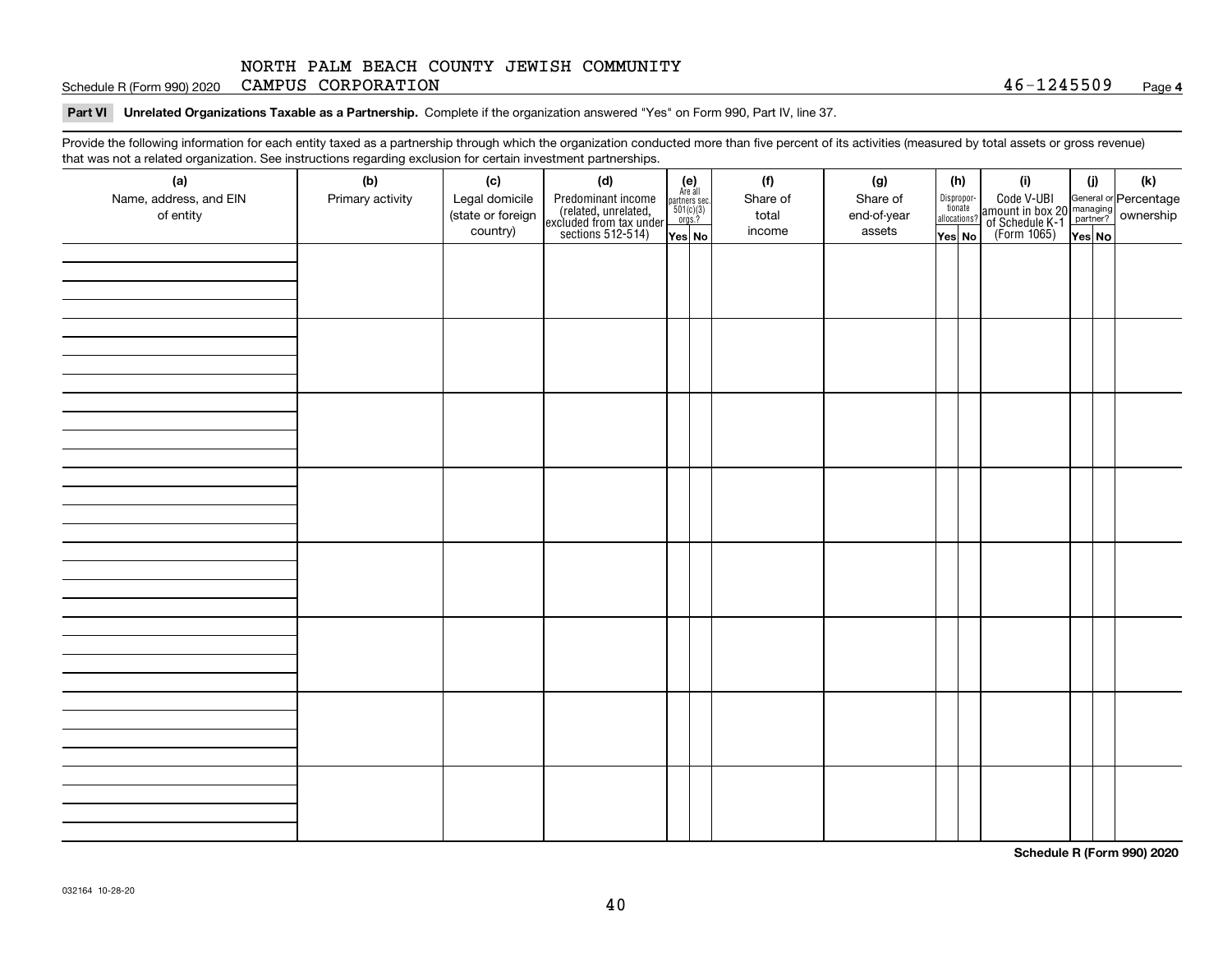| Schedule R (Form 990) 2020 |  |  |
|----------------------------|--|--|

# **Part VII Supplemental Information**

Provide additional information for responses to questions on Schedule R. See instructions.

032165 10-28-20